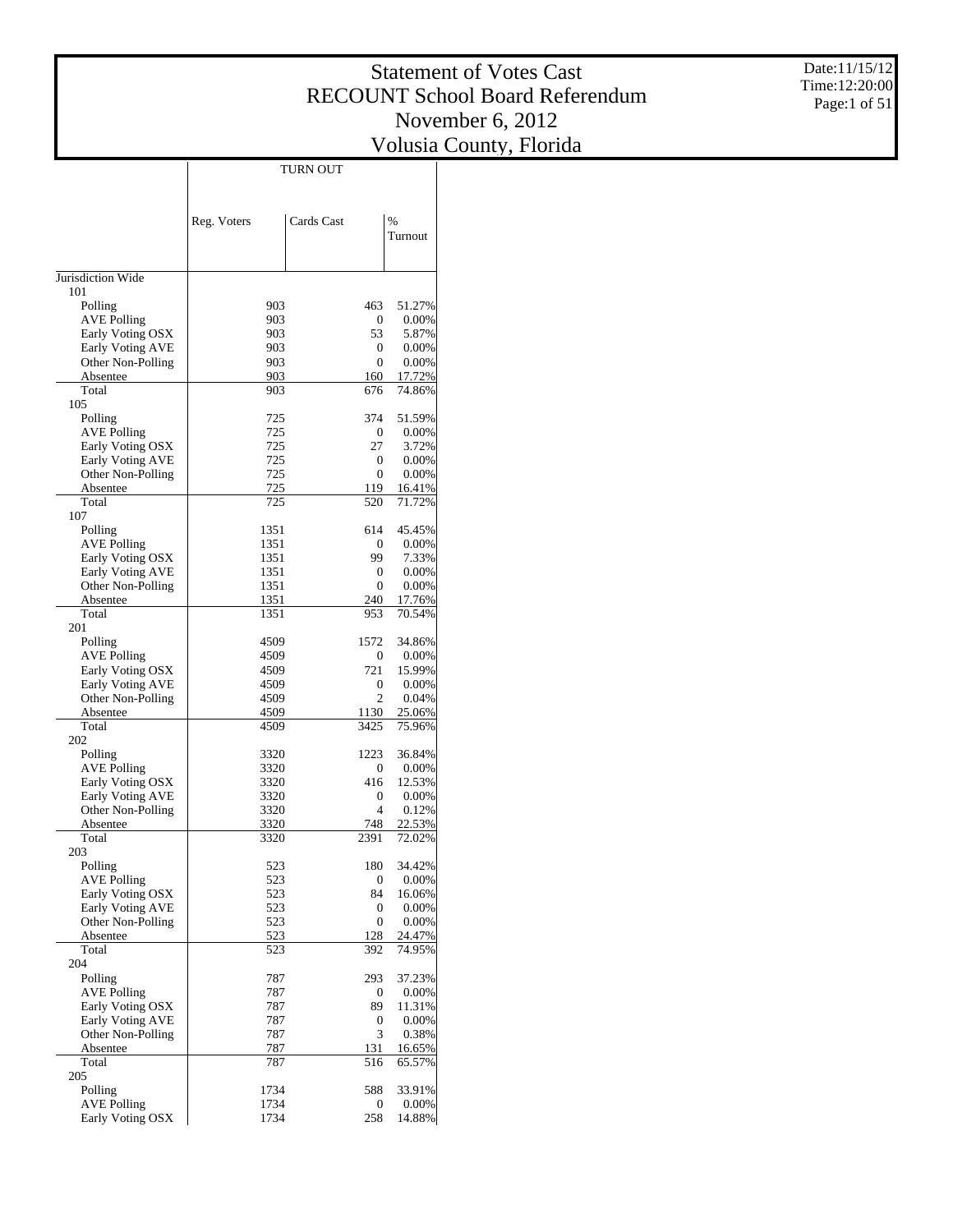Date:11/15/12 Time:12:20:01 Page:2 of 51

|                                             |              | TURN OUT    |                  |
|---------------------------------------------|--------------|-------------|------------------|
|                                             |              |             |                  |
|                                             |              |             |                  |
|                                             | Reg. Voters  | Cards Cast  | $\frac{0}{0}$    |
|                                             |              |             | Turnout          |
|                                             |              |             |                  |
| Early Voting AVE                            | 1734         | 0           | 0.00%            |
| Other Non-Polling<br>Absentee               | 1734<br>1734 | 0<br>299    | 0.00%<br>17.24%  |
| Total                                       | 1734         | 1145        | 66.03%           |
| 206                                         |              |             |                  |
| Polling                                     | 2610         | 927         | 35.52%           |
| <b>AVE Polling</b>                          | 2610         | 0           | 0.00%            |
| Early Voting OSX                            | 2610         | 414         | 15.86%           |
| Early Voting AVE<br>Other Non-Polling       | 2610<br>2610 | 0<br>4      | 0.00%<br>0.15%   |
| Absentee                                    | 2610         | 555         | 21.26%           |
| Total                                       | 2610         | 1900        | 72.80%           |
| 207                                         |              |             |                  |
| Polling                                     | 2466         | 783         | 31.75%           |
| <b>AVE Polling</b>                          | 2466         | 0           | 0.00%            |
| Early Voting OSX                            | 2466         | 410         | 16.63%           |
| Early Voting AVE                            | 2466         | 0           | 0.00%            |
| Other Non-Polling                           | 2466         | 1           | 0.04%            |
| Absentee<br>Total                           | 2466<br>2466 | 658<br>1852 | 26.68%<br>75.10% |
| 208                                         |              |             |                  |
| Polling                                     | 4390         | 1413        | 32.19%           |
| <b>AVE Polling</b>                          | 4390         | 0           | 0.00%            |
| Early Voting OSX                            | 4390         | 677         | 15.42%           |
| Early Voting AVE                            | 4390         | 0           | 0.00%            |
| Other Non-Polling                           | 4390         | 3           | 0.07%            |
| Absentee                                    | 4390         | 970         | 22.10%           |
| Total                                       | 4390         | 3063        | 69.77%           |
| 212<br>Polling                              | 3301         | 1038        | 31.45%           |
| <b>AVE Polling</b>                          | 3301         | 0           | 0.00%            |
| Early Voting OSX                            | 3301         | 575         | 17.42%           |
| Early Voting AVE                            | 3301         | 0           | 0.00%            |
| Other Non-Polling                           | 3301         | 5           | 0.15%            |
| Absentee                                    | 3301         | 820         | 24.84%           |
| Total                                       | 3301         | 2438        | 73.86%           |
| 215<br>Polling                              | 2828         | 724         | 25.60%           |
| <b>AVE Polling</b>                          | 2828         | 0           | 0.00%            |
| Early Voting OSX                            | 2828         | 738         | 26.10%           |
| Early Voting AVE                            | 2828         | 0           | 0.00%            |
| Other Non-Polling                           | 2828         | 3           | 0.11%            |
| Absentee                                    | 2828         | 899         | 31.79%           |
| Total                                       | 2828         | 2364        | 83.59%           |
| 216                                         |              |             |                  |
| Polling<br><b>AVE Polling</b>               | 3818<br>3818 | 1042<br>0   | 27.29%<br>0.00%  |
| Early Voting OSX                            | 3818         | 756         | 19.80%           |
| Early Voting AVE                            | 3818         | 0           | 0.00%            |
| Other Non-Polling                           | 3818         | 18          | 0.47%            |
| Absentee                                    | 3818         | 784         | 20.53%           |
| Total                                       | 3818         | 2600        | 68.10%           |
| 217                                         |              |             |                  |
| Polling                                     | 2947         | 599         | 20.33%           |
| <b>AVE Polling</b>                          | 2947         | 0           | 0.00%            |
| Early Voting OSX<br><b>Early Voting AVE</b> | 2947<br>2947 | 616<br>0    | 20.90%<br>0.00%  |
| Other Non-Polling                           | 2947         | 2           | 0.07%            |
| Absentee                                    | 2947         | 637         | 21.62%           |
| Total                                       | 2947         | 1854        | 62.91%           |
| 218                                         |              |             |                  |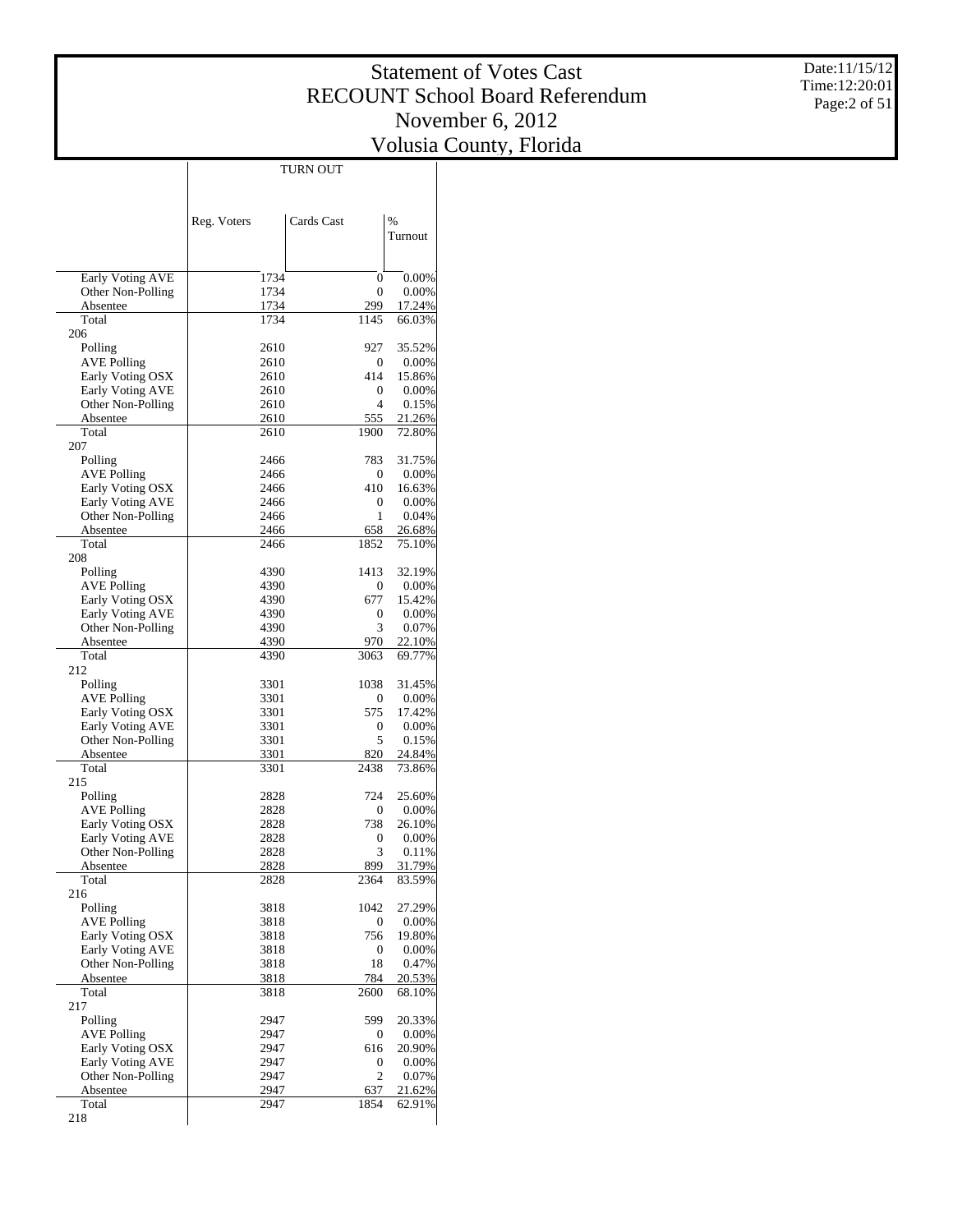Date:11/15/12 Time:12:20:01 Page:3 of 51

|                                        |              | TURN OUT                     |                  |
|----------------------------------------|--------------|------------------------------|------------------|
|                                        |              |                              |                  |
|                                        |              |                              |                  |
|                                        | Reg. Voters  | Cards Cast                   | $\frac{0}{0}$    |
|                                        |              |                              | Turnout          |
|                                        |              |                              |                  |
| Polling                                | 3829         | 981                          | 25.62%           |
| <b>AVE Polling</b>                     | 3829         | $\mathbf{0}$                 | 0.00%            |
| Early Voting OSX<br>Early Voting AVE   | 3829<br>3829 | 750<br>$\mathbf{0}$          | 19.59%<br>0.00%  |
| Other Non-Polling                      | 3829         | 4                            | 0.10%            |
| Absentee                               | 3829         | 862                          | 22.51%           |
| Total                                  | 3829         | 2597                         | 67.82%           |
| 220                                    |              |                              |                  |
| Polling                                | 2358         | 549                          | 23.28%           |
| AVE Polling                            | 2358         | $\mathbf{0}$                 | 0.00%            |
| Early Voting OSX                       | 2358         | 526                          | 22.31%           |
| Early Voting AVE<br>Other Non-Polling  | 2358<br>2358 | $\mathbf{0}$<br>$\mathbf{0}$ | 0.00%<br>0.00%   |
| Absentee                               | 2358         | 622                          | 26.38%           |
| Total                                  | 2358         | 1697                         | 71.97%           |
| 222                                    |              |                              |                  |
| Polling                                | 2411         | 1122                         | 46.54%           |
| AVE Polling                            | 2411         | $\mathbf{0}$                 | 0.00%            |
| Early Voting OSX                       | 2411         | 234                          | 9.71%            |
| Early Voting AVE                       | 2411         | 0                            | 0.00%            |
| Other Non-Polling                      | 2411         | $\overline{c}$               | 0.08%            |
| Absentee<br>Total                      | 2411<br>2411 | 361<br>1719                  | 14.97%<br>71.30% |
| 223                                    |              |                              |                  |
| Polling                                | 396          | 196                          | 49.49%           |
| <b>AVE Polling</b>                     | 396          | 0                            | 0.00%            |
| Early Voting OSX                       | 396          | 38                           | 9.60%            |
| Early Voting AVE                       | 396          | 0                            | 0.00%            |
| Other Non-Polling                      | 396          | 1                            | 0.25%            |
| Absentee                               | 396          | 66                           | 16.67%           |
| Total<br>224                           | 396          | 301                          | 76.01%           |
| Polling                                | 1489         | 361                          | 24.24%           |
| AVE Polling                            | 1489         | 0                            | 0.00%            |
| Early Voting OSX                       | 1489         | 274                          | 18.40%           |
| Early Voting AVE                       | 1489         | 0                            | 0.00%            |
| Other Non-Polling                      | 1489         | 1                            | 0.07%            |
| Absentee                               | 1489         | 441                          | 29.62%           |
| Total<br>301                           | 1489         | 1077                         | 72.33%           |
| Polling                                | 3641         | 1358                         | 37.30%           |
| <b>AVE Polling</b>                     | 3641         | 0                            | 0.00%            |
| Early Voting OSX                       | 3641         | 428                          | 11.76%           |
| Early Voting AVE                       | 3641         | $\boldsymbol{0}$             | 0.00%            |
| Other Non-Polling                      | 3641         | 1                            | 0.03%            |
| Absentee                               | 3641         | 618                          | 16.97%           |
| Total                                  | 3641         | 2405                         | 66.05%           |
| 303<br>Polling                         | 3202         | 1108                         | 34.60%           |
| <b>AVE Polling</b>                     | 3202         | 0                            | 0.00%            |
| Early Voting OSX                       | 3202         | 353                          | 11.02%           |
| Early Voting AVE                       | 3202         | 0                            | 0.00%            |
| Other Non-Polling                      | 3202         | 6                            | 0.19%            |
| Absentee                               | 3202         | 775                          | 24.20%           |
| Total                                  | 3202         | 2242                         | 70.02%           |
| 304                                    |              |                              |                  |
| Polling                                | 3282         | 1205                         | 36.72%           |
| <b>AVE Polling</b><br>Early Voting OSX | 3282<br>3282 | 0<br>548                     | 0.00%<br>16.70%  |
| Early Voting AVE                       | 3282         | 0                            | 0.00%            |
| Other Non-Polling                      | 3282         | 5                            | 0.15%            |
|                                        |              |                              |                  |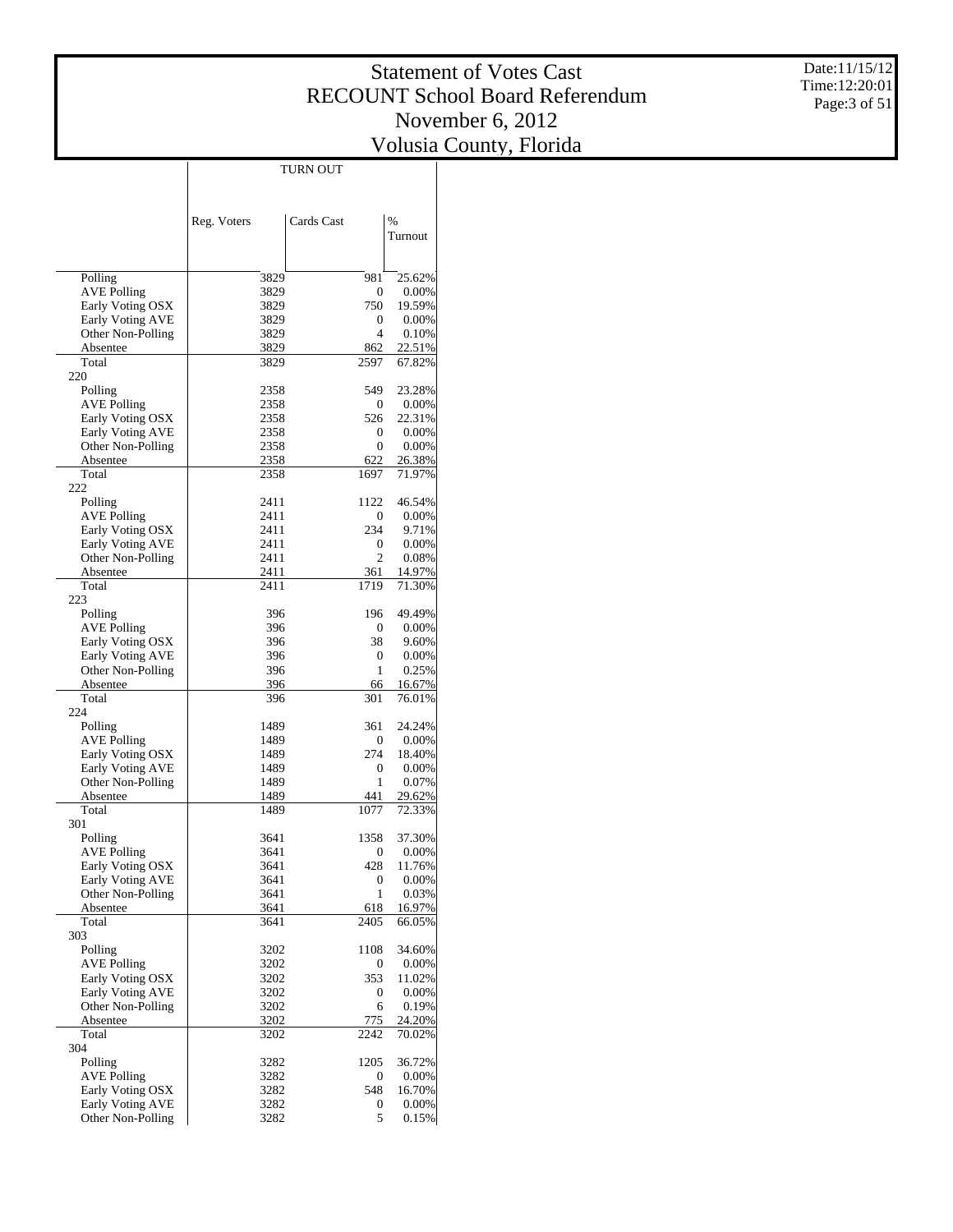Date:11/15/12 Time:12:20:01 Page:4 of 51

|                                        | <b>TURN OUT</b> |             |                  |
|----------------------------------------|-----------------|-------------|------------------|
|                                        |                 |             |                  |
|                                        |                 |             |                  |
|                                        | Reg. Voters     | Cards Cast  | $\frac{0}{0}$    |
|                                        |                 |             | Turnout          |
|                                        |                 |             |                  |
|                                        |                 |             |                  |
| Absentee<br>Total                      | 3282            | 624<br>2382 | 19.01%<br>72.58% |
| 305                                    | 3282            |             |                  |
| Polling                                | 3711            | 1544        | 41.61%           |
| <b>AVE Polling</b>                     | 3711            | 0           | 0.00%            |
| Early Voting OSX                       | 3711            | 517         | 13.93%           |
| Early Voting AVE                       | 3711            | 0           | 0.00%            |
| Other Non-Polling                      | 3711            | 1           | 0.03%            |
| Absentee                               | 3711            | 631         | 17.00%           |
| Total<br>306                           | 3711            | 2693        | 72.57%           |
| Polling                                | 4108            | 1417        | 34.49%           |
| <b>AVE Polling</b>                     | 4108            | 0           | 0.00%            |
| Early Voting OSX                       | 4108            | 580         | 14.12%           |
| Early Voting AVE                       | 4108            | 0           | 0.00%            |
| Other Non-Polling                      | 4108            | 3           | 0.07%            |
| Absentee                               | 4108            | 1040        | 25.32%           |
| Total                                  | 4108            | 3040        | 74.00%           |
| 307                                    |                 |             |                  |
| Polling<br><b>AVE Polling</b>          | 2870<br>2870    | 1164<br>0   | 40.56%<br>0.00%  |
| Early Voting OSX                       | 2870            | 323         | 11.25%           |
| Early Voting AVE                       | 2870            | 0           | 0.00%            |
| Other Non-Polling                      | 2870            | 1           | 0.03%            |
| Absentee                               | 2870            | 490         | 17.07%           |
| Total                                  | 2870            | 1978        | 68.92%           |
| 308                                    |                 |             |                  |
| Polling                                | 2720            | 925         | 34.01%           |
| <b>AVE Polling</b><br>Early Voting OSX | 2720            | 0           | 0.00%            |
| Early Voting AVE                       | 2720<br>2720    | 383<br>0    | 14.08%<br>0.00%  |
| Other Non-Polling                      | 2720            | 0           | 0.00%            |
| Absentee                               | 2720            | 506         | 18.60%           |
| Total                                  | 2720            | 1814        | 66.69%           |
| 309                                    |                 |             |                  |
| Polling                                | 3519            | 1068        | 30.35%           |
| <b>AVE Polling</b>                     | 3519            | 0           | 0.00%            |
| Early Voting OSX                       | 3519<br>3519    | 521         | 14.81%           |
| Early Voting AVE<br>Other Non-Polling  | 3519            | 0<br>3      | 0.00%<br>0.09%   |
| Absentee                               | 3519            | 719         | 20.43%           |
| Total                                  | 3519            | 2311        | 65.67%           |
| 401                                    |                 |             |                  |
| Polling                                | 4828            | 1634        | 33.84%           |
| <b>AVE Polling</b>                     | 4828            | 0           | 0.00%            |
| Early Voting OSX                       | 4828            | 913         | 18.91%           |
| Early Voting AVE                       | 4828            | 0           | 0.00%            |
| Other Non-Polling<br>Absentee          | 4828<br>4828    | 3<br>785    | 0.06%<br>16.26%  |
| Total                                  | 4828            | 3335        | 69.08%           |
| 403                                    |                 |             |                  |
| Polling                                | 3397            | 1209        | 35.59%           |
| <b>AVE Polling</b>                     | 3397            | 0           | 0.00%            |
| Early Voting OSX                       | 3397            | 617         | 18.16%           |
| Early Voting AVE                       | 3397            | 0           | 0.00%            |
| Other Non-Polling                      | 3397            | 3           | 0.09%            |
| Absentee                               | 3397            | 393         | 11.57%           |
| Total<br>404                           | 3397            | 2222        | 65.41%           |
| Polling                                | 1041            | 518         | 49.76%           |
| <b>AVE Polling</b>                     | 1041            | 0           | 0.00%            |
|                                        |                 |             |                  |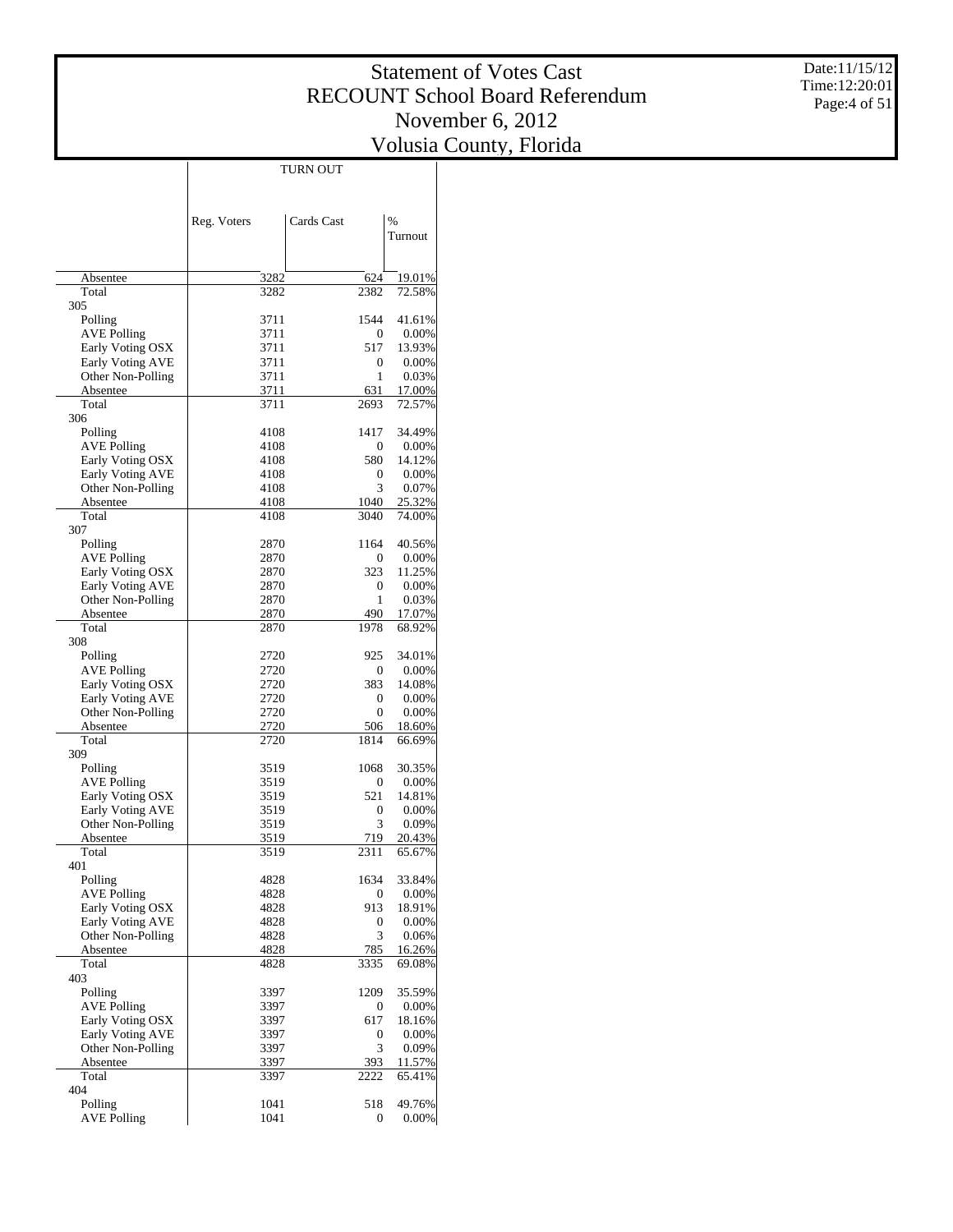Date:11/15/12 Time:12:20:01 Page:5 of 51

|                                       |              | TURN OUT       |                  |
|---------------------------------------|--------------|----------------|------------------|
|                                       |              |                |                  |
|                                       |              |                |                  |
|                                       |              | Cards Cast     | %                |
|                                       | Reg. Voters  |                | Turnout          |
|                                       |              |                |                  |
|                                       |              |                |                  |
| Early Voting OSX                      | 1041         | 107            | 10.28%           |
| Early Voting AVE                      | 1041         | 0              | 0.00%            |
| Other Non-Polling                     | 1041         | 3              | 0.29%            |
| Absentee                              | 1041         | 146            | 14.02%           |
| Total                                 | 1041         | 774            | 74.35%           |
| 405                                   |              |                |                  |
| Polling                               | 2547         | 820            | 32.19%           |
| <b>AVE Polling</b>                    | 2547         | 0              | 0.00%            |
| Early Voting OSX                      | 2547         | 482            | 18.92%           |
| Early Voting AVE                      | 2547         | 0<br>3         | 0.00%            |
| Other Non-Polling<br>Absentee         | 2547<br>2547 | 263            | 0.12%<br>10.33%  |
| Total                                 | 2547         | 1568           | 61.56%           |
| 406                                   |              |                |                  |
| Polling                               | 4869         | 1340           | 27.52%           |
| <b>AVE Polling</b>                    | 4869         | 0              | 0.00%            |
| Early Voting OSX                      | 4869         | 1333           | 27.38%           |
| Early Voting AVE                      | 4869         | 0              | 0.00%            |
| Other Non-Polling                     | 4869         | 5              | 0.10%            |
| Absentee                              | 4869         | 740            | 15.20%           |
| Total                                 | 4869         | 3418           | 70.20%           |
| 407                                   |              |                |                  |
| Polling                               | 3399         | 1053           | 30.98%           |
| <b>AVE Polling</b>                    | 3399         | 0              | 0.00%            |
| Early Voting OSX                      | 3399         | 477            | 14.03%           |
| Early Voting AVE                      | 3399         | 0              | 0.00%            |
| Other Non-Polling                     | 3399         | 5              | 0.15%            |
| Absentee<br>Total                     | 3399<br>3399 | 520<br>2055    | 15.30%<br>60.46% |
| 410                                   |              |                |                  |
| Polling                               | 3359         | 1166           | 34.71%           |
| <b>AVE Polling</b>                    | 3359         | 0              | 0.00%            |
| Early Voting OSX                      | 3359         | 582            | 17.33%           |
| Early Voting AVE                      | 3359         | 0              | 0.00%            |
| Other Non-Polling                     | 3359         | 8              | 0.24%            |
| Absentee                              | 3359         | 374            | 11.13%           |
| Total                                 | 3359         | 2130           | 63.41%           |
| 411                                   |              |                |                  |
| Polling                               | 3112         | 1040           | 33.42%           |
| <b>AVE Polling</b>                    | 3112         | 0              | 0.00%            |
| Early Voting OSX                      | 3112         | 582            | 18.70%           |
| <b>Early Voting AVE</b>               | 3112<br>3112 | 0<br>7         | 0.00%<br>0.22%   |
| Other Non-Polling<br>Absentee         | 3112         | 374            | 12.02%           |
| Total                                 | 3112         | 2003           | 64.36%           |
| 412                                   |              |                |                  |
| Polling                               | 1142         | 469            | 41.07%           |
| <b>AVE Polling</b>                    | 1142         | 0              | 0.00%            |
| Early Voting OSX                      | 1142         | 150            | 13.13%           |
| Early Voting AVE                      | 1142         | 0              | 0.00%            |
| Other Non-Polling                     | 1142         | $\overline{c}$ | 0.18%            |
| Absentee                              | 1142         | 189            | 16.55%           |
| Total                                 | 1142         | 810            | 70.93%           |
| 413                                   |              |                |                  |
| Polling                               | 2562         | 830            | 32.40%           |
| <b>AVE Polling</b>                    | 2562         | 0              | 0.00%            |
| Early Voting OSX                      | 2562         | 517            | 20.18%           |
| Early Voting AVE<br>Other Non-Polling | 2562<br>2562 | 0<br>2         | 0.00%<br>0.08%   |
| Absentee                              | 2562         | 346            | 13.51%           |
| Total                                 | 2562         | 1695           | 66.16%           |
|                                       |              |                |                  |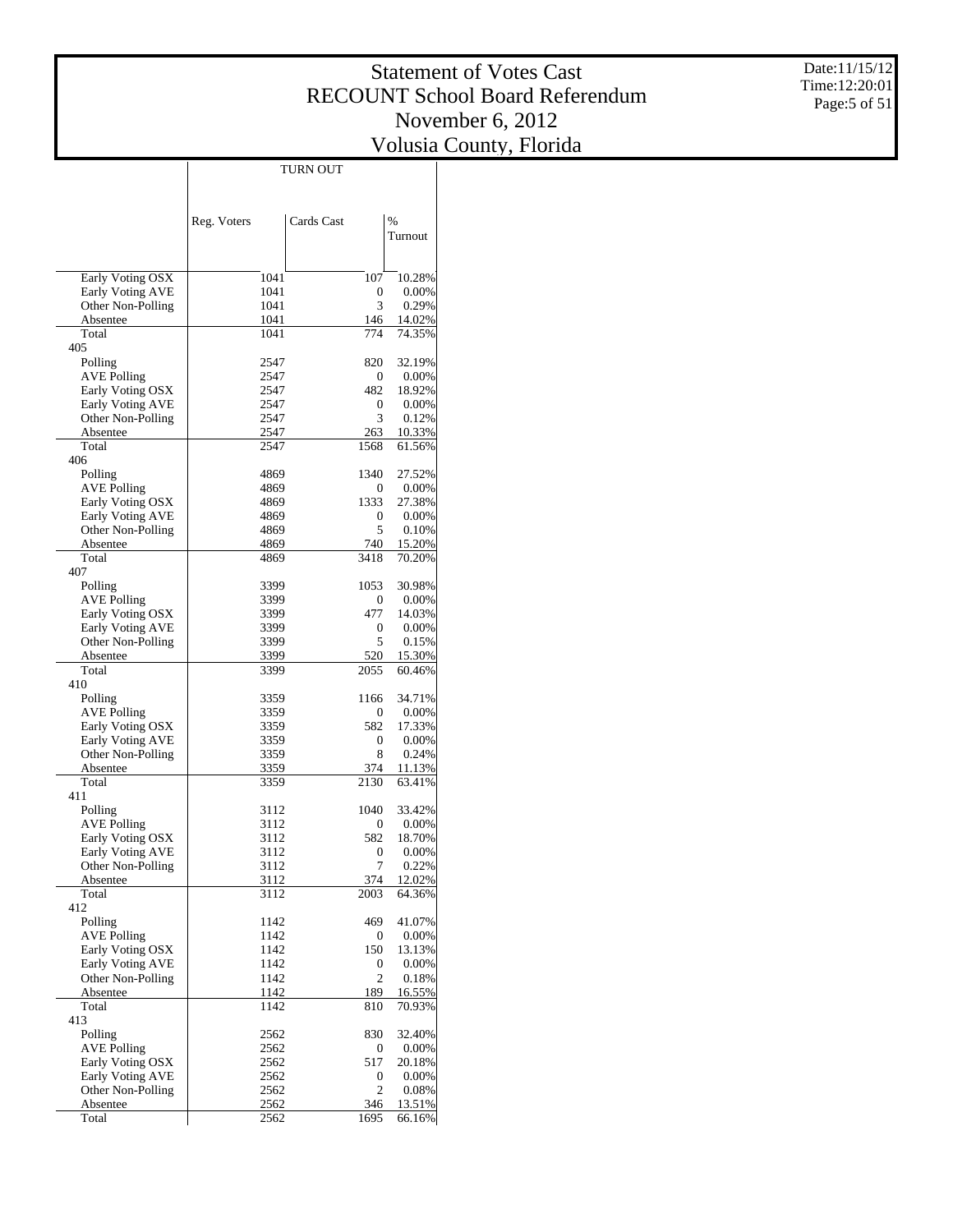Date:11/15/12 Time:12:20:01 Page:6 of 51

|                               |              | TURN OUT         |                  |
|-------------------------------|--------------|------------------|------------------|
|                               |              |                  |                  |
|                               |              |                  |                  |
|                               | Reg. Voters  | Cards Cast       | $\frac{0}{0}$    |
|                               |              |                  | Turnout          |
|                               |              |                  |                  |
| 414                           |              |                  |                  |
| Polling                       | 2922         | 939              | 32.14%           |
| <b>AVE Polling</b>            | 2922         | 0                | 0.00%            |
| Early Voting OSX              | 2922         | 608              | 20.81%           |
| Early Voting AVE              | 2922<br>2922 | 0<br>12          | 0.00%            |
| Other Non-Polling<br>Absentee | 2922         | 425              | 0.41%<br>14.54%  |
| Total                         | 2922         | 1984             | 67.90%           |
| 415                           |              |                  |                  |
| Polling                       | 2999         | 872              | 29.08%           |
| <b>AVE Polling</b>            | 2999         | 0                | 0.00%            |
| Early Voting OSX              | 2999         | 561              | 18.71%           |
| Early Voting AVE              | 2999         | 0<br>3           | 0.00%            |
| Other Non-Polling<br>Absentee | 2999<br>2999 | 390              | 0.10%<br>13.00%  |
| Total                         | 2999         | 1826             | 60.89%           |
| 416                           |              |                  |                  |
| Polling                       | 4237         | 1328             | 31.34%           |
| <b>AVE Polling</b>            | 4237         | 0                | 0.00%            |
| Early Voting OSX              | 4237         | 830              | 19.59%           |
| Early Voting AVE              | 4237         | 0                | 0.00%            |
| Other Non-Polling             | 4237         | 6                | 0.14%            |
| Absentee<br>Total             | 4237<br>4237 | 639<br>2803      | 15.08%<br>66.16% |
| 417                           |              |                  |                  |
| Polling                       | 1680         | 557              | 33.15%           |
| <b>AVE Polling</b>            | 1680         | 0                | 0.00%            |
| Early Voting OSX              | 1680         | 314              | 18.69%           |
| Early Voting AVE              | 1680         | 0                | 0.00%            |
| Other Non-Polling             | 1680         | 3                | 0.18%            |
| Absentee<br>Total             | 1680<br>1680 | 249<br>1123      | 14.82%<br>66.85% |
| 419                           |              |                  |                  |
| Polling                       | 1377         | 457              | 33.19%           |
| <b>AVE Polling</b>            | 1377         | 0                | 0.00%            |
| Early Voting OSX              | 1377         | 222              | 16.12%           |
| Early Voting AVE              | 1377         | 0                | 0.00%            |
| Other Non-Polling             | 1377         | $\boldsymbol{0}$ | 0.00%            |
| Absentee<br>Total             | 1377         | 215              | 15.61%           |
| 420                           | 1377         | 894              | 64.92%           |
| Polling                       | 3427         | 1214             | 35.42%           |
| AVE Polling                   | 3427         | 0                | $0.00\%$         |
| Early Voting OSX              | 3427         | 574              | 16.75%           |
| Early Voting AVE              | 3427         | 0                | $0.00\%$         |
| Other Non-Polling             | 3427         | 5                | 0.15%            |
| Absentee                      | 3427         | 465              | 13.57%           |
| Total<br>421                  | 3427         | 2258             | 65.89%           |
| Polling                       | 2762         | 972              | 35.19%           |
| <b>AVE Polling</b>            | 2762         | 0                | $0.00\%$         |
| Early Voting OSX              | 2762         | 484              | 17.52%           |
| Early Voting AVE              | 2762         | 0                | $0.00\%$         |
| Other Non-Polling             | 2762         | 1                | 0.04%            |
| Absentee                      | 2762         | 503              | 18.21%           |
| Total<br>422                  | 2762         | 1960             | 70.96%           |
| Polling                       | 2776         | 875              | 31.52%           |
| <b>AVE Polling</b>            | 2776         | 0                | $0.00\%$         |
| Early Voting OSX              | 2776         | 489              | 17.62%           |
| Early Voting AVE              | 2776         | 0                | $0.00\%$         |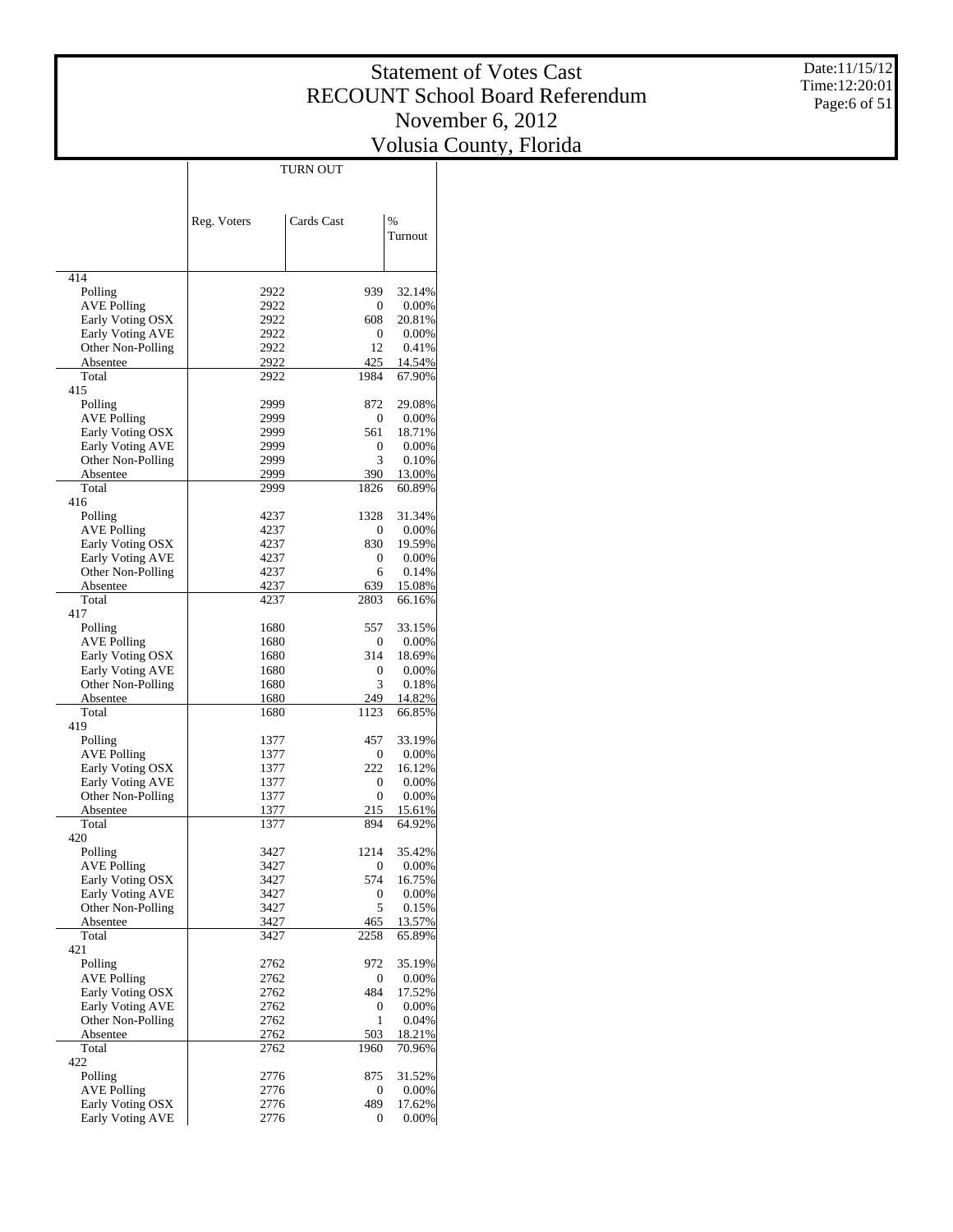Date:11/15/12 Time:12:20:01 Page:7 of 51

|                                        | TURN OUT     |                  |                  |
|----------------------------------------|--------------|------------------|------------------|
|                                        |              |                  |                  |
|                                        | Reg. Voters  | Cards Cast       | $\frac{0}{0}$    |
|                                        |              |                  | Turnout          |
|                                        |              |                  |                  |
| Other Non-Polling                      | 2776         | 2                | 0.07%            |
| Absentee                               | 2776         | 391              | 14.09%           |
| Total<br>423                           | 2776         | 1757             | 63.29%           |
| Polling                                | 2451         | 731              | 29.82%           |
| <b>AVE Polling</b>                     | 2451         | $\mathbf{0}$     | 0.00%            |
| Early Voting OSX                       | 2451         | 411              | 16.77%           |
| Early Voting AVE                       | 2451         | $\mathbf{0}$     | 0.00%            |
| Other Non-Polling                      | 2451         | $\mathbf{0}$     | 0.00%            |
| Absentee                               | 2451         | 411              | 16.77%           |
| Total<br>425                           | 2451         | 1553             | 63.36%           |
| Polling                                | 394          | 220              | 55.84%           |
| AVE Polling                            | 394          | 0                | 0.00%            |
| Early Voting OSX                       | 394          | 8                | 2.03%            |
| Early Voting AVE                       | 394          | 0                | 0.00%            |
| Other Non-Polling                      | 394          | 1                | 0.25%            |
| Absentee                               | 394          | 57               | 14.47%           |
| Total                                  | 394          | 286              | 72.59%           |
| 427                                    | 2934         |                  |                  |
| Polling<br><b>AVE Polling</b>          | 2934         | 893<br>0         | 30.44%<br>0.00%  |
| Early Voting OSX                       | 2934         | 591              | 20.14%           |
| Early Voting AVE                       | 2934         | $\mathbf{0}$     | 0.00%            |
| Other Non-Polling                      | 2934         | $\overline{4}$   | 0.14%            |
| Absentee                               | 2934         | 404              | 13.77%           |
| Total                                  | 2934         | 1892             | 64.49%           |
| 429                                    |              |                  |                  |
| Polling                                | 2051         | 555              | 27.06%           |
| AVE Polling<br>Early Voting OSX        | 2051<br>2051 | 0<br>445         | 0.00%<br>21.70%  |
| Early Voting AVE                       | 2051         | $\boldsymbol{0}$ | 0.00%            |
| Other Non-Polling                      | 2051         | 2                | 0.10%            |
| Absentee                               | 2051         | 272              | 13.26%           |
| Total                                  | 2051         | 1274             | 62.12%           |
| 501                                    |              |                  |                  |
| Polling                                | 2367         | 716              | 30.25%           |
| AVE Polling                            | 2367         | 0                | 0.00%            |
| Early Voting OSX                       | 2367         | 562              | 23.74%           |
| Early Voting AVE                       | 2367         | 0                | 0.00%            |
| Other Non-Polling                      | 2367         | 3                | 0.13%            |
| Absentee<br>Total                      | 2367<br>2367 | 625<br>1906      | 26.40%<br>80.52% |
| 502                                    |              |                  |                  |
| Polling                                | 4536         | 1447             | 31.90%           |
| <b>AVE Polling</b>                     | 4536         | $\boldsymbol{0}$ | 0.00%            |
| Early Voting OSX                       | 4536         | 891              | 19.64%           |
| Early Voting AVE                       | 4536         | 0                | 0.00%            |
| Other Non-Polling                      | 4536         | 3                | 0.07%            |
| Absentee                               | 4536         | 1099             | 24.23%           |
| Total                                  | 4536         | 3440             | 75.84%           |
| 504                                    |              |                  |                  |
| Polling                                | 2168         | 644              | 29.70%           |
| <b>AVE Polling</b><br>Early Voting OSX | 2168         | 0                | 0.00%            |
| Early Voting AVE                       | 2168<br>2168 | 421<br>0         | 19.42%<br>0.00%  |
| Other Non-Polling                      | 2168         | 7                | 0.32%            |
| Absentee                               | 2168         | 447              | 20.62%           |
| Total                                  | 2168         | 1519             | 70.06%           |
| 506                                    |              |                  |                  |
| Polling                                | 3776         | 1132             | 29.98%           |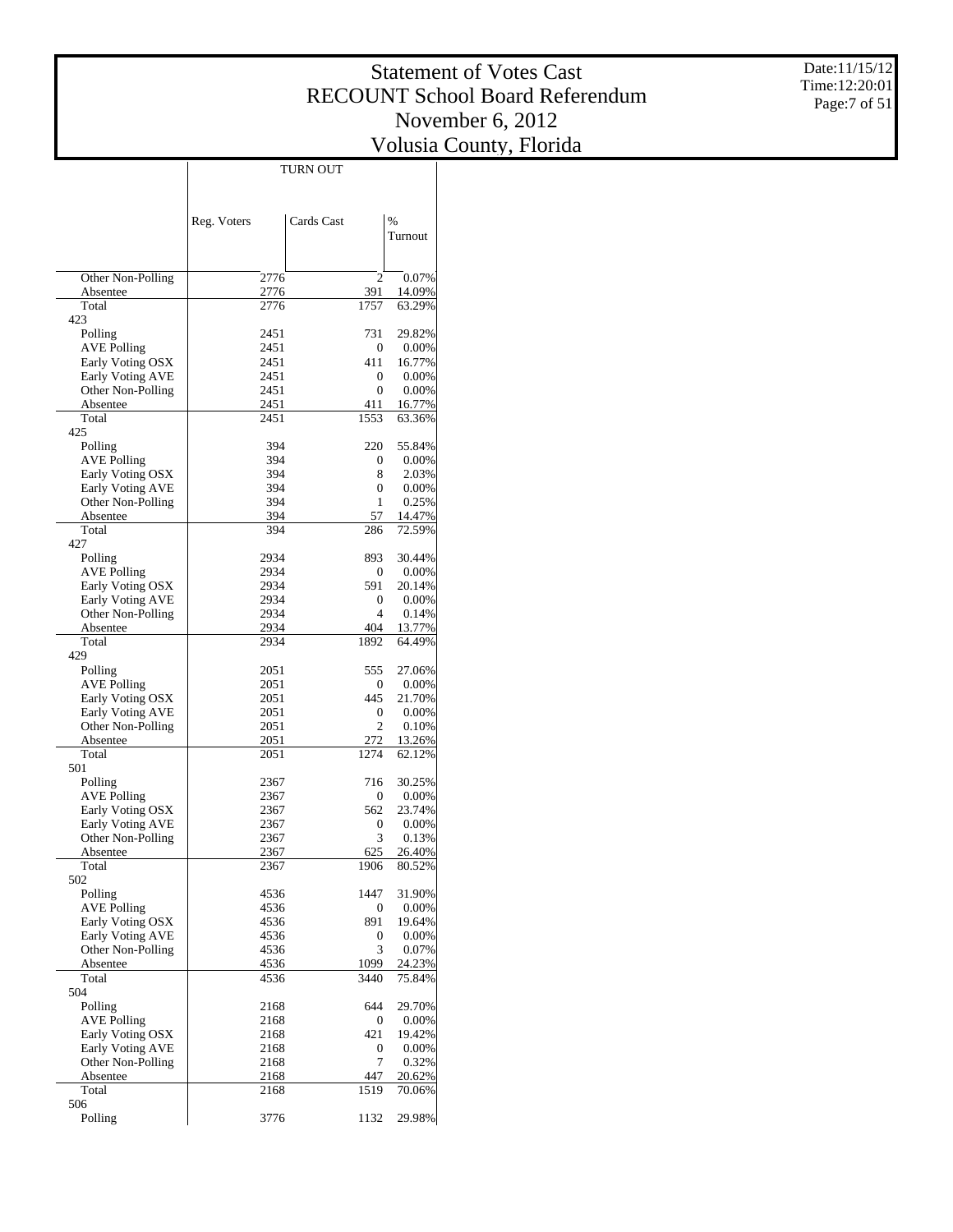Date:11/15/12 Time:12:20:01 Page:8 of 51

|                                              |              | TURN OUT                |                  |
|----------------------------------------------|--------------|-------------------------|------------------|
|                                              |              |                         |                  |
|                                              | Reg. Voters  | Cards Cast              | $\frac{0}{0}$    |
|                                              |              |                         | Turnout          |
|                                              |              |                         |                  |
| <b>AVE Polling</b>                           | 3776         | 0                       | 0.00%            |
| Early Voting OSX                             | 3776         | 1049                    | 27.78%           |
| <b>Early Voting AVE</b>                      | 3776         | 0                       | 0.00%            |
| Other Non-Polling                            | 3776         | $\overline{c}$          | 0.05%            |
| Absentee<br>Total                            | 3776<br>3776 | 839<br>3022             | 22.22%<br>80.03% |
| 508                                          |              |                         |                  |
| Polling                                      | 1834         | 553                     | 30.15%           |
| <b>AVE Polling</b>                           | 1834         | 0                       | 0.00%            |
| Early Voting OSX                             | 1834         | 441                     | 24.05%           |
| <b>Early Voting AVE</b><br>Other Non-Polling | 1834<br>1834 | 0<br>$\mathbf{0}$       | 0.00%<br>0.00%   |
| Absentee                                     | 1834         | 439                     | 23.94%           |
| Total                                        | 1834         | 1433                    | 78.14%           |
| 509                                          |              |                         |                  |
| Polling                                      | 1380         | 450                     | 32.61%           |
| <b>AVE Polling</b>                           | 1380         | 0                       | 0.00%            |
| Early Voting OSX<br><b>Early Voting AVE</b>  | 1380<br>1380 | 249<br>0                | 18.04%<br>0.00%  |
| Other Non-Polling                            | 1380         | $\overline{c}$          | 0.14%            |
| Absentee                                     | 1380         | 288                     | 20.87%           |
| Total                                        | 1380         | 989                     | 71.67%           |
| 510                                          |              |                         |                  |
| Polling                                      | 3862         | 1404                    | 36.35%           |
| <b>AVE Polling</b><br>Early Voting OSX       | 3862<br>3862 | 0<br>852                | 0.00%<br>22.06%  |
| <b>Early Voting AVE</b>                      | 3862         | 0                       | 0.00%            |
| Other Non-Polling                            | 3862         | 8                       | 0.21%            |
| Absentee                                     | 3862         | 903                     | 23.38%           |
| Total                                        | 3862         | 3167                    | 82.00%           |
| 511<br>Polling                               | 871          | 350                     | 40.18%           |
| <b>AVE Polling</b>                           | 871          | 0                       | 0.00%            |
| Early Voting OSX                             | 871          | 130                     | 14.93%           |
| Early Voting AVE                             | 871          | 0                       | 0.00%            |
| Other Non-Polling                            | 871          | 1                       | 0.11%            |
| Absentee                                     | 871          | 155                     | 17.80%           |
| Total<br>512                                 | 871          | 636                     | 73.02%           |
| Polling                                      | 3609         | 1041                    | 28.84%           |
| <b>AVE Polling</b>                           | 3609         | 0                       | 0.00%            |
| Early Voting OSX                             | 3609         | 901                     | 24.97%           |
| Early Voting AVE                             | 3609         | 0                       | 0.00%            |
| Other Non-Polling                            | 3609         | 5                       | 0.14%            |
| Absentee                                     | 3609         | 923<br>2870             | 25.57%           |
| Total<br>515                                 | 3609         |                         | 79.52%           |
| Polling                                      | 2796         | 848                     | 30.33%           |
| <b>AVE Polling</b>                           | 2796         | 0                       | 0.00%            |
| Early Voting OSX                             | 2796         | 561                     | 20.06%           |
| <b>Early Voting AVE</b>                      | 2796         | 0                       | 0.00%            |
| Other Non-Polling<br>Absentee                | 2796<br>2796 | 7<br>496                | 0.25%            |
| Total                                        | 2796         | 1912                    | 17.74%<br>68.38% |
| 516                                          |              |                         |                  |
| Polling                                      | 2317         | 764                     | 32.97%           |
| <b>AVE Polling</b>                           | 2317         | 0                       | 0.00%            |
| Early Voting OSX                             | 2317         | 527                     | 22.74%           |
| <b>Early Voting AVE</b>                      | 2317         | 0                       | 0.00%            |
| Other Non-Polling<br>Absentee                | 2317<br>2317 | $\boldsymbol{0}$<br>583 | 0.00%<br>25.16%  |
|                                              |              |                         |                  |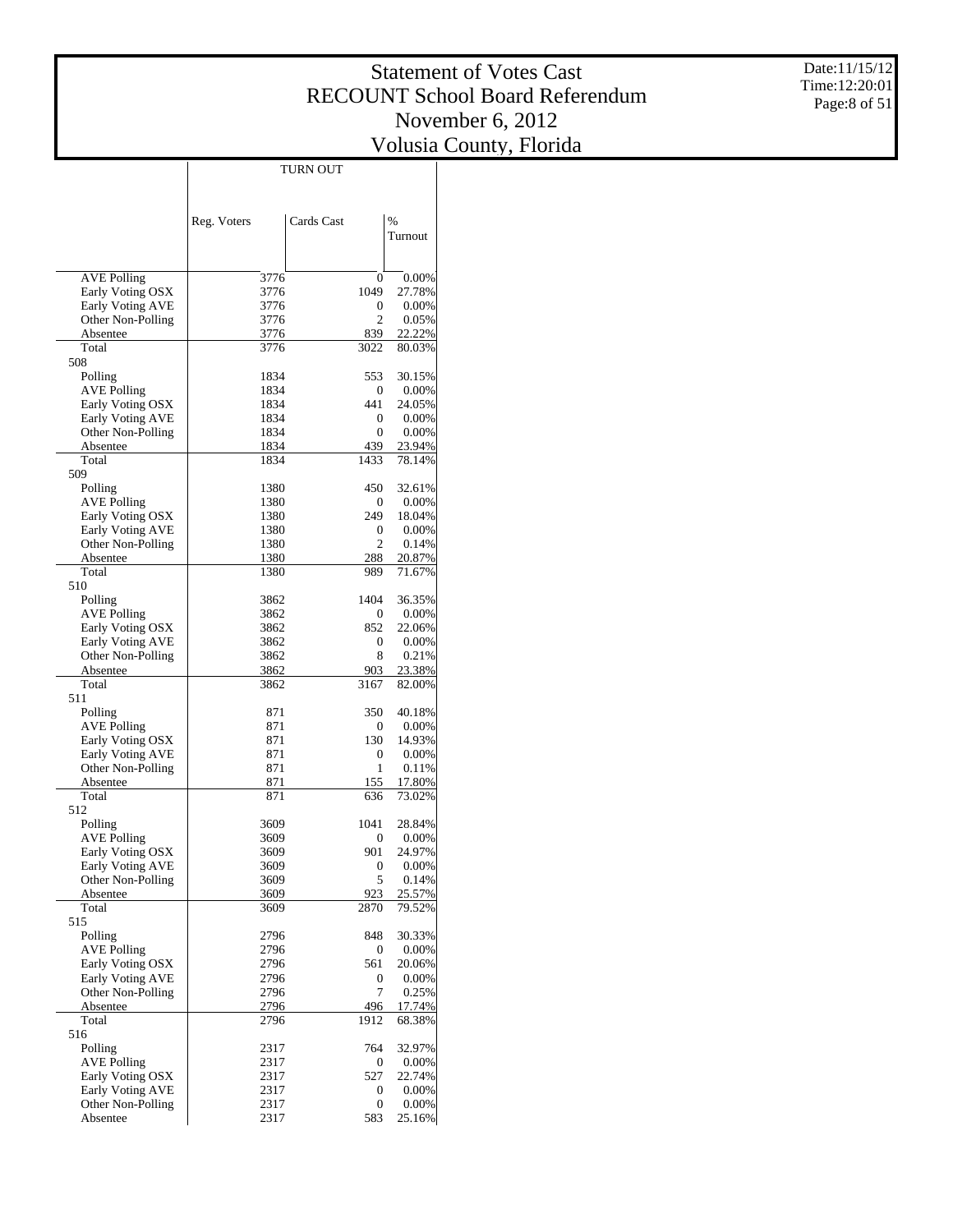Date:11/15/12 Time:12:20:01 Page:9 of 51

|                                      | <b>TURN OUT</b> |                       |                  |
|--------------------------------------|-----------------|-----------------------|------------------|
|                                      |                 |                       |                  |
|                                      |                 | Cards Cast            | $\%$             |
|                                      | Reg. Voters     |                       | Turnout          |
|                                      |                 |                       |                  |
| Total                                | 2317            | 1874                  | 80.88%           |
| 517                                  |                 |                       |                  |
| Polling                              | 2307            | 568                   | 24.62%           |
| <b>AVE Polling</b>                   | 2307            | 0                     | 0.00%            |
| Early Voting OSX<br>Early Voting AVE | 2307<br>2307    | 547<br>0              | 23.71%<br>0.00%  |
| Other Non-Polling                    | 2307            | $\overline{c}$        | 0.09%            |
| Absentee                             | 2307            | 463                   | 20.07%           |
| Total                                | 2307            | 1580                  | 68.49%           |
| 519                                  |                 | 372                   |                  |
| Polling<br><b>AVE Polling</b>        | 1522<br>1522    | 0                     | 24.44%<br>0.00%  |
| Early Voting OSX                     | 1522            | 488                   | 32.06%           |
| Early Voting AVE                     | 1522            | 0                     | 0.00%            |
| Other Non-Polling                    | 1522            | 1                     | 0.07%            |
| Absentee                             | 1522            | 228                   | 14.98%           |
| Total<br>521                         | 1522            | 1089                  | 71.55%           |
| Polling                              | 4243            | 1145                  | 26.99%           |
| <b>AVE Polling</b>                   | 4243            | $\mathbf{0}$          | 0.00%            |
| Early Voting OSX                     | 4243            | 928                   | 21.87%           |
| Early Voting AVE                     | 4243            | 0                     | 0.00%            |
| Other Non-Polling                    | 4243            | $\overline{c}$        | 0.05%            |
| Absentee<br>Total                    | 4243<br>4243    | 1151<br>3226          | 27.13%<br>76.03% |
| 522                                  |                 |                       |                  |
| Polling                              | 2974            | 1022                  | 34.36%           |
| <b>AVE Polling</b>                   | 2974            | 0                     | 0.00%            |
| Early Voting OSX                     | 2974            | 561                   | 18.86%           |
| Early Voting AVE                     | 2974            | 0                     | 0.00%            |
| Other Non-Polling<br>Absentee        | 2974<br>2974    | $\overline{c}$<br>533 | 0.07%<br>17.92%  |
| Total                                | 2974            | 2118                  | 71.22%           |
| 523                                  |                 |                       |                  |
| Polling                              | 2893            | 900                   | 31.11%           |
| <b>AVE Polling</b>                   | 2893            | 0                     | 0.00%            |
| Early Voting OSX<br>Early Voting AVE | 2893<br>2893    | 427<br>0              | 14.76%<br>0.00%  |
| Other Non-Polling                    | 2893            | 8                     | 0.28%            |
| Absentee                             | 2893            | 395                   | 13.65%           |
| Total                                | 2893            | 1730                  | 59.80%           |
| 526                                  |                 |                       |                  |
| Polling<br><b>AVE Polling</b>        | 1831<br>1831    | 716                   | 39.10%           |
| Early Voting OSX                     | 1831            | 0<br>246              | 0.00%<br>13.44%  |
| Early Voting AVE                     | 1831            | 0                     | 0.00%            |
| Other Non-Polling                    | 1831            | 0                     | 0.00%            |
| Absentee                             | 1831            | 220                   | 12.02%           |
| Total                                | 1831            | 1182                  | 64.55%           |
| 527<br>Polling                       | 1818            | 498                   | 27.39%           |
| <b>AVE Polling</b>                   | 1818            | 0                     | 0.00%            |
| Early Voting OSX                     | 1818            | 248                   | 13.64%           |
| Early Voting AVE                     | 1818            | 0                     | 0.00%            |
| Other Non-Polling                    | 1818            | 3                     | 0.17%            |
| Absentee                             | 1818            | 406                   | 22.33%           |
| Total<br>528                         | 1818            | 1155                  | 63.53%           |
| Polling                              | 1824            | 616                   | 33.77%           |
| <b>AVE Polling</b>                   | 1824            | 0                     | 0.00%            |
| Early Voting OSX                     | 1824            | 286                   | 15.68%           |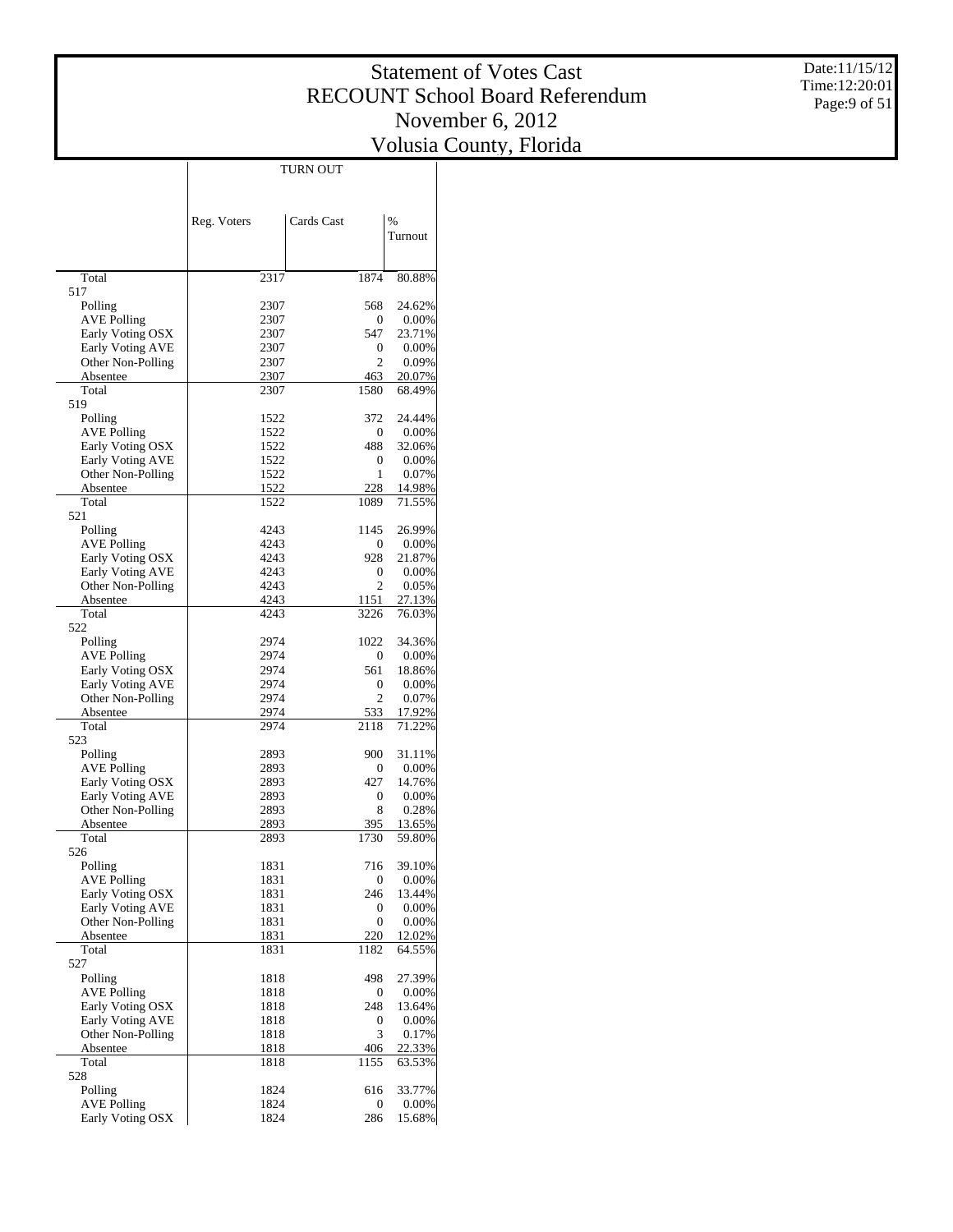Date:11/15/12 Time:12:20:01 Page:10 of 51

|                                       |              | TURN OUT            |                  |
|---------------------------------------|--------------|---------------------|------------------|
|                                       |              |                     |                  |
|                                       |              |                     |                  |
|                                       | Reg. Voters  | Cards Cast          | $\frac{0}{0}$    |
|                                       |              |                     | Turnout          |
|                                       |              |                     |                  |
| Early Voting AVE                      | 1824         | 0                   | 0.00%            |
| Other Non-Polling                     | 1824         | 6                   | 0.33%            |
| Absentee<br>Total                     | 1824<br>1824 | 225<br>1133         | 12.34%<br>62.12% |
| 529                                   |              |                     |                  |
| Polling                               | 1542         | 516                 | 33.46%           |
| AVE Polling                           | 1542         | 0                   | 0.00%            |
| Early Voting OSX                      | 1542         | 177                 | 11.48%           |
| Early Voting AVE<br>Other Non-Polling | 1542<br>1542 | 0<br>6              | 0.00%<br>0.39%   |
| Absentee                              | 1542         | 216                 | 14.01%           |
| Total                                 | 1542         | 915                 | 59.34%           |
| 530                                   |              |                     |                  |
| Polling                               | 2257         | 890                 | 39.43%           |
| AVE Polling                           | 2257         | 0                   | 0.00%            |
| Early Voting OSX                      | 2257         | 245                 | 10.86%           |
| Early Voting AVE<br>Other Non-Polling | 2257<br>2257 | 0<br>$\overline{4}$ | 0.00%<br>0.18%   |
| Absentee                              | 2257         | 267                 | 11.83%           |
| Total                                 | 2257         | 1406                | 62.30%           |
| 532                                   |              |                     |                  |
| Polling                               | 2240         | 745                 | 33.26%           |
| <b>AVE Polling</b>                    | 2240         | 0                   | 0.00%            |
| Early Voting OSX                      | 2240         | 587                 | 26.21%           |
| Early Voting AVE                      | 2240         | 0                   | 0.00%            |
| Other Non-Polling<br>Absentee         | 2240<br>2240 | 12<br>613           | 0.54%<br>27.37%  |
| Total                                 | 2240         | 1957                | 87.37%           |
| 602                                   |              |                     |                  |
| Polling                               | 3652         | 1151                | 31.52%           |
| AVE Polling                           | 3652         | 0                   | 0.00%            |
| Early Voting OSX                      | 3652         | 719                 | 19.69%           |
| Early Voting AVE                      | 3652         | 0                   | 0.00%            |
| Other Non-Polling<br>Absentee         | 3652<br>3652 | 4<br>755            | 0.11%<br>20.67%  |
| Total                                 | 3652         | 2629                | 71.99%           |
| 603                                   |              |                     |                  |
| Polling                               | 2945         | 880                 | 29.88%           |
| AVE Polling                           | 2945         | 0                   | 0.00%            |
| Early Voting OSX                      | 2945         | 817                 | 27.74%           |
| Early Voting AVE                      | 2945         | 0                   | 0.00%            |
| Other Non-Polling                     | 2945         | 4                   | 0.14%            |
| Absentee<br>Total                     | 2945<br>2945 | 435<br>2136         | 14.77%<br>72.53% |
| 607                                   |              |                     |                  |
| Polling                               | 3992         | 1305                | 32.69%           |
| <b>AVE Polling</b>                    | 3992         | 0                   | 0.00%            |
| Early Voting OSX                      | 3992         | 681                 | 17.06%           |
| Early Voting AVE                      | 3992         | 0                   | 0.00%            |
| Other Non-Polling                     | 3992         | 6                   | 0.15%            |
| Absentee<br>Total                     | 3992         | 761<br>2753         | 19.06%           |
| 614                                   | 3992         |                     | 68.96%           |
| Polling                               | 3599         | 1014                | 28.17%           |
| <b>AVE Polling</b>                    | 3599         | 0                   | 0.00%            |
| Early Voting OSX                      | 3599         | 862                 | 23.95%           |
| Early Voting AVE                      | 3599         | 0                   | 0.00%            |
| Other Non-Polling                     | 3599         | 5                   | 0.14%            |
| Absentee                              | 3599         | 524                 | 14.56%           |
| Total<br>619                          | 3599         | 2405                | 66.82%           |
|                                       |              |                     |                  |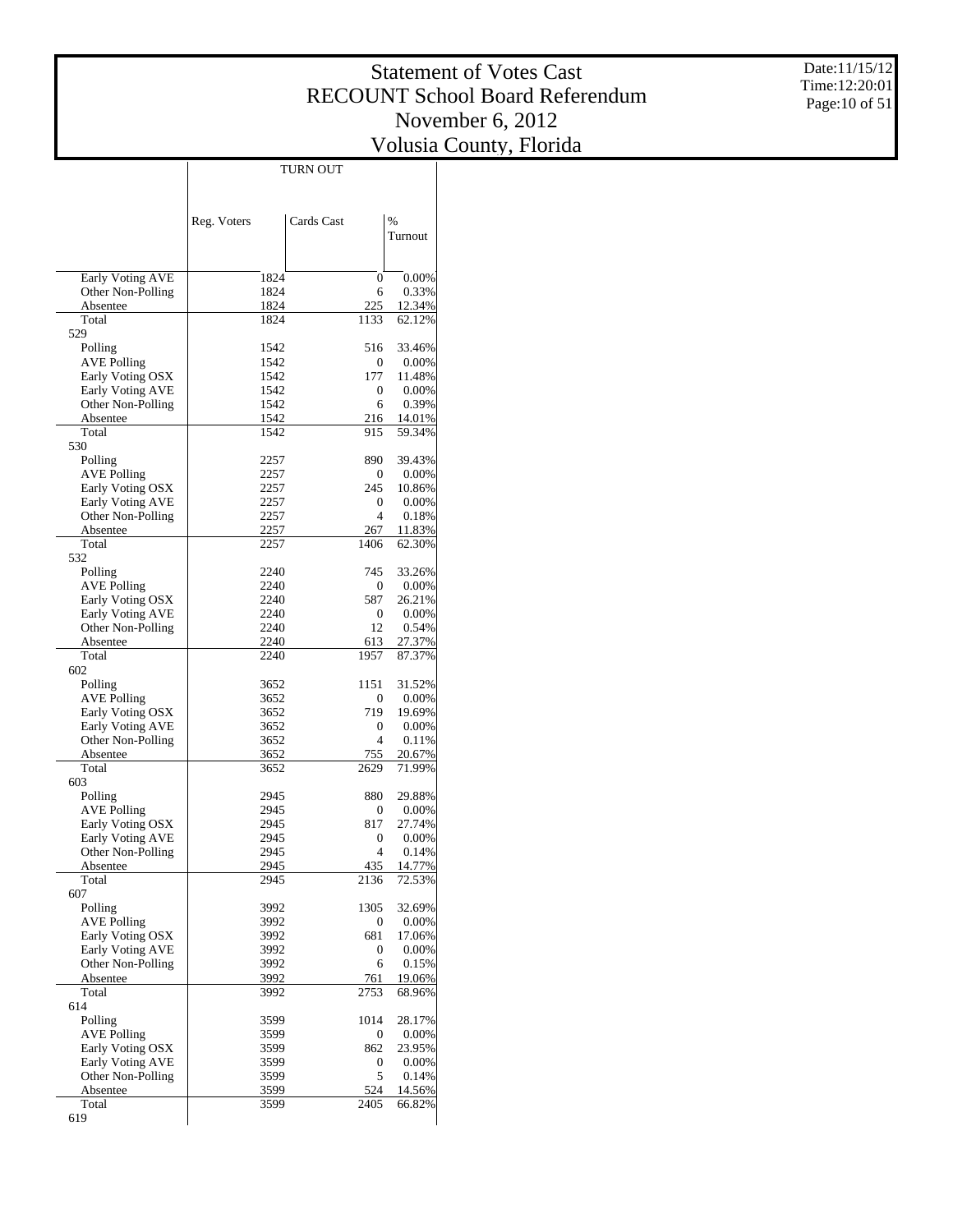Date:11/15/12 Time:12:20:01 Page:11 of 51

|                                              | TURN OUT     |                  |                 |
|----------------------------------------------|--------------|------------------|-----------------|
|                                              |              |                  |                 |
|                                              |              |                  |                 |
|                                              | Reg. Voters  | Cards Cast       | $\frac{0}{0}$   |
|                                              |              |                  | Turnout         |
|                                              |              |                  |                 |
|                                              |              |                  |                 |
| Polling                                      | 2079         | 637              | 30.64%          |
| <b>AVE Polling</b>                           | 2079         | 0                | 0.00%           |
| Early Voting OSX                             | 2079         | 483              | 23.23%          |
| <b>Early Voting AVE</b><br>Other Non-Polling | 2079<br>2079 | 0<br>12          | 0.00%<br>0.58%  |
| Absentee                                     | 2079         | 261              | 12.55%          |
| Total                                        | 2079         | 1393             | 67.00%          |
| 620                                          |              |                  |                 |
| Polling                                      | 2050         | 383              | 18.68%          |
| <b>AVE Polling</b>                           | 2050         | 0                | 0.00%           |
| Early Voting OSX                             | 2050         | 768              | 37.46%          |
| Early Voting AVE                             | 2050         | 0                | 0.00%           |
| Other Non-Polling                            | 2050         | 7                | 0.34%           |
| Absentee<br>Total                            | 2050<br>2050 | 75<br>1233       | 3.66%<br>60.15% |
| 621                                          |              |                  |                 |
| Polling                                      | 2187         | 527              | 24.10%          |
| <b>AVE Polling</b>                           | 2187         | 0                | 0.00%           |
| Early Voting OSX                             | 2187         | 621              | 28.40%          |
| <b>Early Voting AVE</b>                      | 2187         | 0                | 0.00%           |
| Other Non-Polling                            | 2187         | 9                | 0.41%           |
| Absentee                                     | 2187         | 265              | 12.12%          |
| Total                                        | 2187         | 1422             | 65.02%          |
| 622                                          |              |                  |                 |
| Polling<br><b>AVE Polling</b>                | 809<br>809   | 139<br>0         | 17.18%<br>0.00% |
| Early Voting OSX                             | 809          | 127              | 15.70%          |
| <b>Early Voting AVE</b>                      | 809          | 0                | 0.00%           |
| Other Non-Polling                            | 809          | 4                | 0.49%           |
| Absentee                                     | 809          | 106              | 13.10%          |
| Total                                        | 809          | 376              | 46.48%          |
| 623                                          |              |                  |                 |
| Polling                                      | 2319         | 653              | 28.16%          |
| <b>AVE Polling</b>                           | 2319         | 0                | 0.00%           |
| Early Voting OSX<br>Early Voting AVE         | 2319<br>2319 | 423<br>0         | 18.24%<br>0.00% |
| Other Non-Polling                            | 2319         | 5                | 0.22%           |
| Absentee                                     | 2319         | 342              | 14.75%          |
| Total                                        | 2319         | 1423             | 61.36%          |
| 625                                          |              |                  |                 |
| Polling                                      | 1641         | 378              | 23.03%          |
| <b>AVE Polling</b>                           | 1641         | $\boldsymbol{0}$ | 0.00%           |
| Early Voting OSX                             | 1641         | 464              | 28.28%          |
| Early Voting AVE<br>Other Non-Polling        | 1641         | 0<br>5           | 0.00%           |
| Absentee                                     | 1641<br>1641 | 326              | 0.30%<br>19.87% |
| Total                                        | 1641         | 1173             | 71.48%          |
| 626                                          |              |                  |                 |
| Polling                                      | 1491         | 456              | 30.58%          |
| <b>AVE Polling</b>                           | 1491         | 0                | 0.00%           |
| Early Voting OSX                             | 1491         | 279              | 18.71%          |
| Early Voting AVE                             | 1491         | 0                | 0.00%           |
| Other Non-Polling                            | 1491         | 6                | 0.40%           |
| Absentee<br>Total                            | 1491         | 232              | 15.56%          |
| 628                                          | 1491         | 973              | 65.26%          |
| Polling                                      | 3708         | 1158             | 31.23%          |
| <b>AVE Polling</b>                           | 3708         | 0                | 0.00%           |
| Early Voting OSX                             | 3708         | 770              | 20.77%          |
| Early Voting AVE                             | 3708         | 0                | 0.00%           |
| Other Non-Polling                            | 3708         | 7                | 0.19%           |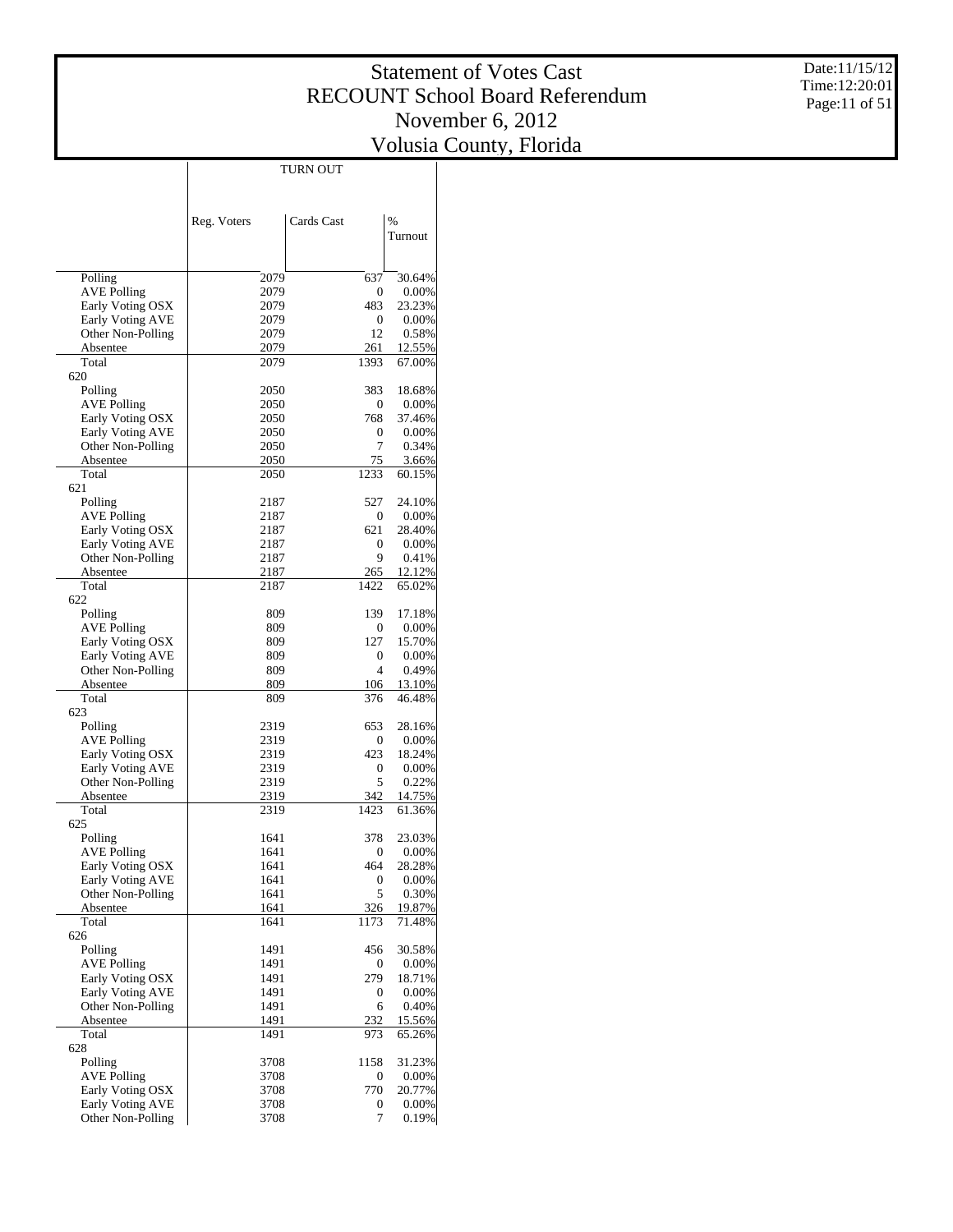Date:11/15/12 Time:12:20:01 Page:12 of 51

|                                       | <b>TURN OUT</b> |              |                  |
|---------------------------------------|-----------------|--------------|------------------|
|                                       |                 |              |                  |
|                                       |                 |              |                  |
|                                       | Reg. Voters     | Cards Cast   | $\frac{0}{0}$    |
|                                       |                 |              | Turnout          |
|                                       |                 |              |                  |
|                                       |                 |              |                  |
| Absentee                              | 3708            | 525          | 14.16%           |
| Total<br>633                          | 3708            | 2460         | 66.34%           |
| Polling                               | 3711            | 1224         | 32.98%           |
| <b>AVE Polling</b>                    | 3711            | 0            | 0.00%            |
| Early Voting OSX                      | 3711            | 741          | 19.97%           |
| Early Voting AVE                      | 3711            | 0            | 0.00%            |
| Other Non-Polling                     | 3711            | 17           | 0.46%            |
| Absentee                              | 3711            | 507          | 13.66%           |
| Total                                 | 3711            | 2489         | 67.07%           |
| 638                                   | 2158            | 832          | 38.55%           |
| Polling<br><b>AVE Polling</b>         | 2158            | 0            | 0.00%            |
| Early Voting OSX                      | 2158            | 243          | 11.26%           |
| Early Voting AVE                      | 2158            | 0            | 0.00%            |
| Other Non-Polling                     | 2158            | 1            | 0.05%            |
| Absentee                              | 2158            | 460          | 21.32%           |
| Total                                 | 2158            | 1536         | 71.18%           |
| 641                                   |                 |              |                  |
| Polling                               | 4393            | 1387         | 31.57%           |
| <b>AVE Polling</b>                    | 4393            | 0            | 0.00%            |
| Early Voting OSX                      | 4393            | 901          | 20.51%           |
| Early Voting AVE<br>Other Non-Polling | 4393<br>4393    | 0<br>7       | 0.00%<br>0.16%   |
| Absentee                              | 4393            | 987          | 22.47%           |
| Total                                 | 4393            | 3282         | 74.71%           |
| 701                                   |                 |              |                  |
| Polling                               | 5485            | 1763         | 32.14%           |
| <b>AVE Polling</b>                    | 5485            | 0            | 0.00%            |
| Early Voting OSX                      | 5485            | 839          | 15.30%           |
| Early Voting AVE                      | 5485            | 0            | 0.00%            |
| Other Non-Polling                     | 5485            | 16           | 0.29%            |
| Absentee                              | 5485            | 1046         | 19.07%           |
| Total<br>703                          | 5485            | 3664         | 66.80%           |
| Polling                               | 2446            | 884          | 36.14%           |
| <b>AVE Polling</b>                    | 2446            | 0            | 0.00%            |
| Early Voting OSX                      | 2446            | 326          | 13.33%           |
| Early Voting AVE                      | 2446            | 0            | 0.00%            |
| Other Non-Polling                     | 2446            | 3            | 0.12%            |
| Absentee                              | 2446            | 511          | 20.89%           |
| Total                                 | 2446            | 1724         | 70.48%           |
| 705                                   |                 |              |                  |
| Polling<br><b>AVE Polling</b>         | 1364<br>1364    | 599          | 43.91%<br>0.00%  |
| Early Voting OSX                      | 1364            | 0<br>154     | 11.29%           |
| Early Voting AVE                      | 1364            | 0            | 0.00%            |
| Other Non-Polling                     | 1364            | 0            | 0.00%            |
| Absentee                              | 1364            | 270          | 19.79%           |
| Total                                 | 1364            | 1023         | 75.00%           |
| 706                                   |                 |              |                  |
| Polling                               | 3669            | 1181         | 32.19%           |
| <b>AVE Polling</b>                    | 3669            | 0            | 0.00%            |
| Early Voting OSX                      | 3669            | 592          | 16.14%           |
| Early Voting AVE                      | 3669            | 0            | 0.00%            |
| Other Non-Polling                     | 3669            | 6            | 0.16%            |
| Absentee<br>Total                     | 3669<br>3669    | 1048<br>2827 | 28.56%<br>77.05% |
| 709                                   |                 |              |                  |
| Polling                               | 3329            | 1290         | 38.75%           |
| <b>AVE Polling</b>                    | 3329            | 0            | 0.00%            |
|                                       |                 |              |                  |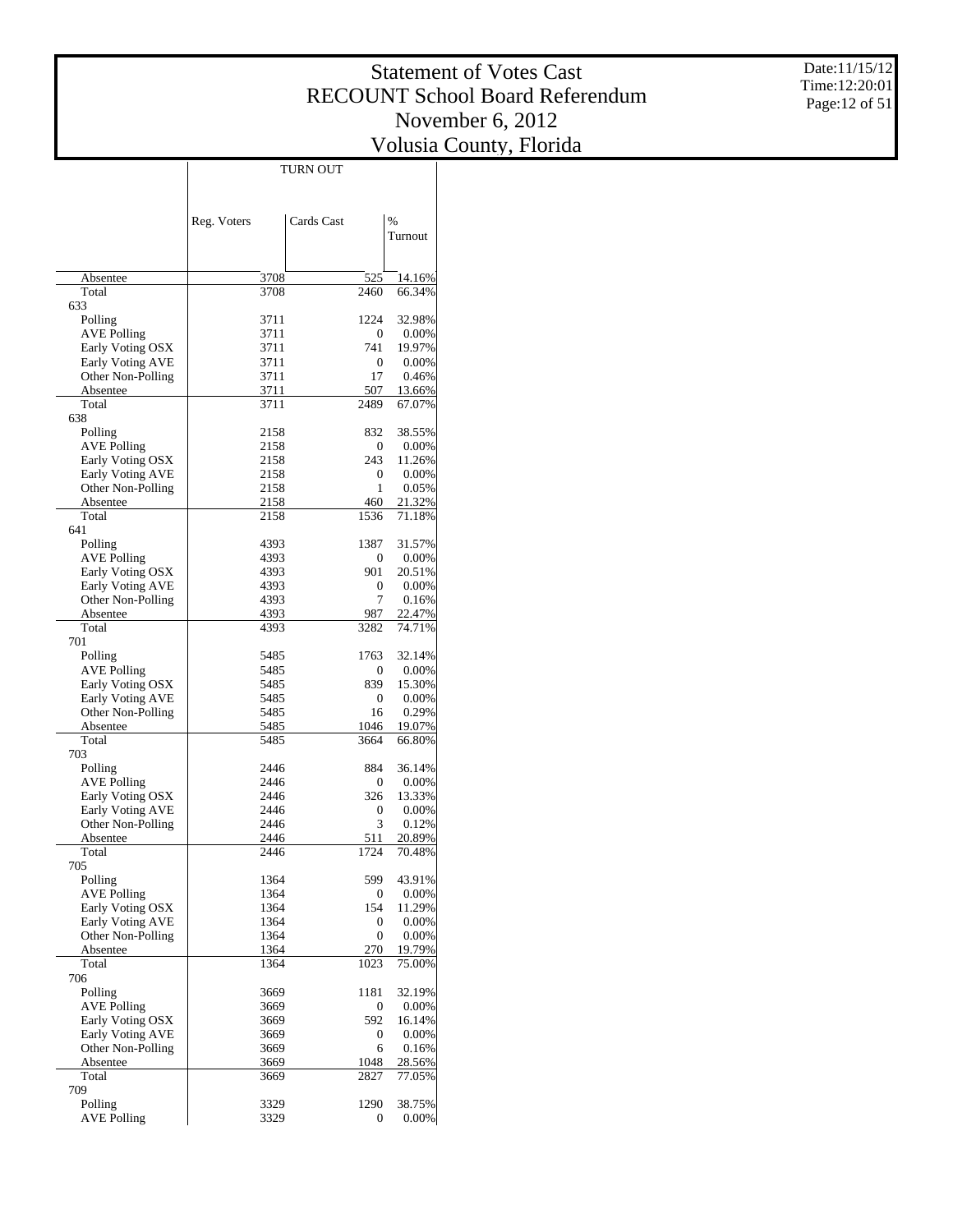Date:11/15/12 Time:12:20:01 Page:13 of 51

|                                        |              | TURN OUT                |                    |
|----------------------------------------|--------------|-------------------------|--------------------|
|                                        |              |                         |                    |
|                                        |              |                         |                    |
|                                        | Reg. Voters  | Cards Cast              | $\frac{0}{0}$      |
|                                        |              |                         | Turnout            |
|                                        |              |                         |                    |
| Early Voting OSX                       | 3329         | 324                     | 9.73%              |
| Early Voting AVE                       | 3329         | 0<br>$\overline{c}$     | 0.00%              |
| Other Non-Polling<br>Absentee          | 3329<br>3329 | 536                     | 0.06%<br>16.10%    |
| Total                                  | 3329         | 2152                    | 64.64%             |
| 711                                    |              |                         |                    |
| Polling                                | 4037         | 1537                    | 38.07%             |
| <b>AVE Polling</b>                     | 4037         | $\boldsymbol{0}$        | 0.00%              |
| Early Voting OSX<br>Early Voting AVE   | 4037<br>4037 | 493<br>0                | 12.21%<br>$0.00\%$ |
| Other Non-Polling                      | 4037         | 3                       | 0.07%              |
| Absentee                               | 4037         | 745                     | 18.45%             |
| Total                                  | 4037         | 2778                    | 68.81%             |
| 712                                    |              |                         |                    |
| Polling                                | 2028         | 773                     | 38.12%             |
| <b>AVE Polling</b><br>Early Voting OSX | 2028<br>2028 | $\boldsymbol{0}$<br>236 | 0.00%<br>11.64%    |
| Early Voting AVE                       | 2028         | 0                       | 0.00%              |
| Other Non-Polling                      | 2028         | $\boldsymbol{0}$        | 0.00%              |
| Absentee                               | 2028         | 355                     | 17.50%             |
| Total                                  | 2028         | 1364                    | 67.26%             |
| 714                                    |              |                         |                    |
| Polling                                | 3343         | 1206                    | 36.08%             |
| <b>AVE Polling</b><br>Early Voting OSX | 3343<br>3343 | $\boldsymbol{0}$<br>538 | 0.00%<br>16.09%    |
| Early Voting AVE                       | 3343         | 0                       | $0.00\%$           |
| Other Non-Polling                      | 3343         | $\overline{4}$          | 0.12%              |
| Absentee                               | 3343         | 651                     | 19.47%             |
| Total                                  | 3343         | 2399                    | 71.76%             |
| 716                                    |              |                         |                    |
| Polling<br><b>AVE Polling</b>          | 2675<br>2675 | 966<br>0                | 36.11%<br>0.00%    |
| Early Voting OSX                       | 2675         | 477                     | 17.83%             |
| Early Voting AVE                       | 2675         | 0                       | 0.00%              |
| Other Non-Polling                      | 2675         | 1                       | 0.04%              |
| Absentee                               | 2675         | 727                     | 27.18%             |
| Total<br>717                           | 2675         | 2171                    | 81.16%             |
| Polling                                | 1675         | 735                     | 43.88%             |
| <b>AVE Polling</b>                     | 1675         | $\boldsymbol{0}$        | 0.00%              |
| Early Voting OSX                       | 1675         | 177                     | 10.57%             |
| Early Voting AVE                       | 1675         | $\boldsymbol{0}$        | 0.00%              |
| Other Non-Polling                      | 1675         | 0                       | $0.00\%$           |
| Absentee                               | 1675         | 242                     | 14.45%             |
| Total<br>718                           | 1675         | 1154                    | 68.90%             |
| Polling                                | 3604         | 1316                    | 36.51%             |
| <b>AVE Polling</b>                     | 3604         | $\boldsymbol{0}$        | 0.00%              |
| Early Voting OSX                       | 3604         | 443                     | 12.29%             |
| Early Voting AVE                       | 3604         | $\boldsymbol{0}$        | $0.00\%$           |
| Other Non-Polling                      | 3604         | 6                       | 0.17%              |
| Absentee<br>Total                      | 3604<br>3604 | 789<br>2554             | 21.89%<br>70.87%   |
| 719                                    |              |                         |                    |
| Polling                                | 1995         | 731                     | 36.64%             |
| <b>AVE Polling</b>                     | 1995         | $\boldsymbol{0}$        | $0.00\%$           |
| Early Voting OSX                       | 1995         | 246                     | 12.33%             |
| Early Voting AVE                       | 1995         | $\boldsymbol{0}$        | $0.00\%$           |
| Other Non-Polling                      | 1995         | 1<br>397                | 0.05%              |
| Absentee<br>Total                      | 1995<br>1995 | 1375                    | 19.90%<br>68.92%   |
|                                        |              |                         |                    |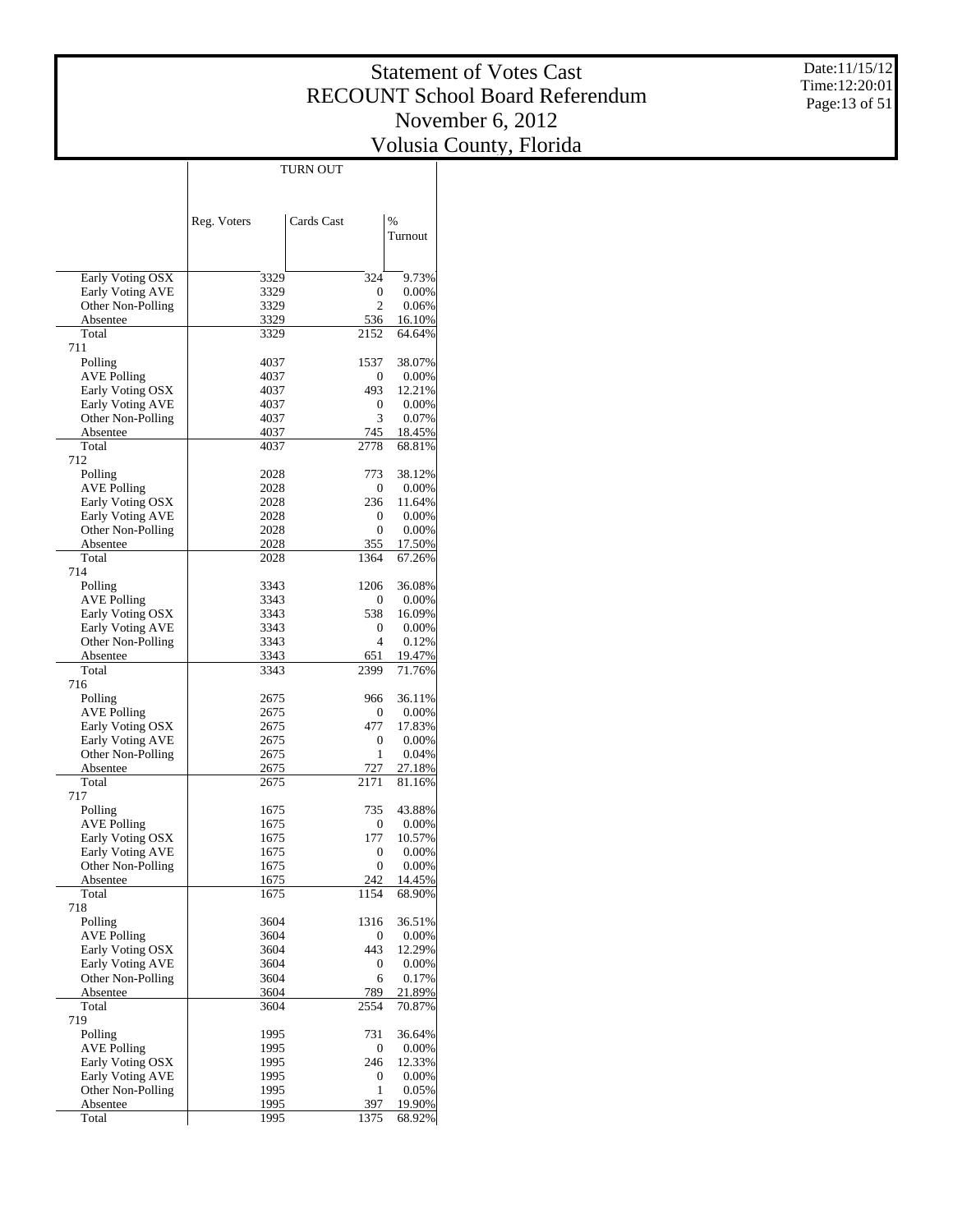Date:11/15/12 Time:12:20:01 Page:14 of 51

|                                       |              | TURN OUT              |                  |
|---------------------------------------|--------------|-----------------------|------------------|
|                                       |              |                       |                  |
|                                       |              |                       | $\frac{0}{0}$    |
|                                       | Reg. Voters  | Cards Cast            | Turnout          |
|                                       |              |                       |                  |
| 720                                   |              |                       |                  |
| Polling                               | 926          | 348                   | 37.58%           |
| <b>AVE Polling</b>                    | 926          | 0                     | 0.00%            |
| Early Voting OSX                      | 926          | 119                   | 12.85%           |
| Early Voting AVE<br>Other Non-Polling | 926<br>926   | 0<br>$\overline{c}$   | 0.00%<br>0.22%   |
| Absentee                              | 926          | 164                   | 17.71%           |
| Total                                 | 926          | 633                   | 68.36%           |
| 722                                   |              |                       |                  |
| Polling<br><b>AVE Polling</b>         | 2632<br>2632 | 951<br>0              | 36.13%<br>0.00%  |
| Early Voting OSX                      | 2632         | 279                   | 10.60%           |
| Early Voting AVE                      | 2632         | 0                     | 0.00%            |
| Other Non-Polling                     | 2632         | $\overline{c}$        | 0.08%            |
| Absentee                              | 2632         | 392                   | 14.89%           |
| Total<br>725                          | 2632         | 1624                  | 61.70%           |
| Polling                               | 2116         | 847                   | 40.03%           |
| AVE Polling                           | 2116         | 0                     | 0.00%            |
| Early Voting OSX                      | 2116         | 292                   | 13.80%           |
| Early Voting AVE                      | 2116         | 0                     | 0.00%            |
| Other Non-Polling<br>Absentee         | 2116<br>2116 | $\overline{c}$<br>538 | 0.09%<br>25.43%  |
| Total                                 | 2116         | 1679                  | 79.35%           |
| 726                                   |              |                       |                  |
| Polling                               | 2855         | 1304                  | 45.67%           |
| AVE Polling<br>Early Voting OSX       | 2855<br>2855 | 0<br>310              | 0.00%<br>10.86%  |
| Early Voting AVE                      | 2855         | 0                     | 0.00%            |
| Other Non-Polling                     | 2855         | $\overline{c}$        | 0.07%            |
| Absentee                              | 2855         | 700                   | 24.52%           |
| Total                                 | 2855         | 2316                  | 81.12%           |
| 728<br>Polling                        | 4005         | 1742                  | 43.50%           |
| AVE Polling                           | 4005         | 0                     | 0.00%            |
| Early Voting OSX                      | 4005         | 497                   | 12.41%           |
| Early Voting AVE                      | 4005         | 0                     | 0.00%            |
| Other Non-Polling                     | 4005         | 6                     | 0.15%            |
| Absentee<br>Total                     | 4005<br>4005 | 754<br>2999           | 18.83%<br>74.88% |
| 729                                   |              |                       |                  |
| Polling                               | 3906         | 1738                  | 44.50%           |
| AVE Polling                           | 3906         | 0                     | 0.00%            |
| Early Voting OSX<br>Early Voting AVE  | 3906<br>3906 | 610<br>0              | 15.62%<br>0.00%  |
| Other Non-Polling                     | 3906         | $\mathfrak{2}$        | 0.05%            |
| Absentee                              | 3906         | 695                   | 17.79%           |
| Total                                 | 3906         | 3045                  | 77.96%           |
| 732                                   |              |                       |                  |
| Polling<br><b>AVE Polling</b>         | 3374<br>3374 | 1597<br>0             | 47.33%<br>0.00%  |
| Early Voting OSX                      | 3374         | 423                   | 12.54%           |
| Early Voting AVE                      | 3374         | 0                     | 0.00%            |
| Other Non-Polling                     | 3374         | 0                     | 0.00%            |
| Absentee                              | 3374         | 682                   | 20.21%           |
| Total<br>733                          | 3374         | 2702                  | 80.08%           |
| Polling                               | 2493         | 1052                  | 42.20%           |
| <b>AVE Polling</b>                    | 2493         | 0                     | 0.00%            |
| Early Voting OSX                      | 2493         | 288                   | 11.55%           |
| <b>Early Voting AVE</b>               | 2493         | 0                     | 0.00%            |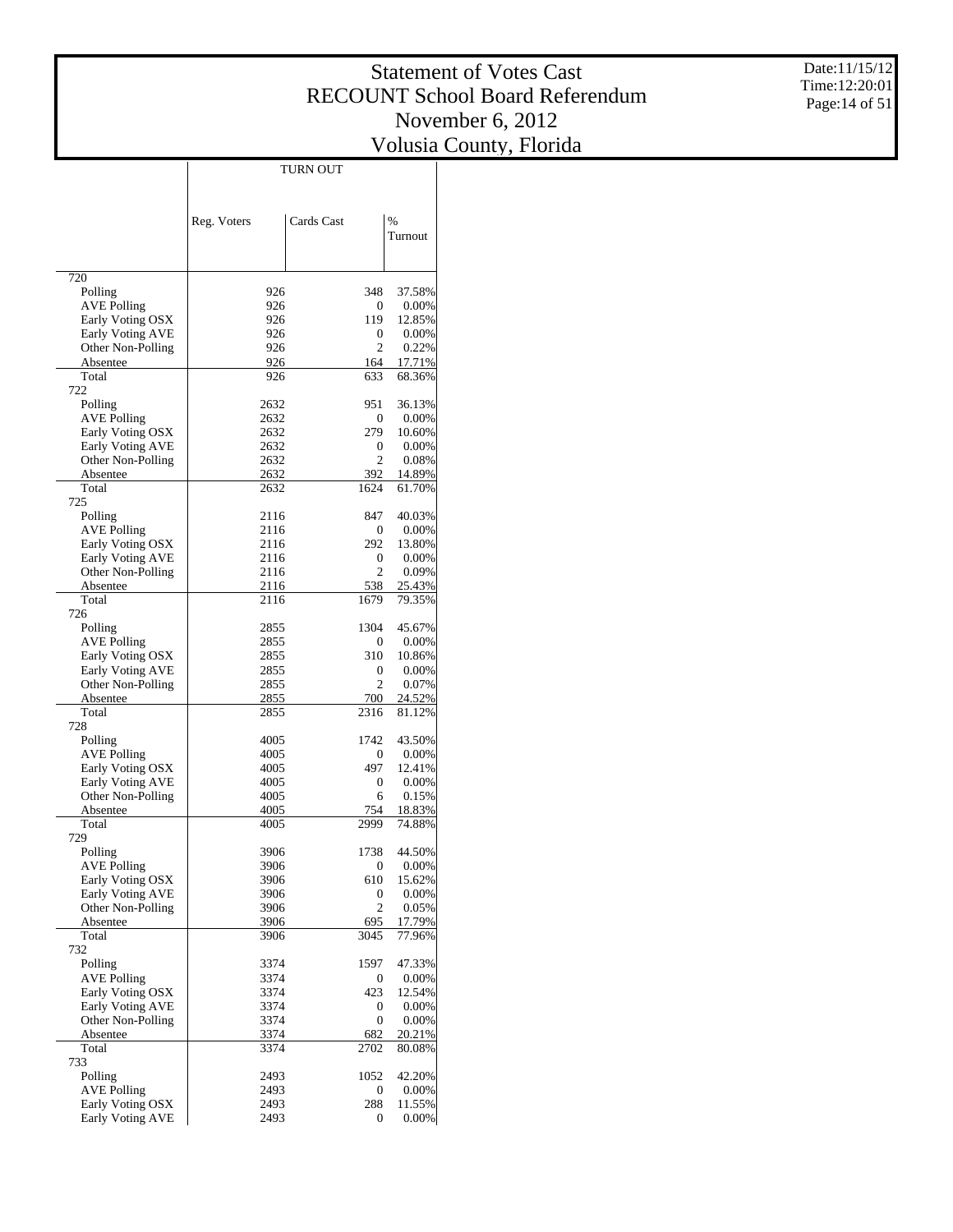Date:11/15/12 Time:12:20:01 Page:15 of 51

|                                        |              | <b>TURN OUT</b> |                  |
|----------------------------------------|--------------|-----------------|------------------|
|                                        |              |                 |                  |
|                                        |              |                 |                  |
|                                        | Reg. Voters  | Cards Cast      | $\frac{0}{0}$    |
|                                        |              |                 | Turnout          |
|                                        |              |                 |                  |
| Other Non-Polling                      | 2493         | $\mathbf{1}$    | 0.04%            |
| Absentee                               | 2493         | 540             | 21.66%           |
| Total<br>803                           | 2493         | 1881            | 75.45%           |
| Polling                                | 1330         | 553             | 41.58%           |
| <b>AVE Polling</b>                     | 1330         | 0               | 0.00%            |
| Early Voting OSX                       | 1330         | 317             | 23.83%           |
| Early Voting AVE<br>Other Non-Polling  | 1330<br>1330 | 0<br>1          | 0.00%<br>0.08%   |
| Absentee                               | 1330         | 264             | 19.85%           |
| Total                                  | 1330         | 1135            | 85.34%           |
| 804                                    |              |                 |                  |
| Polling                                | 3302<br>3302 | 1041            | 31.53%           |
| <b>AVE Polling</b><br>Early Voting OSX | 3302         | 0<br>837        | 0.00%<br>25.35%  |
| Early Voting AVE                       | 3302         | 0               | 0.00%            |
| Other Non-Polling                      | 3302         | 17              | 0.51%            |
| Absentee                               | 3302         | 553             | 16.75%           |
| Total<br>805                           | 3302         | 2448            | 74.14%           |
| Polling                                | 4020         | 1135            | 28.23%           |
| <b>AVE Polling</b>                     | 4020         | 0               | 0.00%            |
| Early Voting OSX                       | 4020         | 1213            | 30.17%           |
| Early Voting AVE                       | 4020         | 0               | 0.00%            |
| Other Non-Polling<br>Absentee          | 4020<br>4020 | 8<br>838        | 0.20%<br>20.85%  |
| Total                                  | 4020         | 3194            | 79.45%           |
| 807                                    |              |                 |                  |
| Polling                                | 2149         | 618             | 28.76%           |
| <b>AVE Polling</b><br>Early Voting OSX | 2149<br>2149 | 0<br>478        | 0.00%<br>22.24%  |
| Early Voting AVE                       | 2149         | 0               | 0.00%            |
| Other Non-Polling                      | 2149         | $\overline{4}$  | 0.19%            |
| Absentee                               | 2149         | 399             | 18.57%           |
| Total                                  | 2149         | 1499            | 69.75%           |
| 808<br>Polling                         | 3957         | 948             | 23.96%           |
| <b>AVE Polling</b>                     | 3957         | 0               | 0.00%            |
| Early Voting OSX                       | 3957         | 1322            | 33.41%           |
| Early Voting AVE                       | 3957         | 0               | 0.00%            |
| Other Non-Polling<br>Absentee          | 3957<br>3957 | 6<br>732        | 0.15%<br>18.50%  |
| Total                                  | 3957         | 3008            | 76.02%           |
| 809                                    |              |                 |                  |
| Polling                                | 744          | 204             | 27.42%           |
| <b>AVE Polling</b>                     | 744          | 0               | 0.00%            |
| Early Voting OSX<br>Early Voting AVE   | 744<br>744   | 221<br>0        | 29.70%<br>0.00%  |
| Other Non-Polling                      | 744          | 5               | 0.67%            |
| Absentee                               | 744          | 119             | 15.99%           |
| Total                                  | 744          | 549             | 73.79%           |
| 810<br>Polling                         | 1662         | 415             | 24.97%           |
| <b>AVE Polling</b>                     | 1662         | 0               | 0.00%            |
| Early Voting OSX                       | 1662         | 437             | 26.29%           |
| Early Voting AVE                       | 1662         | 0               | 0.00%            |
| Other Non-Polling                      | 1662         | 5               | 0.30%            |
| Absentee<br>Total                      | 1662<br>1662 | 259<br>1116     | 15.58%<br>67.15% |
| 812                                    |              |                 |                  |
| Polling                                | 2561         | 831             | 32.45%           |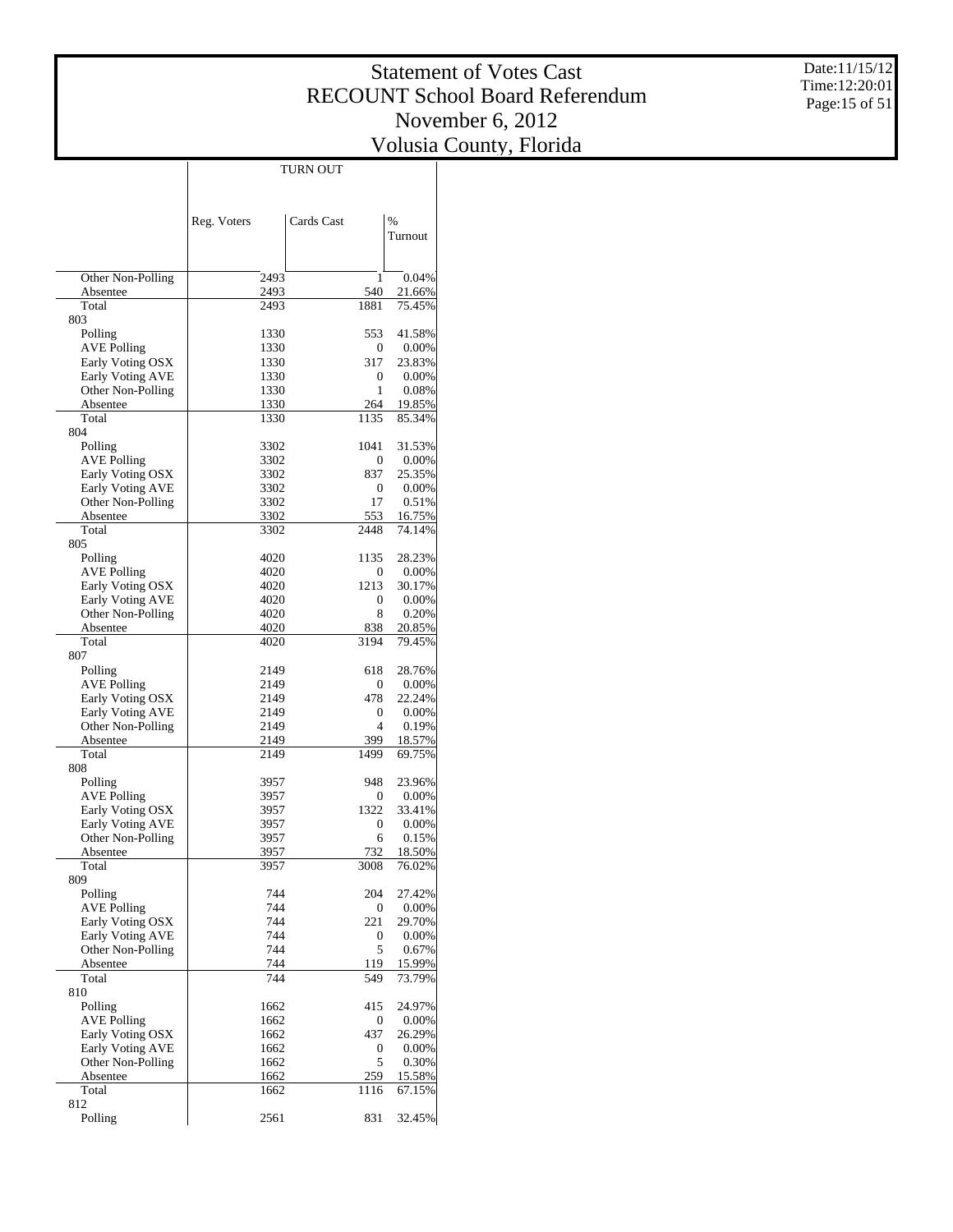Date:11/15/12 Time:12:20:01 Page:16 of 51

|                                        |              | TURN OUT         |                 |
|----------------------------------------|--------------|------------------|-----------------|
|                                        |              |                  |                 |
|                                        |              |                  |                 |
|                                        |              |                  | $\frac{0}{0}$   |
|                                        | Reg. Voters  | Cards Cast       | Turnout         |
|                                        |              |                  |                 |
|                                        |              |                  |                 |
| <b>AVE Polling</b>                     | 2561         | $\boldsymbol{0}$ | 0.00%           |
| Early Voting OSX                       | 2561         | 611              | 23.86%          |
| Early Voting AVE                       | 2561         | 0                | 0.00%           |
| Other Non-Polling                      | 2561         | 7                | 0.27%           |
| Absentee                               | 2561         | 531              | 20.73%          |
| Total                                  | 2561         | 1980             | 77.31%          |
| 813                                    |              |                  |                 |
| Polling                                | 1727         | 607              | 35.15%          |
| <b>AVE Polling</b>                     | 1727         | 0                | 0.00%           |
| Early Voting OSX<br>Early Voting AVE   | 1727<br>1727 | 395<br>0         | 22.87%<br>0.00% |
| Other Non-Polling                      | 1727         | $\overline{c}$   | 0.12%           |
| Absentee                               | 1727         | 417              | 24.15%          |
| Total                                  | 1727         | 1421             | 82.28%          |
| 814                                    |              |                  |                 |
| Polling                                | 2784         | 839              | 30.14%          |
| <b>AVE Polling</b>                     | 2784         | 0                | 0.00%           |
| Early Voting OSX                       | 2784         | 620              | 22.27%          |
| Early Voting AVE                       | 2784         | 0                | 0.00%           |
| Other Non-Polling                      | 2784         | $\overline{c}$   | 0.07%           |
| Absentee                               | 2784         | 478              | 17.17%          |
| Total                                  | 2784         | 1939             | 69.65%          |
| 816                                    |              |                  |                 |
| Polling                                | 1841         | 754              | 40.96%          |
| <b>AVE Polling</b><br>Early Voting OSX | 1841<br>1841 | 0<br>212         | 0.00%<br>11.52% |
| Early Voting AVE                       | 1841         | 0                | 0.00%           |
| Other Non-Polling                      | 1841         | 0                | 0.00%           |
| Absentee                               | 1841         | 323              | 17.54%          |
| Total                                  | 1841         | 1289             | 70.02%          |
| 901                                    |              |                  |                 |
| Polling                                | 2226         | 613              | 27.54%          |
| <b>AVE Polling</b>                     | 2226         | 0                | 0.00%           |
| Early Voting OSX                       | 2226         | 485              | 21.79%          |
| Early Voting AVE                       | 2226         | 0                | 0.00%           |
| Other Non-Polling                      | 2226         | 6                | 0.27%           |
| Absentee                               | 2226         | 356              | 15.99%          |
| Total<br>902                           | 2226         | 1460             | 65.59%          |
| Polling                                | 3664         | 1141             | 31.14%          |
| <b>AVE Polling</b>                     | 3664         | 0                | 0.00%           |
| Early Voting OSX                       | 3664         | 782              | 21.34%          |
| Early Voting AVE                       | 3664         | 0                | 0.00%           |
| Other Non-Polling                      | 3664         | 3                | 0.08%           |
| Absentee                               | 3664         | 591              | 16.13%          |
| Total                                  | 3664         | 2517             | 68.70%          |
| 903                                    |              |                  |                 |
| Polling                                | 3448         | 1157             | 33.56%          |
| <b>AVE Polling</b>                     | 3448         | 0                | 0.00%           |
| Early Voting OSX                       | 3448         | 758              | 21.98%          |
| Early Voting AVE<br>Other Non-Polling  | 3448<br>3448 | 0<br>3           | 0.00%           |
| Absentee                               | 3448         | 461              | 0.09%<br>13.37% |
| Total                                  | 3448         | 2379             | 69.00%          |
| 904                                    |              |                  |                 |
| Polling                                | 3584         | 1302             | 36.33%          |
| <b>AVE Polling</b>                     | 3584         | 0                | 0.00%           |
| Early Voting OSX                       | 3584         | 677              | 18.89%          |
| Early Voting AVE                       | 3584         | 0                | 0.00%           |
| Other Non-Polling                      | 3584         | 2                | 0.06%           |
| Absentee                               | 3584         | 522              | 14.56%          |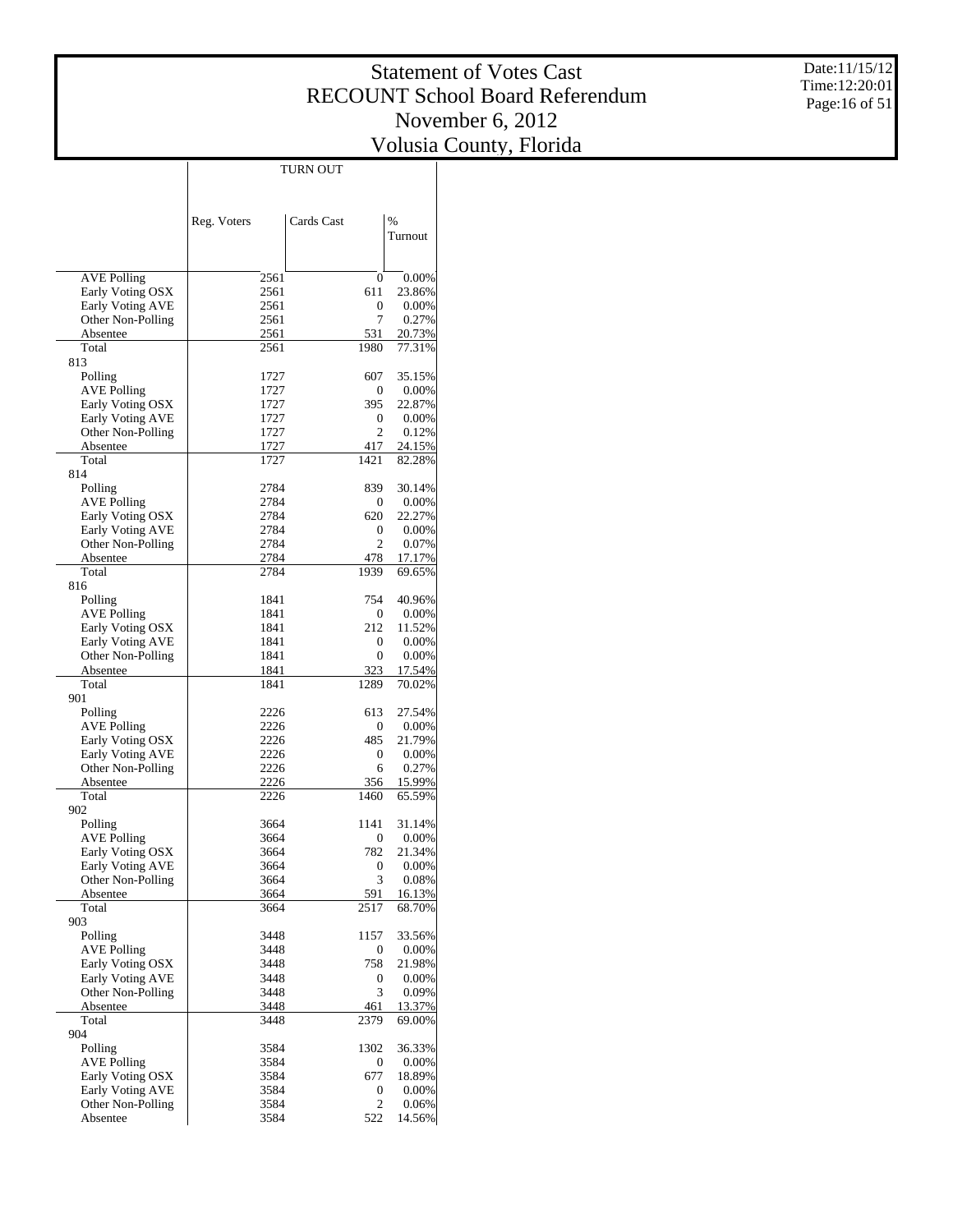Date:11/15/12 Time:12:20:01 Page:17 of 51

|                    |             | <b>TURN OUT</b> |               |
|--------------------|-------------|-----------------|---------------|
|                    |             |                 |               |
|                    |             |                 |               |
|                    | Reg. Voters | Cards Cast      | $\frac{0}{0}$ |
|                    |             |                 | Turnout       |
|                    |             |                 |               |
|                    |             |                 |               |
| Total              | 3584        | 2503            | 69.84%        |
| 907                |             |                 |               |
| Polling            | 3240        | 1029            | 31.76%        |
| <b>AVE Polling</b> | 3240        | 0               | 0.00%         |
| Early Voting OSX   | 3240        | 653             | 20.15%        |
| Early Voting AVE   | 3240        | $\mathbf{0}$    | 0.00%         |
| Other Non-Polling  | 3240        | 11              | 0.34%         |
| Absentee           | 3240        | 659             | 20.34%        |
| Total              | 3240        | 2352            | 72.59%        |
| 909                |             |                 |               |
| Polling            | 1340        | 597             | 44.55%        |
| <b>AVE Polling</b> | 1340        | $\Omega$        | 0.00%         |
| Early Voting OSX   | 1340        | 148             | 11.04%        |
| Early Voting AVE   | 1340        | 0               | 0.00%         |
| Other Non-Polling  | 1340        | $\mathbf{0}$    | 0.00%         |
| Absentee           | 1340        | 199             | 14.85%        |
| Total              | 1340        | 944             | 70.45%        |
| 910                |             |                 |               |
| Polling            | 1305        | 377             | 28.89%        |
| <b>AVE Polling</b> | 1305        | 0               | 0.00%         |
| Early Voting OSX   | 1305        | 306             | 23.45%        |
| Early Voting AVE   | 1305        | $\mathbf{0}$    | 0.00%         |
| Other Non-Polling  | 1305        | 4               | 0.31%         |
| Absentee           | 1305        | 196             | 15.02%        |
| Total              | 1305        | 883             | 67.66%        |
| Total              |             |                 |               |
| Polling            | 332556      | 110705          | 33.29%        |
| <b>AVE Polling</b> | 332556      | $\Omega$        | 0.00%         |
| Early Voting OSX   | 332556      | 61063           | 18.36%        |
| Early Voting AVE   | 332556      | $\mathbf{0}$    | 0.00%         |
| Absentee           | 332556      | 62338           | 18.75%        |
| Other Non-Polling  | 332556      | 481             | 0.14%         |
| Total              | 332556      | 234587          | 70.54%        |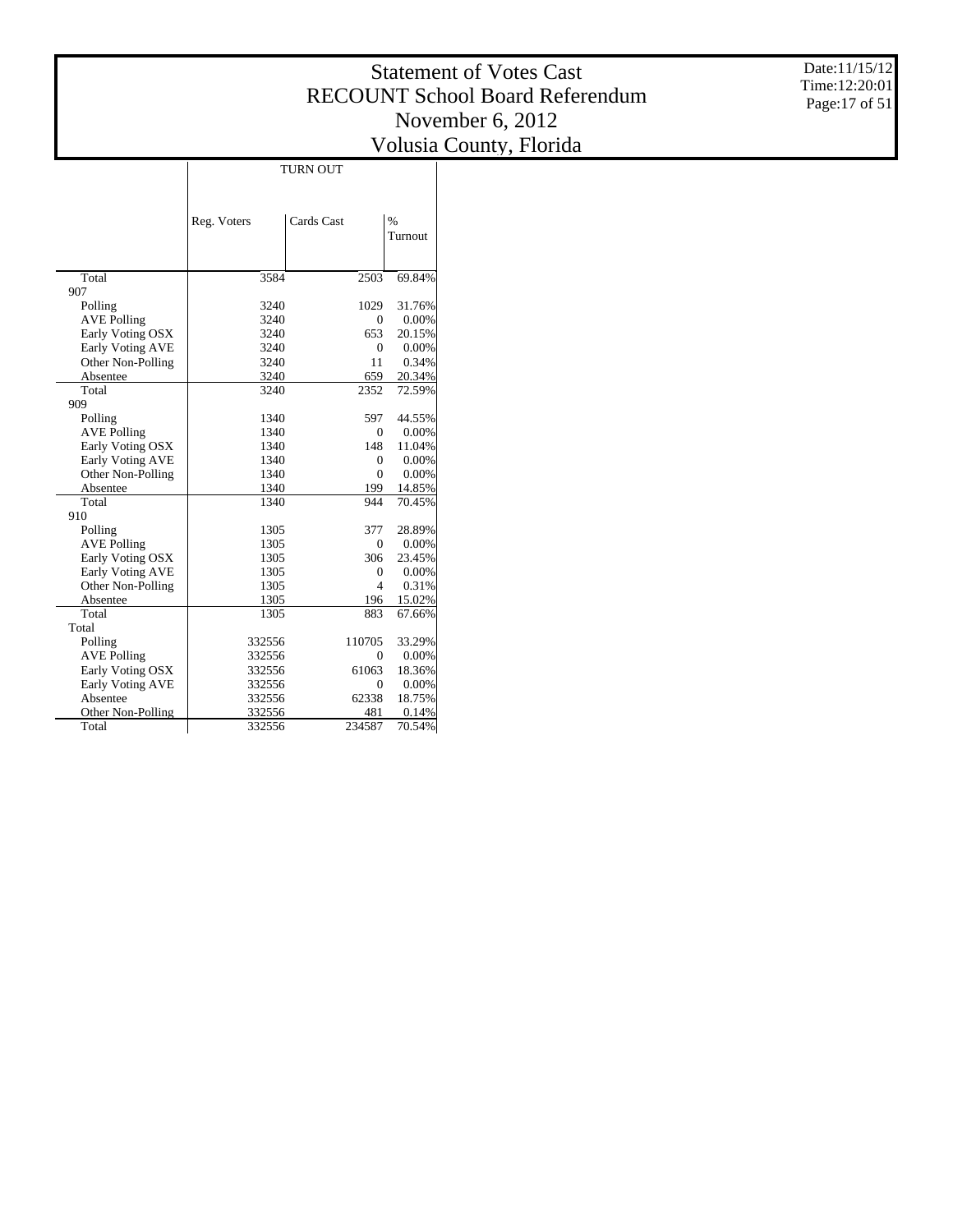Date:11/15/12 Time:12:20:01 Page:18 of 51

|                                        |              |                                |                         | School Board Referendum          |                                      |                                    |           |
|----------------------------------------|--------------|--------------------------------|-------------------------|----------------------------------|--------------------------------------|------------------------------------|-----------|
|                                        | Reg. Voters  | <b>Times Counted</b>           | <b>Total Votes</b>      | <b>Times Blank</b><br>Voted      | <b>Times</b><br>Over Voted           | <b>YES</b>                         |           |
| Jurisdiction Wide                      |              |                                |                         |                                  |                                      |                                    |           |
| 101                                    |              |                                |                         |                                  |                                      |                                    |           |
| Polling                                | 903          | 463                            | 400                     | 63                               | $\boldsymbol{0}$                     | 171                                | 42.75%    |
| <b>AVE Polling</b>                     | 903          | $\boldsymbol{0}$               | $\boldsymbol{0}$        | $\mathbf{0}$                     | $\boldsymbol{0}$                     | $\boldsymbol{0}$                   |           |
| Early Voting OSX                       | 903          | 52                             | 47                      | 5                                | $\boldsymbol{0}$                     | 15                                 | 31.91%    |
| Early Voting AVE                       | 903          | $\boldsymbol{0}$               | $\mathbf{0}$            | $\theta$                         | $\mathbf{0}$                         | $\mathbf{0}$                       |           |
| Other Non-Polling                      | 903          | $\theta$                       | $\mathbf{0}$            | $\theta$                         | $\mathbf{0}$<br>$\overline{0}$       | $\mathbf{0}$                       | 38.85%    |
| Absentee<br>Total                      | 903<br>903   | 160<br>675                     | 139<br>586              | 21<br>89                         | $\mathbf{0}$                         | 54<br>240                          | 40.96%    |
| 105                                    |              |                                |                         |                                  |                                      |                                    |           |
| Polling                                | 725          | 374                            | 322                     | 52                               | $\boldsymbol{0}$                     | 140                                | 43.48%    |
| <b>AVE Polling</b>                     | 725          | $\boldsymbol{0}$               | $\boldsymbol{0}$        | $\mathbf{0}$                     | $\boldsymbol{0}$                     | $\boldsymbol{0}$                   |           |
| Early Voting OSX                       | 725          | 27                             | 24                      | 3                                | $\boldsymbol{0}$                     | 16                                 | 66.67%    |
| Early Voting AVE                       | 725          | $\mathbf{0}$                   | $\mathbf{0}$            | $\theta$                         | $\mathbf{0}$                         | $\mathbf{0}$                       |           |
| Other Non-Polling                      | 725          | $\overline{0}$                 | $\boldsymbol{0}$        | $\theta$                         | $\mathbf{0}$                         | $\mathbf{0}$                       |           |
| Absentee                               | 725          | 119                            | 106                     | 13                               | $\overline{0}$                       | 47                                 | 44.34%    |
| Total<br>107                           | 725          | 520                            | 452                     | 68                               | $\mathbf{0}$                         | 203                                | 44.91%    |
| Polling                                | 1351         | 614                            | 529                     | 85                               | $\boldsymbol{0}$                     | 202                                | 38.19%    |
| <b>AVE Polling</b>                     | 1351         | $\boldsymbol{0}$               | $\boldsymbol{0}$        | $\mathbf{0}$                     | $\mathbf{0}$                         | $\mathbf{0}$                       |           |
| Early Voting OSX                       | 1351         | 99                             | 84                      | 15                               | $\boldsymbol{0}$                     | 33                                 | 39.29%    |
| Early Voting AVE                       | 1351         | $\mathbf{0}$                   | $\mathbf{0}$            | $\theta$                         | $\mathbf{0}$                         | $\mathbf{0}$                       |           |
| Other Non-Polling                      | 1351         | $\overline{0}$                 | $\overline{0}$          | $\theta$                         | $\mathbf{0}$                         | $\mathbf{0}$                       |           |
| Absentee                               | 1351         | 240                            | 228                     | 12                               | $\overline{0}$                       | 88                                 | 38.60%    |
| Total                                  | 1351         | 953                            | 841                     | 112                              | $\mathbf{0}$                         | 323                                | 38.41%    |
| 201                                    |              |                                |                         |                                  |                                      |                                    |           |
| Polling                                | 4509         | 1572                           | 1431                    | 141                              | $\boldsymbol{0}$                     | 610                                | 42.63%    |
| <b>AVE Polling</b><br>Early Voting OSX | 4509<br>4509 | $\boldsymbol{0}$<br>721        | $\boldsymbol{0}$<br>637 | $\mathbf{0}$<br>84               | $\boldsymbol{0}$<br>$\boldsymbol{0}$ | $\mathbf{0}$<br>282                | 44.27%    |
| Early Voting AVE                       | 4509         | $\boldsymbol{0}$               | $\boldsymbol{0}$        | $\boldsymbol{0}$                 | $\mathbf{0}$                         | $\boldsymbol{0}$                   |           |
| Other Non-Polling                      | 4509         | $\overline{c}$                 | $\mathbf{1}$            | $\mathbf{1}$                     | $\mathbf{0}$                         |                                    | 1 100.00% |
| Absentee                               | 4509         | 1130                           | 1024                    | 106                              | $\mathbf{0}$                         | 443                                | 43.26%    |
| Total                                  | 4509         | 3425                           | 3093                    | 332                              | $\mathbf{0}$                         | 1336                               | 43.19%    |
| 202                                    |              |                                |                         |                                  |                                      |                                    |           |
| Polling                                | 3320         | 1223                           | 1082                    | 141                              | $\boldsymbol{0}$                     | 458                                | 42.33%    |
| <b>AVE Polling</b>                     | 3320         | $\mathbf{0}$                   | $\boldsymbol{0}$        | $\mathbf{0}$                     | $\mathbf{0}$                         | $\mathbf{0}$                       |           |
| Early Voting OSX                       | 3320         | 416                            | 368                     | 48                               | $\boldsymbol{0}$                     | 147                                | 39.95%    |
| Early Voting AVE<br>Other Non-Polling  | 3320<br>3320 | $\mathbf{0}$<br>$\overline{4}$ | $\boldsymbol{0}$<br>3   | $\boldsymbol{0}$<br>$\mathbf{1}$ | $\mathbf{0}$<br>$\mathbf{0}$         | $\boldsymbol{0}$<br>$\overline{2}$ | 66.67%    |
| Absentee                               | 3320         | 748                            | 657                     | 90                               | 1                                    | 340                                | 51.75%    |
| Total                                  | 3320         | 2391                           | 2110                    | 280                              | $\mathbf{1}$                         | 947                                | 44.88%    |
| 203                                    |              |                                |                         |                                  |                                      |                                    |           |
| Polling                                | 523          | 180                            | 159                     | 21                               | $\boldsymbol{0}$                     | 56                                 | 35.22%    |
| <b>AVE Polling</b>                     | 523          | $\boldsymbol{0}$               | $\boldsymbol{0}$        | $\boldsymbol{0}$                 | $\boldsymbol{0}$                     | $\boldsymbol{0}$                   |           |
| Early Voting OSX                       | 523          | 84                             | 73                      | 11                               | $\mathbf{0}$                         | 21                                 | 28.77%    |
| Early Voting AVE                       | 523          | $\mathbf{0}$                   | $\boldsymbol{0}$        | $\boldsymbol{0}$                 | $\mathbf{0}$                         | $\boldsymbol{0}$                   |           |
| Other Non-Polling                      | 523<br>523   | $\mathbf{0}$<br>128            | $\boldsymbol{0}$<br>115 | $\mathbf{0}$<br>13               | $\boldsymbol{0}$<br>$\boldsymbol{0}$ | $\boldsymbol{0}$<br>39             | 33.91%    |
| Absentee<br>Total                      | 523          | 392                            | 347                     | 45                               | $\mathbf{0}$                         | 116                                | 33.43%    |
| 204                                    |              |                                |                         |                                  |                                      |                                    |           |
| Polling                                | 787          | 293                            | 261                     | 32                               | $\boldsymbol{0}$                     | 106                                | 40.61%    |
| <b>AVE Polling</b>                     | 787          | $\boldsymbol{0}$               | $\boldsymbol{0}$        | $\boldsymbol{0}$                 | $\boldsymbol{0}$                     | $\boldsymbol{0}$                   |           |
| Early Voting OSX                       | 787          | 89                             | $80\,$                  | 9                                | $\mathbf{0}$                         | 35                                 | 43.75%    |
| Early Voting AVE                       | 787          | $\boldsymbol{0}$               | $\boldsymbol{0}$        | $\mathbf{0}$                     | $\mathbf{0}$                         | $\boldsymbol{0}$                   |           |
| Other Non-Polling                      | 787          | 3                              | 3                       | $\mathbf{0}$                     | $\boldsymbol{0}$                     | $\mathbf{0}$                       | 0.00%     |
| Absentee                               | 787          | 131                            | 123                     | 8                                | $\boldsymbol{0}$                     | 63                                 | 51.22%    |
| Total                                  | 787          | 516                            | 467                     | 49                               | $\mathbf{0}$                         | 204                                | 43.68%    |
| 205<br>Polling                         | 1734         | 588                            | 519                     | 69                               | $\boldsymbol{0}$                     | 250                                | 48.17%    |
| <b>AVE Polling</b>                     | 1734         | $\boldsymbol{0}$               | $\boldsymbol{0}$        | $\mathbf{0}$                     | $\boldsymbol{0}$                     | $\boldsymbol{0}$                   |           |
| Early Voting OSX                       | 1734         | 258                            | 236                     | $22\,$                           | $\boldsymbol{0}$                     | 100                                | 42.37%    |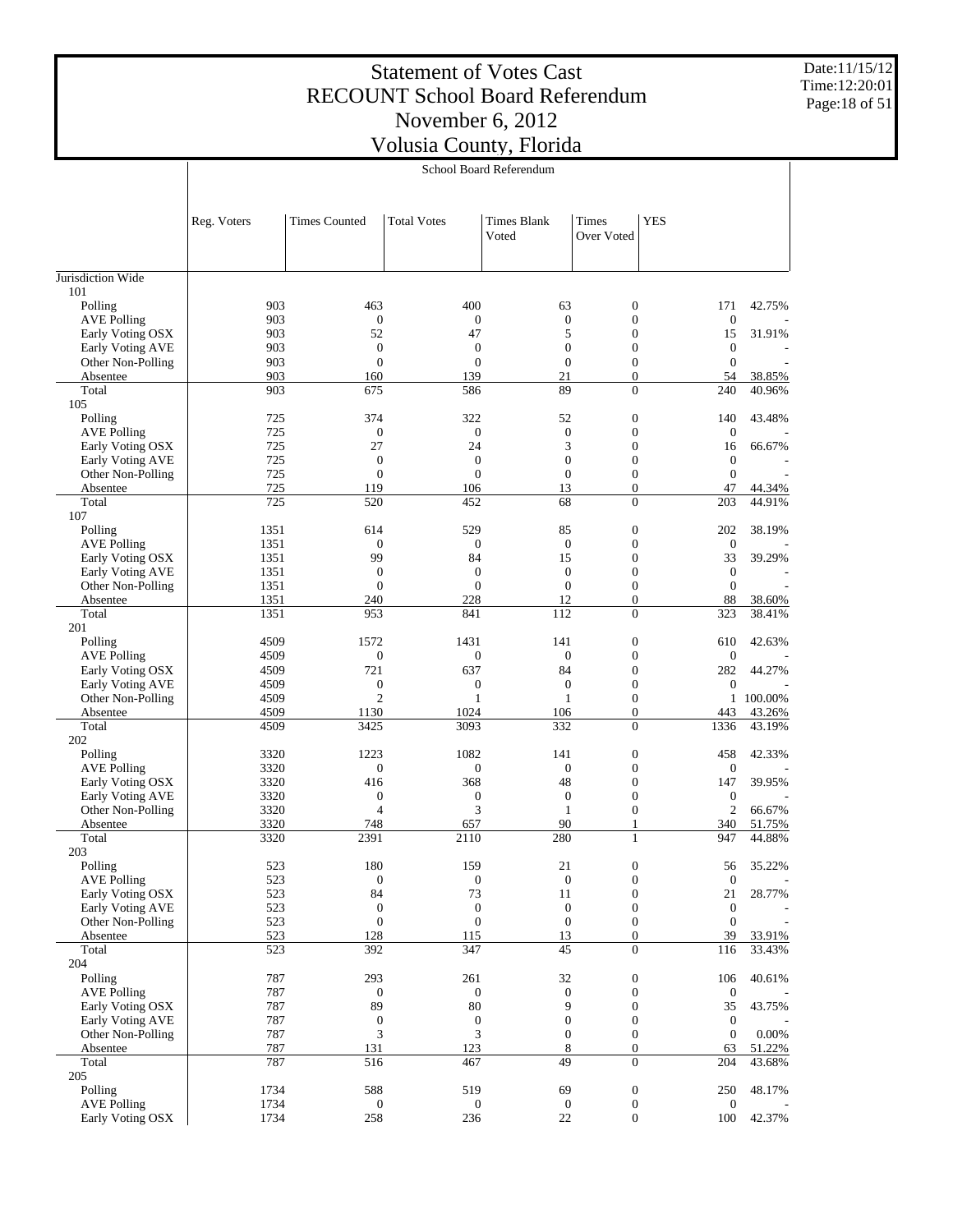Date:11/15/12 Time:12:20:01 Page:19 of 51

|                                        |              |                                      |                                      | School Board Referendum          |                                      |                                    |                   |
|----------------------------------------|--------------|--------------------------------------|--------------------------------------|----------------------------------|--------------------------------------|------------------------------------|-------------------|
|                                        |              |                                      |                                      |                                  |                                      |                                    |                   |
|                                        | Reg. Voters  | <b>Times Counted</b>                 | <b>Total Votes</b>                   | Times Blank<br>Voted             | Times<br>Over Voted                  | <b>YES</b>                         |                   |
|                                        |              |                                      |                                      |                                  |                                      |                                    |                   |
| Early Voting AVE<br>Other Non-Polling  | 1734<br>1734 | $\boldsymbol{0}$<br>$\boldsymbol{0}$ | $\boldsymbol{0}$<br>$\boldsymbol{0}$ | $\boldsymbol{0}$<br>$\mathbf{0}$ | $\boldsymbol{0}$<br>$\boldsymbol{0}$ | $\mathbf{0}$<br>$\mathbf{0}$       |                   |
| Absentee                               | 1734         | 299                                  | 272                                  | 27                               | $\boldsymbol{0}$                     | 145                                | 53.31%            |
| Total                                  | 1734         | 1145                                 | 1027                                 | 118                              | $\overline{0}$                       | 495                                | 48.20%            |
| 206<br>Polling                         | 2610         | 927                                  | 825                                  | 102                              | $\boldsymbol{0}$                     |                                    | 49.45%            |
| <b>AVE Polling</b>                     | 2610         | $\mathbf{0}$                         | $\boldsymbol{0}$                     | $\theta$                         | $\boldsymbol{0}$                     | 408<br>$\boldsymbol{0}$            |                   |
| Early Voting OSX                       | 2610         | 414                                  | 371                                  | 43                               | $\mathbf{0}$                         | 191                                | 51.48%            |
| Early Voting AVE                       | 2610         | $\boldsymbol{0}$                     | $\boldsymbol{0}$                     | $\boldsymbol{0}$                 | $\mathbf{0}$                         | $\boldsymbol{0}$                   |                   |
| Other Non-Polling                      | 2610<br>2610 | $\overline{4}$<br>555                | $\overline{4}$<br>520                | $\mathbf{0}$<br>35               | $\boldsymbol{0}$<br>$\boldsymbol{0}$ | 4<br>255                           | 100.00%<br>49.04% |
| Absentee<br>Total                      | 2610         | 1900                                 | 1720                                 | 180                              | $\overline{0}$                       | 858                                | 49.88%            |
| 207                                    |              |                                      |                                      |                                  |                                      |                                    |                   |
| Polling                                | 2466         | 783                                  | 690                                  | 93                               | $\boldsymbol{0}$                     | 317                                | 45.94%            |
| <b>AVE Polling</b><br>Early Voting OSX | 2466<br>2466 | $\mathbf{0}$<br>410                  | $\boldsymbol{0}$<br>370              | $\overline{0}$<br>40             | $\boldsymbol{0}$<br>$\mathbf{0}$     | $\boldsymbol{0}$<br>144            | 38.92%            |
| <b>Early Voting AVE</b>                | 2466         | $\boldsymbol{0}$                     | $\boldsymbol{0}$                     | $\boldsymbol{0}$                 | $\mathbf{0}$                         | $\boldsymbol{0}$                   |                   |
| Other Non-Polling                      | 2466         | $\mathbf{1}$                         | 1                                    | $\mathbf{0}$                     | $\boldsymbol{0}$                     | $\mathbf{1}$                       | 100.00%           |
| Absentee                               | 2466         | 658                                  | 604                                  | 54                               | $\boldsymbol{0}$                     | 264                                | 43.71%            |
| Total                                  | 2466         | 1852                                 | 1665                                 | 187                              | $\overline{0}$                       | 726                                | 43.60%            |
| 208<br>Polling                         | 4390         | 1413                                 | 1270                                 | 143                              | $\boldsymbol{0}$                     | 638                                | 50.24%            |
| <b>AVE Polling</b>                     | 4390         | $\mathbf{0}$                         | $\boldsymbol{0}$                     | $\theta$                         | $\boldsymbol{0}$                     | $\boldsymbol{0}$                   |                   |
| Early Voting OSX                       | 4390         | 676                                  | 608                                  | 68                               | $\mathbf{0}$                         | 292                                | 48.03%            |
| Early Voting AVE                       | 4390         | $\boldsymbol{0}$                     | $\boldsymbol{0}$                     | $\boldsymbol{0}$                 | $\mathbf{0}$                         | $\boldsymbol{0}$                   |                   |
| Other Non-Polling                      | 4390<br>4390 | 3<br>970                             | 3                                    | $\mathbf{0}$<br>107              | $\boldsymbol{0}$<br>$\boldsymbol{0}$ | $\mathbf{1}$<br>412                | 33.33%<br>47.74%  |
| Absentee<br>Total                      | 4390         | 3062                                 | 863<br>2744                          | 318                              | $\overline{0}$                       | 1343                               | 48.94%            |
| 212                                    |              |                                      |                                      |                                  |                                      |                                    |                   |
| Polling                                | 3301         | 1038                                 | 912                                  | 126                              | $\boldsymbol{0}$                     | 495                                | 54.28%            |
| <b>AVE Polling</b>                     | 3301         | $\boldsymbol{0}$                     | $\boldsymbol{0}$                     | $\boldsymbol{0}$                 | $\boldsymbol{0}$                     | $\mathbf{0}$                       |                   |
| Early Voting OSX<br>Early Voting AVE   | 3301<br>3301 | 575<br>$\boldsymbol{0}$              | 507<br>$\boldsymbol{0}$              | 68<br>$\boldsymbol{0}$           | $\mathbf{0}$<br>$\boldsymbol{0}$     | 280<br>$\boldsymbol{0}$            | 55.23%            |
| Other Non-Polling                      | 3301         | 5                                    | $\boldsymbol{0}$                     | 5                                | $\boldsymbol{0}$                     | $\boldsymbol{0}$                   |                   |
| Absentee                               | 3301         | 820                                  | 728                                  | 92                               | $\boldsymbol{0}$                     | 403                                | 55.36%            |
| Total                                  | 3301         | 2438                                 | 2147                                 | 291                              | $\overline{0}$                       | 1178                               | 54.87%            |
| 215<br>Polling                         | 2828         | 724                                  | 662                                  | 62                               | $\boldsymbol{0}$                     | 345                                | 52.11%            |
| <b>AVE Polling</b>                     | 2828         | $\boldsymbol{0}$                     | $\boldsymbol{0}$                     | $\boldsymbol{0}$                 | $\boldsymbol{0}$                     | $\boldsymbol{0}$                   |                   |
| Early Voting OSX                       | 2828         | 738                                  | 648                                  | 90                               | $\mathbf{0}$                         | 286                                | 44.14%            |
| Early Voting AVE                       | 2828         | $\boldsymbol{0}$                     | $\boldsymbol{0}$                     | $\boldsymbol{0}$                 | $\mathbf{0}$                         | $\boldsymbol{0}$                   |                   |
| Other Non-Polling                      | 2828         | 3                                    | 3                                    | $\mathbf{0}$                     | $\mathbf{0}$                         | $\mathbf{1}$                       | 33.33%            |
| Absentee<br>Total                      | 2828<br>2828 | 899<br>2364                          | 801<br>2114                          | 98<br>250                        | $\boldsymbol{0}$<br>$\overline{0}$   | 393<br>1025                        | 49.06%<br>48.49%  |
| 216                                    |              |                                      |                                      |                                  |                                      |                                    |                   |
| Polling                                | 3818         | 1042                                 | 895                                  | 146                              | 1                                    | 490                                | 54.75%            |
| <b>AVE Polling</b>                     | 3818         | $\boldsymbol{0}$                     | $\boldsymbol{0}$                     | $\boldsymbol{0}$                 | $\mathbf{0}$                         | $\mathbf{0}$                       |                   |
| Early Voting OSX                       | 3818         | 756                                  | 648                                  | 108                              | $\boldsymbol{0}$<br>$\boldsymbol{0}$ | 346                                | 53.40%            |
| Early Voting AVE<br>Other Non-Polling  | 3818<br>3818 | $\boldsymbol{0}$<br>18               | $\boldsymbol{0}$<br>17               | $\mathbf{0}$<br>$\mathbf{1}$     | $\boldsymbol{0}$                     | $\boldsymbol{0}$<br>$\overline{7}$ | 41.18%            |
| Absentee                               | 3818         | 784                                  | 693                                  | 90                               | 1                                    | 381                                | 54.98%            |
| Total                                  | 3818         | 2600                                 | 2253                                 | 345                              | $\mathfrak{2}$                       | 1224                               | 54.33%            |
| 217                                    |              |                                      |                                      |                                  |                                      |                                    |                   |
| Polling                                | 2947<br>2947 | 599<br>$\boldsymbol{0}$              | 525<br>$\boldsymbol{0}$              | 74<br>$\mathbf{0}$               | $\boldsymbol{0}$<br>$\mathbf{0}$     | 290                                | 55.24%            |
| <b>AVE Polling</b><br>Early Voting OSX | 2947         | 614                                  | 524                                  | 90                               | $\boldsymbol{0}$                     | $\mathbf{0}$<br>264                | 50.38%            |
| Early Voting AVE                       | 2947         | $\boldsymbol{0}$                     | $\boldsymbol{0}$                     | $\mathbf{0}$                     | $\mathbf{0}$                         | $\boldsymbol{0}$                   |                   |
| Other Non-Polling                      | 2947         | $\mathfrak{2}$                       | $\mathfrak{2}$                       | $\mathbf{0}$                     | $\boldsymbol{0}$                     | $\mathbf{0}$                       | 0.00%             |
| Absentee                               | 2947         | 637                                  | 566                                  | 71                               | $\boldsymbol{0}$                     | 286                                | 50.53%            |
| Total<br>218                           | 2947         | 1852                                 | 1617                                 | 235                              | $\boldsymbol{0}$                     | 840                                | 51.95%            |
|                                        |              |                                      |                                      |                                  |                                      |                                    |                   |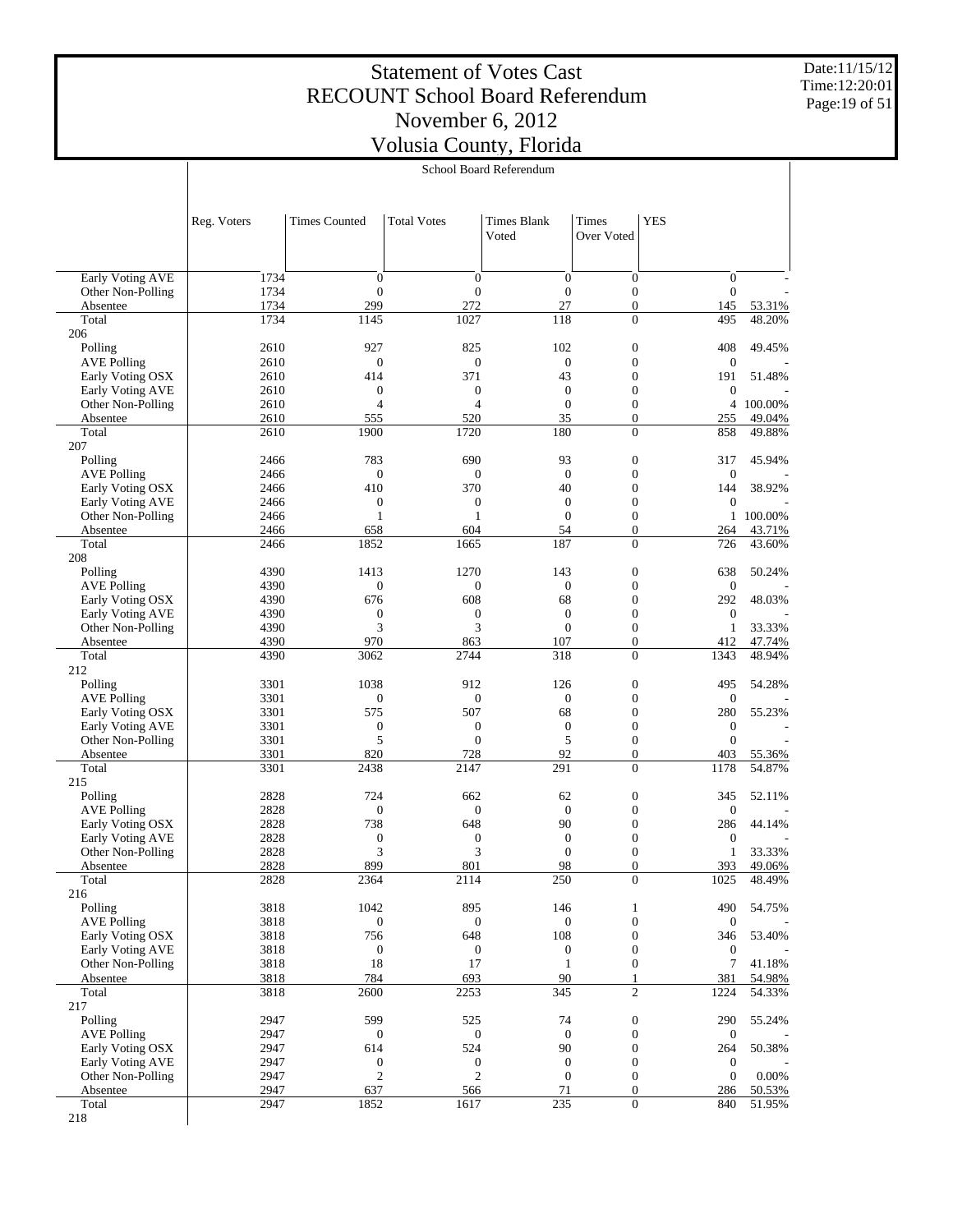Date:11/15/12 Time:12:20:01 Page:20 of 51

|                                        |              | School Board Referendum          |                                  |                                  |                                      |                                      |                  |
|----------------------------------------|--------------|----------------------------------|----------------------------------|----------------------------------|--------------------------------------|--------------------------------------|------------------|
|                                        |              |                                  |                                  |                                  |                                      |                                      |                  |
|                                        | Reg. Voters  | <b>Times Counted</b>             | <b>Total Votes</b>               | <b>Times Blank</b><br>Voted      | Times<br>Over Voted                  | <b>YES</b>                           |                  |
|                                        |              |                                  |                                  |                                  |                                      |                                      |                  |
| Polling                                | 3829         | 981                              | 827                              | 154                              | $\boldsymbol{0}$                     | 476                                  | 57.56%           |
| <b>AVE Polling</b>                     | 3829         | $\mathbf{0}$                     | $\mathbf{0}$                     | $\mathbf{0}$                     | $\boldsymbol{0}$                     | $\boldsymbol{0}$                     |                  |
| Early Voting OSX<br>Early Voting AVE   | 3829<br>3829 | 750<br>$\boldsymbol{0}$          | 660<br>$\mathbf{0}$              | 90<br>$\boldsymbol{0}$           | $\boldsymbol{0}$<br>$\boldsymbol{0}$ | 351<br>$\boldsymbol{0}$              | 53.18%           |
| Other Non-Polling                      | 3829         | $\overline{4}$                   | 3                                | $\mathbf{1}$                     | $\boldsymbol{0}$                     | $\boldsymbol{2}$                     | 66.67%           |
| Absentee                               | 3829         | 862                              | 761                              | 101                              | $\mathbf{0}$                         | 419                                  | 55.06%           |
| Total<br>220                           | 3829         | 2597                             | 2251                             | 346                              | $\boldsymbol{0}$                     | 1248                                 | 55.44%           |
| Polling                                | 2358         | 549                              | 504                              | 45                               | $\boldsymbol{0}$                     | 239                                  | 47.42%           |
| <b>AVE Polling</b>                     | 2358         | $\mathbf{0}$                     | $\boldsymbol{0}$                 | $\mathbf{0}$                     | $\boldsymbol{0}$                     | $\boldsymbol{0}$                     |                  |
| Early Voting OSX                       | 2358         | 526                              | 471                              | 55                               | $\boldsymbol{0}$                     | 186                                  | 39.49%           |
| Early Voting AVE                       | 2358         | $\boldsymbol{0}$                 | $\boldsymbol{0}$                 | $\mathbf{0}$<br>$\mathbf{0}$     | $\boldsymbol{0}$                     | $\boldsymbol{0}$                     |                  |
| Other Non-Polling<br>Absentee          | 2358<br>2358 | $\mathbf{0}$<br>622              | $\mathbf{0}$<br>578              | 44                               | $\boldsymbol{0}$<br>$\mathbf{0}$     | $\mathbf{0}$<br>262                  | 45.33%           |
| Total                                  | 2358         | 1697                             | 1553                             | 144                              | $\boldsymbol{0}$                     | 687                                  | 44.24%           |
| 222                                    |              |                                  |                                  |                                  |                                      |                                      |                  |
| Polling                                | 2411         | 1122                             | 980                              | 141                              | 1                                    | 448                                  | 45.71%           |
| <b>AVE Polling</b><br>Early Voting OSX | 2411<br>2411 | $\mathbf{0}$<br>233              | $\mathbf{0}$<br>206              | $\mathbf{0}$<br>27               | $\boldsymbol{0}$<br>$\boldsymbol{0}$ | $\mathbf{0}$<br>69                   | 33.50%           |
| Early Voting AVE                       | 2411         | $\boldsymbol{0}$                 | $\boldsymbol{0}$                 | $\overline{0}$                   | $\boldsymbol{0}$                     | $\boldsymbol{0}$                     |                  |
| Other Non-Polling                      | 2411         | $\mathfrak{2}$                   | $\overline{c}$                   | $\mathbf{0}$                     | $\boldsymbol{0}$                     |                                      | 2 100.00%        |
| Absentee                               | 2411         | 361                              | 320                              | 41                               | $\mathbf{0}$                         | 156                                  | 48.75%           |
| Total<br>223                           | 2411         | 1718                             | 1508                             | 209                              | $\mathbf{1}$                         | 675                                  | 44.76%           |
| Polling                                | 396          | 196                              | 179                              | 17                               | $\boldsymbol{0}$                     | 101                                  | 56.42%           |
| <b>AVE Polling</b>                     | 396          | $\boldsymbol{0}$                 | $\mathbf{0}$                     | $\overline{0}$                   | $\boldsymbol{0}$                     | $\boldsymbol{0}$                     |                  |
| Early Voting OSX                       | 396          | 38                               | 35                               | 3                                | $\boldsymbol{0}$                     | 13                                   | 37.14%           |
| Early Voting AVE                       | 396<br>396   | $\mathbf{0}$<br>1                | $\boldsymbol{0}$<br>$\mathbf{1}$ | $\overline{0}$<br>$\mathbf{0}$   | $\boldsymbol{0}$<br>$\boldsymbol{0}$ | $\boldsymbol{0}$<br>$\boldsymbol{0}$ | 0.00%            |
| Other Non-Polling<br>Absentee          | 396          | 66                               | 63                               | 3                                | $\overline{0}$                       | 29                                   | 46.03%           |
| Total                                  | 396          | 301                              | 278                              | 23                               | $\boldsymbol{0}$                     | 143                                  | 51.44%           |
| 224                                    |              |                                  |                                  |                                  |                                      |                                      |                  |
| Polling<br><b>AVE Polling</b>          | 1489<br>1489 | 361<br>$\boldsymbol{0}$          | 329<br>$\boldsymbol{0}$          | 32<br>$\theta$                   | $\boldsymbol{0}$<br>$\boldsymbol{0}$ | 174<br>$\boldsymbol{0}$              | 52.89%           |
| Early Voting OSX                       | 1489         | 274                              | 246                              | 27                               | $\mathbf{1}$                         | 89                                   | 36.18%           |
| Early Voting AVE                       | 1489         | $\boldsymbol{0}$                 | $\boldsymbol{0}$                 | $\overline{0}$                   | $\boldsymbol{0}$                     | $\boldsymbol{0}$                     |                  |
| Other Non-Polling                      | 1489         | 1                                | $\mathbf{1}$                     | $\overline{0}$                   | $\boldsymbol{0}$                     | $\mathbf{1}$                         | 100.00%          |
| Absentee<br>Total                      | 1489<br>1489 | 441<br>1077                      | 406<br>982                       | 35<br>94                         | $\boldsymbol{0}$<br>$\mathbf{1}$     | 162                                  | 39.90%<br>43.38% |
| 301                                    |              |                                  |                                  |                                  |                                      | 426                                  |                  |
| Polling                                | 3641         | 1358                             | 1216                             | 142                              | $\boldsymbol{0}$                     | 611                                  | 50.25%           |
| $\operatorname{AVE}$ Polling           | 3641         | $\boldsymbol{0}$                 | $\boldsymbol{0}$                 | $\mathbf{0}$                     | $\boldsymbol{0}$                     | $\mathbf{0}$                         |                  |
| Early Voting OSX                       | 3641         | 427                              | 383                              | 44                               | $\boldsymbol{0}$<br>$\boldsymbol{0}$ | 180                                  | 47.00%           |
| Early Voting AVE<br>Other Non-Polling  | 3641<br>3641 | $\boldsymbol{0}$<br>$\mathbf{1}$ | $\boldsymbol{0}$<br>$\mathbf{1}$ | $\boldsymbol{0}$<br>$\mathbf{0}$ | $\boldsymbol{0}$                     | $\boldsymbol{0}$                     | 1 100.00%        |
| Absentee                               | 3641         | 618                              | 571                              | 47                               | $\mathbf{0}$                         | 306                                  | 53.59%           |
| Total                                  | 3641         | 2404                             | 2171                             | 233                              | $\mathbf{0}$                         | 1098                                 | 50.58%           |
| 303                                    |              |                                  |                                  |                                  |                                      |                                      |                  |
| Polling<br><b>AVE Polling</b>          | 3202<br>3202 | 1108<br>$\mathbf{0}$             | 890<br>0                         | 218<br>$\boldsymbol{0}$          | $\boldsymbol{0}$<br>$\boldsymbol{0}$ | 458<br>$\boldsymbol{0}$              | 51.46%           |
| Early Voting OSX                       | 3202         | 353                              | 305                              | 48                               | $\boldsymbol{0}$                     | 149                                  | 48.85%           |
| Early Voting AVE                       | 3202         | $\boldsymbol{0}$                 | $\boldsymbol{0}$                 | $\boldsymbol{0}$                 | $\boldsymbol{0}$                     | $\mathbf{0}$                         |                  |
| Other Non-Polling                      | 3202         | 6                                | 3                                | 3                                | $\boldsymbol{0}$                     | $\mathbf{1}$                         | 33.33%           |
| Absentee<br>Total                      | 3202<br>3202 | 775<br>2242                      | 653<br>1851                      | 122<br>391                       | $\mathbf{0}$<br>$\overline{0}$       | 336<br>944                           | 51.45%<br>51.00% |
| 304                                    |              |                                  |                                  |                                  |                                      |                                      |                  |
| Polling                                | 3282         | 1205                             | 1071                             | 134                              | $\boldsymbol{0}$                     | 523                                  | 48.83%           |
| <b>AVE Polling</b>                     | 3282         | $\mathbf{0}$                     | $\boldsymbol{0}$                 | $\overline{0}$                   | $\boldsymbol{0}$                     | $\boldsymbol{0}$                     |                  |
| Early Voting OSX<br>Early Voting AVE   | 3282<br>3282 | 548                              | 480<br>$\boldsymbol{0}$          | 68<br>0                          | $\boldsymbol{0}$<br>$\boldsymbol{0}$ | 238<br>$\boldsymbol{0}$              | 49.58%           |
| Other Non-Polling                      | 3282         | 0<br>5                           | 3                                | $\boldsymbol{2}$                 | $\boldsymbol{0}$                     |                                      | 3 100.00%        |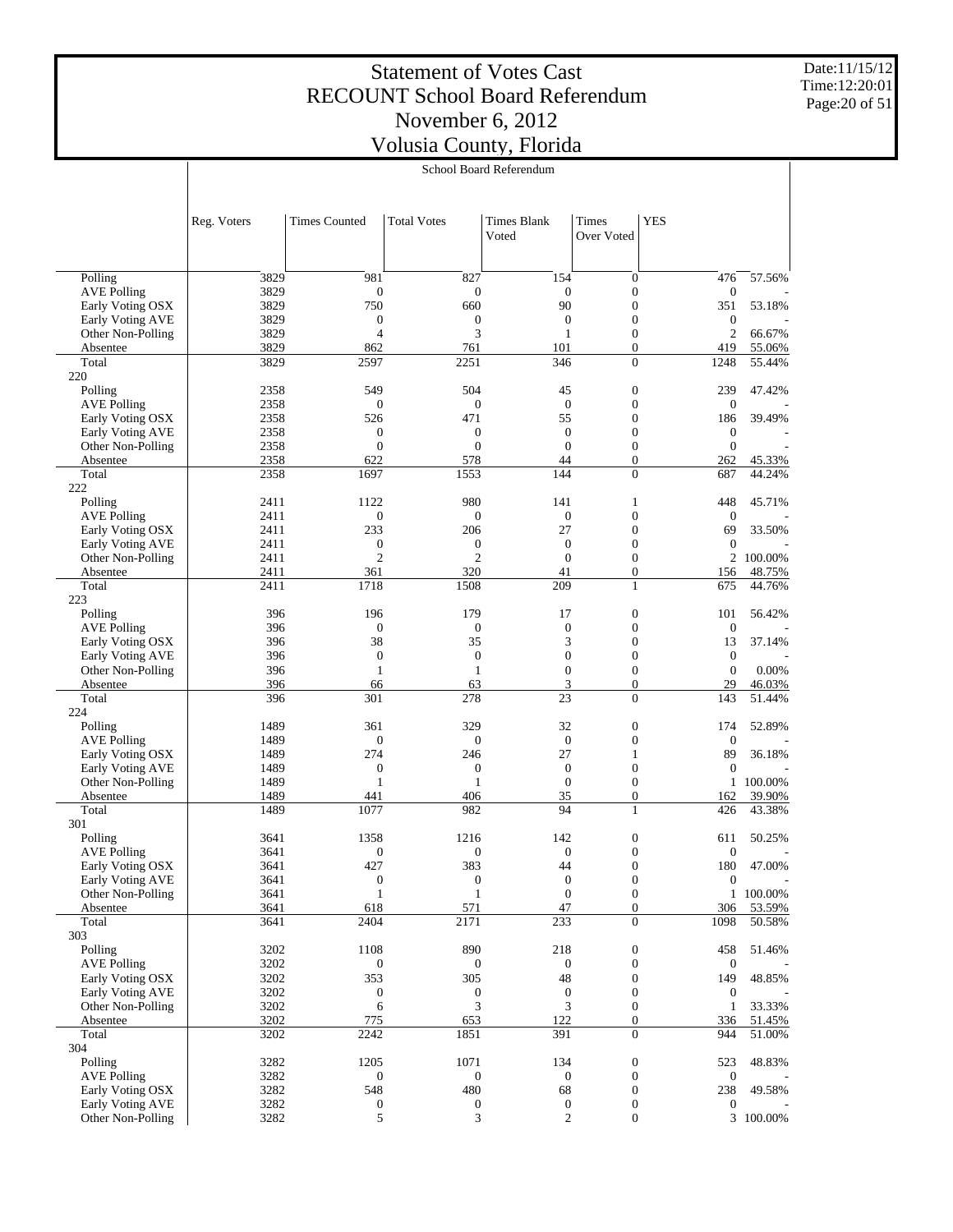Date:11/15/12 Time:12:20:01 Page:21 of 51

|                         |              | School Board Referendum |                       |                             |                                    |                  |                  |
|-------------------------|--------------|-------------------------|-----------------------|-----------------------------|------------------------------------|------------------|------------------|
|                         |              |                         |                       |                             |                                    |                  |                  |
|                         | Reg. Voters  | <b>Times Counted</b>    | <b>Total Votes</b>    | <b>Times Blank</b><br>Voted | <b>YES</b><br>Times<br>Over Voted  |                  |                  |
|                         |              |                         |                       |                             |                                    |                  |                  |
| Absentee<br>Total       | 3282<br>3282 | 624<br>2382             | 563<br>2117           | 61<br>265                   | 0<br>$\overline{0}$                | 289<br>1053      | 51.33%<br>49.74% |
| 305                     |              |                         |                       |                             |                                    |                  |                  |
| Polling                 | 3711         | 1544                    | 1380                  | 164                         | $\boldsymbol{0}$                   | 704              | 51.01%           |
| <b>AVE Polling</b>      | 3711         | $\boldsymbol{0}$        | $\boldsymbol{0}$      | $\boldsymbol{0}$            | $\boldsymbol{0}$                   | $\boldsymbol{0}$ |                  |
| Early Voting OSX        | 3711         | 517                     | 461                   | 56                          | $\boldsymbol{0}$                   | 212              | 45.99%           |
| <b>Early Voting AVE</b> | 3711         | $\boldsymbol{0}$        | $\boldsymbol{0}$      | $\mathbf{0}$                | $\boldsymbol{0}$                   | 0                |                  |
| Other Non-Polling       | 3711         | 1                       | $\mathbf{1}$          | $\mathbf{0}$<br>67          | $\boldsymbol{0}$<br>$\overline{0}$ | $\mathbf{1}$     | 100.00%          |
| Absentee<br>Total       | 3711<br>3711 | 631<br>2693             | 564<br>2406           | 287                         | $\overline{0}$                     | 285<br>1202      | 50.53%<br>49.96% |
| 306                     |              |                         |                       |                             |                                    |                  |                  |
| Polling                 | 4108         | 1417                    | 1235                  | 182                         | $\boldsymbol{0}$                   | 553              | 44.78%           |
| <b>AVE Polling</b>      | 4108         | $\mathbf{0}$            | $\boldsymbol{0}$      | $\boldsymbol{0}$            | $\boldsymbol{0}$                   | $\boldsymbol{0}$ |                  |
| Early Voting OSX        | 4108         | 579                     | 494                   | 85                          | $\boldsymbol{0}$                   | 209              | 42.31%           |
| <b>Early Voting AVE</b> | 4108         | $\boldsymbol{0}$        | $\boldsymbol{0}$      | $\mathbf{0}$                | $\boldsymbol{0}$                   | $\boldsymbol{0}$ |                  |
| Other Non-Polling       | 4108         | 3<br>1040               | $\overline{2}$<br>912 | 1<br>128                    | $\boldsymbol{0}$<br>$\overline{0}$ | 1<br>425         | 50.00%           |
| Absentee<br>Total       | 4108<br>4108 | 3039                    | 2643                  | 396                         | $\overline{0}$                     | 1188             | 46.60%<br>44.95% |
| 307                     |              |                         |                       |                             |                                    |                  |                  |
| Polling                 | 2870         | 1164                    | 1018                  | 145                         | $\mathbf{1}$                       | 529              | 51.96%           |
| <b>AVE Polling</b>      | 2870         | $\boldsymbol{0}$        | $\boldsymbol{0}$      | $\boldsymbol{0}$            | $\boldsymbol{0}$                   | $\boldsymbol{0}$ |                  |
| Early Voting OSX        | 2870         | 323                     | 287                   | 36                          | $\boldsymbol{0}$                   | 145              | 50.52%           |
| <b>Early Voting AVE</b> | 2870         | $\boldsymbol{0}$        | $\boldsymbol{0}$      | $\mathbf{0}$                | $\boldsymbol{0}$                   | $\boldsymbol{0}$ |                  |
| Other Non-Polling       | 2870         | 1                       | $\mathbf{1}$          | $\mathbf{0}$                | $\boldsymbol{0}$                   | $\mathbf{1}$     | 100.00%          |
| Absentee<br>Total       | 2870<br>2870 | 490<br>1978             | 442<br>1748           | 47<br>228                   | 1<br>$\overline{c}$                | 238<br>913       | 53.85%<br>52.23% |
| 308                     |              |                         |                       |                             |                                    |                  |                  |
| Polling                 | 2720         | 925                     | 796                   | 129                         | $\boldsymbol{0}$                   | 426              | 53.52%           |
| <b>AVE Polling</b>      | 2720         | $\boldsymbol{0}$        | $\boldsymbol{0}$      | $\boldsymbol{0}$            | $\boldsymbol{0}$                   | $\boldsymbol{0}$ |                  |
| Early Voting OSX        | 2720         | 383                     | 341                   | 42                          | $\boldsymbol{0}$                   | 188              | 55.13%           |
| <b>Early Voting AVE</b> | 2720         | $\boldsymbol{0}$        | $\boldsymbol{0}$      | $\mathbf{0}$                | $\boldsymbol{0}$                   | $\boldsymbol{0}$ |                  |
| Other Non-Polling       | 2720         | $\mathbf{0}$            | $\mathbf{0}$          | $\mathbf{0}$                | $\boldsymbol{0}$                   | $\boldsymbol{0}$ |                  |
| Absentee<br>Total       | 2720<br>2720 | 506<br>1814             | 467<br>1604           | 39<br>210                   | $\overline{0}$<br>$\overline{0}$   | 238<br>852       | 50.96%<br>53.12% |
| 309                     |              |                         |                       |                             |                                    |                  |                  |
| Polling                 | 3519         | 1068                    | 885                   | 182                         | $\mathbf{1}$                       | 530              | 59.89%           |
| <b>AVE Polling</b>      | 3519         | $\boldsymbol{0}$        | $\boldsymbol{0}$      | $\boldsymbol{0}$            | $\boldsymbol{0}$                   | $\boldsymbol{0}$ |                  |
| Early Voting OSX        | 3519         | 521                     | 428                   | 93                          | $\boldsymbol{0}$                   | 258              | 60.28%           |
| <b>Early Voting AVE</b> | 3519         | $\mathbf{0}$            | $\boldsymbol{0}$      | $\mathbf{0}$                | $\boldsymbol{0}$                   | $\boldsymbol{0}$ |                  |
| Other Non-Polling       | 3519         | 3                       | 3                     | $\boldsymbol{0}$            | $\boldsymbol{0}$                   | 1                | 33.33%           |
| Absentee                | 3519         | 719                     | 627                   | 92                          | $\boldsymbol{0}$                   | 364              | 58.05%           |
| Total<br>401            | 3519         | 2311                    | 1943                  | 367                         | $\mathbf{1}$                       | 1153             | 59.34%           |
| Polling                 | 4828         | 1634                    | 1406                  | 228                         | $\boldsymbol{0}$                   | 808              | 57.47%           |
| <b>AVE Polling</b>      | 4828         | $\boldsymbol{0}$        | $\boldsymbol{0}$      | $\mathbf{0}$                | $\boldsymbol{0}$                   | $\boldsymbol{0}$ |                  |
| Early Voting OSX        | 4828         | 913                     | 762                   | 150                         | $\mathbf{1}$                       | 437              | 57.35%           |
| <b>Early Voting AVE</b> | 4828         | $\boldsymbol{0}$        | $\boldsymbol{0}$      | $\boldsymbol{0}$            | $\boldsymbol{0}$                   | $\mathbf{0}$     |                  |
| Other Non-Polling       | 4828         | 3                       | $\sqrt{2}$            | $\mathbf{1}$                | $\boldsymbol{0}$                   | $\mathbf{1}$     | 50.00%           |
| Absentee                | 4828         | 785                     | 709                   | 76                          | $\boldsymbol{0}$                   | 402              | 56.70%           |
| Total<br>403            | 4828         | 3335                    | 2879                  | 455                         | $\mathbf{1}$                       | 1648             | 57.24%           |
| Polling                 | 3397         | 1209                    | 1075                  | 133                         | $\mathbf{1}$                       | 655              | 60.93%           |
| <b>AVE Polling</b>      | 3397         | $\boldsymbol{0}$        | $\mathbf{0}$          | $\boldsymbol{0}$            | $\boldsymbol{0}$                   | $\boldsymbol{0}$ |                  |
| Early Voting OSX        | 3397         | 617                     | 552                   | 65                          | $\boldsymbol{0}$                   | 350              | 63.41%           |
| <b>Early Voting AVE</b> | 3397         | $\boldsymbol{0}$        | $\boldsymbol{0}$      | $\boldsymbol{0}$            | $\boldsymbol{0}$                   | $\boldsymbol{0}$ |                  |
| Other Non-Polling       | 3397         | 3                       | 3                     | $\mathbf{0}$                | $\boldsymbol{0}$                   |                  | 3 100.00%        |
| Absentee                | 3397         | 393                     | 351                   | 41                          | $\mathbf{1}$                       | 222              | 63.25%           |
| Total                   | 3397         | 2222                    | 1981                  | 239                         | $\mathfrak{2}$                     | 1230             | 62.09%           |
| 404<br>Polling          | 1041         | 518                     | 447                   | 71                          | $\boldsymbol{0}$                   | 179              | 40.04%           |
| <b>AVE Polling</b>      | 1041         | $\mathbf{0}$            | $\boldsymbol{0}$      | $\mathbf{0}$                | $\boldsymbol{0}$                   | $\boldsymbol{0}$ |                  |
|                         |              |                         |                       |                             |                                    |                  |                  |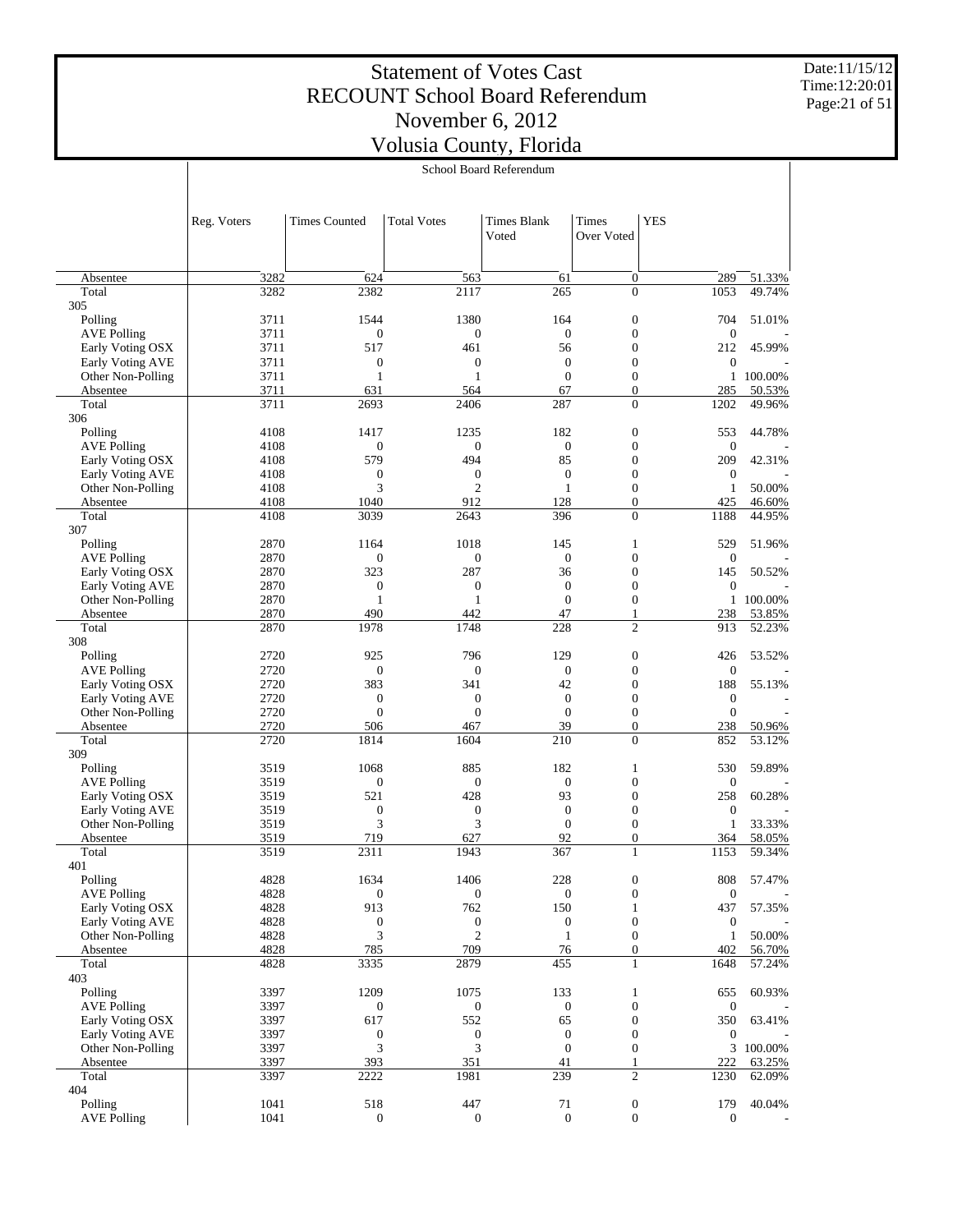Date:11/15/12 Time:12:20:01 Page:22 of 51

|                                       |              |                         |                         | School Board Referendum            |                                      |                                |                  |
|---------------------------------------|--------------|-------------------------|-------------------------|------------------------------------|--------------------------------------|--------------------------------|------------------|
|                                       |              |                         |                         |                                    |                                      |                                |                  |
|                                       | Reg. Voters  | <b>Times Counted</b>    | <b>Total Votes</b>      | <b>Times Blank</b><br>Voted        | Times<br>Over Voted                  | <b>YES</b>                     |                  |
|                                       | 1041         | 107                     | 93                      | 13                                 |                                      | 32                             | 34.41%           |
| Early Voting OSX<br>Early Voting AVE  | 1041         | $\boldsymbol{0}$        | $\boldsymbol{0}$        | $\boldsymbol{0}$                   | 1<br>$\boldsymbol{0}$                | $\boldsymbol{0}$               |                  |
| Other Non-Polling                     | 1041         | 3                       | 3                       | $\overline{0}$                     | $\boldsymbol{0}$                     | $\sqrt{2}$                     | 66.67%           |
| Absentee                              | 1041         | 146                     | 131                     | 15                                 | $\boldsymbol{0}$                     | 52                             | 39.69%           |
| Total                                 | 1041         | 774                     | 674                     | 99                                 | 1                                    | 265                            | 39.32%           |
| 405                                   |              |                         |                         |                                    |                                      |                                |                  |
| Polling                               | 2547         | 820                     | 701                     | 117                                | $\mathfrak{2}$                       | 428                            | 61.06%           |
| <b>AVE Polling</b>                    | 2547         | $\boldsymbol{0}$<br>482 | $\boldsymbol{0}$<br>424 | $\boldsymbol{0}$<br>58             | $\boldsymbol{0}$<br>$\boldsymbol{0}$ | $\boldsymbol{0}$               |                  |
| Early Voting OSX<br>Early Voting AVE  | 2547<br>2547 | $\boldsymbol{0}$        | $\boldsymbol{0}$        | $\overline{0}$                     | $\boldsymbol{0}$                     | 266<br>$\boldsymbol{0}$        | 62.74%           |
| Other Non-Polling                     | 2547         | 3                       | 3                       | $\mathbf{0}$                       | $\boldsymbol{0}$                     | 3                              | 100.00%          |
| Absentee                              | 2547         | 263                     | 237                     | 26                                 | $\boldsymbol{0}$                     | 149                            | 62.87%           |
| Total                                 | 2547         | 1568                    | 1365                    | 201                                | $\mathfrak{2}$                       | 846                            | 61.98%           |
| 406                                   |              |                         |                         |                                    |                                      |                                |                  |
| Polling                               | 4869         | 1340                    | 1152                    | 187                                | 1                                    | 706                            | 61.28%           |
| <b>AVE Polling</b>                    | 4869         | $\mathbf{0}$            | $\boldsymbol{0}$        | $\boldsymbol{0}$                   | $\boldsymbol{0}$                     | $\boldsymbol{0}$               |                  |
| Early Voting OSX                      | 4869         | 1332                    | 1181                    | 150                                | 1                                    | 663                            | 56.14%           |
| Early Voting AVE<br>Other Non-Polling | 4869<br>4869 | $\boldsymbol{0}$<br>5   | $\boldsymbol{0}$<br>3   | $\boldsymbol{0}$<br>$\mathfrak{2}$ | $\boldsymbol{0}$<br>$\boldsymbol{0}$ | $\boldsymbol{0}$<br>$\sqrt{2}$ | 66.67%           |
| Absentee                              | 4869         | 740                     | 658                     | 82                                 | $\boldsymbol{0}$                     | 392                            | 59.57%           |
| Total                                 | 4869         | 3417                    | 2994                    | 421                                | $\mathfrak{2}$                       | 1763                           | 58.88%           |
| 407                                   |              |                         |                         |                                    |                                      |                                |                  |
| Polling                               | 3399         | 1053                    | 889                     | 164                                | $\mathbf{0}$                         | 549                            | 61.75%           |
| <b>AVE Polling</b>                    | 3399         | $\boldsymbol{0}$        | $\boldsymbol{0}$        | $\boldsymbol{0}$                   | $\boldsymbol{0}$                     | $\boldsymbol{0}$               |                  |
| Early Voting OSX                      | 3399         | 476                     | 402                     | 74                                 | $\boldsymbol{0}$                     | 262                            | 65.17%           |
| Early Voting AVE                      | 3399         | $\mathbf{0}$            | $\boldsymbol{0}$        | $\boldsymbol{0}$                   | $\boldsymbol{0}$                     | $\boldsymbol{0}$               |                  |
| Other Non-Polling                     | 3399<br>3399 | 5<br>520                | 3<br>468                | $\mathfrak{2}$<br>52               | $\boldsymbol{0}$<br>$\boldsymbol{0}$ | $\mathbf{1}$<br>289            | 33.33%           |
| Absentee<br>Total                     | 3399         | 2054                    | 1762                    | 292                                | $\boldsymbol{0}$                     | 1101                           | 61.75%<br>62.49% |
| 410                                   |              |                         |                         |                                    |                                      |                                |                  |
| Polling                               | 3359         | 1166                    | 976                     | 190                                | $\mathbf{0}$                         | 624                            | 63.93%           |
| <b>AVE Polling</b>                    | 3359         | $\boldsymbol{0}$        | $\boldsymbol{0}$        | $\mathbf{0}$                       | $\boldsymbol{0}$                     | $\boldsymbol{0}$               |                  |
| Early Voting OSX                      | 3359         | 582                     | 500                     | 82                                 | $\boldsymbol{0}$                     | 293                            | 58.60%           |
| Early Voting AVE                      | 3359         | $\boldsymbol{0}$        | $\boldsymbol{0}$        | $\boldsymbol{0}$                   | $\boldsymbol{0}$                     | $\boldsymbol{0}$               |                  |
| Other Non-Polling                     | 3359         | 8                       | 8                       | $\mathbf{0}$                       | $\boldsymbol{0}$                     | 7                              | 87.50%           |
| Absentee<br>Total                     | 3359<br>3359 | 374<br>2130             | 342<br>1826             | 31<br>303                          | 1<br>1                               | 182<br>1106                    | 53.22%<br>60.57% |
| 411                                   |              |                         |                         |                                    |                                      |                                |                  |
| Polling                               | 3112         | 1040                    | 924                     | 116                                | $\boldsymbol{0}$                     | 559                            | 60.50%           |
| <b>AVE Polling</b>                    | 3112         | $\boldsymbol{0}$        | $\boldsymbol{0}$        | $\boldsymbol{0}$                   | $\boldsymbol{0}$                     | $\boldsymbol{0}$               |                  |
| Early Voting OSX                      | 3112         | 582                     | 515                     | 67                                 | $\boldsymbol{0}$                     | 308                            | 59.81%           |
| Early Voting AVE                      | 3112         | $\boldsymbol{0}$        | $\boldsymbol{0}$        | $\overline{0}$                     | $\boldsymbol{0}$                     | $\boldsymbol{0}$               |                  |
| Other Non-Polling                     | 3112         |                         | 7                       | $\bf{0}$                           | $\boldsymbol{0}$                     | 5                              | 71.43%           |
| Absentee<br>Total                     | 3112<br>3112 | 374<br>2003             | 339<br>1785             | 35<br>218                          | $\boldsymbol{0}$<br>$\mathbf{0}$     | 189<br>1061                    | 55.75%<br>59.44% |
| 412                                   |              |                         |                         |                                    |                                      |                                |                  |
| Polling                               | 1142         | 469                     | 412                     | 57                                 | $\boldsymbol{0}$                     | 161                            | 39.08%           |
| <b>AVE Polling</b>                    | 1142         | $\boldsymbol{0}$        | $\boldsymbol{0}$        | $\boldsymbol{0}$                   | $\boldsymbol{0}$                     | $\boldsymbol{0}$               |                  |
| Early Voting OSX                      | 1142         | 150                     | 132                     | 18                                 | $\boldsymbol{0}$                     | 56                             | 42.42%           |
| Early Voting AVE                      | 1142         | $\boldsymbol{0}$        | $\boldsymbol{0}$        | $\boldsymbol{0}$                   | $\boldsymbol{0}$                     | $\boldsymbol{0}$               |                  |
| Other Non-Polling                     | 1142         | $\mathfrak{2}$          | $\mathfrak{2}$          | $\boldsymbol{0}$                   | $\boldsymbol{0}$                     | $\mathbf{1}$                   | 50.00%           |
| Absentee                              | 1142         | 189                     | 171                     | 18                                 | $\boldsymbol{0}$                     | 75                             | 43.86%           |
| Total<br>413                          | 1142         | 810                     | 717                     | 93                                 | $\boldsymbol{0}$                     | 293                            | 40.86%           |
| Polling                               | 2562         | 830                     | 739                     | 91                                 | $\boldsymbol{0}$                     | 426                            | 57.65%           |
| <b>AVE Polling</b>                    | 2562         | $\boldsymbol{0}$        | $\boldsymbol{0}$        | $\boldsymbol{0}$                   | $\boldsymbol{0}$                     | $\boldsymbol{0}$               |                  |
| Early Voting OSX                      | 2562         | 517                     | 461                     | 56                                 | $\boldsymbol{0}$                     | 271                            | 58.79%           |
| Early Voting AVE                      | 2562         | $\boldsymbol{0}$        | $\boldsymbol{0}$        | $\boldsymbol{0}$                   | $\boldsymbol{0}$                     | $\boldsymbol{0}$               |                  |
| Other Non-Polling                     | 2562         | $\mathfrak{2}$          | $\mathfrak{2}$          | $\boldsymbol{0}$                   | $\boldsymbol{0}$                     | $\mathbf{1}$                   | 50.00%           |
| Absentee                              | 2562         | 346                     | 308                     | 38                                 | $\boldsymbol{0}$                     | 182                            | 59.09%           |
| Total                                 | 2562         | 1695                    | 1510                    | 185                                | $\boldsymbol{0}$                     | 880                            | 58.28%           |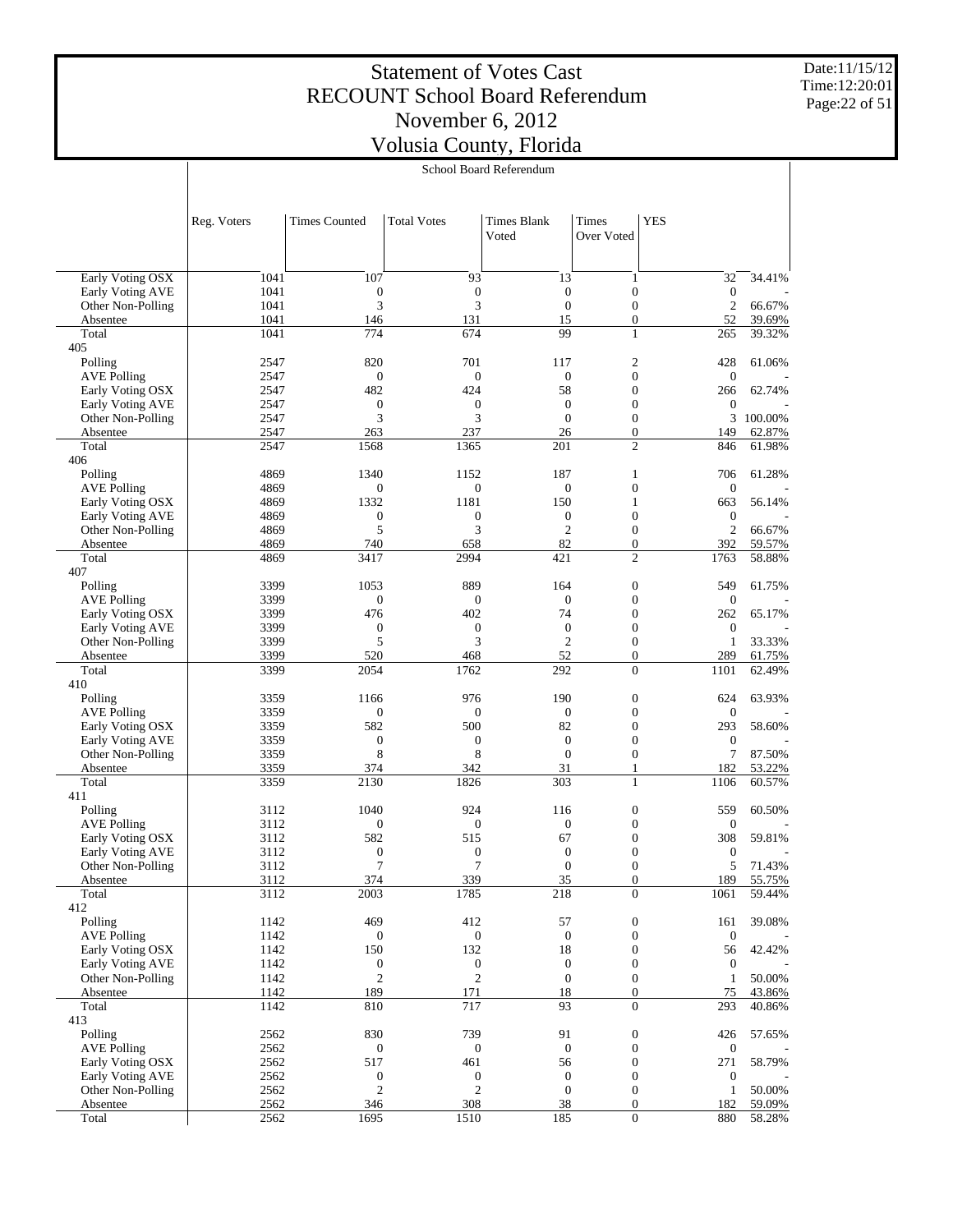Date:11/15/12 Time:12:20:01 Page:23 of 51

|                                        | School Board Referendum |                         |                                |                                  |                                      |                                |                  |
|----------------------------------------|-------------------------|-------------------------|--------------------------------|----------------------------------|--------------------------------------|--------------------------------|------------------|
|                                        |                         |                         |                                |                                  |                                      |                                |                  |
|                                        |                         |                         |                                |                                  |                                      |                                |                  |
|                                        | Reg. Voters             | <b>Times Counted</b>    | <b>Total Votes</b>             | <b>Times Blank</b>               | Times                                | <b>YES</b>                     |                  |
|                                        |                         |                         |                                | Voted                            | Over Voted                           |                                |                  |
|                                        |                         |                         |                                |                                  |                                      |                                |                  |
|                                        |                         |                         |                                |                                  |                                      |                                |                  |
| 414                                    |                         |                         |                                |                                  |                                      |                                |                  |
| Polling                                | 2922                    | 939                     | 812                            | 126                              | $\mathbf{1}$                         | 486                            | 59.85%           |
| <b>AVE Polling</b>                     | 2922                    | $\mathbf{0}$            | $\mathbf{0}$                   | $\mathbf{0}$                     | $\boldsymbol{0}$                     | $\boldsymbol{0}$               |                  |
| Early Voting OSX                       | 2922                    | 608                     | 531                            | 76                               | $\mathbf{1}$                         | 304                            | 57.25%           |
| Early Voting AVE                       | 2922                    | $\boldsymbol{0}$        | $\boldsymbol{0}$               | $\boldsymbol{0}$                 | $\boldsymbol{0}$                     | $\boldsymbol{0}$               |                  |
| Other Non-Polling                      | 2922<br>2922            | 12<br>425               | 10<br>378                      | $\mathbf{2}$                     | $\boldsymbol{0}$                     | 7                              | 70.00%           |
| Absentee<br>Total                      | 2922                    | 1984                    | 1731                           | 47<br>251                        | $\boldsymbol{0}$<br>$\overline{c}$   | 209<br>1006                    | 55.29%<br>58.12% |
| 415                                    |                         |                         |                                |                                  |                                      |                                |                  |
| Polling                                | 2999                    | 872                     | 801                            | 71                               | $\boldsymbol{0}$                     | 490                            | 61.17%           |
| <b>AVE Polling</b>                     | 2999                    | $\boldsymbol{0}$        | $\mathbf{0}$                   | $\overline{0}$                   | $\boldsymbol{0}$                     | $\mathbf{0}$                   |                  |
| Early Voting OSX                       | 2999                    | 561                     | 488                            | 73                               | $\boldsymbol{0}$                     | 282                            | 57.79%           |
| Early Voting AVE                       | 2999                    | $\mathbf{0}$            | $\boldsymbol{0}$               | $\mathbf{0}$                     | $\boldsymbol{0}$                     | $\mathbf{0}$                   |                  |
| Other Non-Polling                      | 2999                    | 3                       | $\overline{c}$                 | $\mathbf{1}$                     | $\boldsymbol{0}$                     | $\mathbf{1}$                   | 50.00%           |
| Absentee                               | 2999                    | 390                     | 342                            | 48                               | $\boldsymbol{0}$                     | 195                            | 57.02%           |
| Total                                  | 2999                    | 1826                    | 1633                           | 193                              | $\overline{0}$                       | 968                            | 59.28%           |
| 416                                    |                         |                         |                                |                                  |                                      |                                |                  |
| Polling                                | 4237                    | 1328                    | 1169                           | 159                              | $\boldsymbol{0}$                     | 671                            | 57.40%           |
| <b>AVE Polling</b>                     | 4237                    | $\mathbf{0}$            | $\mathbf{0}$                   | $\boldsymbol{0}$                 | $\boldsymbol{0}$                     | $\mathbf{0}$                   |                  |
| Early Voting OSX                       | 4237                    | 830                     | 709                            | 121                              | $\boldsymbol{0}$                     | 412                            | 58.11%           |
| Early Voting AVE<br>Other Non-Polling  | 4237<br>4237            | $\boldsymbol{0}$        | $\mathbf{0}$<br>$\overline{4}$ | $\boldsymbol{0}$<br>$\mathbf{2}$ | $\boldsymbol{0}$<br>$\boldsymbol{0}$ | $\mathbf{0}$<br>$\overline{c}$ | 50.00%           |
| Absentee                               | 4237                    | 6<br>639                | 565                            | 74                               | $\boldsymbol{0}$                     | 300                            | 53.10%           |
| Total                                  | 4237                    | 2803                    | 2447                           | 356                              | $\overline{0}$                       | 1385                           | 56.60%           |
| 417                                    |                         |                         |                                |                                  |                                      |                                |                  |
| Polling                                | 1680                    | 557                     | 467                            | 90                               | $\boldsymbol{0}$                     | 278                            | 59.53%           |
| <b>AVE Polling</b>                     | 1680                    | $\boldsymbol{0}$        | $\mathbf{0}$                   | $\boldsymbol{0}$                 | $\boldsymbol{0}$                     | $\mathbf{0}$                   |                  |
| Early Voting OSX                       | 1680                    | 314                     | 273                            | 41                               | $\boldsymbol{0}$                     | 160                            | 58.61%           |
| Early Voting AVE                       | 1680                    | $\mathbf{0}$            | $\boldsymbol{0}$               | $\boldsymbol{0}$                 | $\boldsymbol{0}$                     | $\mathbf{0}$                   |                  |
| Other Non-Polling                      | 1680                    | 3                       | $\overline{c}$                 | $\mathbf{1}$                     | $\boldsymbol{0}$                     | $\mathbf{1}$                   | 50.00%           |
| Absentee                               | 1680                    | 249                     | 230                            | 19                               | $\boldsymbol{0}$                     | 126                            | 54.78%           |
| Total                                  | 1680                    | 1123                    | 972                            | 151                              | $\overline{0}$                       | 565                            | 58.13%           |
| 419                                    |                         |                         |                                |                                  |                                      |                                |                  |
| Polling                                | 1377                    | 457                     | 399                            | 58                               | $\boldsymbol{0}$                     | 204                            | 51.13%           |
| <b>AVE Polling</b><br>Early Voting OSX | 1377<br>1377            | $\boldsymbol{0}$<br>222 | $\mathbf{0}$<br>195            | $\boldsymbol{0}$<br>27           | $\boldsymbol{0}$<br>$\boldsymbol{0}$ | $\mathbf{0}$<br>101            | 51.79%           |
| Early Voting AVE                       | 1377                    | $\boldsymbol{0}$        | $\boldsymbol{0}$               | $\boldsymbol{0}$                 | $\boldsymbol{0}$                     | $\boldsymbol{0}$               |                  |
| Other Non-Polling                      | 1377                    | $\mathbf{0}$            | $\overline{0}$                 | $\overline{0}$                   | $\boldsymbol{0}$                     | $\mathbf{0}$                   |                  |
| Absentee                               | 1377                    | 215                     | 195                            | 19                               | 1                                    | 99                             | 50.77%           |
| Total                                  | 1377                    | 894                     | 789                            | 104                              | $\mathbf{1}$                         | 404                            | 51.20%           |
| 420                                    |                         |                         |                                |                                  |                                      |                                |                  |
| Polling                                | 3427                    | 1214                    | 1104                           | 110                              | $\mathbf{0}$                         | 555                            | 50.27%           |
| <b>AVE Polling</b>                     | 3427                    | $\boldsymbol{0}$        | $\boldsymbol{0}$               | $\boldsymbol{0}$                 | $\boldsymbol{0}$                     | $\boldsymbol{0}$               |                  |
| Early Voting OSX                       | 3427                    | 574                     | 509                            | 65                               | $\boldsymbol{0}$                     | 295                            | 57.96%           |
| Early Voting AVE                       | 3427                    | $\boldsymbol{0}$        | $\boldsymbol{0}$               | $\boldsymbol{0}$                 | $\boldsymbol{0}$                     | $\boldsymbol{0}$               |                  |
| Other Non-Polling                      | 3427                    | 5                       | 3                              | $\sqrt{2}$                       | $\boldsymbol{0}$                     |                                | 3 100.00%        |
| Absentee                               | 3427                    | 465                     | 426                            | 39                               | $\boldsymbol{0}$                     | 243                            | 57.04%           |
| Total                                  | 3427                    | 2258                    | 2042                           | 216                              | $\boldsymbol{0}$                     | 1096                           | 53.67%           |
| 421<br>Polling                         | 2762                    | 972                     | 871                            | 99                               | $\boldsymbol{2}$                     | 398                            | 45.69%           |
| <b>AVE Polling</b>                     | 2762                    | $\boldsymbol{0}$        | $\mathbf{0}$                   | $\boldsymbol{0}$                 | $\boldsymbol{0}$                     | $\boldsymbol{0}$               |                  |
| Early Voting OSX                       | 2762                    | 482                     | 428                            | 54                               | $\boldsymbol{0}$                     | 194                            | 45.33%           |
| Early Voting AVE                       | 2762                    | $\boldsymbol{0}$        | $\boldsymbol{0}$               | $\boldsymbol{0}$                 | $\boldsymbol{0}$                     | $\boldsymbol{0}$               |                  |
| Other Non-Polling                      | 2762                    | $\mathbf{1}$            | $\mathbf{1}$                   | $\boldsymbol{0}$                 | $\boldsymbol{0}$                     | $\boldsymbol{0}$               | 0.00%            |
| Absentee                               | 2762                    | 503                     | 440                            | 63                               | $\boldsymbol{0}$                     | 190                            | 43.18%           |
| Total                                  | 2762                    | 1958                    | 1740                           | 216                              | $\overline{c}$                       | 782                            | 44.94%           |
| 422                                    |                         |                         |                                |                                  |                                      |                                |                  |
| Polling                                | 2776                    | 875                     | 732                            | 142                              | $\mathbf{1}$                         | 446                            | 60.93%           |
| <b>AVE Polling</b>                     | 2776                    | $\boldsymbol{0}$        | $\mathbf{0}$                   | $\boldsymbol{0}$                 | $\boldsymbol{0}$                     | $\boldsymbol{0}$               |                  |
| Early Voting OSX                       | 2776                    | 487                     | 431                            | 56                               | $\boldsymbol{0}$                     | 254                            | 58.93%           |
| Early Voting AVE                       | 2776                    | $\boldsymbol{0}$        | $\boldsymbol{0}$               | $\boldsymbol{0}$                 | $\boldsymbol{0}$                     | $\mathbf{0}$                   |                  |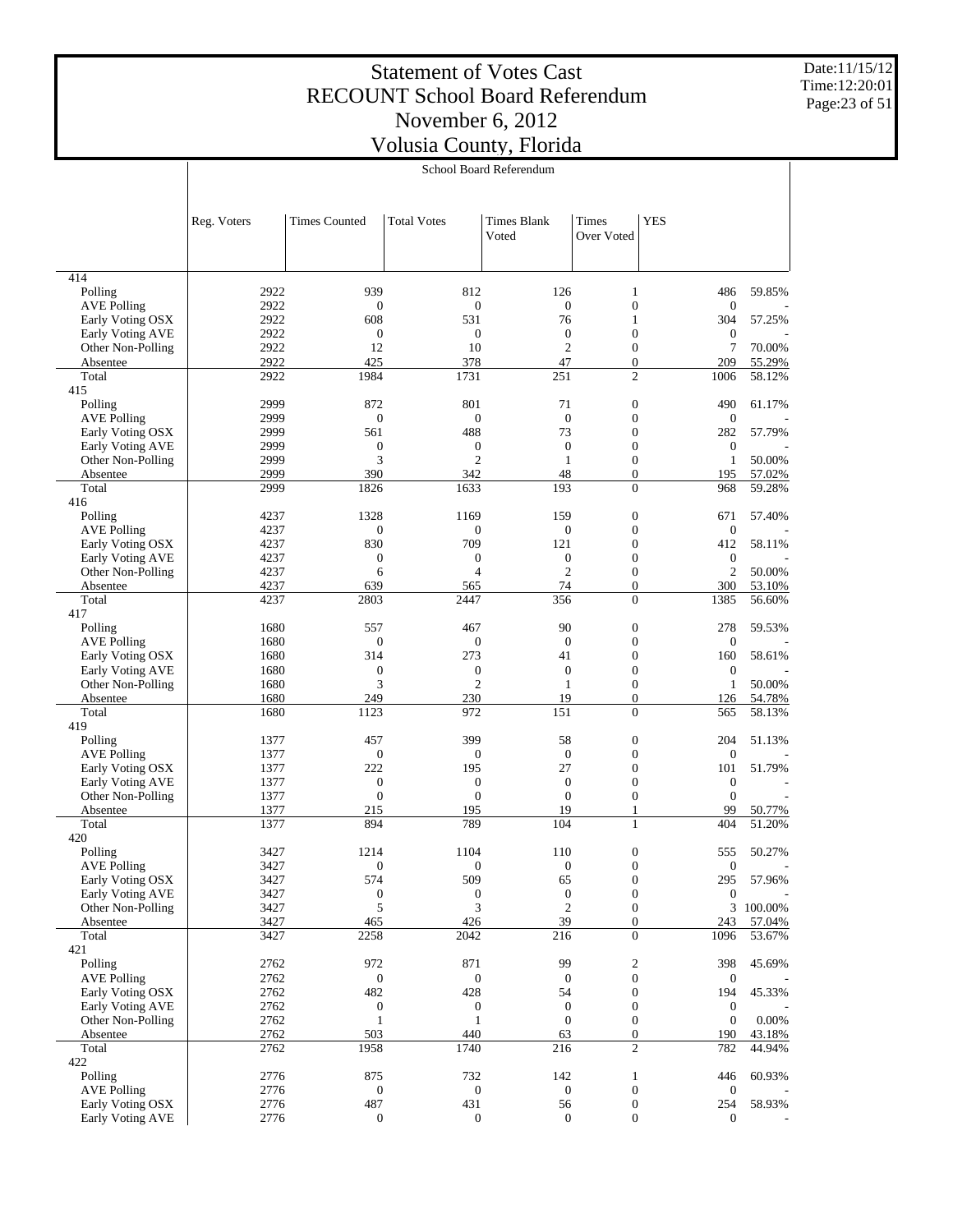Date:11/15/12 Time:12:20:01 Page:24 of 51

|                                        |              |                         |                                    | School Board Referendum          |                                      |                     |                  |
|----------------------------------------|--------------|-------------------------|------------------------------------|----------------------------------|--------------------------------------|---------------------|------------------|
|                                        |              |                         |                                    |                                  |                                      |                     |                  |
|                                        | Reg. Voters  | <b>Times Counted</b>    | <b>Total Votes</b>                 | <b>Times Blank</b><br>Voted      | Times<br>Over Voted                  | <b>YES</b>          |                  |
| Other Non-Polling                      | 2776         | $\overline{2}$          | $\mathbf{2}$                       | $\mathbf{0}$                     | $\boldsymbol{0}$                     |                     | 2 100.00%        |
| Absentee                               | 2776         | 391                     | 357                                | 34                               | $\boldsymbol{0}$                     | 211                 | 59.10%           |
| Total                                  | 2776         | 1755                    | 1522                               | 232                              | 1                                    | 913                 | 59.99%           |
| 423                                    |              |                         |                                    |                                  |                                      |                     |                  |
| Polling                                | 2451         | 731                     | 625                                | 105                              | 1                                    | 361                 | 57.76%           |
| <b>AVE Polling</b><br>Early Voting OSX | 2451<br>2451 | $\mathbf{0}$<br>411     | $\boldsymbol{0}$<br>345            | $\boldsymbol{0}$<br>65           | $\boldsymbol{0}$<br>1                | $\mathbf{0}$<br>207 | 60.00%           |
| Early Voting AVE                       | 2451         | $\boldsymbol{0}$        | $\boldsymbol{0}$                   | $\theta$                         | $\boldsymbol{0}$                     | $\mathbf{0}$        |                  |
| Other Non-Polling                      | 2451         | $\mathbf{0}$            | $\mathbf{0}$                       | $\overline{0}$                   | $\boldsymbol{0}$                     | $\boldsymbol{0}$    |                  |
| Absentee                               | 2451         | 411                     | 382                                | 29                               | $\boldsymbol{0}$                     | 211                 | 55.24%           |
| Total                                  | 2451         | 1553                    | 1352                               | 199                              | $\mathfrak{2}$                       | 779                 | 57.62%           |
| 425<br>Polling                         | 394          | 220                     | 187                                | 33                               | $\boldsymbol{0}$                     | 62                  | 33.16%           |
| <b>AVE Polling</b>                     | 394          | $\boldsymbol{0}$        | $\boldsymbol{0}$                   | $\boldsymbol{0}$                 | $\boldsymbol{0}$                     | $\mathbf{0}$        |                  |
| Early Voting OSX                       | 394          | 8                       | 7                                  | 1                                | $\boldsymbol{0}$                     | 3                   | 42.86%           |
| Early Voting AVE                       | 394          | $\mathbf{0}$            | $\mathbf{0}$                       | $\mathbf{0}$                     | $\boldsymbol{0}$                     | $\boldsymbol{0}$    |                  |
| Other Non-Polling                      | 394          | $\mathbf{1}$            | $\mathbf{1}$                       | $\overline{0}$                   | $\boldsymbol{0}$                     | 1                   | 100.00%          |
| Absentee<br>Total                      | 394<br>394   | 57<br>286               | 52<br>247                          | 5<br>39                          | $\boldsymbol{0}$<br>$\mathbf{0}$     | 18<br>84            | 34.62%<br>34.01% |
| 427                                    |              |                         |                                    |                                  |                                      |                     |                  |
| Polling                                | 2934         | 893                     | 749                                | 144                              | $\boldsymbol{0}$                     | 459                 | 61.28%           |
| <b>AVE Polling</b>                     | 2934         | $\mathbf{0}$            | $\mathbf{0}$                       | $\mathbf{0}$                     | $\boldsymbol{0}$                     | $\mathbf{0}$        |                  |
| Early Voting OSX                       | 2934         | 590                     | 505                                | 85                               | $\boldsymbol{0}$                     | 294                 | 58.22%           |
| Early Voting AVE                       | 2934         | $\boldsymbol{0}$        | $\boldsymbol{0}$<br>$\overline{2}$ | $\boldsymbol{0}$<br>$\mathbf{2}$ | $\boldsymbol{0}$                     | $\boldsymbol{0}$    |                  |
| Other Non-Polling<br>Absentee          | 2934<br>2934 | $\overline{4}$<br>404   | 377                                | 27                               | $\boldsymbol{0}$<br>$\boldsymbol{0}$ | $\mathbf{1}$<br>209 | 50.00%<br>55.44% |
| Total                                  | 2934         | 1891                    | 1633                               | 258                              | $\mathbf{0}$                         | 963                 | 58.97%           |
| 429                                    |              |                         |                                    |                                  |                                      |                     |                  |
| Polling                                | 2051         | 555                     | 486                                | 69                               | $\boldsymbol{0}$                     | 276                 | 56.79%           |
| <b>AVE Polling</b>                     | 2051         | $\boldsymbol{0}$        | $\boldsymbol{0}$                   | $\overline{0}$                   | $\boldsymbol{0}$                     | $\mathbf{0}$        |                  |
| Early Voting OSX<br>Early Voting AVE   | 2051<br>2051 | 443<br>$\boldsymbol{0}$ | 373<br>$\boldsymbol{0}$            | 69<br>$\boldsymbol{0}$           | 1<br>$\boldsymbol{0}$                | 202<br>$\mathbf{0}$ | 54.16%           |
| Other Non-Polling                      | 2051         | $\overline{2}$          | $\mathbf{1}$                       | $\mathbf{1}$                     | $\boldsymbol{0}$                     | $\mathbf{1}$        | 100.00%          |
| Absentee                               | 2051         | 272                     | 251                                | 21                               | $\boldsymbol{0}$                     | 160                 | 63.75%           |
| Total                                  | 2051         | 1272                    | 1111                               | 160                              | 1                                    | 639                 | 57.52%           |
| 501                                    |              |                         |                                    |                                  |                                      |                     |                  |
| Polling                                | 2367         | 716                     | 627                                | 88<br>$\boldsymbol{0}$           | 1<br>$\boldsymbol{0}$                | 214<br>$\mathbf{0}$ | 34.13%           |
| <b>AVE Polling</b><br>Early Voting OSX | 2367<br>2367 | $\boldsymbol{0}$<br>562 | $\boldsymbol{0}$<br>507            | 55                               | $\boldsymbol{0}$                     | 169                 | 33.33%           |
| Early Voting AVE                       | 2367         | $\boldsymbol{0}$        | $\boldsymbol{0}$                   | $\mathbf{0}$                     | $\boldsymbol{0}$                     | $\boldsymbol{0}$    |                  |
| Other Non-Polling                      | 2367         | 3                       | 3                                  | $\overline{0}$                   | $\boldsymbol{0}$                     | 1                   | 33.33%           |
| Absentee                               | 2367         | 625                     | 563                                | 62                               | $\overline{0}$                       | 220                 | 39.08%           |
| Total                                  | 2367         | 1906                    | 1700                               | 205                              | 1                                    | 604                 | 35.53%           |
| 502<br>Polling                         | 4536         | 1447                    | 1237                               | 210                              | $\boldsymbol{0}$                     | 495                 | 40.02%           |
| <b>AVE Polling</b>                     | 4536         | $\mathbf{0}$            | $\boldsymbol{0}$                   | $\boldsymbol{0}$                 | $\boldsymbol{0}$                     | $\boldsymbol{0}$    |                  |
| Early Voting OSX                       | 4536         | 891                     | 798                                | 92                               | 1                                    | 276                 | 34.59%           |
| Early Voting AVE                       | 4536         | $\boldsymbol{0}$        | $\boldsymbol{0}$                   | $\boldsymbol{0}$                 | $\boldsymbol{0}$                     | $\boldsymbol{0}$    |                  |
| Other Non-Polling                      | 4536         | 3                       | 3                                  | $\boldsymbol{0}$                 | $\boldsymbol{0}$                     | $\boldsymbol{0}$    | 0.00%            |
| Absentee                               | 4536         | 1099                    | 988                                | 111                              | $\boldsymbol{0}$                     | 423                 | 42.81%           |
| Total<br>504                           | 4536         | 3440                    | 3026                               | 413                              | $\mathbf{1}$                         | 1194                | 39.46%           |
| Polling                                | 2168         | 644                     | 570                                | 74                               | $\boldsymbol{0}$                     | 250                 | 43.86%           |
| <b>AVE Polling</b>                     | 2168         | $\mathbf{0}$            | $\boldsymbol{0}$                   | $\boldsymbol{0}$                 | $\boldsymbol{0}$                     | $\boldsymbol{0}$    |                  |
| Early Voting OSX                       | 2168         | 421                     | 374                                | 47                               | $\boldsymbol{0}$                     | 151                 | 40.37%           |
| Early Voting AVE                       | 2168         | $\boldsymbol{0}$        | $\boldsymbol{0}$                   | $\boldsymbol{0}$                 | $\boldsymbol{0}$                     | $\boldsymbol{0}$    |                  |
| Other Non-Polling                      | 2168<br>2168 | $\tau$<br>447           | 6<br>395                           | $\mathbf{1}$<br>52               | $\boldsymbol{0}$<br>$\boldsymbol{0}$ | $\overline{2}$      | 33.33%           |
| Absentee<br>Total                      | 2168         | 1519                    | 1345                               | 174                              | $\boldsymbol{0}$                     | 185<br>588          | 46.84%<br>43.72% |
| 506                                    |              |                         |                                    |                                  |                                      |                     |                  |
| Polling                                | 3776         | 1132                    | 959                                | 173                              | $\boldsymbol{0}$                     | 468                 | 48.80%           |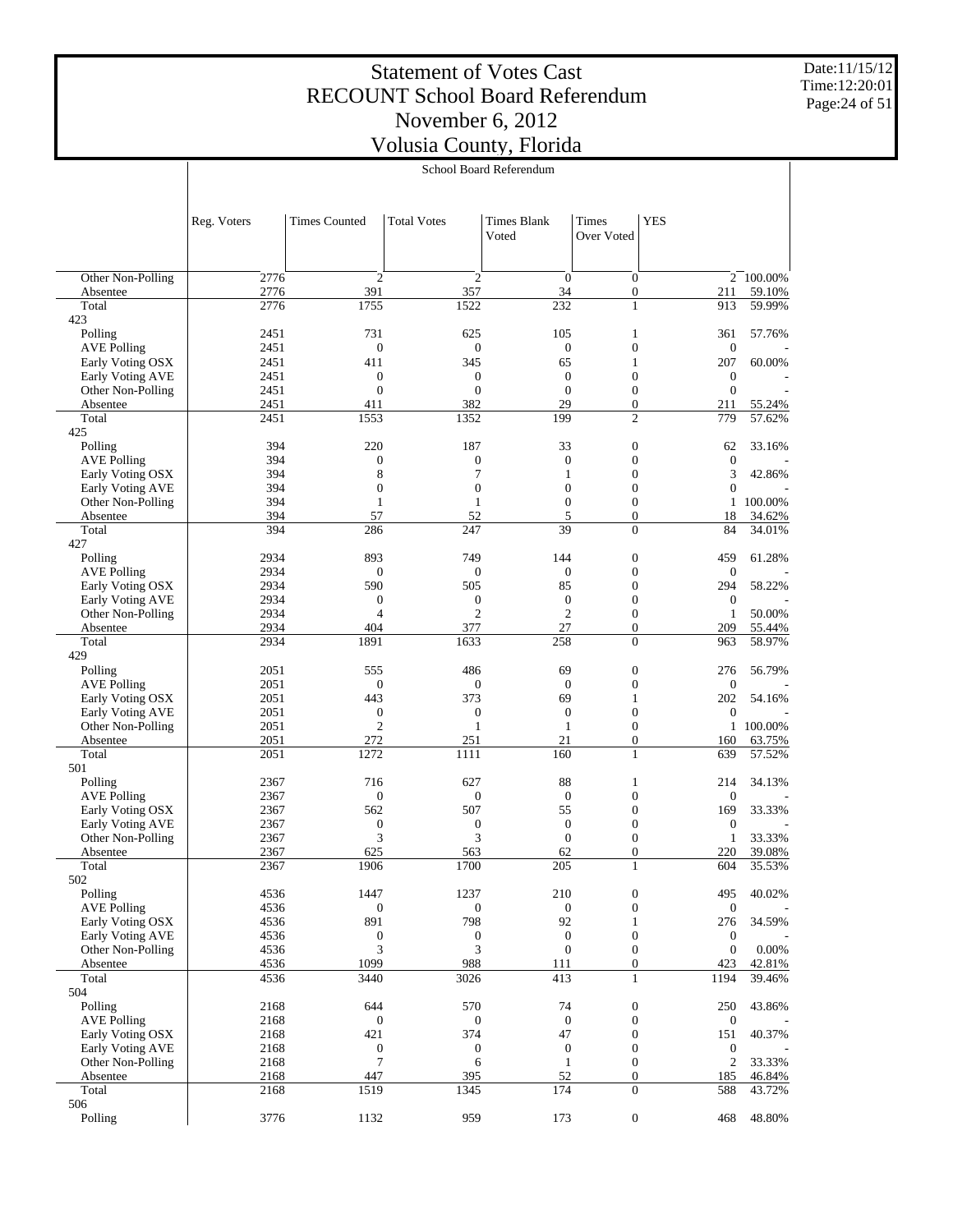Date:11/15/12 Time:12:20:01 Page:25 of 51

|                                              |              |                                  |                                      | School Board Referendum              |                                      |                                      |         |
|----------------------------------------------|--------------|----------------------------------|--------------------------------------|--------------------------------------|--------------------------------------|--------------------------------------|---------|
|                                              | Reg. Voters  | <b>Times Counted</b>             | <b>Total Votes</b>                   | <b>Times Blank</b><br>Voted          | <b>Times</b><br>Over Voted           | <b>YES</b>                           |         |
|                                              |              |                                  |                                      |                                      |                                      |                                      |         |
| <b>AVE Polling</b><br>Early Voting OSX       | 3776<br>3776 | $\mathbf{0}$<br>1049             | $\boldsymbol{0}$<br>937              | $\boldsymbol{0}$<br>111              | $\boldsymbol{0}$<br>$\mathbf{1}$     | $\boldsymbol{0}$<br>411              | 43.86%  |
| <b>Early Voting AVE</b>                      | 3776         | $\boldsymbol{0}$                 | $\boldsymbol{0}$                     | $\boldsymbol{0}$                     | $\boldsymbol{0}$                     | $\boldsymbol{0}$                     |         |
| Other Non-Polling                            | 3776         | $\overline{c}$                   | $\mathbf{1}$                         | 1                                    | $\boldsymbol{0}$                     | $\boldsymbol{0}$                     | 0.00%   |
| Absentee                                     | 3776         | 839                              | 748                                  | 90                                   | 1                                    | 358                                  | 47.86%  |
| Total<br>508                                 | 3776         | 3022                             | 2645                                 | 375                                  | $\overline{2}$                       | 1237                                 | 46.77%  |
| Polling                                      | 1834         | 553                              | 461                                  | 92                                   | $\boldsymbol{0}$                     | 185                                  | 40.13%  |
| <b>AVE Polling</b>                           | 1834         | $\boldsymbol{0}$                 | $\boldsymbol{0}$                     | $\mathbf{0}$                         | $\boldsymbol{0}$                     | $\boldsymbol{0}$                     |         |
| Early Voting OSX                             | 1834         | 441                              | 362                                  | 77                                   | $\overline{c}$                       | 165                                  | 45.58%  |
| <b>Early Voting AVE</b>                      | 1834         | $\mathbf{0}$                     | $\mathbf{0}$                         | $\mathbf{0}$                         | $\boldsymbol{0}$                     | $\boldsymbol{0}$                     |         |
| Other Non-Polling                            | 1834         | $\mathbf{0}$                     | $\mathbf{0}$                         | $\boldsymbol{0}$                     | $\boldsymbol{0}$                     | $\boldsymbol{0}$                     |         |
| Absentee                                     | 1834         | 439                              | 383                                  | 56                                   | $\boldsymbol{0}$                     | 212                                  | 55.35%  |
| Total                                        | 1834         | 1433                             | 1206                                 | 225                                  | $\overline{2}$                       | 562                                  | 46.60%  |
| 509                                          |              |                                  |                                      |                                      |                                      |                                      |         |
| Polling<br><b>AVE Polling</b>                | 1380<br>1380 | 450<br>$\boldsymbol{0}$          | 395<br>$\mathbf{0}$                  | 55<br>$\boldsymbol{0}$               | $\boldsymbol{0}$<br>$\boldsymbol{0}$ | 175<br>$\boldsymbol{0}$              | 44.30%  |
| Early Voting OSX                             | 1380         | 249                              | 231                                  | 18                                   | $\boldsymbol{0}$                     | 96                                   | 41.56%  |
| <b>Early Voting AVE</b>                      | 1380         | $\boldsymbol{0}$                 | $\boldsymbol{0}$                     | $\mathbf{0}$                         | $\boldsymbol{0}$                     | $\boldsymbol{0}$                     |         |
| Other Non-Polling                            | 1380         | $\overline{c}$                   | $\overline{c}$                       | $\boldsymbol{0}$                     | $\boldsymbol{0}$                     | 2                                    | 100.00% |
| Absentee                                     | 1380         | 288                              | 260                                  | 28                                   | $\boldsymbol{0}$                     | 118                                  | 45.38%  |
| Total                                        | 1380         | 989                              | 888                                  | 101                                  | $\boldsymbol{0}$                     | 391                                  | 44.03%  |
| 510                                          |              |                                  |                                      |                                      |                                      |                                      |         |
| Polling                                      | 3862         | 1404                             | 1221                                 | 182                                  | 1                                    | 494                                  | 40.46%  |
| <b>AVE Polling</b>                           | 3862         | $\boldsymbol{0}$                 | $\mathbf{0}$                         | $\boldsymbol{0}$                     | $\boldsymbol{0}$                     | $\boldsymbol{0}$                     |         |
| Early Voting OSX                             | 3862         | 852                              | 762                                  | 90                                   | $\boldsymbol{0}$                     | 355                                  | 46.59%  |
| Early Voting AVE                             | 3862         | $\boldsymbol{0}$<br>8            | $\boldsymbol{0}$<br>6                | $\mathbf{0}$<br>$\mathfrak{2}$       | $\boldsymbol{0}$<br>$\boldsymbol{0}$ | $\boldsymbol{0}$<br>$\mathbf{1}$     | 16.67%  |
| Other Non-Polling<br>Absentee                | 3862<br>3862 | 903                              | 797                                  | 104                                  | $\overline{c}$                       | 371                                  | 46.55%  |
| Total                                        | 3862         | 3167                             | 2786                                 | 378                                  | 3                                    | 1221                                 | 43.83%  |
| 511                                          |              |                                  |                                      |                                      |                                      |                                      |         |
| Polling                                      | 871          | 350                              | 316                                  | 34                                   | $\boldsymbol{0}$                     | 112                                  | 35.44%  |
| <b>AVE Polling</b>                           | 871          | $\boldsymbol{0}$                 | $\boldsymbol{0}$                     | $\mathbf{0}$                         | $\boldsymbol{0}$                     | $\boldsymbol{0}$                     |         |
| Early Voting OSX                             | 871          | 130                              | 115                                  | 15                                   | $\boldsymbol{0}$                     | 39                                   | 33.91%  |
| Early Voting AVE                             | 871          | $\boldsymbol{0}$                 | $\boldsymbol{0}$                     | $\mathbf{0}$                         | $\boldsymbol{0}$                     | $\boldsymbol{0}$                     |         |
| Other Non-Polling                            | 871          | $\mathbf{1}$                     | $\mathbf{1}$                         | $\boldsymbol{0}$                     | $\boldsymbol{0}$                     | $\boldsymbol{0}$                     | 0.00%   |
| Absentee                                     | 871          | 155                              | 144                                  | 11                                   | $\boldsymbol{0}$                     | 58                                   | 40.28%  |
| Total<br>512                                 | 871          | 636                              | 576                                  | 60                                   | $\boldsymbol{0}$                     | 209                                  | 36.28%  |
| Polling                                      | 3609         | 1041                             | 871                                  | 170                                  | $\boldsymbol{0}$                     | 421                                  | 48.34%  |
| <b>AVE Polling</b>                           | 3609         | $\mathbf{0}$                     | $\boldsymbol{0}$                     | $\boldsymbol{0}$                     | $\boldsymbol{0}$                     | $\mathbf{0}$                         |         |
| Early Voting OSX                             | 3609         | 901                              | 809                                  | 92                                   | $\boldsymbol{0}$                     | 378                                  | 46.72%  |
| Early Voting AVE                             | 3609         | $\boldsymbol{0}$                 | $\boldsymbol{0}$                     | $\bf{0}$                             | 0                                    | 0                                    |         |
| Other Non-Polling                            | 3609         | 5                                | 3                                    | $\sqrt{2}$                           | $\boldsymbol{0}$                     | $\mathbf{2}$                         | 66.67%  |
| Absentee                                     | 3609         | 923                              | 806                                  | 117                                  | $\boldsymbol{0}$                     | 383                                  | 47.52%  |
| Total                                        | 3609         | 2870                             | 2489                                 | 381                                  | $\overline{0}$                       | 1184                                 | 47.57%  |
| 515<br>Polling                               | 2796         | 848                              |                                      | 132                                  |                                      |                                      |         |
| <b>AVE Polling</b>                           | 2796         | $\boldsymbol{0}$                 | 716<br>$\boldsymbol{0}$              | $\boldsymbol{0}$                     | $\boldsymbol{0}$<br>$\boldsymbol{0}$ | 382<br>$\boldsymbol{0}$              | 53.35%  |
| Early Voting OSX                             | 2796         | 560                              | 468                                  | 92                                   | $\boldsymbol{0}$                     | 227                                  | 48.50%  |
| <b>Early Voting AVE</b>                      | 2796         | $\mathbf{0}$                     | $\boldsymbol{0}$                     | $\boldsymbol{0}$                     | $\boldsymbol{0}$                     | $\boldsymbol{0}$                     |         |
| Other Non-Polling                            | 2796         | 7                                | 5                                    | $\boldsymbol{2}$                     | $\boldsymbol{0}$                     | 3                                    | 60.00%  |
| Absentee                                     | 2796         | 496                              | 429                                  | 67                                   | $\boldsymbol{0}$                     | 239                                  | 55.71%  |
| Total                                        | 2796         | 1911                             | 1618                                 | 293                                  | $\overline{0}$                       | 851                                  | 52.60%  |
| 516                                          |              |                                  |                                      |                                      |                                      |                                      |         |
| Polling                                      | 2317         | 764                              | 654                                  | 110                                  | $\boldsymbol{0}$                     | 277                                  | 42.35%  |
| <b>AVE Polling</b>                           | 2317         | $\boldsymbol{0}$                 | $\boldsymbol{0}$                     | $\boldsymbol{0}$                     | $\boldsymbol{0}$                     | $\boldsymbol{0}$                     |         |
| Early Voting OSX                             | 2317         | 527                              | 456                                  | 71                                   | $\boldsymbol{0}$                     | 178                                  | 39.04%  |
| <b>Early Voting AVE</b><br>Other Non-Polling | 2317<br>2317 | $\boldsymbol{0}$<br>$\mathbf{0}$ | $\boldsymbol{0}$<br>$\boldsymbol{0}$ | $\boldsymbol{0}$<br>$\boldsymbol{0}$ | $\boldsymbol{0}$<br>$\boldsymbol{0}$ | $\boldsymbol{0}$<br>$\boldsymbol{0}$ |         |
| Absentee                                     | 2317         | 583                              | 518                                  | 65                                   | $\boldsymbol{0}$                     | 214                                  | 41.31%  |
|                                              |              |                                  |                                      |                                      |                                      |                                      |         |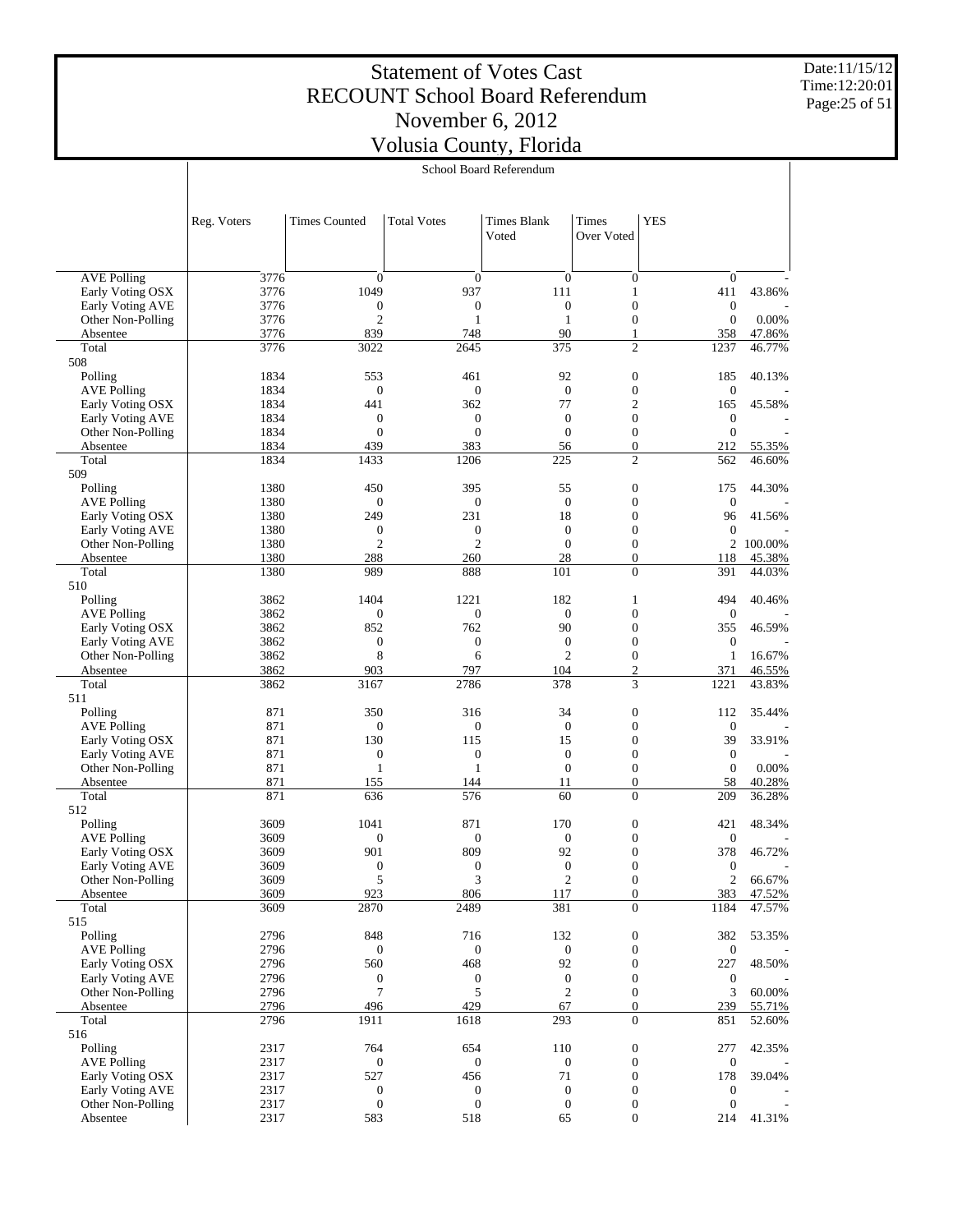Date:11/15/12 Time:12:20:01 Page:26 of 51

|                                      |              |                                    |                                  | School Board Referendum     |                                      |                         |                  |
|--------------------------------------|--------------|------------------------------------|----------------------------------|-----------------------------|--------------------------------------|-------------------------|------------------|
|                                      | Reg. Voters  | <b>Times Counted</b>               | <b>Total Votes</b>               | <b>Times Blank</b><br>Voted | <b>Times</b><br>Over Voted           | <b>YES</b>              |                  |
|                                      |              |                                    |                                  |                             |                                      |                         |                  |
| Total<br>517                         | 2317         | 1874                               | 1628                             | 246                         | $\boldsymbol{0}$                     | 669                     | 41.09%           |
| Polling                              | 2307         | 568                                | 473                              | 95                          | $\boldsymbol{0}$                     | 228                     | 48.20%           |
| <b>AVE Polling</b>                   | 2307         | $\mathbf{0}$                       | $\boldsymbol{0}$                 | $\mathbf{0}$                | $\boldsymbol{0}$                     | $\boldsymbol{0}$        |                  |
| Early Voting OSX<br>Early Voting AVE | 2307         | 544                                | 454                              | 90<br>$\mathbf{0}$          | $\mathbf{0}$<br>$\mathbf{0}$         | 191<br>$\boldsymbol{0}$ | 42.07%           |
| Other Non-Polling                    | 2307<br>2307 | $\boldsymbol{0}$<br>$\overline{2}$ | $\boldsymbol{0}$<br>$\mathbf{1}$ | $\mathbf{1}$                | $\mathbf{0}$                         | $\boldsymbol{0}$        | 0.00%            |
| Absentee                             | 2307         | 463                                | 405                              | 58                          | $\overline{0}$                       | 198                     | 48.89%           |
| Total                                | 2307         | 1577                               | 1333                             | 244                         | $\mathbf{0}$                         | 617                     | 46.29%           |
| 519                                  |              |                                    |                                  |                             |                                      |                         |                  |
| Polling<br><b>AVE Polling</b>        | 1522<br>1522 | 372<br>$\mathbf{0}$                | 305<br>$\boldsymbol{0}$          | 66<br>$\theta$              | 1<br>$\boldsymbol{0}$                | 151<br>$\boldsymbol{0}$ | 49.51%           |
| Early Voting OSX                     | 1522         | 488                                | 410                              | 78                          | $\boldsymbol{0}$                     | 183                     | 44.63%           |
| Early Voting AVE                     | 1522         | $\boldsymbol{0}$                   | $\boldsymbol{0}$                 | $\mathbf{0}$                | $\mathbf{0}$                         | $\boldsymbol{0}$        |                  |
| Other Non-Polling                    | 1522         | $\mathbf{1}$                       | $\mathbf{1}$                     | $\mathbf{0}$                | $\mathbf{0}$                         | $\mathbf{1}$            | 100.00%          |
| Absentee                             | 1522         | 228                                | 196                              | 32                          | $\boldsymbol{0}$                     | 108                     | 55.10%           |
| Total<br>521                         | 1522         | 1089                               | 912                              | 176                         | $\mathbf{1}$                         | 443                     | 48.57%           |
| Polling                              | 4243         | 1145                               | 945                              | 199                         | 1                                    | 435                     | 46.03%           |
| <b>AVE Polling</b>                   | 4243         | $\mathbf{0}$                       | $\boldsymbol{0}$                 | $\mathbf{0}$                | $\boldsymbol{0}$                     | $\boldsymbol{0}$        |                  |
| Early Voting OSX                     | 4243         | 928                                | 777                              | 151                         | $\boldsymbol{0}$                     | 344                     | 44.27%           |
| Early Voting AVE                     | 4243         | $\boldsymbol{0}$                   | $\boldsymbol{0}$                 | $\boldsymbol{0}$            | $\mathbf{0}$                         | $\boldsymbol{0}$        |                  |
| Other Non-Polling<br>Absentee        | 4243<br>4243 | $\overline{2}$<br>1151             | $\mathfrak{2}$<br>981            | $\overline{0}$<br>170       | $\mathbf{0}$<br>$\boldsymbol{0}$     | $\mathbf{1}$<br>522     | 50.00%<br>53.21% |
| Total                                | 4243         | 3226                               | 2705                             | 520                         | $\mathbf{1}$                         | 1302                    | 48.13%           |
| 522                                  |              |                                    |                                  |                             |                                      |                         |                  |
| Polling                              | 2974         | 1022                               | 863                              | 158                         | 1                                    | 445                     | 51.56%           |
| <b>AVE Polling</b>                   | 2974         | $\mathbf{0}$                       | $\boldsymbol{0}$                 | $\mathbf{0}$                | $\boldsymbol{0}$                     | $\boldsymbol{0}$        |                  |
| Early Voting OSX<br>Early Voting AVE | 2974<br>2974 | 561<br>$\boldsymbol{0}$            | 486<br>$\boldsymbol{0}$          | 74<br>$\boldsymbol{0}$      | 1<br>$\mathbf{0}$                    | 228<br>$\boldsymbol{0}$ | 46.91%           |
| Other Non-Polling                    | 2974         | $\overline{2}$                     | $\boldsymbol{0}$                 | $\mathfrak{2}$              | $\mathbf{0}$                         | $\boldsymbol{0}$        |                  |
| Absentee                             | 2974         | 533                                | 461                              | 72                          | $\boldsymbol{0}$                     | 227                     | 49.24%           |
| Total                                | 2974         | 2118                               | 1810                             | 306                         | $\mathfrak{2}$                       | 900                     | 49.72%           |
| 523                                  |              |                                    |                                  |                             |                                      |                         |                  |
| Polling<br><b>AVE Polling</b>        | 2893<br>2893 | 900<br>$\boldsymbol{0}$            | 807<br>$\boldsymbol{0}$          | 93<br>$\boldsymbol{0}$      | $\boldsymbol{0}$<br>$\boldsymbol{0}$ | 386<br>$\boldsymbol{0}$ | 47.83%           |
| Early Voting OSX                     | 2893         | 426                                | 373                              | 53                          | $\mathbf{0}$                         | 188                     | 50.40%           |
| Early Voting AVE                     | 2893         | $\boldsymbol{0}$                   | $\boldsymbol{0}$                 | $\boldsymbol{0}$            | $\mathbf{0}$                         | $\boldsymbol{0}$        |                  |
| Other Non-Polling                    | 2893         | 8                                  | 5                                | 3                           | $\mathbf{0}$                         | 3                       | 60.00%           |
| Absentee                             | 2893         | 395                                | 360                              | 35                          | $\boldsymbol{0}$                     | 215                     | 59.72%           |
| Total<br>526                         | 2893         | 1729                               | 1545                             | 184                         | $\mathbf{0}$                         | 792                     | 51.26%           |
| Polling                              | 1831         | 716                                | 619                              | 97                          | $\boldsymbol{0}$                     | 301                     | 48.63%           |
| <b>AVE Polling</b>                   | 1831         | $\mathbf{0}$                       | $\boldsymbol{0}$                 | $\boldsymbol{0}$            | $\boldsymbol{0}$                     | $\boldsymbol{0}$        |                  |
| Early Voting OSX                     | 1831         | 246                                | 224                              | 22                          | $\boldsymbol{0}$                     | 126                     | 56.25%           |
| Early Voting AVE                     | 1831         | $\boldsymbol{0}$                   | $\boldsymbol{0}$                 | $\mathbf{0}$                | $\mathbf{0}$                         | $\boldsymbol{0}$        |                  |
| Other Non-Polling<br>Absentee        | 1831<br>1831 | $\boldsymbol{0}$<br>220            | $\boldsymbol{0}$<br>191          | $\mathbf{0}$<br>27          | $\boldsymbol{0}$<br>$\sqrt{2}$       | $\boldsymbol{0}$<br>106 | 55.50%           |
| Total                                | 1831         | 1182                               | 1034                             | 146                         | $\overline{2}$                       | 533                     | 51.55%           |
| 527                                  |              |                                    |                                  |                             |                                      |                         |                  |
| Polling                              | 1818         | 498                                | 424                              | 74                          | $\boldsymbol{0}$                     | 177                     | 41.75%           |
| <b>AVE Polling</b>                   | 1818         | $\boldsymbol{0}$                   | $\boldsymbol{0}$                 | $\mathbf{0}$                | $\boldsymbol{0}$                     | $\boldsymbol{0}$        |                  |
| Early Voting OSX<br>Early Voting AVE | 1818<br>1818 | 248<br>$\boldsymbol{0}$            | 206<br>$\boldsymbol{0}$          | 42<br>$\mathbf{0}$          | $\mathbf{0}$<br>$\boldsymbol{0}$     | 99<br>$\boldsymbol{0}$  | 48.06%           |
| Other Non-Polling                    | 1818         | 3                                  | 3                                | $\boldsymbol{0}$            | $\boldsymbol{0}$                     | $\boldsymbol{2}$        | 66.67%           |
| Absentee                             | 1818         | 406                                | 340                              | 65                          | 1                                    | 192                     | 56.47%           |
| Total                                | 1818         | 1155                               | 973                              | 181                         | 1                                    | 470                     | 48.30%           |
| 528                                  |              |                                    |                                  |                             |                                      |                         |                  |
| Polling<br><b>AVE Polling</b>        | 1824<br>1824 | 616<br>$\boldsymbol{0}$            | 542<br>0                         | 74<br>$\mathbf{0}$          | $\boldsymbol{0}$<br>$\boldsymbol{0}$ | 288<br>$\boldsymbol{0}$ | 53.14%           |
| Early Voting OSX                     | 1824         | 283                                | 247                              | 35                          | $\mathbf{1}$                         | 135                     | 54.66%           |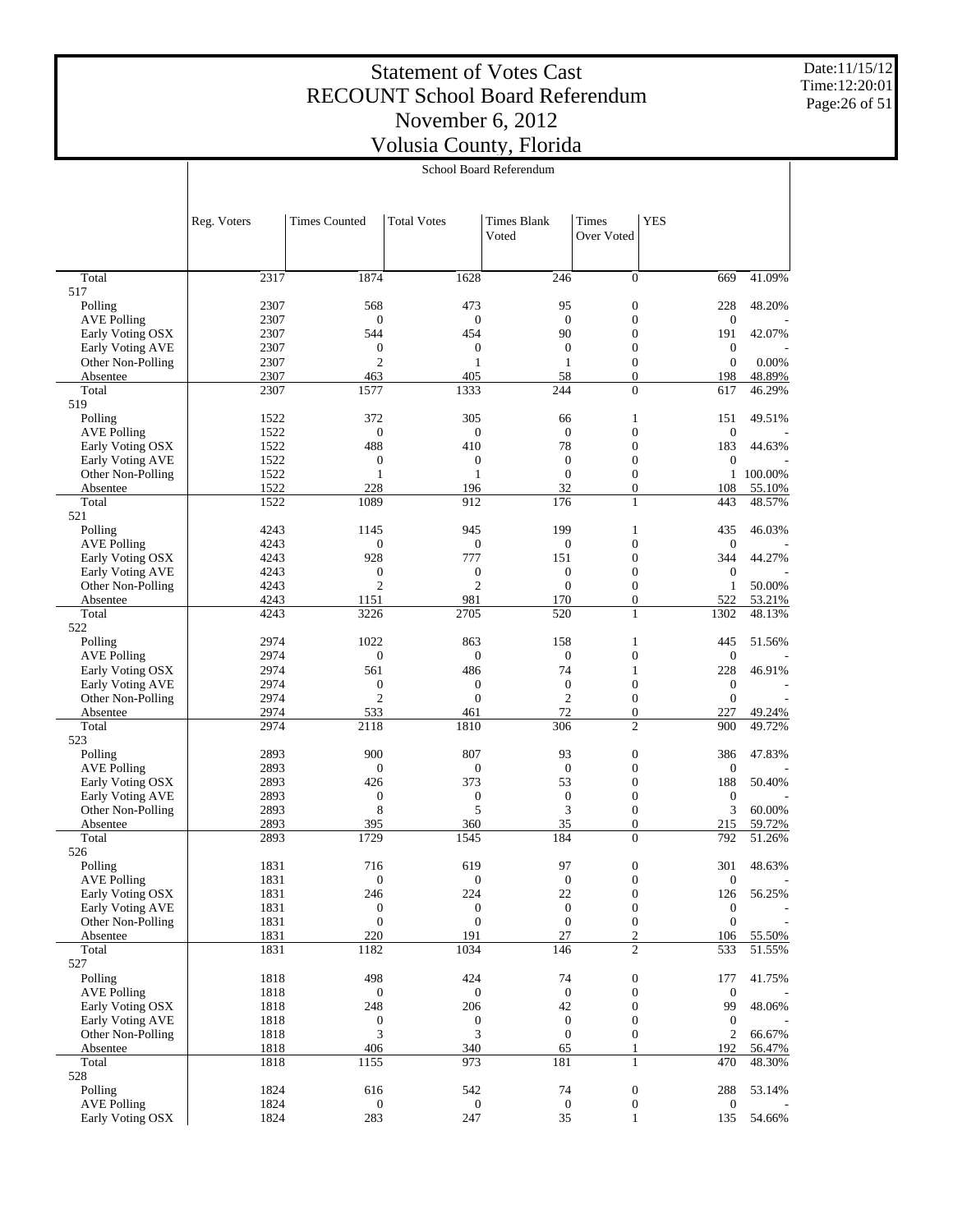Date:11/15/12 Time:12:20:02 Page:27 of 51

|                                              |              |                                    |                                    | School Board Referendum          |                                      |                                  |                  |
|----------------------------------------------|--------------|------------------------------------|------------------------------------|----------------------------------|--------------------------------------|----------------------------------|------------------|
|                                              |              |                                    |                                    |                                  |                                      |                                  |                  |
|                                              | Reg. Voters  | <b>Times Counted</b>               | <b>Total Votes</b>                 | Times Blank<br>Voted             | Times<br>Over Voted                  | <b>YES</b>                       |                  |
| Early Voting AVE                             | 1824         | $\boldsymbol{0}$                   | $\boldsymbol{0}$                   | $\boldsymbol{0}$                 | $\boldsymbol{0}$                     | $\mathbf{0}$                     |                  |
| Other Non-Polling                            | 1824         | 6                                  | $\overline{4}$                     | $\mathfrak{2}$                   | $\boldsymbol{0}$                     |                                  | 4 100.00%        |
| Absentee                                     | 1824         | 225                                | 200                                | 25                               | $\boldsymbol{0}$                     | 119                              | 59.50%           |
| Total<br>529                                 | 1824         | 1130                               | 993                                | 136                              | $\mathbf{1}$                         | 546                              | 54.98%           |
| Polling                                      | 1542         | 516                                | 455                                | 61                               | $\mathbf{0}$                         | 230                              | 50.55%           |
| <b>AVE Polling</b>                           | 1542         | $\boldsymbol{0}$                   | $\boldsymbol{0}$                   | $\overline{0}$                   | $\boldsymbol{0}$                     | $\boldsymbol{0}$                 |                  |
| Early Voting OSX<br>Early Voting AVE         | 1542<br>1542 | 177<br>$\boldsymbol{0}$            | 151<br>$\boldsymbol{0}$            | 26<br>$\boldsymbol{0}$           | $\mathbf{0}$<br>$\boldsymbol{0}$     | 77<br>$\boldsymbol{0}$           | 50.99%           |
| Other Non-Polling                            | 1542         | 6                                  | 6                                  | $\mathbf{0}$                     | $\boldsymbol{0}$                     | $\overline{4}$                   | 66.67%           |
| Absentee                                     | 1542         | 216                                | 196                                | 20                               | $\boldsymbol{0}$                     | 100                              | 51.02%           |
| Total<br>530                                 | 1542         | 915                                | 808                                | 107                              | $\overline{0}$                       | 411                              | 50.87%           |
| Polling                                      | 2257         | 890                                | 783                                | 107                              | $\boldsymbol{0}$                     | 410                              | 52.36%           |
| <b>AVE Polling</b>                           | 2257         | $\boldsymbol{0}$                   | $\boldsymbol{0}$                   | $\mathbf{0}$                     | $\boldsymbol{0}$                     | $\boldsymbol{0}$                 |                  |
| Early Voting OSX                             | 2257         | 245                                | 218                                | 27                               | $\mathbf{0}$                         | 119                              | 54.59%           |
| <b>Early Voting AVE</b><br>Other Non-Polling | 2257<br>2257 | $\boldsymbol{0}$<br>$\overline{4}$ | $\boldsymbol{0}$<br>$\overline{4}$ | $\boldsymbol{0}$<br>$\mathbf{0}$ | $\mathbf{0}$<br>$\boldsymbol{0}$     | $\boldsymbol{0}$<br>$\sqrt{2}$   | 50.00%           |
| Absentee                                     | 2257         | 267                                | 239                                | 28                               | $\boldsymbol{0}$                     | 127                              | 53.14%           |
| Total                                        | 2257         | 1406                               | 1244                               | 162                              | $\overline{0}$                       | 658                              | 52.89%           |
| 532                                          | 2240         | 745                                | 669                                | 76                               | $\boldsymbol{0}$                     | 227                              | 33.93%           |
| Polling<br><b>AVE Polling</b>                | 2240         | $\boldsymbol{0}$                   | $\boldsymbol{0}$                   | $\boldsymbol{0}$                 | $\boldsymbol{0}$                     | $\mathbf{0}$                     |                  |
| Early Voting OSX                             | 2240         | 587                                | 534                                | 53                               | $\mathbf{0}$                         | 163                              | 30.52%           |
| <b>Early Voting AVE</b>                      | 2240         | $\boldsymbol{0}$                   | $\boldsymbol{0}$                   | $\mathbf{0}$                     | $\boldsymbol{0}$                     | $\boldsymbol{0}$                 |                  |
| Other Non-Polling                            | 2240<br>2240 | 12<br>613                          | 10<br>569                          | $\overline{2}$<br>44             | $\boldsymbol{0}$<br>$\boldsymbol{0}$ | $\mathbf{1}$<br>198              | 10.00%<br>34.80% |
| Absentee<br>Total                            | 2240         | 1957                               | 1782                               | 175                              | $\overline{0}$                       | 589                              | 33.05%           |
| 602                                          |              |                                    |                                    |                                  |                                      |                                  |                  |
| Polling                                      | 3652         | 1151                               | 1000                               | 151                              | $\boldsymbol{0}$                     | 465                              | 46.50%           |
| <b>AVE Polling</b><br>Early Voting OSX       | 3652<br>3652 | $\mathbf{0}$<br>719                | $\boldsymbol{0}$<br>649            | $\boldsymbol{0}$<br>70           | $\boldsymbol{0}$<br>$\mathbf{0}$     | $\boldsymbol{0}$<br>321          | 49.46%           |
| Early Voting AVE                             | 3652         | $\boldsymbol{0}$                   | $\boldsymbol{0}$                   | $\boldsymbol{0}$                 | $\mathbf{0}$                         | $\boldsymbol{0}$                 |                  |
| Other Non-Polling                            | 3652         | $\overline{4}$                     | $\overline{4}$                     | $\mathbf{0}$                     | $\boldsymbol{0}$                     | $\mathbf{2}$                     | 50.00%           |
| Absentee                                     | 3652         | 755                                | 685                                | 70                               | $\boldsymbol{0}$                     | 346                              | 50.51%           |
| Total<br>603                                 | 3652         | 2629                               | 2338                               | 291                              | $\overline{0}$                       | 1134                             | 48.50%           |
| Polling                                      | 2945         | 880                                | 768                                | 112                              | $\boldsymbol{0}$                     | 475                              | 61.85%           |
| <b>AVE Polling</b>                           | 2945         | $\boldsymbol{0}$                   | $\boldsymbol{0}$                   | $\boldsymbol{0}$                 | $\boldsymbol{0}$                     | $\boldsymbol{0}$                 |                  |
| Early Voting OSX                             | 2945         | 816                                | 758                                | 58                               | $\mathbf{0}$                         | 496                              | 65.44%           |
| Early Voting AVE<br>Other Non-Polling        | 2945<br>2945 | $\boldsymbol{0}$<br>$\overline{4}$ | $\boldsymbol{0}$<br>4              | $\boldsymbol{0}$<br>$\mathbf{0}$ | $\mathbf{0}$<br>$\mathbf{0}$         | $\boldsymbol{0}$<br>$\mathbf{2}$ | 50.00%           |
| Absentee                                     | 2945         | 435                                | 376                                | <u>59</u>                        | $\boldsymbol{0}$                     | 235                              | 62.50%           |
| Total                                        | 2945         | 2135                               | 1906                               | 229                              | $\overline{0}$                       | 1208                             | 63.38%           |
| 607                                          |              |                                    |                                    |                                  |                                      |                                  |                  |
| Polling<br><b>AVE Polling</b>                | 3992<br>3992 | 1305<br>$\boldsymbol{0}$           | 1136<br>$\boldsymbol{0}$           | 169<br>$\boldsymbol{0}$          | $\boldsymbol{0}$<br>$\mathbf{0}$     | 516<br>$\boldsymbol{0}$          | 45.42%           |
| Early Voting OSX                             | 3992         | 681                                | 604                                | 77                               | $\boldsymbol{0}$                     | 265                              | 43.87%           |
| Early Voting AVE                             | 3992         | $\boldsymbol{0}$                   | $\boldsymbol{0}$                   | $\boldsymbol{0}$                 | $\boldsymbol{0}$                     | $\boldsymbol{0}$                 |                  |
| Other Non-Polling                            | 3992         | 6                                  | $\overline{4}$                     | $\sqrt{2}$                       | $\boldsymbol{0}$                     | $\mathbf{1}$                     | 25.00%           |
| Absentee                                     | 3992         | 761                                | 676                                | 85                               | $\boldsymbol{0}$                     | 338                              | 50.00%           |
| Total<br>614                                 | 3992         | 2753                               | 2420                               | 333                              | $\boldsymbol{0}$                     | 1120                             | 46.28%           |
| Polling                                      | 3599         | 1014                               | 907                                | 106                              | 1                                    | 572                              | 63.07%           |
| <b>AVE Polling</b>                           | 3599         | $\boldsymbol{0}$                   | $\boldsymbol{0}$                   | $\boldsymbol{0}$                 | $\mathbf{0}$                         | $\boldsymbol{0}$                 |                  |
| Early Voting OSX                             | 3599         | 861                                | 766                                | 94                               | 1                                    | 505                              | 65.93%           |
| Early Voting AVE<br>Other Non-Polling        | 3599<br>3599 | $\boldsymbol{0}$<br>5              | $\boldsymbol{0}$<br>3              | $\mathbf{0}$<br>$\overline{c}$   | $\mathbf{0}$<br>$\boldsymbol{0}$     | $\boldsymbol{0}$<br>$\sqrt{2}$   | 66.67%           |
| Absentee                                     | 3599         | 524                                | 477                                | 46                               | 1                                    | 322                              | 67.51%           |
| Total                                        | 3599         | 2404                               | 2153                               | 248                              | 3                                    | 1401                             | 65.07%           |
| 619                                          |              |                                    |                                    |                                  |                                      |                                  |                  |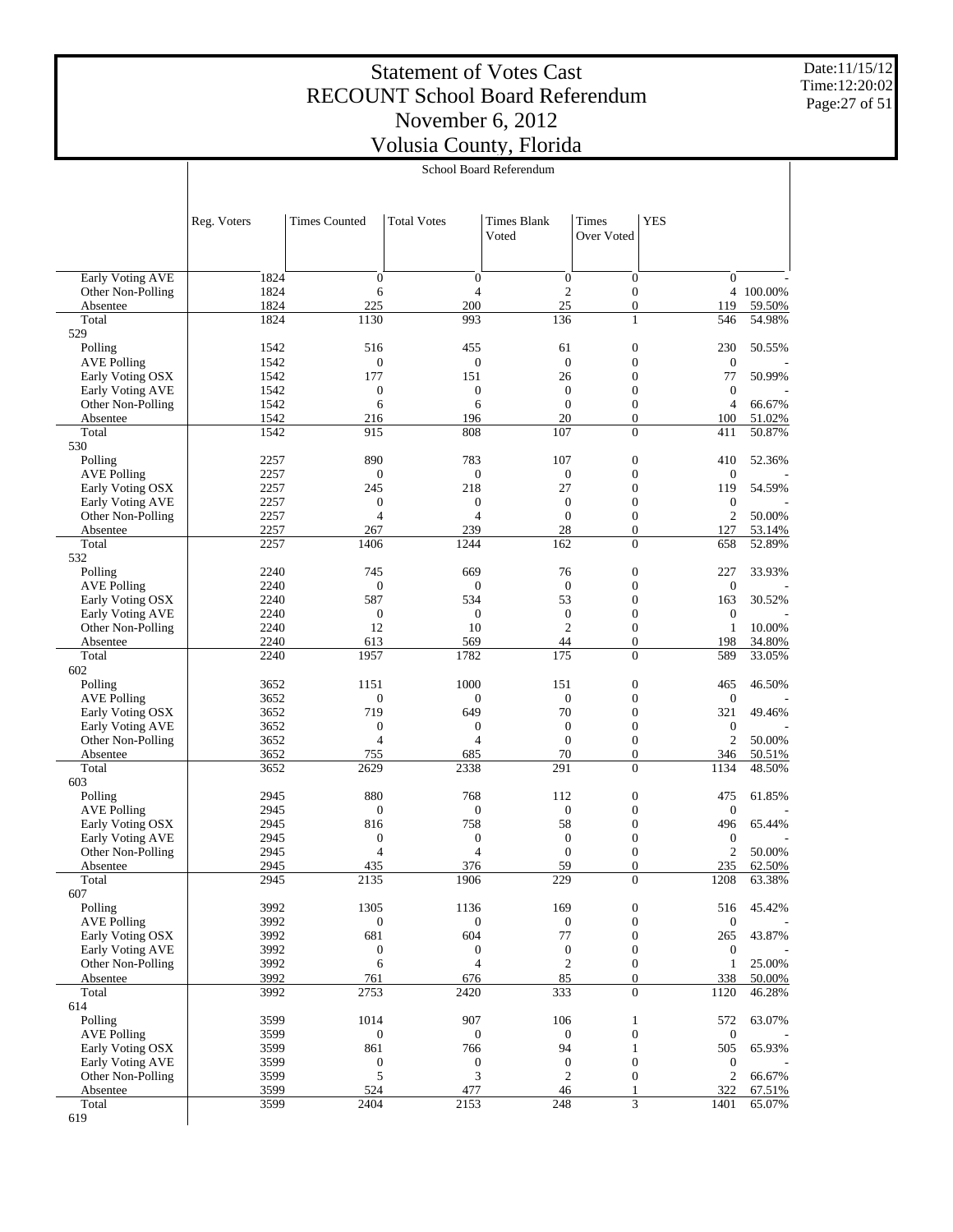Date:11/15/12 Time:12:20:02 Page:28 of 51

T

|                                        |              |                      |                         | School Board Referendum     |                                      |                         |           |
|----------------------------------------|--------------|----------------------|-------------------------|-----------------------------|--------------------------------------|-------------------------|-----------|
|                                        |              |                      |                         |                             |                                      |                         |           |
|                                        | Reg. Voters  | <b>Times Counted</b> | <b>Total Votes</b>      | <b>Times Blank</b><br>Voted | Times<br>Over Voted                  | <b>YES</b>              |           |
|                                        |              |                      |                         |                             |                                      |                         |           |
| Polling                                | 2079         | 637                  | 552                     | 85                          | $\mathbf{0}$                         | 347                     | 62.86%    |
| <b>AVE Polling</b><br>Early Voting OSX | 2079<br>2079 | $\mathbf{0}$<br>483  | $\boldsymbol{0}$<br>448 | $\boldsymbol{0}$<br>35      | $\boldsymbol{0}$<br>$\boldsymbol{0}$ | $\boldsymbol{0}$<br>297 | 66.29%    |
| Early Voting AVE                       | 2079         | $\mathbf{0}$         | $\mathbf{0}$            | $\boldsymbol{0}$            | $\boldsymbol{0}$                     | $\mathbf{0}$            |           |
| Other Non-Polling                      | 2079         | 12                   | 10                      | $\mathbf{2}$                | $\mathbf{0}$                         | $\overline{4}$          | 40.00%    |
| Absentee                               | 2079         | 261                  | 239                     | 22                          | $\boldsymbol{0}$                     | 156                     | 65.27%    |
| Total                                  | 2079         | 1393                 | 1249                    | 144                         | $\overline{0}$                       | 804                     | 64.37%    |
| 620                                    |              |                      |                         |                             |                                      |                         |           |
| Polling<br><b>AVE Polling</b>          | 2050<br>2050 | 383<br>$\mathbf{0}$  | 357<br>$\boldsymbol{0}$ | 25<br>$\mathbf{0}$          | 1<br>$\boldsymbol{0}$                | 252<br>$\mathbf{0}$     | 70.59%    |
| Early Voting OSX                       | 2050         | 766                  | 709                     | 56                          | 1                                    | 498                     | 70.24%    |
| Early Voting AVE                       | 2050         | $\mathbf{0}$         | $\boldsymbol{0}$        | $\boldsymbol{0}$            | $\boldsymbol{0}$                     | $\mathbf{0}$            |           |
| Other Non-Polling                      | 2050         | $\overline{7}$       | 6                       | $\mathbf{1}$                | $\mathbf{0}$                         | 5                       | 83.33%    |
| Absentee                               | 2050         | 75                   | 61                      | 14                          | $\mathbf{0}$                         | 47                      | 77.05%    |
| Total                                  | 2050         | 1231                 | 1133                    | 96                          | $\overline{2}$                       | 802                     | 70.79%    |
| 621<br>Polling                         | 2187         | 527                  | 484                     | 43                          | $\boldsymbol{0}$                     | 315                     | 65.08%    |
| <b>AVE Polling</b>                     | 2187         | $\boldsymbol{0}$     | $\boldsymbol{0}$        | $\mathbf{0}$                | $\boldsymbol{0}$                     | $\boldsymbol{0}$        |           |
| Early Voting OSX                       | 2187         | 621                  | 553                     | 68                          | $\boldsymbol{0}$                     | 346                     | 62.57%    |
| Early Voting AVE                       | 2187         | $\boldsymbol{0}$     | $\boldsymbol{0}$        | $\boldsymbol{0}$            | $\boldsymbol{0}$                     | $\mathbf{0}$            |           |
| Other Non-Polling                      | 2187         | 9                    | 9                       | $\overline{0}$              | $\mathbf{0}$                         | 6                       | 66.67%    |
| Absentee                               | 2187         | 265                  | 250                     | 15                          | $\mathbf{0}$                         | 149                     | 59.60%    |
| Total                                  | 2187         | 1422                 | 1296                    | 126                         | $\overline{0}$                       | 816                     | 62.96%    |
| 622<br>Polling                         | 809          | 139                  | 122                     | 17                          | $\boldsymbol{0}$                     | 68                      | 55.74%    |
| <b>AVE Polling</b>                     | 809          | $\boldsymbol{0}$     | 0                       | $\overline{0}$              | $\boldsymbol{0}$                     | $\mathbf{0}$            |           |
| Early Voting OSX                       | 809          | 127                  | 107                     | 20                          | $\boldsymbol{0}$                     | 60                      | 56.07%    |
| Early Voting AVE                       | 809          | $\boldsymbol{0}$     | $\boldsymbol{0}$        | $\boldsymbol{0}$            | $\mathbf{0}$                         | $\boldsymbol{0}$        |           |
| Other Non-Polling                      | 809          | $\overline{4}$       | 3                       | $\mathbf{1}$                | $\mathbf{0}$                         | $\mathfrak{2}$          | 66.67%    |
| Absentee                               | 809          | 106                  | 93                      | 13                          | $\mathbf{0}$                         | 56                      | 60.22%    |
| Total                                  | 809          | 376                  | 325                     | 51                          | $\overline{0}$                       | 186                     | 57.23%    |
| 623<br>Polling                         | 2319         | 653                  | 574                     | 79                          | $\boldsymbol{0}$                     | 285                     | 49.65%    |
| <b>AVE Polling</b>                     | 2319         | $\mathbf{0}$         | $\mathbf{0}$            | $\boldsymbol{0}$            | $\boldsymbol{0}$                     | $\mathbf{0}$            |           |
| Early Voting OSX                       | 2319         | 423                  | 372                     | 51                          | $\boldsymbol{0}$                     | 178                     | 47.85%    |
| Early Voting AVE                       | 2319         | $\mathbf{0}$         | $\boldsymbol{0}$        | $\boldsymbol{0}$            | $\boldsymbol{0}$                     | $\mathbf{0}$            |           |
| Other Non-Polling                      | 2319         | 5                    | 5                       | $\overline{0}$              | $\mathbf{0}$                         | 1                       | 20.00%    |
| Absentee                               | 2319         | 342                  | 301                     | 41                          | $\mathbf{0}$                         | 164                     | 54.49%    |
| Total<br>625                           | 2319         | 1423                 | 1252                    | 171                         | $\theta$                             | 628                     | 50.16%    |
| Polling                                | 1641         | 378                  | 341                     | 37                          | $\boldsymbol{0}$                     | 145                     | 42.52%    |
| <b>AVE Polling</b>                     | 1641         | $\boldsymbol{0}$     | $\mathbf{0}$            | $\overline{0}$              | $\boldsymbol{0}$                     | $\boldsymbol{0}$        |           |
| Early Voting OSX                       | 1641         | 464                  | 420                     | 44                          | $\boldsymbol{0}$                     | 183                     | 43.57%    |
| Early Voting AVE                       | 1641         | $\boldsymbol{0}$     | $\boldsymbol{0}$        | $\boldsymbol{0}$            | $\boldsymbol{0}$                     | $\boldsymbol{0}$        |           |
| Other Non-Polling                      | 1641         | 5                    | 5                       | $\boldsymbol{0}$            | $\boldsymbol{0}$                     | 3                       | 60.00%    |
| Absentee                               | 1641         | 326                  | 300                     | 26                          | $\boldsymbol{0}$                     | 129                     | 43.00%    |
| Total<br>626                           | 1641         | 1173                 | 1066                    | 107                         | $\mathbf{0}$                         | 460                     | 43.15%    |
| Polling                                | 1491         | 456                  | 386                     | 70                          | $\boldsymbol{0}$                     | 211                     | 54.66%    |
| <b>AVE Polling</b>                     | 1491         | $\mathbf{0}$         | $\boldsymbol{0}$        | $\mathbf{0}$                | $\boldsymbol{0}$                     | $\mathbf{0}$            |           |
| Early Voting OSX                       | 1491         | 279                  | 242                     | 36                          | 1                                    | 144                     | 59.50%    |
| Early Voting AVE                       | 1491         | $\boldsymbol{0}$     | $\boldsymbol{0}$        | $\mathbf{0}$                | $\boldsymbol{0}$                     | $\boldsymbol{0}$        |           |
| Other Non-Polling                      | 1491         | 6                    | $\mathfrak{2}$          | $\overline{4}$              | $\boldsymbol{0}$                     |                         | 2 100.00% |
| Absentee                               | 1491         | 232                  | 201                     | 31                          | $\boldsymbol{0}$                     | 125                     | 62.19%    |
| Total<br>628                           | 1491         | 973                  | 831                     | 141                         | $\mathbf{1}$                         | 482                     | 58.00%    |
| Polling                                | 3708         | 1158                 | 1007                    | 150                         | $\mathbf{1}$                         | 581                     | 57.70%    |
| <b>AVE Polling</b>                     | 3708         | $\mathbf{0}$         | $\boldsymbol{0}$        | 0                           | $\boldsymbol{0}$                     | $\mathbf{0}$            |           |
| Early Voting OSX                       | 3708         | 768                  | 680                     | 87                          | $\mathbf{1}$                         | 420                     | 61.76%    |
| Early Voting AVE                       | 3708         | $\boldsymbol{0}$     | $\boldsymbol{0}$        | $\boldsymbol{0}$            | $\boldsymbol{0}$                     | $\mathbf{0}$            |           |
| Other Non-Polling                      | 3708         | $\overline{7}$       | 5                       | $\boldsymbol{2}$            | $\boldsymbol{0}$                     | 3                       | 60.00%    |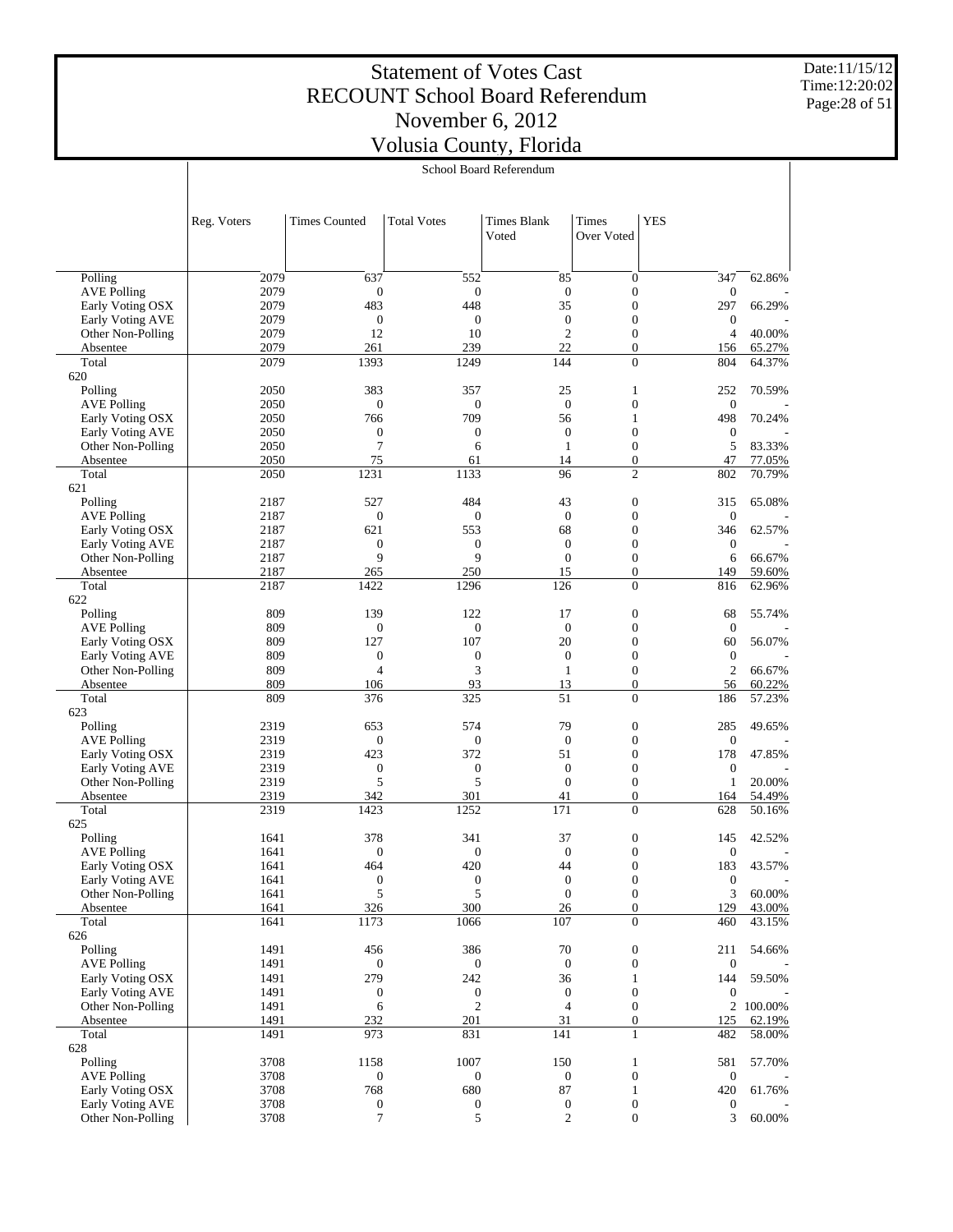Date:11/15/12 Time:12:20:02 Page:29 of 51

|                                        | School Board Referendum |                      |                     |                             |                                      |                         |                  |
|----------------------------------------|-------------------------|----------------------|---------------------|-----------------------------|--------------------------------------|-------------------------|------------------|
|                                        |                         |                      |                     |                             |                                      |                         |                  |
|                                        | Reg. Voters             | <b>Times Counted</b> | <b>Total Votes</b>  | <b>Times Blank</b><br>Voted | Times<br>Over Voted                  | <b>YES</b>              |                  |
|                                        |                         |                      |                     |                             |                                      |                         |                  |
| Absentee                               | 3708                    | 525                  | 474                 | 51                          | 0                                    | 313                     | 66.03%           |
| Total                                  | 3708                    | 2458                 | 2166                | 290                         | $\overline{c}$                       | 1317                    | 60.80%           |
| 633<br>Polling                         | 3711                    | 1224                 | 1074                | 150                         | $\boldsymbol{0}$                     | 601                     | 55.96%           |
| <b>AVE Polling</b>                     | 3711                    | $\mathbf{0}$         | $\boldsymbol{0}$    | $\boldsymbol{0}$            | $\boldsymbol{0}$                     | $\boldsymbol{0}$        |                  |
| Early Voting OSX                       | 3711                    | 741                  | 665                 | 75                          | $\mathbf{1}$                         | 414                     | 62.26%           |
| Early Voting AVE                       | 3711                    | $\mathbf{0}$         | $\boldsymbol{0}$    | $\boldsymbol{0}$            | $\boldsymbol{0}$                     | $\boldsymbol{0}$        |                  |
| Other Non-Polling                      | 3711                    | 17                   | 14                  | 3                           | $\boldsymbol{0}$                     | 12                      | 85.71%           |
| Absentee                               | 3711                    | 507                  | 443                 | 64                          | $\boldsymbol{0}$                     | 261                     | 58.92%           |
| Total                                  | 3711                    | 2489                 | 2196                | 292                         | 1                                    | 1288                    | 58.65%           |
| 638<br>Polling                         | 2158                    | 832                  | 659                 | 173                         | $\boldsymbol{0}$                     | 280                     | 42.49%           |
| <b>AVE Polling</b>                     | 2158                    | $\mathbf{0}$         | $\mathbf{0}$        | $\boldsymbol{0}$            | $\boldsymbol{0}$                     | $\boldsymbol{0}$        |                  |
| Early Voting OSX                       | 2158                    | 243                  | 211                 | 32                          | $\boldsymbol{0}$                     | 114                     | 54.03%           |
| Early Voting AVE                       | 2158                    | $\boldsymbol{0}$     | $\mathbf{0}$        | $\boldsymbol{0}$            | $\boldsymbol{0}$                     | $\mathbf{0}$            |                  |
| Other Non-Polling                      | 2158                    | 1                    | $\mathbf{1}$        | $\boldsymbol{0}$            | $\boldsymbol{0}$                     | $\boldsymbol{0}$        | 0.00%            |
| Absentee                               | 2158                    | 460                  | 396                 | 64                          | $\overline{0}$                       | 212                     | 53.54%           |
| Total                                  | 2158                    | 1536                 | 1267                | 269                         | $\overline{0}$                       | 606                     | 47.83%           |
| 641                                    |                         |                      |                     |                             |                                      |                         |                  |
| Polling                                | 4393                    | 1387                 | 1217                | 169                         | $\mathbf{1}$<br>$\boldsymbol{0}$     | 564                     | 46.34%           |
| <b>AVE Polling</b><br>Early Voting OSX | 4393<br>4393            | $\mathbf{0}$<br>901  | $\mathbf{0}$<br>794 | $\boldsymbol{0}$<br>105     | $\overline{c}$                       | $\boldsymbol{0}$<br>415 | 52.27%           |
| Early Voting AVE                       | 4393                    | $\boldsymbol{0}$     | $\boldsymbol{0}$    | $\boldsymbol{0}$            | $\mathbf 0$                          | $\mathbf 0$             |                  |
| Other Non-Polling                      | 4393                    | $\overline{7}$       | $\overline{4}$      | $\overline{c}$              | $\mathbf{1}$                         | 3                       | 75.00%           |
| Absentee                               | 4393                    | 987                  | 882                 | 105                         | $\boldsymbol{0}$                     | 429                     | 48.64%           |
| Total                                  | 4393                    | 3282                 | 2897                | 381                         | $\overline{\mathcal{L}}$             | 1411                    | 48.71%           |
| 701                                    |                         |                      |                     |                             |                                      |                         |                  |
| Polling                                | 5485                    | 1763                 | 1512                | 250                         | $\mathbf{1}$                         | 710                     | 46.96%           |
| <b>AVE Polling</b>                     | 5485                    | $\mathbf{0}$         | $\boldsymbol{0}$    | $\boldsymbol{0}$            | $\boldsymbol{0}$                     | $\boldsymbol{0}$        |                  |
| Early Voting OSX                       | 5485                    | 839                  | 727                 | 112                         | $\boldsymbol{0}$                     | 365                     | 50.21%           |
| Early Voting AVE<br>Other Non-Polling  | 5485<br>5485            | $\mathbf{0}$<br>16   | $\mathbf{0}$<br>13  | $\boldsymbol{0}$<br>3       | $\boldsymbol{0}$<br>$\boldsymbol{0}$ | $\mathbf 0$<br>3        | 23.08%           |
| Absentee                               | 5485                    | 1046                 | 930                 | 116                         | $\boldsymbol{0}$                     | 521                     | 56.02%           |
| Total                                  | 5485                    | 3664                 | 3182                | 481                         | 1                                    | 1599                    | 50.25%           |
| 703                                    |                         |                      |                     |                             |                                      |                         |                  |
| Polling                                | 2446                    | 884                  | 767                 | 117                         | $\boldsymbol{0}$                     | 429                     | 55.93%           |
| <b>AVE Polling</b>                     | 2446                    | $\mathbf{0}$         | $\boldsymbol{0}$    | $\boldsymbol{0}$            | $\boldsymbol{0}$                     | $\boldsymbol{0}$        |                  |
| Early Voting OSX                       | 2446                    | 326                  | 291                 | 35                          | $\boldsymbol{0}$                     | 142                     | 48.80%           |
| Early Voting AVE                       | 2446                    | $\boldsymbol{0}$     | $\boldsymbol{0}$    | $\boldsymbol{0}$            | $\boldsymbol{0}$                     | $\mathbf{0}$            |                  |
| Other Non-Polling                      | 2446<br>2446            | 3<br>511             | 3<br>455            | $\boldsymbol{0}$<br>56      | $\boldsymbol{0}$<br>$\overline{0}$   | $\mathfrak{2}$<br>229   | 66.67%           |
| Absentee<br>Total                      | 2446                    | 1724                 | 1516                | 208                         | $\boldsymbol{0}$                     | 802                     | 50.33%<br>52.90% |
| 705                                    |                         |                      |                     |                             |                                      |                         |                  |
| Polling                                | 1364                    | 599                  | 536                 | 63                          | $\boldsymbol{0}$                     | 198                     | 36.94%           |
| <b>AVE Polling</b>                     | 1364                    | $\boldsymbol{0}$     | $\boldsymbol{0}$    | $\mathbf{0}$                | $\boldsymbol{0}$                     | $\boldsymbol{0}$        |                  |
| Early Voting OSX                       | 1364                    | 154                  | 138                 | 16                          | $\boldsymbol{0}$                     | 68                      | 49.28%           |
| <b>Early Voting AVE</b>                | 1364                    | $\boldsymbol{0}$     | $\boldsymbol{0}$    | $\mathbf{0}$                | $\boldsymbol{0}$                     | $\boldsymbol{0}$        |                  |
| Other Non-Polling                      | 1364                    | $\boldsymbol{0}$     | $\boldsymbol{0}$    | $\boldsymbol{0}$            | $\boldsymbol{0}$                     | $\boldsymbol{0}$        |                  |
| Absentee                               | 1364                    | 270                  | 238                 | 31<br>110                   | 1<br>$\mathbf{1}$                    | 98                      | 41.18%           |
| Total<br>706                           | 1364                    | 1023                 | 912                 |                             |                                      | 364                     | 39.91%           |
| Polling                                | 3669                    | 1181                 | 1017                | 164                         | $\boldsymbol{0}$                     | 342                     | 33.63%           |
| <b>AVE Polling</b>                     | 3669                    | $\mathbf{0}$         | $\boldsymbol{0}$    | $\boldsymbol{0}$            | $\boldsymbol{0}$                     | $\boldsymbol{0}$        |                  |
| Early Voting OSX                       | 3669                    | 592                  | 507                 | 85                          | $\boldsymbol{0}$                     | 165                     | 32.54%           |
| <b>Early Voting AVE</b>                | 3669                    | $\boldsymbol{0}$     | $\boldsymbol{0}$    | $\boldsymbol{0}$            | $\boldsymbol{0}$                     | $\boldsymbol{0}$        |                  |
| Other Non-Polling                      | 3669                    | 6                    | 3                   | 3                           | $\boldsymbol{0}$                     | $\sqrt{2}$              | 66.67%           |
| Absentee                               | 3669                    | 1048                 | 920                 | 128                         | $\boldsymbol{0}$                     | 365                     | 39.67%           |
| Total                                  | 3669                    | 2827                 | 2447                | 380                         | $\overline{0}$                       | 874                     | 35.72%           |
| 709<br>Polling                         | 3329                    | 1290                 | 1140                | 150                         | $\boldsymbol{0}$                     | 538                     | 47.19%           |
| <b>AVE Polling</b>                     | 3329                    | $\mathbf{0}$         | $\boldsymbol{0}$    | $\mathbf{0}$                | $\boldsymbol{0}$                     | $\boldsymbol{0}$        |                  |
|                                        |                         |                      |                     |                             |                                      |                         |                  |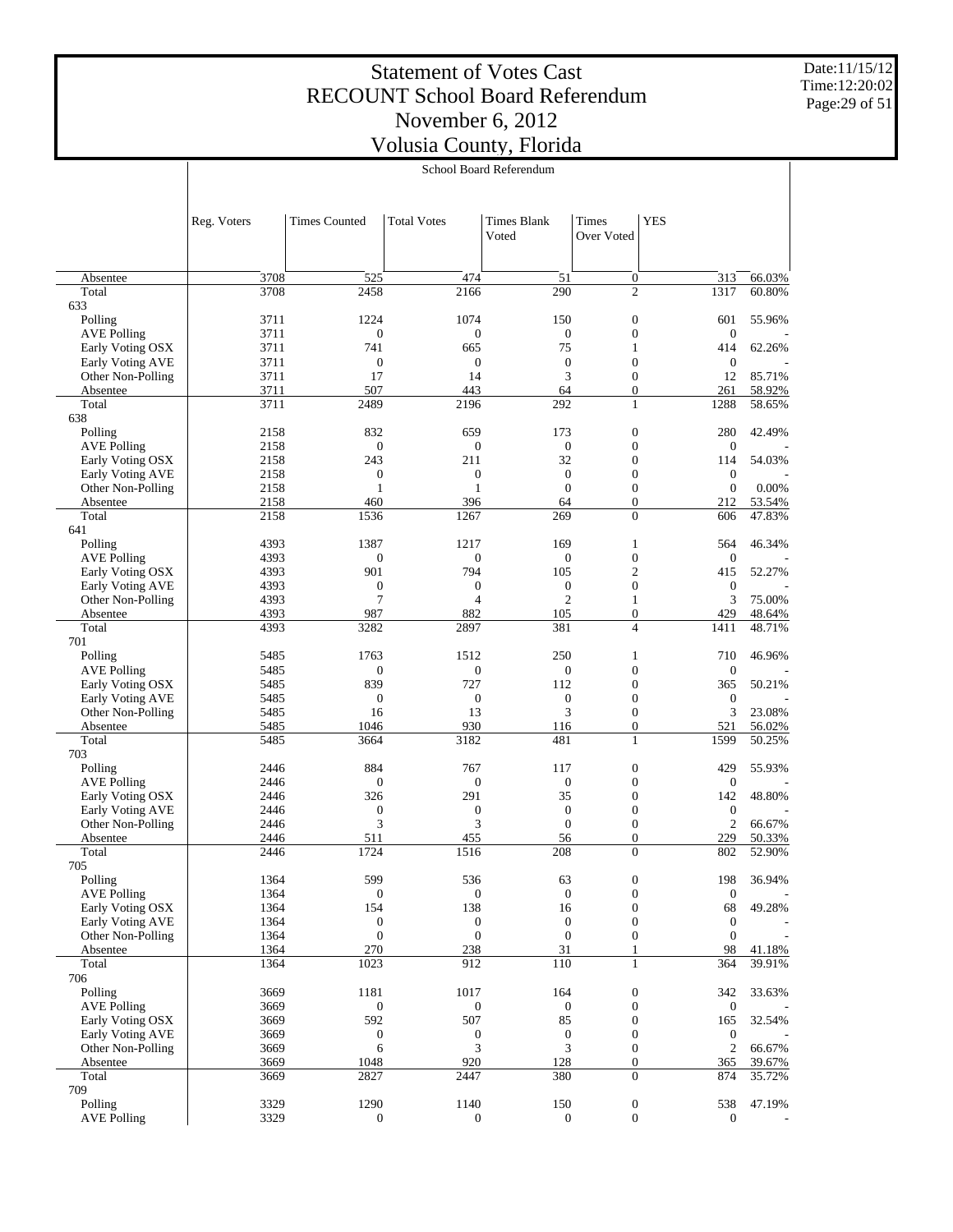Date:11/15/12 Time:12:20:02 Page:30 of 51

|                                        |              |                         |                         | School Board Referendum     |                                      |                         |                  |
|----------------------------------------|--------------|-------------------------|-------------------------|-----------------------------|--------------------------------------|-------------------------|------------------|
|                                        |              |                         |                         |                             |                                      |                         |                  |
|                                        | Reg. Voters  | <b>Times Counted</b>    | <b>Total Votes</b>      | <b>Times Blank</b><br>Voted | Times<br>Over Voted                  | <b>YES</b>              |                  |
|                                        |              |                         |                         |                             |                                      |                         |                  |
| Early Voting OSX<br>Early Voting AVE   | 3329<br>3329 | 324<br>$\boldsymbol{0}$ | 280<br>$\boldsymbol{0}$ | 44<br>$\boldsymbol{0}$      | $\boldsymbol{0}$<br>$\boldsymbol{0}$ | 159<br>$\boldsymbol{0}$ | 56.79%           |
| Other Non-Polling                      | 3329         | $\overline{2}$          | $\mathbf{1}$            | $\mathbf{1}$                | $\boldsymbol{0}$                     | $\mathbf{1}$            | 100.00%          |
| Absentee                               | 3329         | 536                     | 475                     | 61                          | $\overline{0}$                       | 266                     | 56.00%           |
| Total                                  | 3329         | 2152                    | 1896                    | 256                         | $\boldsymbol{0}$                     | 964                     | 50.84%           |
| 711<br>Polling                         | 4037         | 1537                    | 1308                    | 228                         | 1                                    | 676                     | 51.68%           |
| <b>AVE Polling</b>                     | 4037         | $\boldsymbol{0}$        | $\boldsymbol{0}$        | $\boldsymbol{0}$            | $\boldsymbol{0}$                     | $\mathbf{0}$            |                  |
| Early Voting OSX                       | 4037         | 493                     | 441                     | 52                          | $\boldsymbol{0}$                     | 235                     | 53.29%           |
| Early Voting AVE                       | 4037         | $\boldsymbol{0}$        | $\boldsymbol{0}$        | $\mathbf{0}$                | $\boldsymbol{0}$                     | $\boldsymbol{0}$        |                  |
| Other Non-Polling                      | 4037<br>4037 | 3<br>745                | 3<br>659                | $\overline{0}$<br>86        | $\boldsymbol{0}$<br>$\boldsymbol{0}$ | $\mathbf{1}$<br>372     | 33.33%           |
| Absentee<br>Total                      | 4037         | 2778                    | 2411                    | 366                         | 1                                    | 1284                    | 56.45%<br>53.26% |
| 712                                    |              |                         |                         |                             |                                      |                         |                  |
| Polling                                | 2028         | 773                     | 665                     | 108                         | $\mathbf{0}$                         | 349                     | 52.48%           |
| <b>AVE Polling</b>                     | 2028         | $\mathbf{0}$            | $\boldsymbol{0}$        | $\boldsymbol{0}$            | $\boldsymbol{0}$                     | $\boldsymbol{0}$        |                  |
| Early Voting OSX                       | 2028         | 236<br>$\boldsymbol{0}$ | 208<br>$\boldsymbol{0}$ | 28<br>$\overline{0}$        | $\boldsymbol{0}$<br>$\boldsymbol{0}$ | 107<br>$\boldsymbol{0}$ | 51.44%           |
| Early Voting AVE<br>Other Non-Polling  | 2028<br>2028 | $\mathbf{0}$            | $\boldsymbol{0}$        | $\overline{0}$              | $\boldsymbol{0}$                     | $\mathbf{0}$            |                  |
| Absentee                               | 2028         | 355                     | 314                     | 41                          | $\overline{0}$                       | 175                     | 55.73%           |
| Total                                  | 2028         | 1364                    | 1187                    | 177                         | $\boldsymbol{0}$                     | 631                     | 53.16%           |
| 714                                    |              |                         |                         |                             |                                      |                         |                  |
| Polling                                | 3343         | 1206                    | 1059                    | 147                         | $\mathbf{0}$<br>$\boldsymbol{0}$     | 509                     | 48.06%           |
| <b>AVE Polling</b><br>Early Voting OSX | 3343<br>3343 | $\boldsymbol{0}$<br>538 | $\boldsymbol{0}$<br>473 | $\boldsymbol{0}$<br>64      | 1                                    | $\mathbf{0}$<br>260     | 54.97%           |
| Early Voting AVE                       | 3343         | $\boldsymbol{0}$        | $\boldsymbol{0}$        | $\overline{0}$              | $\boldsymbol{0}$                     | $\boldsymbol{0}$        |                  |
| Other Non-Polling                      | 3343         | $\overline{4}$          | $\overline{4}$          | $\overline{0}$              | $\boldsymbol{0}$                     | $\overline{2}$          | 50.00%           |
| Absentee                               | 3343         | 651                     | 590                     | 61                          | $\boldsymbol{0}$                     | 303                     | 51.36%           |
| Total                                  | 3343         | 2399                    | 2126                    | 272                         | $\mathbf{1}$                         | 1074                    | 50.52%           |
| 716<br>Polling                         | 2675         | 966                     | 890                     | 76                          | $\mathbf{0}$                         | 268                     | 30.11%           |
| <b>AVE Polling</b>                     | 2675         | $\boldsymbol{0}$        | $\boldsymbol{0}$        | $\overline{0}$              | $\boldsymbol{0}$                     | $\boldsymbol{0}$        |                  |
| Early Voting OSX                       | 2675         | 473                     | 439                     | 34                          | $\boldsymbol{0}$                     | 109                     | 24.83%           |
| Early Voting AVE                       | 2675         | $\boldsymbol{0}$        | $\boldsymbol{0}$        | $\mathbf{0}$                | $\boldsymbol{0}$                     | $\boldsymbol{0}$        |                  |
| Other Non-Polling                      | 2675         | $\mathbf{1}$            | $\mathbf{1}$            | $\overline{0}$              | $\boldsymbol{0}$                     | $\boldsymbol{0}$        | 0.00%            |
| Absentee<br>Total                      | 2675<br>2675 | 727<br>2167             | 678<br>2008             | 48<br>158                   | 1<br>1                               | 226<br>603              | 33.33%<br>30.03% |
| 717                                    |              |                         |                         |                             |                                      |                         |                  |
| Polling                                | 1675         | 735                     | 639                     | 96                          | $\mathbf{0}$                         | 330                     | 51.64%           |
| <b>AVE Polling</b>                     | 1675         | $\boldsymbol{0}$        | $\boldsymbol{0}$        | $\mathbf{0}$                | $\boldsymbol{0}$                     | $\mathbf{0}$            |                  |
| Early Voting OSX<br>Early Voting AVE   | 1675<br>1675 | 177<br>$\boldsymbol{0}$ | 164<br>$\boldsymbol{0}$ | 13<br>$\overline{0}$        | $\boldsymbol{0}$<br>$\boldsymbol{0}$ | 96<br>$\boldsymbol{0}$  | 58.54%           |
| Other Non-Polling                      | 1675         | $\boldsymbol{0}$        | 0                       | $\boldsymbol{0}$            | $\bf{0}$                             | $\boldsymbol{0}$        |                  |
| Absentee                               | 1675         | 242                     | 222                     | 20                          | $\boldsymbol{0}$                     | 117                     | 52.70%           |
| Total                                  | 1675         | 1154                    | 1025                    | 129                         | $\mathbf{0}$                         | 543                     | 52.98%           |
| 718                                    |              |                         |                         |                             |                                      |                         |                  |
| Polling                                | 3604         | 1316                    | 1175                    | 140                         | 1                                    | 567                     | 48.26%           |
| <b>AVE Polling</b><br>Early Voting OSX | 3604<br>3604 | $\boldsymbol{0}$<br>443 | $\boldsymbol{0}$<br>408 | $\boldsymbol{0}$<br>35      | $\boldsymbol{0}$<br>$\boldsymbol{0}$ | $\boldsymbol{0}$<br>210 | 51.47%           |
| Early Voting AVE                       | 3604         | $\boldsymbol{0}$        | $\boldsymbol{0}$        | $\boldsymbol{0}$            | $\boldsymbol{0}$                     | $\boldsymbol{0}$        |                  |
| Other Non-Polling                      | 3604         | 6                       | 4                       | $\overline{2}$              | $\boldsymbol{0}$                     | $\overline{c}$          | 50.00%           |
| Absentee                               | 3604         | 789                     | 702                     | 86                          | 1                                    | 351                     | 50.00%           |
| Total                                  | 3604         | 2554                    | 2289                    | 263                         | $\overline{c}$                       | 1130                    | 49.37%           |
| 719<br>Polling                         | 1995         | 731                     | 631                     | 100                         | $\boldsymbol{0}$                     | 318                     | 50.40%           |
| <b>AVE Polling</b>                     | 1995         | $\boldsymbol{0}$        | $\boldsymbol{0}$        | $\boldsymbol{0}$            | $\boldsymbol{0}$                     | $\boldsymbol{0}$        |                  |
| Early Voting OSX                       | 1995         | 246                     | 213                     | 33                          | $\boldsymbol{0}$                     | 103                     | 48.36%           |
| Early Voting AVE                       | 1995         | $\boldsymbol{0}$        | $\boldsymbol{0}$        | $\boldsymbol{0}$            | $\boldsymbol{0}$                     | $\boldsymbol{0}$        |                  |
| Other Non-Polling                      | 1995         | $\mathbf{1}$            | $\mathbf{1}$            | $\boldsymbol{0}$            | $\boldsymbol{0}$                     | $\mathbf{1}$            | 100.00%          |
| Absentee<br>Total                      | 1995<br>1995 | 397<br>1375             | 370<br>1215             | 27<br>160                   | $\boldsymbol{0}$<br>$\boldsymbol{0}$ | 205<br>627              | 55.41%<br>51.60% |
|                                        |              |                         |                         |                             |                                      |                         |                  |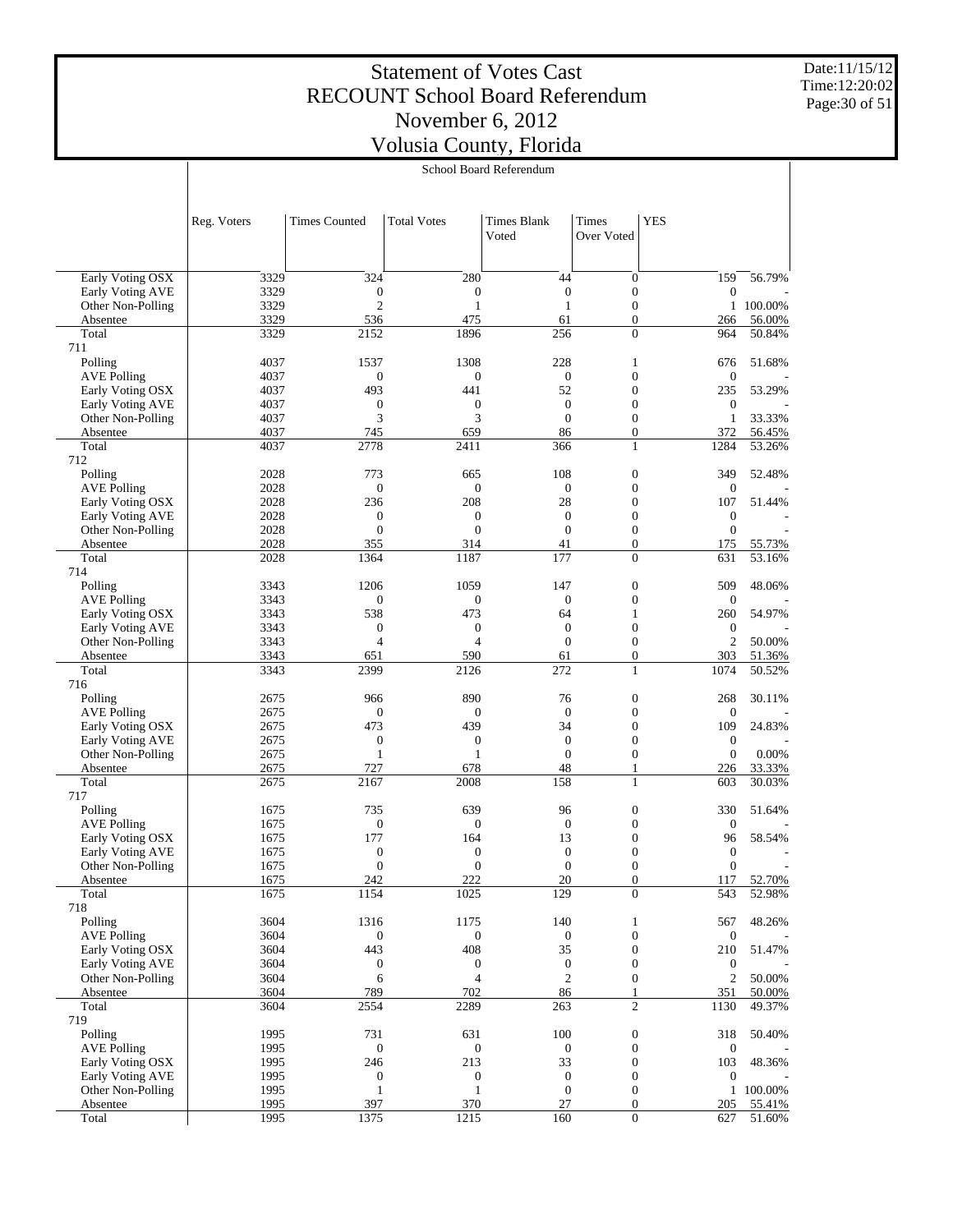Date:11/15/12 Time:12:20:02 Page:31 of 51

|                                       |              |                       |                          |                             | School Board Referendum              |                         |                  |  |  |  |  |
|---------------------------------------|--------------|-----------------------|--------------------------|-----------------------------|--------------------------------------|-------------------------|------------------|--|--|--|--|
|                                       | Reg. Voters  | <b>Times Counted</b>  | <b>Total Votes</b>       | <b>Times Blank</b><br>Voted | Times<br>Over Voted                  | <b>YES</b>              |                  |  |  |  |  |
|                                       |              |                       |                          |                             |                                      |                         |                  |  |  |  |  |
| 720<br>Polling                        | 926          | 348                   | 308                      | 40                          | $\boldsymbol{0}$                     | 151                     | 49.03%           |  |  |  |  |
| <b>AVE Polling</b>                    | 926          | $\boldsymbol{0}$      | $\boldsymbol{0}$         | $\mathbf{0}$                | $\boldsymbol{0}$                     | $\boldsymbol{0}$        |                  |  |  |  |  |
| Early Voting OSX                      | 926          | 119                   | 109                      | 10                          | $\boldsymbol{0}$                     | 62                      | 56.88%           |  |  |  |  |
| Early Voting AVE                      | 926          | $\boldsymbol{0}$      | $\boldsymbol{0}$         | $\mathbf{0}$                | $\boldsymbol{0}$                     | $\boldsymbol{0}$        |                  |  |  |  |  |
| Other Non-Polling                     | 926          | $\overline{2}$        | $\mathfrak{2}$           | $\mathbf{0}$                | $\boldsymbol{0}$                     | $\mathbf{1}$            | 50.00%           |  |  |  |  |
| Absentee                              | 926          | 164                   | 152                      | 12                          | $\boldsymbol{0}$                     | 76                      | 50.00%           |  |  |  |  |
| Total                                 | 926          | 633                   | 571                      | 62                          | $\overline{0}$                       | 290                     | 50.79%           |  |  |  |  |
| 722<br>Polling                        | 2632         | 951                   |                          |                             | $\boldsymbol{0}$                     |                         |                  |  |  |  |  |
| <b>AVE Polling</b>                    | 2632         | $\boldsymbol{0}$      | 833<br>$\boldsymbol{0}$  | 118<br>$\mathbf{0}$         | $\boldsymbol{0}$                     | 461<br>$\boldsymbol{0}$ | 55.34%           |  |  |  |  |
| Early Voting OSX                      | 2632         | 276                   | 242                      | 34                          | $\boldsymbol{0}$                     | 124                     | 51.24%           |  |  |  |  |
| Early Voting AVE                      | 2632         | $\boldsymbol{0}$      | $\boldsymbol{0}$         | $\mathbf{0}$                | $\boldsymbol{0}$                     | $\boldsymbol{0}$        |                  |  |  |  |  |
| Other Non-Polling                     | 2632         | $\overline{2}$        | 1                        | $\mathbf{1}$                | $\boldsymbol{0}$                     | $\mathbf{1}$            | 100.00%          |  |  |  |  |
| Absentee                              | 2632         | 392                   | 351                      | 41                          | $\boldsymbol{0}$                     | 179                     | 51.00%           |  |  |  |  |
| Total                                 | 2632         | 1621                  | 1427                     | 194                         | $\overline{0}$                       | 765                     | 53.61%           |  |  |  |  |
| 725                                   |              |                       |                          |                             |                                      |                         |                  |  |  |  |  |
| Polling                               | 2116         | 847                   | 761                      | 86                          | $\boldsymbol{0}$                     | 312                     | 41.00%           |  |  |  |  |
| <b>AVE Polling</b>                    | 2116         | $\boldsymbol{0}$      | $\boldsymbol{0}$         | $\mathbf{0}$                | $\boldsymbol{0}$                     | $\boldsymbol{0}$        |                  |  |  |  |  |
| Early Voting OSX                      | 2116         | 291                   | 265                      | 26                          | $\boldsymbol{0}$                     | 119                     | 44.91%           |  |  |  |  |
| Early Voting AVE                      | 2116         | $\mathbf{0}$          | $\boldsymbol{0}$         | $\mathbf{0}$                | $\boldsymbol{0}$                     | $\boldsymbol{0}$        |                  |  |  |  |  |
| Other Non-Polling                     | 2116         | $\overline{c}$        | $\mathbf{1}$             | 1                           | $\boldsymbol{0}$                     | $\boldsymbol{0}$        | 0.00%            |  |  |  |  |
| Absentee<br>Total                     | 2116<br>2116 | 538<br>1678           | 497<br>1524              | 41<br>154                   | $\boldsymbol{0}$<br>$\overline{0}$   | 255<br>686              | 51.31%<br>45.01% |  |  |  |  |
| 726                                   |              |                       |                          |                             |                                      |                         |                  |  |  |  |  |
| Polling                               | 2855         | 1304                  | 1169                     | 135                         | $\boldsymbol{0}$                     | 434                     | 37.13%           |  |  |  |  |
| <b>AVE Polling</b>                    | 2855         | $\boldsymbol{0}$      | $\boldsymbol{0}$         | $\mathbf{0}$                | $\boldsymbol{0}$                     | $\boldsymbol{0}$        |                  |  |  |  |  |
| Early Voting OSX                      | 2855         | 310                   | 282                      | 28                          | $\boldsymbol{0}$                     | 95                      | 33.69%           |  |  |  |  |
| Early Voting AVE                      | 2855         | $\boldsymbol{0}$      | $\boldsymbol{0}$         | $\mathbf{0}$                | $\boldsymbol{0}$                     | $\boldsymbol{0}$        |                  |  |  |  |  |
| Other Non-Polling                     | 2855         | $\overline{c}$        | $\mathbf{1}$             | $\mathbf{0}$                | $\mathbf{1}$                         | $\mathbf{1}$            | 100.00%          |  |  |  |  |
| Absentee                              | 2855         | 700                   | 642                      | 58                          | $\boldsymbol{0}$                     | 273                     | 42.52%           |  |  |  |  |
| Total                                 | 2855         | 2316                  | 2094                     | 221                         | $\mathbf{1}$                         | 803                     | 38.35%           |  |  |  |  |
| 728                                   |              |                       |                          |                             |                                      |                         |                  |  |  |  |  |
| Polling                               | 4005         | 1742                  | 1549                     | 191                         | $\boldsymbol{2}$                     | 753                     | 48.61%           |  |  |  |  |
| <b>AVE Polling</b>                    | 4005         | $\boldsymbol{0}$      | $\boldsymbol{0}$         | $\mathbf{0}$                | $\boldsymbol{0}$                     | $\boldsymbol{0}$        |                  |  |  |  |  |
| Early Voting OSX                      | 4005         | 497                   | 454                      | 43                          | $\boldsymbol{0}$                     | 238                     | 52.42%           |  |  |  |  |
| Early Voting AVE<br>Other Non-Polling | 4005<br>4005 | $\boldsymbol{0}$<br>6 | $\boldsymbol{0}$<br>3    | $\mathbf{0}$<br>3           | $\boldsymbol{0}$<br>$\boldsymbol{0}$ | $\boldsymbol{0}$<br>1   | 33.33%           |  |  |  |  |
| Absentee                              | 4005         | 754                   | 690                      | 63                          | 1                                    | 351                     | 50.87%           |  |  |  |  |
| Total                                 | 4005         | 2999                  | 2696                     | 300                         | 3                                    | 1343                    | 49.81%           |  |  |  |  |
| 729                                   |              |                       |                          |                             |                                      |                         |                  |  |  |  |  |
| Polling                               | 3906         | 1738                  | 1539                     | 198                         | 1                                    | 671                     | 43.60%           |  |  |  |  |
| AVE Polling                           | 3906         | $\boldsymbol{0}$      | $\boldsymbol{0}$         | $\bf{0}$                    | 0                                    | $\boldsymbol{0}$        |                  |  |  |  |  |
| Early Voting OSX                      | 3906         | 607                   | 558                      | 49                          | $\boldsymbol{0}$                     | 253                     | 45.34%           |  |  |  |  |
| Early Voting AVE                      | 3906         | $\boldsymbol{0}$      | $\boldsymbol{0}$         | $\mathbf{0}$                | $\boldsymbol{0}$                     | $\boldsymbol{0}$        |                  |  |  |  |  |
| Other Non-Polling                     | 3906         | $\overline{c}$        | $\mathfrak{2}$           | $\mathbf{0}$                | $\boldsymbol{0}$                     | $\boldsymbol{0}$        | 0.00%            |  |  |  |  |
| Absentee                              | 3906         | 695                   | 641                      | 54                          | $\boldsymbol{0}$                     | 297                     | 46.33%           |  |  |  |  |
| Total                                 | 3906         | 3042                  | 2740                     | 301                         | $\mathbf{1}$                         | 1221                    | 44.56%           |  |  |  |  |
| 732                                   |              |                       |                          |                             |                                      |                         |                  |  |  |  |  |
| Polling<br><b>AVE Polling</b>         | 3374<br>3374 | 1597<br>$\mathbf{0}$  | 1402<br>$\boldsymbol{0}$ | 195<br>$\boldsymbol{0}$     | $\boldsymbol{0}$<br>$\boldsymbol{0}$ | 565<br>$\boldsymbol{0}$ | 40.30%           |  |  |  |  |
| Early Voting OSX                      | 3374         | 423                   | 388                      | 35                          | $\boldsymbol{0}$                     | 194                     | 50.00%           |  |  |  |  |
| Early Voting AVE                      | 3374         | $\mathbf{0}$          | $\boldsymbol{0}$         | $\mathbf{0}$                | $\boldsymbol{0}$                     | $\boldsymbol{0}$        |                  |  |  |  |  |
| Other Non-Polling                     | 3374         | $\boldsymbol{0}$      | $\boldsymbol{0}$         | $\mathbf{0}$                | $\boldsymbol{0}$                     | $\boldsymbol{0}$        |                  |  |  |  |  |
| Absentee                              | 3374         | 682                   | 611                      | 70                          | 1                                    | 309                     | 50.57%           |  |  |  |  |
| Total                                 | 3374         | 2702                  | 2401                     | 300                         | $\mathbf{1}$                         | 1068                    | 44.48%           |  |  |  |  |
| 733                                   |              |                       |                          |                             |                                      |                         |                  |  |  |  |  |
| Polling                               | 2493         | 1052                  | 947                      | 105                         | $\boldsymbol{0}$                     | 428                     | 45.20%           |  |  |  |  |
| <b>AVE Polling</b>                    | 2493         | 0                     | $\boldsymbol{0}$         | $\mathbf{0}$                | $\boldsymbol{0}$                     | $\boldsymbol{0}$        |                  |  |  |  |  |
| Early Voting OSX                      | 2493         | 286                   | 257                      | 29                          | $\boldsymbol{0}$                     | 125                     | 48.64%           |  |  |  |  |
| Early Voting AVE                      | 2493         | $\theta$              | $\mathbf{0}$             | $\mathbf{0}$                | $\overline{0}$                       | $\boldsymbol{0}$        |                  |  |  |  |  |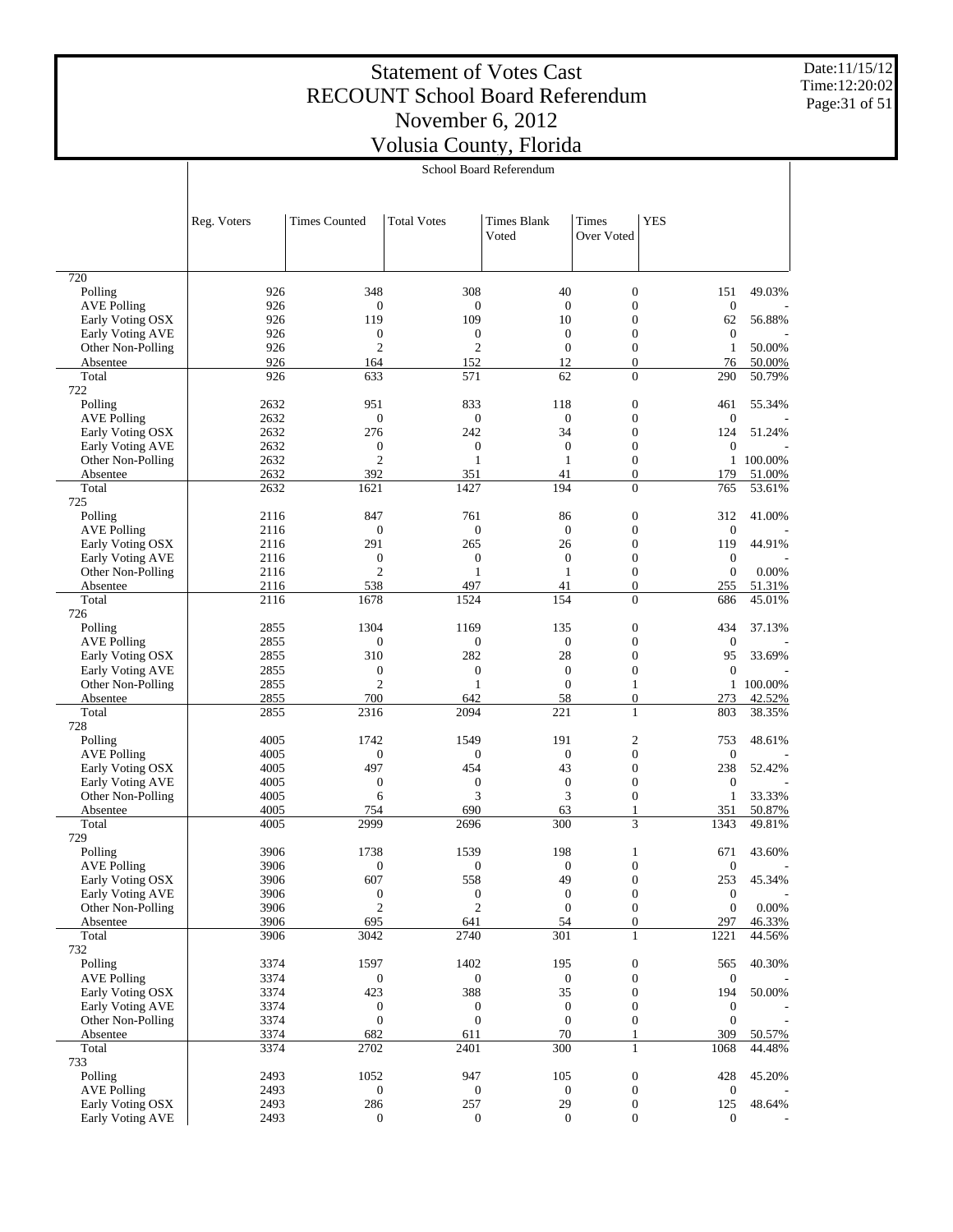Date:11/15/12 Time:12:20:02 Page:32 of 51

|                                       |              |                          |                                    | School Board Referendum          |                                      |                         |                  |
|---------------------------------------|--------------|--------------------------|------------------------------------|----------------------------------|--------------------------------------|-------------------------|------------------|
|                                       |              |                          |                                    |                                  |                                      |                         |                  |
|                                       | Reg. Voters  | <b>Times Counted</b>     | <b>Total Votes</b>                 | <b>Times Blank</b><br>Voted      | <b>Times</b><br>Over Voted           | <b>YES</b>              |                  |
| Other Non-Polling                     | 2493         | $\mathbf{1}$             | 1                                  | $\theta$                         | $\mathbf{0}$                         |                         | 1 100.00%        |
| Absentee                              | 2493         | 540                      | 492                                | 46                               | $\mathfrak{2}$                       | 206                     | 41.87%           |
| Total                                 | 2493         | 1879                     | 1697                               | 180                              | $\overline{c}$                       | 760                     | 44.78%           |
| 803                                   |              |                          |                                    |                                  |                                      |                         |                  |
| Polling<br><b>AVE Polling</b>         | 1330<br>1330 | 553<br>$\boldsymbol{0}$  | 482<br>$\boldsymbol{0}$            | 70<br>$\mathbf{0}$               | 1<br>$\boldsymbol{0}$                | 207<br>$\mathbf{0}$     | 42.95%           |
| Early Voting OSX                      | 1330         | 317                      | 291                                | 26                               | $\boldsymbol{0}$                     | 110                     | 37.80%           |
| Early Voting AVE                      | 1330         | $\boldsymbol{0}$         | $\boldsymbol{0}$                   | $\boldsymbol{0}$                 | $\boldsymbol{0}$                     | $\mathbf{0}$            |                  |
| Other Non-Polling                     | 1330         | $\mathbf{1}$             | $\mathbf{1}$                       | $\theta$                         | $\boldsymbol{0}$                     | $\boldsymbol{0}$        | 0.00%            |
| Absentee                              | 1330         | 264                      | 232                                | 31                               | 1<br>$\mathfrak{2}$                  | 126                     | 54.31%           |
| Total<br>804                          | 1330         | 1135                     | 1006                               | 127                              |                                      | 443                     | 44.04%           |
| Polling                               | 3302         | 1041                     | 936                                | 105                              | $\boldsymbol{0}$                     | 437                     | 46.69%           |
| <b>AVE Polling</b>                    | 3302         | $\boldsymbol{0}$         | $\boldsymbol{0}$                   | $\boldsymbol{0}$                 | $\boldsymbol{0}$                     | $\mathbf{0}$            |                  |
| Early Voting OSX                      | 3302         | 837                      | 761                                | 76                               | $\boldsymbol{0}$                     | 339                     | 44.55%           |
| Early Voting AVE                      | 3302         | $\boldsymbol{0}$         | $\boldsymbol{0}$                   | $\boldsymbol{0}$                 | $\boldsymbol{0}$<br>$\boldsymbol{0}$ | $\mathbf{0}$            |                  |
| Other Non-Polling<br>Absentee         | 3302<br>3302 | 17<br>553                | 6<br>480                           | 11<br>72                         | 1                                    | $\mathbf{1}$<br>237     | 16.67%<br>49.38% |
| Total                                 | 3302         | 2448                     | 2183                               | 264                              | 1                                    | 1014                    | 46.45%           |
| 805                                   |              |                          |                                    |                                  |                                      |                         |                  |
| Polling                               | 4020         | 1135                     | 1002                               | 132                              | 1                                    | 428                     | 42.71%           |
| <b>AVE Polling</b>                    | 4020         | $\mathbf{0}$             | $\mathbf{0}$                       | $\mathbf{0}$                     | $\boldsymbol{0}$                     | $\mathbf{0}$            |                  |
| Early Voting OSX<br>Early Voting AVE  | 4020<br>4020 | 1213<br>$\boldsymbol{0}$ | 1080<br>$\boldsymbol{0}$           | 133<br>$\boldsymbol{0}$          | $\boldsymbol{0}$<br>$\boldsymbol{0}$ | 448<br>$\mathbf{0}$     | 41.48%           |
| Other Non-Polling                     | 4020         | 8                        | 6                                  | $\mathfrak{2}$                   | $\boldsymbol{0}$                     | 3                       | 50.00%           |
| Absentee                              | 4020         | 838                      | 753                                | 85                               | $\boldsymbol{0}$                     | 344                     | 45.68%           |
| Total                                 | 4020         | 3194                     | 2841                               | 352                              | 1                                    | 1223                    | 43.05%           |
| 807                                   |              |                          |                                    |                                  |                                      |                         |                  |
| Polling<br><b>AVE Polling</b>         | 2149<br>2149 | 618<br>$\mathbf{0}$      | 550<br>$\boldsymbol{0}$            | 68<br>$\mathbf{0}$               | $\boldsymbol{0}$<br>$\boldsymbol{0}$ | 289<br>$\mathbf{0}$     | 52.55%           |
| Early Voting OSX                      | 2149         | 478                      | 416                                | 62                               | $\boldsymbol{0}$                     | 182                     | 43.75%           |
| Early Voting AVE                      | 2149         | $\boldsymbol{0}$         | $\boldsymbol{0}$                   | $\boldsymbol{0}$                 | $\boldsymbol{0}$                     | $\mathbf{0}$            |                  |
| Other Non-Polling                     | 2149         | $\overline{4}$           | $\mathfrak{2}$                     | $\mathfrak{2}$                   | $\boldsymbol{0}$                     | $\overline{c}$          | 100.00%          |
| Absentee                              | 2149         | 399                      | 366                                | 33                               | $\boldsymbol{0}$                     | 179                     | 48.91%           |
| Total<br>808                          | 2149         | 1499                     | 1334                               | 165                              | $\overline{0}$                       | 652                     | 48.88%           |
| Polling                               | 3957         | 948                      | 830                                | 118                              | $\boldsymbol{0}$                     | 438                     | 52.77%           |
| <b>AVE Polling</b>                    | 3957         | $\mathbf{0}$             | $\boldsymbol{0}$                   | $\boldsymbol{0}$                 | $\boldsymbol{0}$                     | $\mathbf{0}$            |                  |
| Early Voting OSX                      | 3957         | 1320                     | 1184                               | 136                              | $\boldsymbol{0}$                     | 576                     | 48.65%           |
| Early Voting AVE                      | 3957         | $\boldsymbol{0}$         | $\boldsymbol{0}$                   | $\mathbf{0}$                     | $\boldsymbol{0}$                     | $\boldsymbol{0}$        |                  |
| Other Non-Polling                     | 3957         | 6                        | 6                                  | $\theta$                         | $\boldsymbol{0}$<br>$\mathbf{1}$     | 3                       | 50.00%           |
| Absentee<br>Total                     | 3957<br>3957 | 732<br>3006              | 661<br>2681                        | 70<br>324                        | 1                                    | 344<br>1361             | 52.04%<br>50.76% |
| 809                                   |              |                          |                                    |                                  |                                      |                         |                  |
| Polling                               | 744          | 204                      | 180                                | 23                               | 1                                    | 78                      | 43.33%           |
| <b>AVE Polling</b>                    | 744          | $\mathbf{0}$             | $\boldsymbol{0}$                   | $\mathbf{0}$                     | $\boldsymbol{0}$                     | $\boldsymbol{0}$        |                  |
| Early Voting OSX                      | 744          | 221                      | 194                                | 27                               | $\boldsymbol{0}$                     | 92                      | 47.42%           |
| Early Voting AVE<br>Other Non-Polling | 744<br>744   | $\boldsymbol{0}$<br>5    | $\boldsymbol{0}$<br>$\overline{4}$ | $\boldsymbol{0}$<br>$\mathbf{1}$ | $\boldsymbol{0}$<br>$\boldsymbol{0}$ | $\boldsymbol{0}$<br>3   | 75.00%           |
| Absentee                              | 744          | 119                      | 107                                | 12                               | $\boldsymbol{0}$                     | 47                      | 43.93%           |
| Total                                 | 744          | 549                      | 485                                | 63                               | $\mathbf{1}$                         | 220                     | 45.36%           |
| 810                                   |              |                          |                                    |                                  |                                      |                         |                  |
| Polling                               | 1662         | 415                      | 370                                | 43                               | $\boldsymbol{2}$                     | 209                     | 56.49%           |
| <b>AVE Polling</b>                    | 1662         | $\mathbf{0}$             | $\boldsymbol{0}$                   | $\mathbf{0}$                     | $\boldsymbol{0}$                     | $\boldsymbol{0}$        |                  |
| Early Voting OSX<br>Early Voting AVE  | 1662<br>1662 | 437<br>$\boldsymbol{0}$  | 394<br>$\boldsymbol{0}$            | 43<br>$\boldsymbol{0}$           | $\boldsymbol{0}$<br>$\boldsymbol{0}$ | 201<br>$\boldsymbol{0}$ | 51.02%           |
| Other Non-Polling                     | 1662         | 5                        | $\overline{4}$                     | $\mathbf{1}$                     | $\boldsymbol{0}$                     | $\mathbf{1}$            | 25.00%           |
| Absentee                              | 1662         | 259                      | 235                                | 24                               | $\boldsymbol{0}$                     | 128                     | 54.47%           |
| Total                                 | 1662         | 1116                     | 1003                               | 111                              | $\mathfrak{2}$                       | 539                     | 53.74%           |
| 812                                   | 2561         | 831                      | 729                                | 102                              | $\boldsymbol{0}$                     | 364                     | 49.93%           |
| Polling                               |              |                          |                                    |                                  |                                      |                         |                  |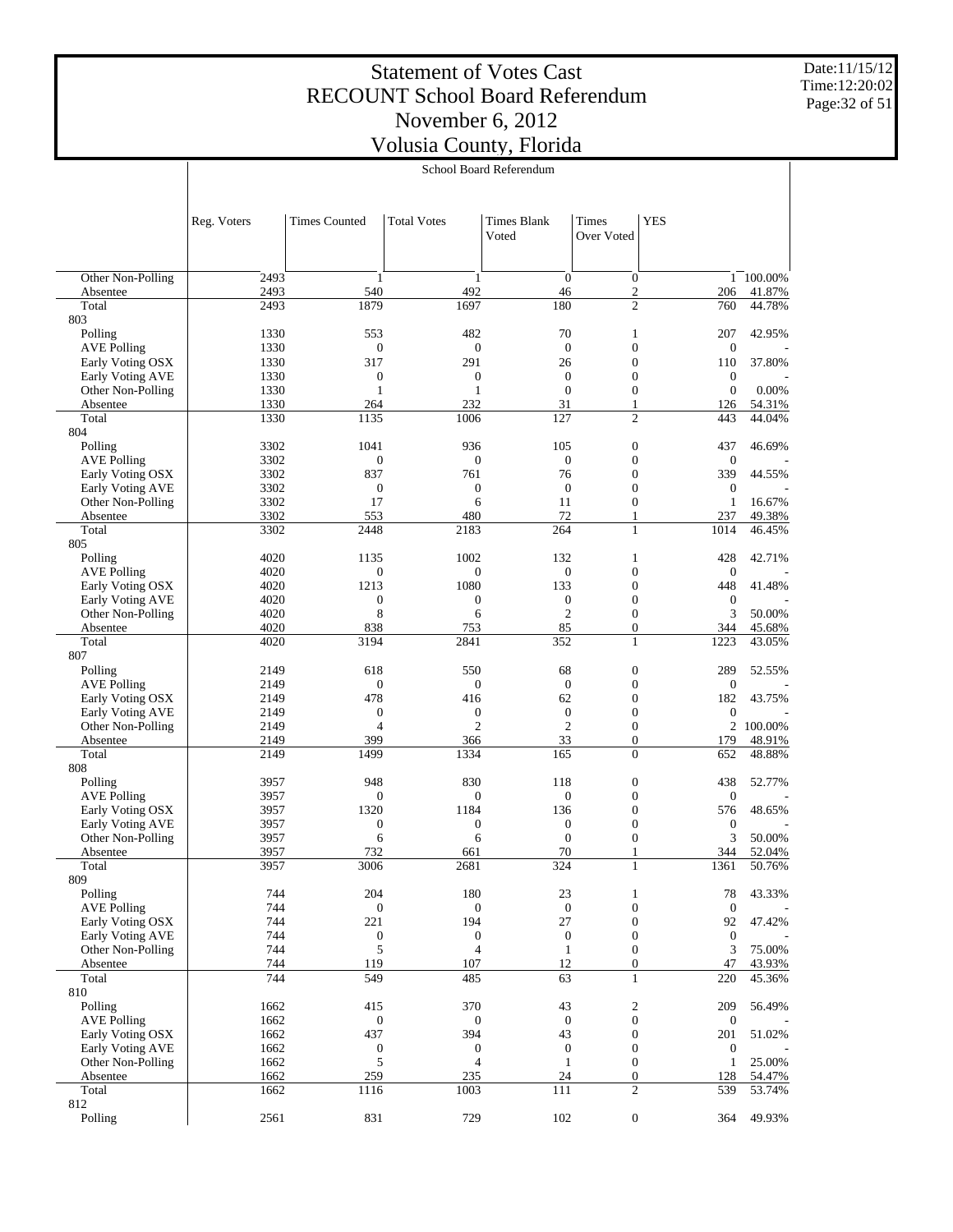Date:11/15/12 Time:12:20:02 Page:33 of 51

|                                       |              |                              |                              | School Board Referendum            |                                      |                                  |                  |
|---------------------------------------|--------------|------------------------------|------------------------------|------------------------------------|--------------------------------------|----------------------------------|------------------|
|                                       | Reg. Voters  | <b>Times Counted</b>         | <b>Total Votes</b>           | Times Blank<br>Voted               | Times<br>Over Voted                  | <b>YES</b>                       |                  |
| <b>AVE Polling</b>                    | 2561         | $\boldsymbol{0}$             |                              | $\mathbf{0}$                       | $\boldsymbol{0}$                     | $\boldsymbol{0}$                 |                  |
| Early Voting OSX                      | 2561         | 610                          | $\boldsymbol{0}$<br>546      | 64                                 | $\boldsymbol{0}$                     | 210                              | 38.46%           |
| Early Voting AVE                      | 2561         | $\mathbf{0}$                 | $\boldsymbol{0}$             | $\boldsymbol{0}$                   | $\boldsymbol{0}$                     | $\boldsymbol{0}$                 |                  |
| Other Non-Polling                     | 2561         | $\overline{7}$               | 6                            | $\mathbf{1}$                       | $\boldsymbol{0}$                     | 5                                | 83.33%           |
| Absentee                              | 2561         | 531                          | 473                          | 58                                 | $\boldsymbol{0}$                     | 242                              | 51.16%           |
| Total<br>813                          | 2561         | 1979                         | 1754                         | 225                                | $\overline{0}$                       | 821                              | 46.81%           |
| Polling                               | 1727         | 607                          | 527                          | 80                                 | $\boldsymbol{0}$                     | 230                              | 43.64%           |
| <b>AVE Polling</b>                    | 1727         | $\mathbf{0}$                 | $\boldsymbol{0}$             | $\overline{0}$                     | $\boldsymbol{0}$                     | $\boldsymbol{0}$                 |                  |
| Early Voting OSX                      | 1727         | 395                          | 360                          | 35                                 | $\boldsymbol{0}$                     | 114                              | 31.67%           |
| Early Voting AVE                      | 1727         | $\mathbf{0}$                 | $\mathbf{0}$                 | $\mathbf{0}$                       | $\boldsymbol{0}$                     | $\boldsymbol{0}$                 |                  |
| Other Non-Polling                     | 1727         | $\overline{2}$               | $\mathbf{1}$                 | $\mathbf{1}$                       | $\boldsymbol{0}$                     | $\mathbf{0}$                     | 0.00%            |
| Absentee                              | 1727         | 417                          | 380                          | 37                                 | $\boldsymbol{0}$                     | 182                              | 47.89%           |
| Total                                 | 1727         | 1421                         | 1268                         | 153                                | $\overline{0}$                       | 526                              | 41.48%           |
| 814<br>Polling                        | 2784         | 839                          | 759                          | 79                                 | 1                                    | 373                              | 49.14%           |
| <b>AVE Polling</b>                    | 2784         | $\boldsymbol{0}$             | $\boldsymbol{0}$             | $\mathbf{0}$                       | $\boldsymbol{0}$                     | $\boldsymbol{0}$                 |                  |
| Early Voting OSX                      | 2784         | 620                          | 545                          | 75                                 | $\boldsymbol{0}$                     | 246                              | 45.14%           |
| <b>Early Voting AVE</b>               | 2784         | $\boldsymbol{0}$             | $\boldsymbol{0}$             | $\mathbf{0}$                       | $\boldsymbol{0}$                     | $\boldsymbol{0}$                 |                  |
| Other Non-Polling                     | 2784         | $\overline{2}$               | $\overline{2}$               | $\mathbf{0}$                       | $\boldsymbol{0}$                     | $\mathbf{1}$                     | 50.00%           |
| Absentee                              | 2784         | 478                          | 426                          | 52                                 | $\boldsymbol{0}$                     | 219                              | 51.41%           |
| Total                                 | 2784         | 1939                         | 1732                         | 206                                | 1                                    | 839                              | 48.44%           |
| 816                                   |              |                              |                              |                                    |                                      |                                  |                  |
| Polling                               | 1841         | 754                          | 661                          | 93                                 | $\boldsymbol{0}$                     | 236                              | 35.70%           |
| <b>AVE Polling</b>                    | 1841         | $\boldsymbol{0}$             | $\mathbf{0}$                 | $\boldsymbol{0}$                   | $\boldsymbol{0}$                     | $\boldsymbol{0}$                 |                  |
| Early Voting OSX                      | 1841         | 212                          | 191                          | 21                                 | $\boldsymbol{0}$                     | 82                               | 42.93%           |
| Early Voting AVE<br>Other Non-Polling | 1841<br>1841 | $\mathbf{0}$<br>$\mathbf{0}$ | $\mathbf{0}$<br>$\mathbf{0}$ | $\overline{0}$<br>$\boldsymbol{0}$ | $\boldsymbol{0}$<br>$\boldsymbol{0}$ | $\boldsymbol{0}$<br>$\mathbf{0}$ |                  |
| Absentee                              | 1841         | 323                          | 290                          | 32                                 | 1                                    | 113                              | 38.97%           |
| Total                                 | 1841         | 1289                         | 1142                         | 146                                | $\mathbf{1}$                         | 431                              | 37.74%           |
| 901                                   |              |                              |                              |                                    |                                      |                                  |                  |
| Polling                               | 2226         | 613                          | 547                          | 66                                 | $\boldsymbol{0}$                     | 288                              | 52.65%           |
| <b>AVE Polling</b>                    | 2226         | $\boldsymbol{0}$             | $\boldsymbol{0}$             | $\mathbf{0}$                       | $\boldsymbol{0}$                     | $\boldsymbol{0}$                 |                  |
| Early Voting OSX                      | 2226         | 484                          | 433                          | 51                                 | $\boldsymbol{0}$                     | 219                              | 50.58%           |
| Early Voting AVE                      | 2226         | $\mathbf{0}$                 | $\boldsymbol{0}$             | $\mathbf{0}$                       | $\boldsymbol{0}$                     | $\boldsymbol{0}$                 |                  |
| Other Non-Polling                     | 2226         | 6                            | 3<br>326                     | 3<br>30                            | $\boldsymbol{0}$<br>$\boldsymbol{0}$ | $\mathbf{2}$<br>158              | 66.67%<br>48.47% |
| Absentee<br>Total                     | 2226<br>2226 | 356<br>1459                  | 1309                         | 150                                | $\overline{0}$                       | 667                              | 50.95%           |
| 902                                   |              |                              |                              |                                    |                                      |                                  |                  |
| Polling                               | 3664         | 1141                         | 1018                         | 122                                | 1                                    | 528                              | 51.87%           |
| <b>AVE Polling</b>                    | 3664         | $\mathbf{0}$                 | $\mathbf{0}$                 | $\boldsymbol{0}$                   | $\boldsymbol{0}$                     | $\mathbf{0}$                     |                  |
| Early Voting OSX                      | 3664         | 781                          | 701                          | 80                                 | $\boldsymbol{0}$                     | 336                              | 47.93%           |
| Early Voting AVE                      | 3664         | $\boldsymbol{0}$             | $\boldsymbol{0}$             | 0                                  | $\boldsymbol{0}$                     | $\boldsymbol{0}$                 |                  |
| Other Non-Polling                     | 3664         | 3                            | $\sqrt{2}$                   | $\mathbf{1}$                       | $\boldsymbol{0}$                     | $\boldsymbol{0}$                 | 0.00%            |
| Absentee<br>Total                     | 3664<br>3664 | 591<br>2516                  | 527<br>2248                  | 64<br>267                          | $\boldsymbol{0}$<br>$\mathbf{1}$     | 268<br>1132                      | 50.85%<br>50.36% |
| 903                                   |              |                              |                              |                                    |                                      |                                  |                  |
| Polling                               | 3448         | 1157                         | 1036                         | 121                                | $\boldsymbol{0}$                     | 495                              | 47.78%           |
| <b>AVE Polling</b>                    | 3448         | $\mathbf{0}$                 | $\boldsymbol{0}$             | $\mathbf{0}$                       | $\boldsymbol{0}$                     | $\boldsymbol{0}$                 |                  |
| Early Voting OSX                      | 3448         | 757                          | 689                          | 68                                 | $\boldsymbol{0}$                     | 309                              | 44.85%           |
| Early Voting AVE                      | 3448         | $\boldsymbol{0}$             | $\boldsymbol{0}$             | $\boldsymbol{0}$                   | $\boldsymbol{0}$                     | $\boldsymbol{0}$                 |                  |
| Other Non-Polling                     | 3448         | 3                            | $\mathfrak{2}$               | $\mathbf{1}$                       | $\boldsymbol{0}$                     |                                  | 2 100.00%        |
| Absentee                              | 3448         | 461                          | 414                          | 47                                 | $\boldsymbol{0}$                     | 202                              | 48.79%           |
| Total                                 | 3448         | 2378                         | 2141                         | 237                                | $\overline{0}$                       | 1008                             | 47.08%           |
| 904<br>Polling                        | 3584         | 1302                         | 1140                         | 162                                | $\boldsymbol{0}$                     | 529                              | 46.40%           |
| <b>AVE Polling</b>                    | 3584         | $\mathbf{0}$                 | $\boldsymbol{0}$             | $\mathbf{0}$                       | $\boldsymbol{0}$                     | $\boldsymbol{0}$                 |                  |
| Early Voting OSX                      | 3584         | 676                          | 604                          | 72                                 | $\boldsymbol{0}$                     | 283                              | 46.85%           |
| Early Voting AVE                      | 3584         | $\boldsymbol{0}$             | $\boldsymbol{0}$             | $\boldsymbol{0}$                   | $\boldsymbol{0}$                     | $\boldsymbol{0}$                 |                  |
| Other Non-Polling                     | 3584         | $\mathfrak{2}$               | $\mathfrak{2}$               | $\boldsymbol{0}$                   | $\boldsymbol{0}$                     | $\mathbf{1}$                     | 50.00%           |
| Absentee                              | 3584         | 522                          | 471                          | 51                                 | $\overline{0}$                       | 234                              | 49.68%           |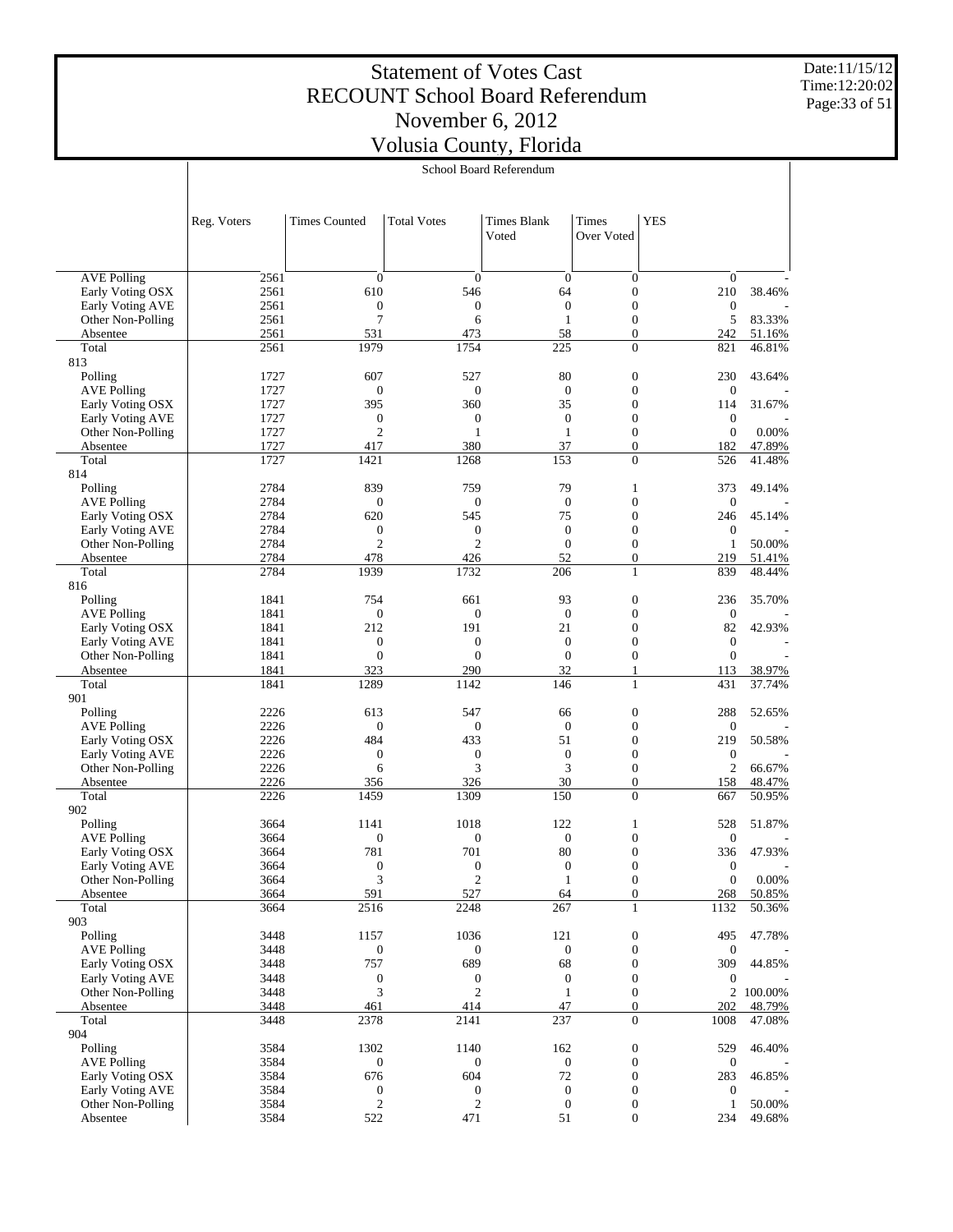Date:11/15/12 Time:12:20:02 Page:34 of 51

|                    | School Board Referendum |                                                                                                |                |                  |                  |                  |        |  |
|--------------------|-------------------------|------------------------------------------------------------------------------------------------|----------------|------------------|------------------|------------------|--------|--|
|                    | Reg. Voters             | <b>YES</b><br><b>Times Counted</b><br><b>Total Votes</b><br><b>Times Blank</b><br><b>Times</b> |                |                  |                  |                  |        |  |
|                    |                         |                                                                                                |                | Voted            | Over Voted       |                  |        |  |
|                    |                         |                                                                                                |                |                  |                  |                  |        |  |
| Total              | 3584                    | 2502                                                                                           | 2217           | 285              | $\Omega$         | 1047             | 47.23% |  |
| 907                |                         |                                                                                                |                |                  |                  |                  |        |  |
| Polling            | 3240                    | 1029                                                                                           | 876            | 153              | $\overline{0}$   | 353              | 40.30% |  |
| <b>AVE Polling</b> | 3240                    | $\mathbf{0}$                                                                                   | $\mathbf{0}$   | $\boldsymbol{0}$ | $\overline{0}$   | $\boldsymbol{0}$ |        |  |
| Early Voting OSX   | 3240                    | 652                                                                                            | 564            | 88               | $\Omega$         | 238              | 42.20% |  |
| Early Voting AVE   | 3240                    | $\mathbf{0}$                                                                                   | $\mathbf{0}$   | $\overline{0}$   | $\overline{0}$   | $\theta$         |        |  |
| Other Non-Polling  | 3240                    | 11                                                                                             | 9              | $\overline{c}$   | $\overline{0}$   | 5                | 55.56% |  |
| Absentee           | 3240                    | 659                                                                                            | 577            | 82               | $\overline{0}$   | 264              | 45.75% |  |
| Total              | 3240                    | 2351                                                                                           | 2026           | 325              | $\theta$         | 860              | 42.45% |  |
| 909                |                         |                                                                                                |                |                  |                  |                  |        |  |
| Polling            | 1340                    | 597                                                                                            | 525            | 72               | $\mathbf{0}$     | 197              | 37.52% |  |
| <b>AVE Polling</b> | 1340                    | $\mathbf{0}$                                                                                   | $\mathbf{0}$   | $\overline{0}$   | $\overline{0}$   | $\boldsymbol{0}$ |        |  |
| Early Voting OSX   | 1340                    | 148                                                                                            | 128            | 20               | $\overline{0}$   | 51               | 39.84% |  |
| Early Voting AVE   | 1340                    | $\mathbf{0}$                                                                                   | $\mathbf{0}$   | $\overline{0}$   | $\overline{0}$   | $\mathbf{0}$     |        |  |
| Other Non-Polling  | 1340                    | $\mathbf{0}$                                                                                   | $\mathbf{0}$   | $\overline{0}$   | $\overline{0}$   | $\Omega$         |        |  |
| Absentee           | 1340                    | 199                                                                                            | 177            | 22               | $\theta$         | 68               | 38.42% |  |
| Total              | 1340                    | 944                                                                                            | 830            | 114              | $\Omega$         | 316              | 38.07% |  |
| 910                |                         |                                                                                                |                |                  |                  |                  |        |  |
| Polling            | 1305                    | 377                                                                                            | 325            | 52               | $\boldsymbol{0}$ | 151              | 46.46% |  |
| <b>AVE Polling</b> | 1305                    | $\mathbf{0}$                                                                                   | $\Omega$       | $\overline{0}$   | $\overline{0}$   | $\overline{0}$   |        |  |
| Early Voting OSX   | 1305                    | 306                                                                                            | 280            | 26               | $\overline{0}$   | 145              | 51.79% |  |
| Early Voting AVE   | 1305                    | $\mathbf{0}$                                                                                   | $\mathbf{0}$   | $\mathbf{0}$     | $\overline{0}$   | $\overline{0}$   |        |  |
| Other Non-Polling  | 1305                    | $\overline{4}$                                                                                 | $\overline{c}$ | $\overline{2}$   | $\Omega$         | $\mathbf{1}$     | 50.00% |  |
| Absentee           | 1305                    | 196                                                                                            | 180            | 16               | $\mathbf{0}$     | 95               | 52.78% |  |
| Total              | 1305                    | 883                                                                                            | 787            | 96               | $\Omega$         | 392              | 49.81% |  |
| Total              |                         |                                                                                                |                |                  |                  |                  |        |  |
| Polling            | 332556                  | 110705                                                                                         | 96751          | 13919            | 35               | 47796            | 49.40% |  |
| <b>AVE Polling</b> | 332556                  | $\mathbf{0}$                                                                                   | $\mathbf{0}$   | $\mathbf{0}$     | $\overline{0}$   | $\theta$         |        |  |
| Early Voting OSX   | 332556                  | 61012                                                                                          | 53920          | 7071             | 21               | 26749            | 49.61% |  |
| Early Voting AVE   | 332556                  | $\mathbf{0}$                                                                                   | $\mathbf{0}$   | $\mathbf{0}$     | $\overline{0}$   | $\mathbf{0}$     |        |  |
| Absentee           | 332556                  | 62338                                                                                          | 55802          | 6512             | 24               | 28226            | 50.58% |  |
| Other Non-Polling  | 332556                  | 481                                                                                            | 369            | 110              | $\overline{c}$   | 202              | 54.74% |  |
| Total              | 332556                  | 234536                                                                                         | 206842         | 27612            | 82               | 102973           | 49.78% |  |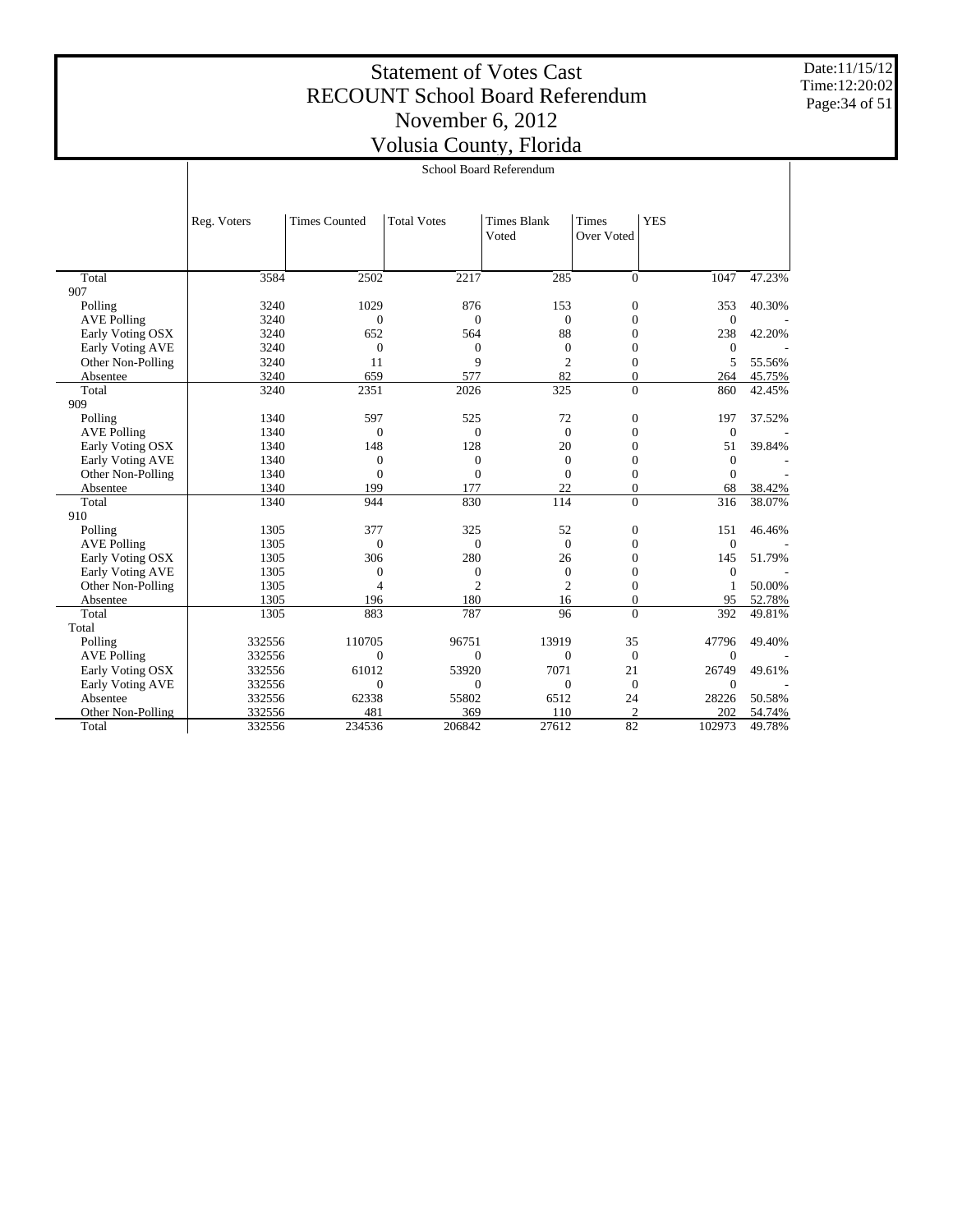Date:11/15/12 Time:12:20:02 Page:35 of 51

|                                             | School Board Referendum |                  |  |
|---------------------------------------------|-------------------------|------------------|--|
|                                             |                         |                  |  |
|                                             |                         |                  |  |
|                                             | N <sub>O</sub>          |                  |  |
|                                             |                         |                  |  |
|                                             |                         |                  |  |
| Jurisdiction Wide                           |                         |                  |  |
| 101                                         |                         |                  |  |
| Polling<br><b>AVE Polling</b>               | 229<br>0                | 57.25%           |  |
| Early Voting OSX                            | 32                      | 68.09%           |  |
| Early Voting AVE                            | 0                       |                  |  |
| Other Non-Polling                           | 0                       |                  |  |
| Absentee                                    | 85                      | 61.15%           |  |
| Total                                       | 346                     | 59.04%           |  |
| 105                                         |                         |                  |  |
| Polling                                     | 182                     | 56.52%           |  |
| <b>AVE Polling</b>                          | 0                       | 33.33%           |  |
| Early Voting OSX<br>Early Voting AVE        | 8<br>0                  |                  |  |
| Other Non-Polling                           | 0                       |                  |  |
| Absentee                                    | 59                      | 55.66%           |  |
| Total                                       | 249                     | 55.09%           |  |
| 107                                         |                         |                  |  |
| Polling                                     | 327                     | 61.81%           |  |
| <b>AVE Polling</b>                          | 0                       |                  |  |
| Early Voting OSX                            | 51                      | 60.71%           |  |
| Early Voting AVE                            | 0                       |                  |  |
| Other Non-Polling                           | 0                       |                  |  |
| Absentee<br>Total                           | 140<br>518              | 61.40%<br>61.59% |  |
| 201                                         |                         |                  |  |
| Polling                                     | 821                     | 57.37%           |  |
| <b>AVE Polling</b>                          | 0                       |                  |  |
| Early Voting OSX                            | 355                     | 55.73%           |  |
| Early Voting AVE                            | 0                       |                  |  |
| Other Non-Polling                           | $\theta$                | 0.00%            |  |
| Absentee                                    | 581                     | 56.74%           |  |
| Total<br>202                                | 1757                    | 56.81%           |  |
| Polling                                     | 624                     | 57.67%           |  |
| AVE Polling                                 | 0                       |                  |  |
| Early Voting OSX                            | 221                     | 60.05%           |  |
| <b>Early Voting AVE</b>                     | 0                       |                  |  |
| Other Non-Polling                           | 1                       | 33.33%           |  |
| Absentee                                    | 317                     | 48.25%           |  |
| Total                                       | 1163                    | 55.12%           |  |
| 203                                         |                         |                  |  |
| Polling                                     | 103                     | 64.78%           |  |
| <b>AVE Polling</b><br>Early Voting OSX      | 0<br>52                 | 71.23%           |  |
| Early Voting AVE                            | 0                       |                  |  |
| Other Non-Polling                           | 0                       |                  |  |
| Absentee                                    | 76                      | 66.09%           |  |
| Total                                       | 231                     | 66.57%           |  |
| 204                                         |                         |                  |  |
| Polling                                     | 155                     | 59.39%           |  |
| <b>AVE Polling</b>                          | 0                       |                  |  |
| Early Voting OSX<br><b>Early Voting AVE</b> | 45<br>0                 | 56.25%           |  |
| Other Non-Polling                           | 3                       | 100.00%          |  |
| Absentee                                    | 60                      | 48.78%           |  |
| Total                                       | 263                     | 56.32%           |  |
| 205                                         |                         |                  |  |
| Polling                                     | 269                     | 51.83%           |  |
| AVE Polling                                 | 0                       |                  |  |
| Early Voting OSX                            | 136                     | 57.63%           |  |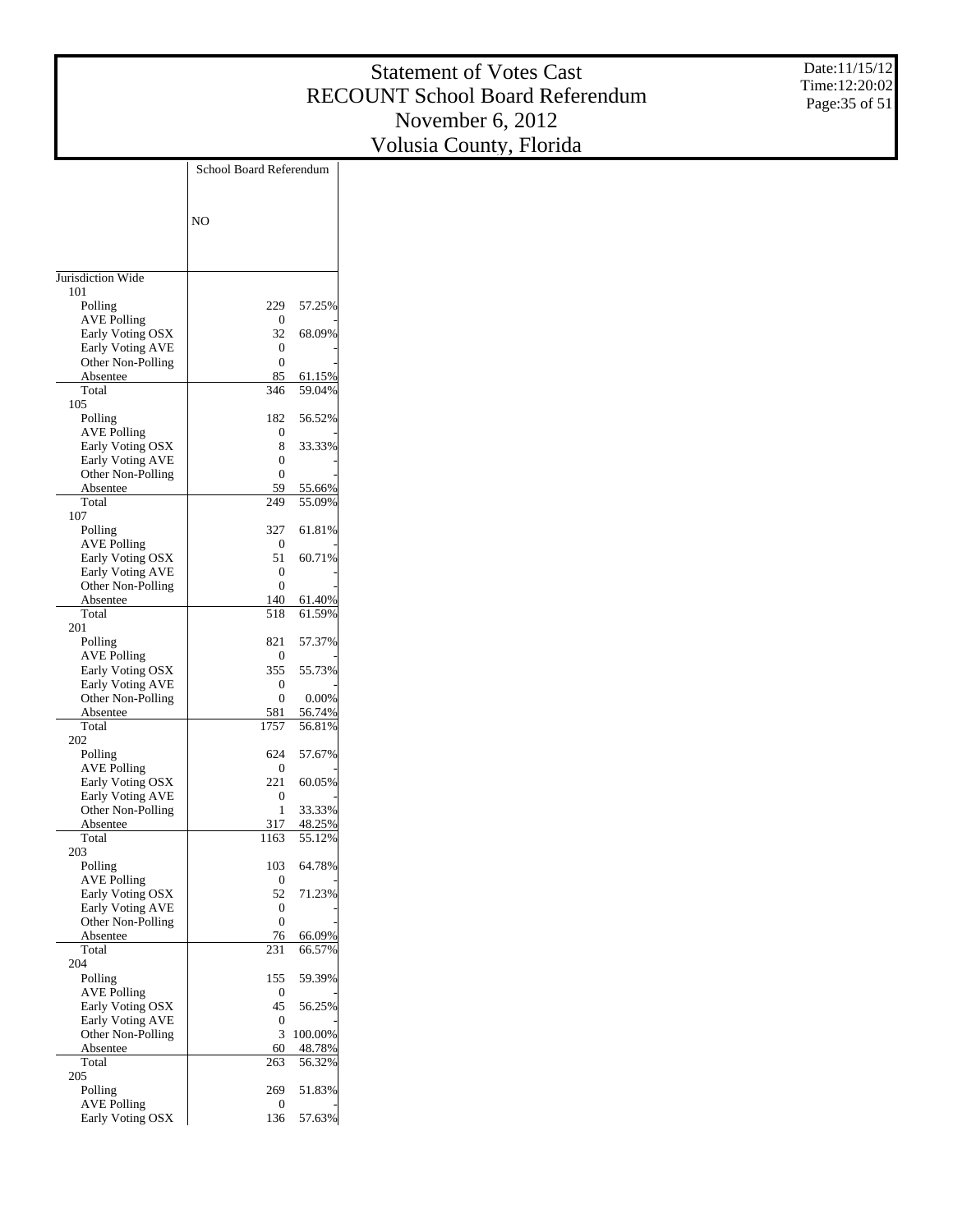Date:11/15/12 Time:12:20:02 Page:36 of 51

|                                              | School Board Referendum |                  |  |
|----------------------------------------------|-------------------------|------------------|--|
|                                              |                         |                  |  |
|                                              |                         |                  |  |
|                                              | N <sub>O</sub>          |                  |  |
|                                              |                         |                  |  |
|                                              |                         |                  |  |
| Early Voting AVE                             | 0                       |                  |  |
| Other Non-Polling                            | 0<br>127                |                  |  |
| Absentee<br>Total                            | 532                     | 46.69%<br>51.80% |  |
| 206                                          |                         |                  |  |
| Polling                                      | 417                     | 50.55%           |  |
| AVE Polling                                  | 0                       |                  |  |
| Early Voting OSX                             | 180                     | 48.52%           |  |
| <b>Early Voting AVE</b><br>Other Non-Polling | 0<br>0                  | 0.00%            |  |
| Absentee                                     | 265                     | 50.96%           |  |
| Total                                        | 862                     | 50.12%           |  |
| 207                                          |                         |                  |  |
| Polling                                      | 373                     | 54.06%           |  |
| <b>AVE Polling</b>                           | 0                       |                  |  |
| Early Voting OSX<br><b>Early Voting AVE</b>  | 226<br>0                | 61.08%           |  |
| Other Non-Polling                            | 0                       | 0.00%            |  |
| Absentee                                     | 340                     | 56.29%           |  |
| Total                                        | 939                     | 56.40%           |  |
| 208                                          |                         |                  |  |
| Polling                                      | 632                     | 49.76%           |  |
| AVE Polling                                  | 0                       |                  |  |
| Early Voting OSX<br><b>Early Voting AVE</b>  | 316<br>0                | 51.97%           |  |
| Other Non-Polling                            | $\overline{c}$          | 66.67%           |  |
| Absentee                                     | 451                     | 52.26%           |  |
| Total                                        | 1401                    | 51.06%           |  |
| 212                                          |                         |                  |  |
| Polling                                      | 417                     | 45.72%           |  |
| AVE Polling<br>Early Voting OSX              | 0<br>227                | 44.77%           |  |
| <b>Early Voting AVE</b>                      | 0                       |                  |  |
| Other Non-Polling                            | 0                       |                  |  |
| Absentee                                     | 325                     | 44.64%           |  |
| Total                                        | 969                     | 45.13%           |  |
| 215                                          |                         |                  |  |
| Polling                                      | 317<br>0                | 47.89%           |  |
| <b>AVE Polling</b><br>Early Voting OSX       | 362                     | 55.86%           |  |
| <b>Early Voting AVE</b>                      | 0                       |                  |  |
| Other Non-Polling                            | $\overline{c}$          | 66.67%           |  |
| <u>Absentee</u>                              | 408                     | <u>50.94%</u>    |  |
| Total                                        | 1089                    | 51.51%           |  |
| 216                                          | 405                     |                  |  |
| Polling<br><b>AVE Polling</b>                | 0                       | 45.25%           |  |
| Early Voting OSX                             | 302                     | 46.60%           |  |
| Early Voting AVE                             | 0                       |                  |  |
| Other Non-Polling                            | 10                      | 58.82%           |  |
| Absentee                                     | 312                     | 45.02%           |  |
| Total                                        | 1029                    | 45.67%           |  |
| 217<br>Polling                               | 235                     | 44.76%           |  |
| <b>AVE Polling</b>                           | 0                       |                  |  |
| Early Voting OSX                             | 260                     | 49.62%           |  |
| Early Voting AVE                             | 0                       |                  |  |
| Other Non-Polling                            | $\overline{c}$          | 100.00%          |  |
| Absentee                                     | 280                     | 49.47%           |  |
| Total                                        | 777                     | 48.05%           |  |
| 218                                          |                         |                  |  |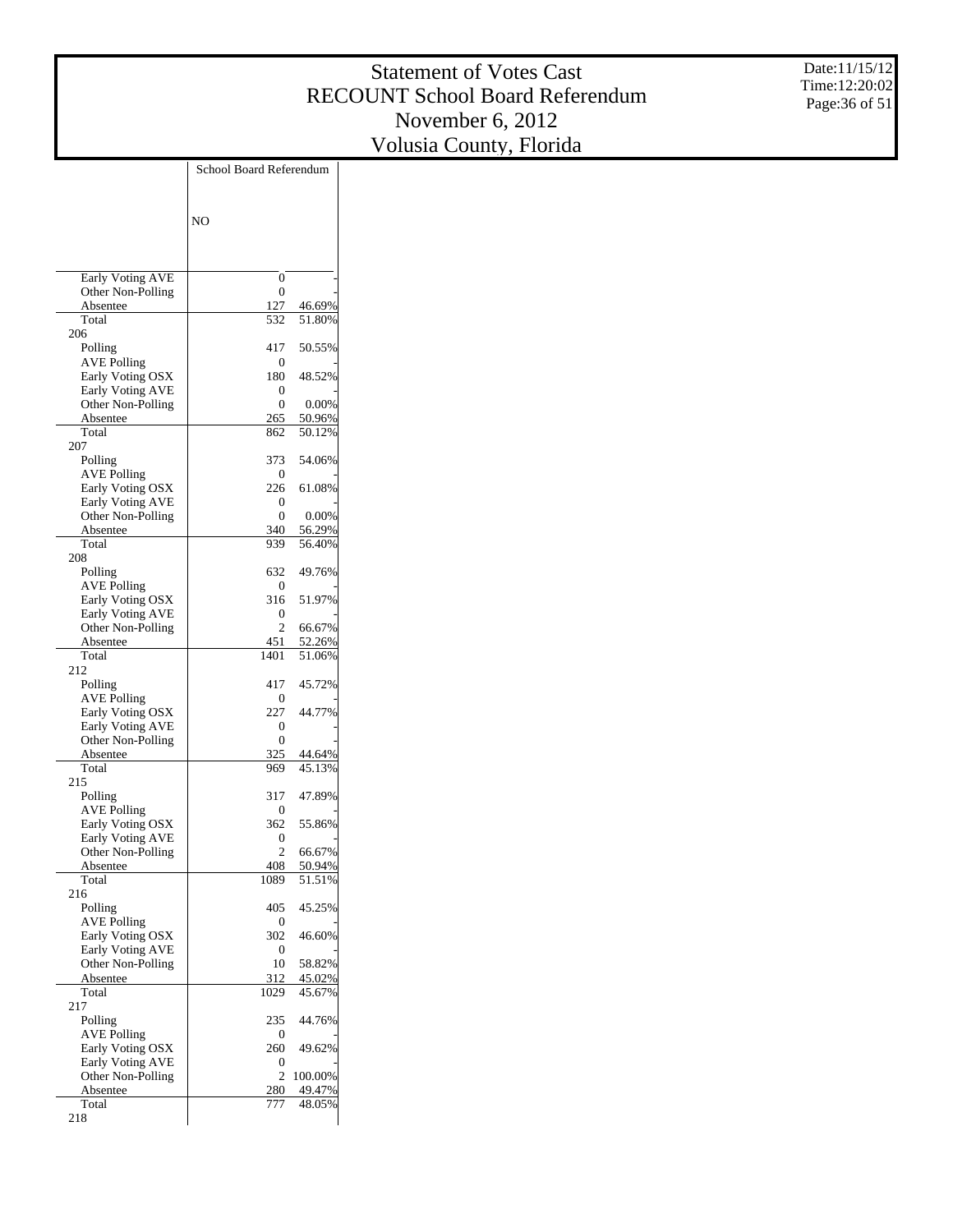Date:11/15/12 Time:12:20:02 Page:37 of 51

|                                              | School Board Referendum         |  |
|----------------------------------------------|---------------------------------|--|
|                                              |                                 |  |
|                                              | N <sub>O</sub>                  |  |
|                                              |                                 |  |
| Polling                                      | 351<br>42.44%                   |  |
| <b>AVE Polling</b>                           | 0                               |  |
| Early Voting OSX<br><b>Early Voting AVE</b>  | 309<br>46.82%<br>0              |  |
| Other Non-Polling                            | 33.33%<br>1                     |  |
| Absentee                                     | 44.94%<br>342                   |  |
| Total                                        | 44.56%<br>1003                  |  |
| 220                                          | 52.58%                          |  |
| Polling<br><b>AVE Polling</b>                | 265<br>0                        |  |
| Early Voting OSX                             | 285<br>60.51%                   |  |
| <b>Early Voting AVE</b>                      | 0                               |  |
| Other Non-Polling                            | 0                               |  |
| Absentee<br>Total                            | 316<br>54.67%<br>55.76%<br>866  |  |
| 222                                          |                                 |  |
| Polling                                      | 54.29%<br>532                   |  |
| AVE Polling                                  | 0                               |  |
| Early Voting OSX                             | 137<br>66.50%                   |  |
| <b>Early Voting AVE</b>                      | 0                               |  |
| Other Non-Polling<br>Absentee                | 0.00%<br>0<br>51.25%<br>164     |  |
| Total                                        | 55.24%<br>833                   |  |
| 223                                          |                                 |  |
| Polling                                      | 43.58%<br>78                    |  |
| AVE Polling                                  | 0                               |  |
| Early Voting OSX                             | 22<br>62.86%<br>0               |  |
| <b>Early Voting AVE</b><br>Other Non-Polling | 100.00%<br>1                    |  |
| Absentee                                     | 53.97%<br>34                    |  |
| Total                                        | 48.56%<br>135                   |  |
| 224                                          |                                 |  |
| Polling                                      | 155<br>47.11%<br>0              |  |
| AVE Polling<br>Early Voting OSX              | 157<br>63.82%                   |  |
| <b>Early Voting AVE</b>                      | 0                               |  |
| Other Non-Polling                            | 0.00%<br>0                      |  |
| Absentee                                     | 244<br>60.10%                   |  |
| Total                                        | 556<br>56.62%                   |  |
| 301<br>Polling                               | 605<br>49.75%                   |  |
| <b>AVE Polling</b>                           | 0                               |  |
| Early Voting OSX                             | 203<br>53.00%                   |  |
| Early Voting AVE                             | 0                               |  |
| Other Non-Polling                            | 0<br>0.00%                      |  |
| Absentee<br>Total                            | 265<br>46.41%<br>1073<br>49.42% |  |
| 303                                          |                                 |  |
| Polling                                      | 432<br>48.54%                   |  |
| <b>AVE Polling</b>                           | 0                               |  |
| Early Voting OSX                             | 156<br>51.15%                   |  |
| <b>Early Voting AVE</b>                      | 0                               |  |
| Other Non-Polling<br>Absentee                | 2<br>66.67%<br>48.55%<br>317    |  |
| Total                                        | 49.00%<br>907                   |  |
| 304                                          |                                 |  |
| Polling                                      | 548<br>51.17%                   |  |
| <b>AVE Polling</b>                           | 0                               |  |
| Early Voting OSX<br><b>Early Voting AVE</b>  | 242<br>50.42%<br>0              |  |
| Other Non-Polling                            | 0<br>0.00%                      |  |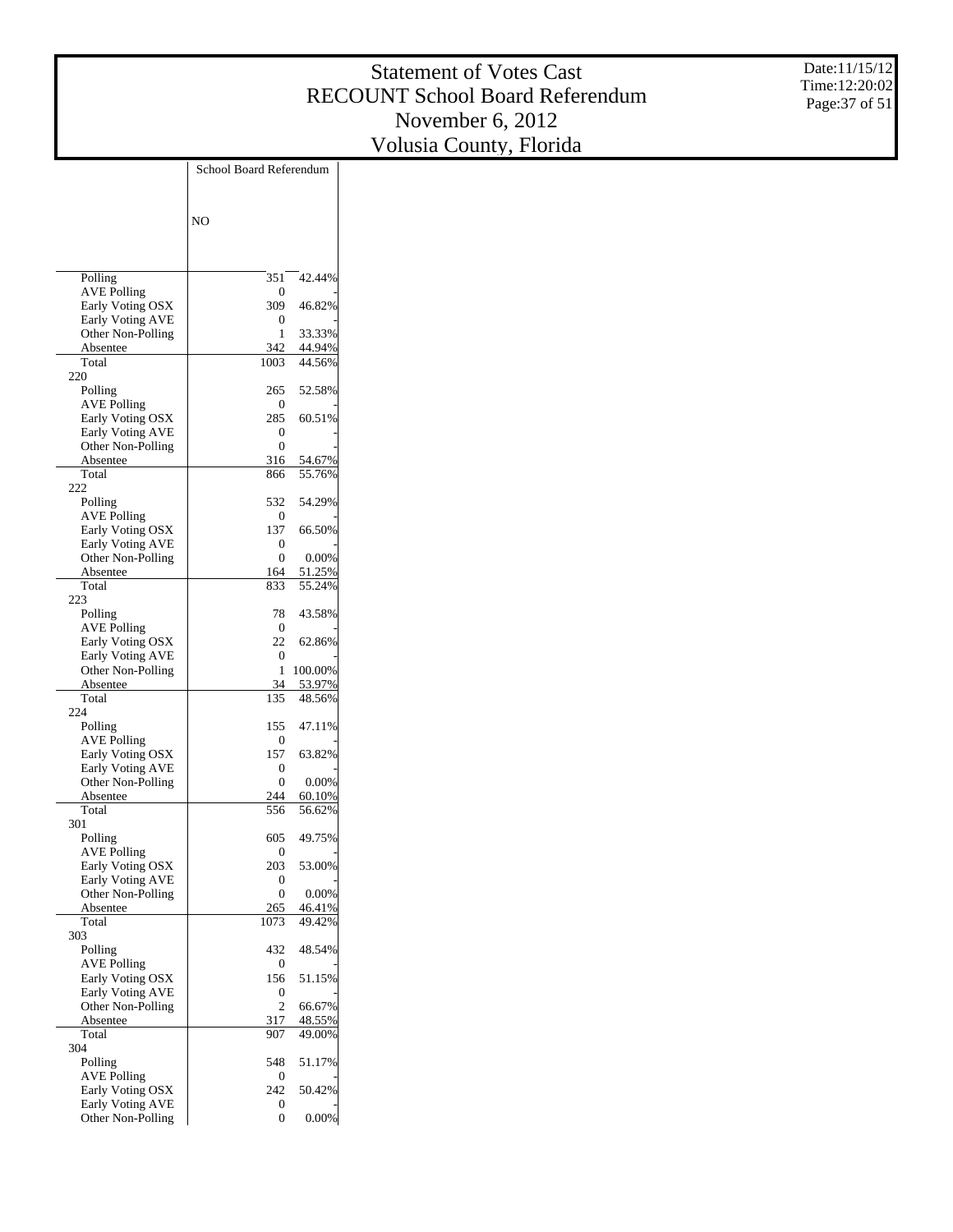Date:11/15/12 Time:12:20:02 Page:38 of 51

|                                              | School Board Referendum |                  |
|----------------------------------------------|-------------------------|------------------|
|                                              |                         |                  |
|                                              |                         |                  |
|                                              | N <sub>O</sub>          |                  |
|                                              |                         |                  |
|                                              |                         |                  |
| Absentee<br>Total                            | 274<br>1064             | 48.67%<br>50.26% |
| 305                                          |                         |                  |
| Polling                                      | 676                     | 48.99%           |
| <b>AVE Polling</b>                           | 0                       |                  |
| Early Voting OSX<br>Early Voting AVE         | 249<br>0                | 54.01%           |
| Other Non-Polling                            | $\theta$                | 0.00%            |
| Absentee                                     | 279                     | 49.47%           |
| Total                                        | 1204                    | 50.04%           |
| 306<br>Polling                               | 682                     | 55.22%           |
| <b>AVE Polling</b>                           | 0                       |                  |
| Early Voting OSX                             | 285                     | 57.69%           |
| <b>Early Voting AVE</b>                      | 0                       |                  |
| Other Non-Polling                            | 1                       | 50.00%           |
| Absentee<br>Total                            | 487<br>1455             | 53.40%<br>55.05% |
| 307                                          |                         |                  |
| Polling                                      | 489                     | 48.04%           |
| <b>AVE Polling</b>                           | 0                       |                  |
| Early Voting OSX<br><b>Early Voting AVE</b>  | 142<br>0                | 49.48%           |
| Other Non-Polling                            | $\theta$                | 0.00%            |
| Absentee                                     | 204                     | 46.15%           |
| Total                                        | 835                     | 47.77%           |
| 308<br>Polling                               | 370                     | 46.48%           |
| <b>AVE Polling</b>                           | 0                       |                  |
| Early Voting OSX                             | 153                     | 44.87%           |
| <b>Early Voting AVE</b>                      | 0                       |                  |
| Other Non-Polling<br>Absentee                | $\theta$<br>229         | 49.04%           |
| Total                                        | 752                     | 46.88%           |
| 309                                          |                         |                  |
| Polling                                      | 355                     | 40.11%           |
| AVE Polling<br>Early Voting OSX              | 0<br>170                | 39.72%           |
| <b>Early Voting AVE</b>                      | 0                       |                  |
| Other Non-Polling                            | $\overline{c}$          | 66.67%           |
| Absentee                                     | 263                     | 41.95%           |
| Total<br>401                                 | 790                     | 40.66%           |
| Polling                                      | 598                     | 42.53%           |
| <b>AVE Polling</b>                           | 0                       |                  |
| Early Voting OSX                             | 325                     | 42.65%           |
| <b>Early Voting AVE</b><br>Other Non-Polling | 0<br>1                  | 50.00%           |
| Absentee                                     | 307                     | 43.30%           |
| Total                                        | 1231                    | 42.76%           |
| 403                                          |                         |                  |
| Polling                                      | 420                     | 39.07%           |
| <b>AVE Polling</b><br>Early Voting OSX       | 0<br>202                | 36.59%           |
| <b>Early Voting AVE</b>                      | 0                       |                  |
| Other Non-Polling                            | 0                       | 0.00%            |
| Absentee<br>Total                            | 129<br>751              | 36.75%           |
| 404                                          |                         | 37.91%           |
| Polling                                      | 268                     | 59.96%           |
| <b>AVE Polling</b>                           | 0                       |                  |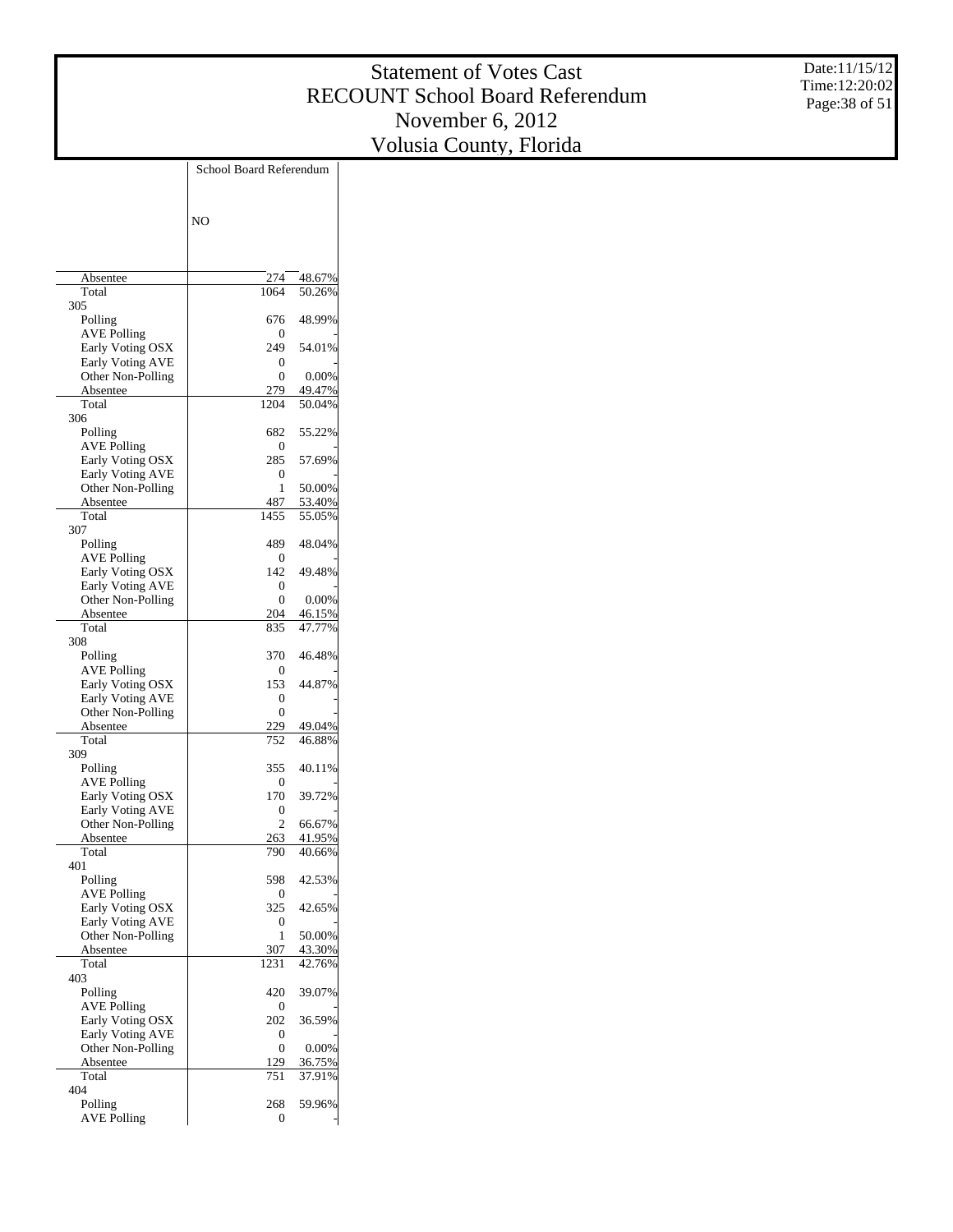Date:11/15/12 Time:12:20:02 Page:39 of 51

|                                        | School Board Referendum |                  |
|----------------------------------------|-------------------------|------------------|
|                                        |                         |                  |
|                                        | N <sub>O</sub>          |                  |
|                                        |                         |                  |
|                                        |                         |                  |
| Early Voting OSX                       | 61                      | 65.59%           |
| Early Voting AVE                       | 0                       |                  |
| Other Non-Polling                      | 1                       | 33.33%           |
| Absentee<br>Total                      | 79<br>409               | 60.31%<br>60.68% |
| 405                                    |                         |                  |
| Polling                                | 273                     | 38.94%           |
| <b>AVE Polling</b>                     | 0<br>158                | 37.26%           |
| Early Voting OSX<br>Early Voting AVE   | 0                       |                  |
| Other Non-Polling                      | 0                       | 0.00%            |
| Absentee                               | 88                      | 37.13%           |
| Total                                  | 519                     | 38.02%           |
| 406<br>Polling                         | 446                     | 38.72%           |
| <b>AVE Polling</b>                     | 0                       |                  |
| Early Voting OSX                       | 518                     | 43.86%           |
| Early Voting AVE                       | 0                       |                  |
| Other Non-Polling<br>Absentee          | 1<br>266                | 33.33%<br>40.43% |
| Total                                  | 1231                    | 41.12%           |
| 407                                    |                         |                  |
| Polling                                | 340                     | 38.25%           |
| <b>AVE Polling</b><br>Early Voting OSX | 0<br>140                | 34.83%           |
| Early Voting AVE                       | 0                       |                  |
| Other Non-Polling                      | 2                       | 66.67%           |
| Absentee                               | 179                     | 38.25%           |
| Total<br>410                           | 661                     | 37.51%           |
| Polling                                | 352                     | 36.07%           |
| <b>AVE Polling</b>                     | 0                       |                  |
| Early Voting OSX                       | 207                     | 41.40%           |
| Early Voting AVE                       | 0<br>1                  | 12.50%           |
| Other Non-Polling<br>Absentee          | 160                     | 46.78%           |
| Total                                  | 720                     | 39.43%           |
| 411                                    |                         |                  |
| Polling                                | 365                     | 39.50%           |
| <b>AVE Polling</b><br>Early Voting OSX | 0<br>207                | 40.19%           |
| Early Voting AVE                       | 0                       |                  |
| Other Non-Polling                      | 2                       | 28.57%           |
| Absentee                               | 150                     | 44.25%           |
| Total<br>412                           | 724                     | 40.56%           |
| Polling                                | 251                     | 60.92%           |
| <b>AVE Polling</b>                     | 0                       |                  |
| Early Voting OSX                       | 76                      | 57.58%           |
| Early Voting AVE<br>Other Non-Polling  | 0<br>1                  | 50.00%           |
| Absentee                               | 96                      | 56.14%           |
| Total                                  | 424                     | 59.14%           |
| 413                                    |                         |                  |
| Polling<br><b>AVE Polling</b>          | 313<br>0                | 42.35%           |
| Early Voting OSX                       | 190                     | 41.21%           |
| Early Voting AVE                       | 0                       |                  |
| Other Non-Polling                      | 1                       | 50.00%           |
| Absentee                               | 126                     | 40.91%           |
| Total                                  | 630                     | 41.72%           |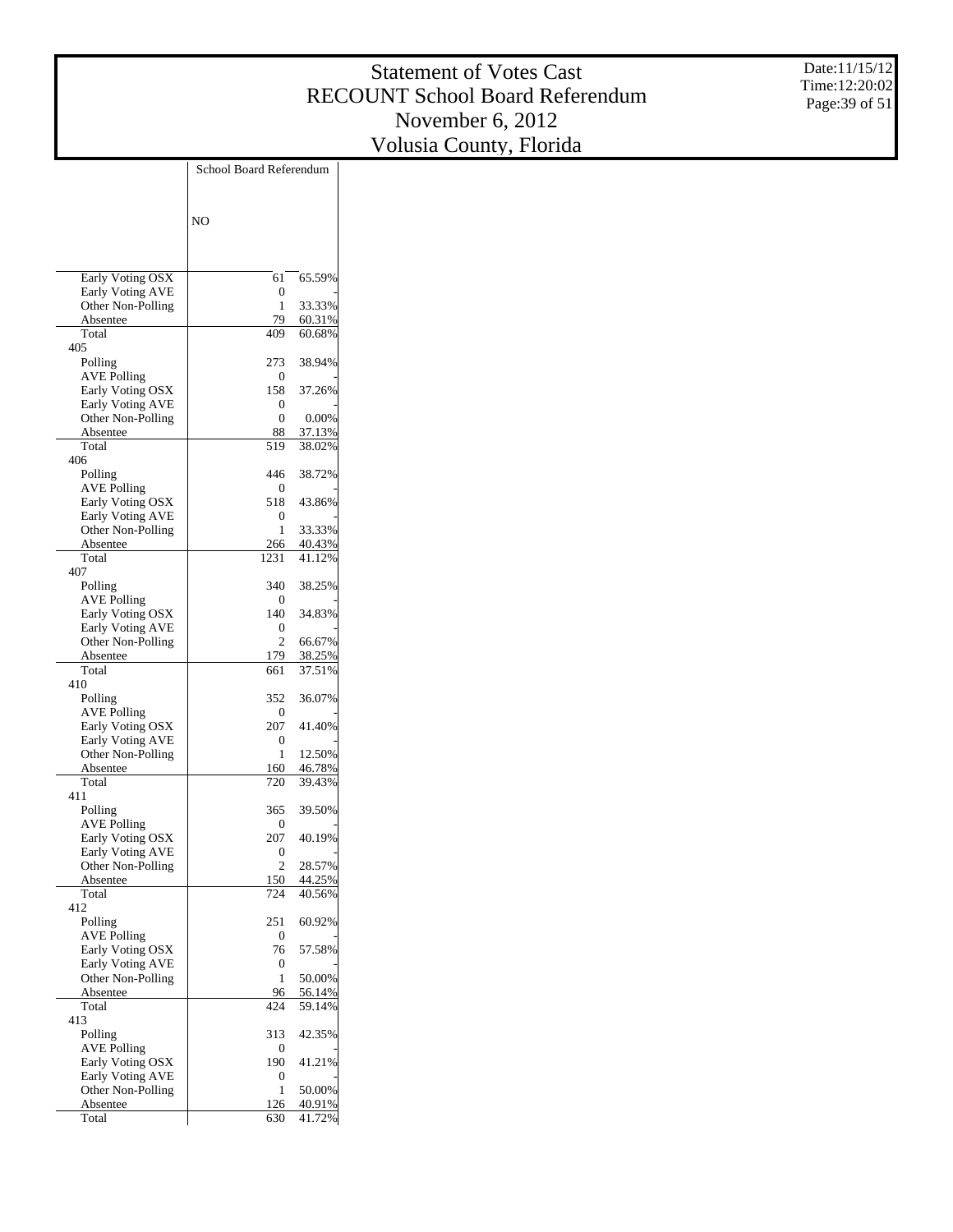Date:11/15/12 Time:12:20:02 Page:40 of 51

|                                        | School Board Referendum |                  |
|----------------------------------------|-------------------------|------------------|
|                                        |                         |                  |
|                                        | N <sub>O</sub>          |                  |
|                                        |                         |                  |
|                                        |                         |                  |
| 414                                    |                         |                  |
| Polling                                | 326<br>0                | 40.15%           |
| <b>AVE Polling</b><br>Early Voting OSX | 227                     | 42.75%           |
| Early Voting AVE                       | 0                       |                  |
| Other Non-Polling                      | 3                       | 30.00%           |
| Absentee<br>Total                      | 169<br>725              | 44.71%<br>41.88% |
| 415                                    |                         |                  |
| Polling                                | 311                     | 38.83%           |
| <b>AVE Polling</b>                     | 0                       |                  |
| Early Voting OSX<br>Early Voting AVE   | 206<br>0                | 42.21%           |
| Other Non-Polling                      | 1                       | 50.00%           |
| Absentee                               | 147                     | 42.98%           |
| Total<br>416                           | 665                     | 40.72%           |
| Polling                                | 498                     | 42.60%           |
| <b>AVE Polling</b>                     | 0                       |                  |
| Early Voting OSX                       | 297                     | 41.89%           |
| Early Voting AVE<br>Other Non-Polling  | 0<br>2                  | 50.00%           |
| Absentee                               | 265                     | 46.90%           |
| Total                                  | 1062                    | 43.40%           |
| 417                                    |                         |                  |
| Polling<br><b>AVE Polling</b>          | 189<br>0                | 40.47%           |
| Early Voting OSX                       | 113                     | 41.39%           |
| Early Voting AVE                       | 0                       |                  |
| Other Non-Polling<br>Absentee          | 1<br>104                | 50.00%<br>45.22% |
| Total                                  | 407                     | 41.87%           |
| 419                                    |                         |                  |
| Polling                                | 195                     | 48.87%           |
| AVE Polling<br>Early Voting OSX        | 0<br>94                 | 48.21%           |
| <b>Early Voting AVE</b>                | 0                       |                  |
| Other Non-Polling                      | 0                       |                  |
| Absentee<br>Total                      | 96<br>385               | 49.23%<br>48.80% |
| 420                                    |                         |                  |
| Polling                                | 549                     | 49.73%           |
| AVE Polling                            | 0<br>214                | 42.04%           |
| Early Voting OSX<br>Early Voting AVE   | 0                       |                  |
| Other Non-Polling                      | 0                       | 0.00%            |
| Absentee                               | 183                     | 42.96%           |
| Total<br>421                           | 946                     | 46.33%           |
| Polling                                | 473                     | 54.31%           |
| <b>AVE Polling</b>                     | 0                       |                  |
| Early Voting OSX<br>Early Voting AVE   | 234<br>0                | 54.67%           |
| Other Non-Polling                      | 1                       | 100.00%          |
| Absentee                               | 250                     | 56.82%           |
| Total                                  | 958                     | 55.06%           |
| 422<br>Polling                         | 286                     | 39.07%           |
| <b>AVE Polling</b>                     | 0                       |                  |
| Early Voting OSX                       | 177                     | 41.07%           |
| <b>Early Voting AVE</b>                | 0                       |                  |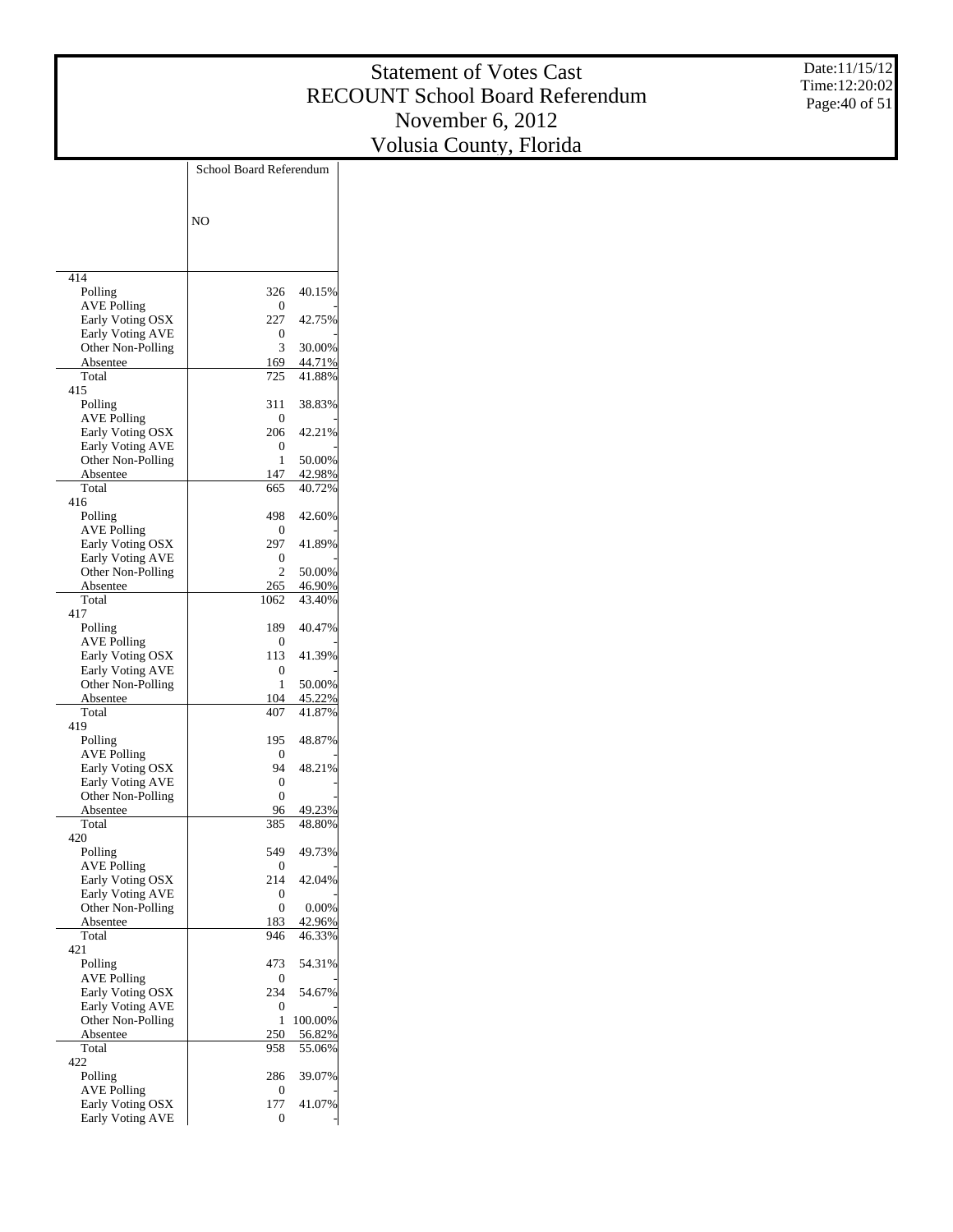Date:11/15/12 Time:12:20:02 Page:41 of 51

|                                             | School Board Referendum |                 |
|---------------------------------------------|-------------------------|-----------------|
|                                             |                         |                 |
|                                             |                         |                 |
|                                             | N <sub>O</sub>          |                 |
|                                             |                         |                 |
|                                             |                         |                 |
| Other Non-Polling<br>Absentee               | 0<br>146                | 0.00%<br>40.90% |
| Total                                       | 609                     | 40.01%          |
| 423                                         |                         |                 |
| Polling                                     | 264                     | 42.24%          |
| <b>AVE Polling</b>                          | 0                       |                 |
| Early Voting OSX<br><b>Early Voting AVE</b> | 138<br>0                | 40.00%          |
| Other Non-Polling                           | 0                       |                 |
| Absentee                                    | 171                     | 44.76%          |
| Total                                       | 573                     | 42.38%          |
| 425                                         |                         |                 |
| Polling                                     | 125                     | 66.84%          |
| <b>AVE Polling</b><br>Early Voting OSX      | 0<br>4                  | 57.14%          |
| <b>Early Voting AVE</b>                     | 0                       |                 |
| Other Non-Polling                           | 0                       | 0.00%           |
| Absentee                                    | 34                      | 65.38%          |
| Total                                       | 163                     | 65.99%          |
| 427                                         |                         |                 |
| Polling                                     | 290                     | 38.72%          |
| <b>AVE Polling</b><br>Early Voting OSX      | 0<br>211                | 41.78%          |
| <b>Early Voting AVE</b>                     | 0                       |                 |
| Other Non-Polling                           | 1                       | 50.00%          |
| Absentee                                    | 168                     | 44.56%          |
| Total                                       | 670                     | 41.03%          |
| 429                                         |                         |                 |
| Polling<br>AVE Polling                      | 210<br>0                | 43.21%          |
| Early Voting OSX                            | 171                     | 45.84%          |
| <b>Early Voting AVE</b>                     | 0                       |                 |
| Other Non-Polling                           | 0                       | 0.00%           |
| Absentee                                    | 91                      | 36.25%          |
| Total                                       | 472                     | 42.48%          |
| 501<br>Polling                              | 413                     | 65.87%          |
| AVE Polling                                 | 0                       |                 |
| Early Voting OSX                            | 338                     | 66.67%          |
| Early Voting AVE                            | 0                       |                 |
| Other Non-Polling                           | 2                       | 66.67%          |
| Absentee                                    | 343                     | 60.92%          |
| Total<br>502                                | 1096                    | 64.47%          |
| Polling                                     | 742                     | 59.98%          |
| <b>AVE Polling</b>                          | 0                       |                 |
| Early Voting OSX                            | 522                     | 65.41%          |
| Early Voting AVE                            | 0                       |                 |
| Other Non-Polling                           | 3                       | 100.00%         |
| Absentee                                    | 565                     | 57.19%          |
| Total<br>504                                | 1832                    | 60.54%          |
| Polling                                     | 320                     | 56.14%          |
| <b>AVE Polling</b>                          | 0                       |                 |
| Early Voting OSX                            | 223                     | 59.63%          |
| Early Voting AVE                            | 0                       |                 |
| Other Non-Polling                           | 4                       | 66.67%          |
| Absentee<br>Total                           | 210                     | 53.16%          |
| 506                                         | 757                     | 56.28%          |
| Polling                                     | 491                     | 51.20%          |
|                                             |                         |                 |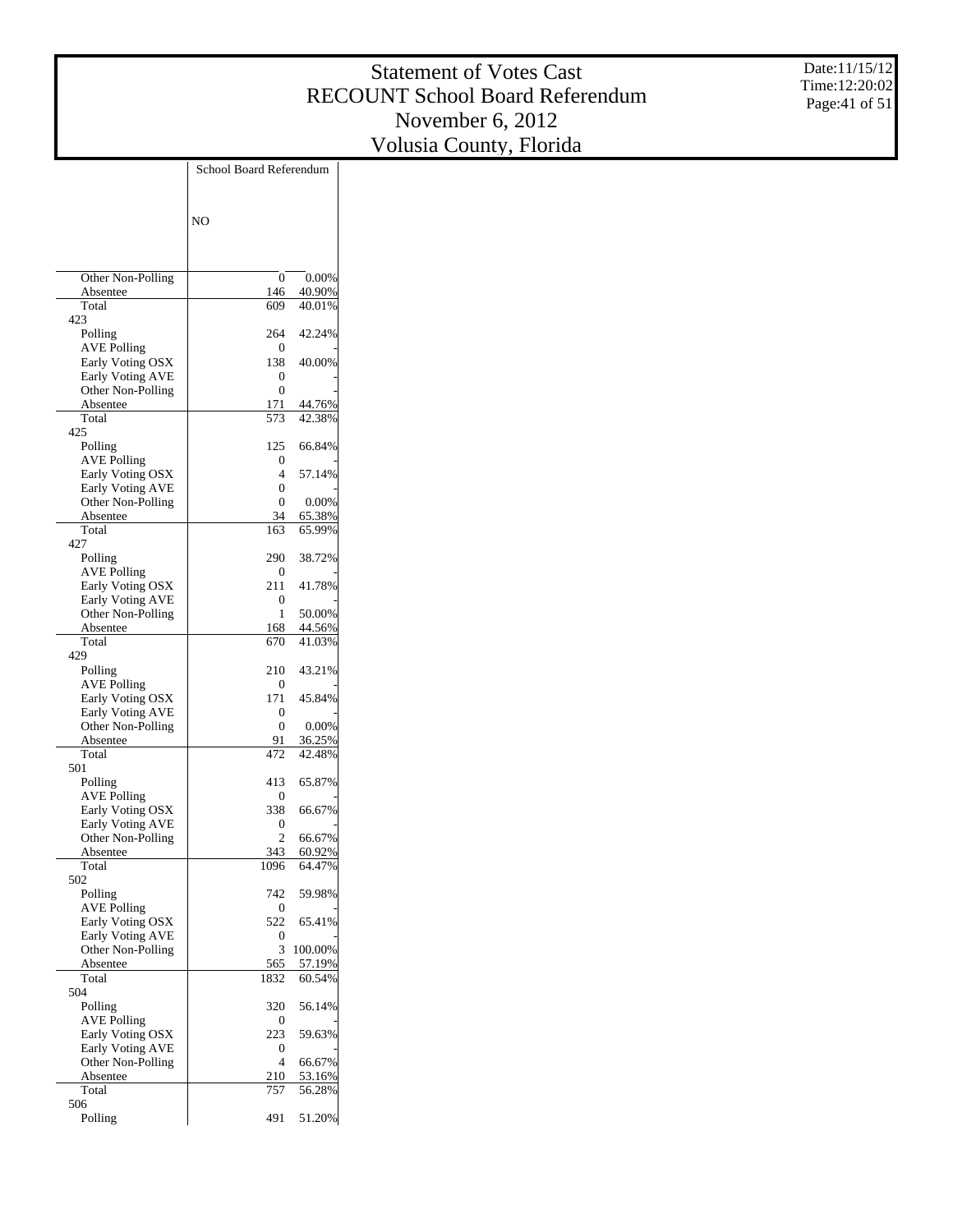Date:11/15/12 Time:12:20:02 Page:42 of 51

|                                              | School Board Referendum |                  |
|----------------------------------------------|-------------------------|------------------|
|                                              |                         |                  |
|                                              | NO                      |                  |
|                                              |                         |                  |
|                                              |                         |                  |
| <b>AVE Polling</b><br>Early Voting OSX       | 0<br>526                | 56.14%           |
| <b>Early Voting AVE</b>                      | 0                       |                  |
| Other Non-Polling                            | 1                       | 100.00%          |
| Absentee                                     | 390                     | 52.14%<br>53.23% |
| Total<br>508                                 | 1408                    |                  |
| Polling                                      | 276                     | 59.87%           |
| <b>AVE Polling</b>                           | 0                       |                  |
| Early Voting OSX<br><b>Early Voting AVE</b>  | 197<br>0                | 54.42%           |
| Other Non-Polling                            | 0                       |                  |
| Absentee                                     | 171                     | 44.65%           |
| Total                                        | 644                     | 53.40%           |
| 509<br>Polling                               | 220                     | 55.70%           |
| <b>AVE Polling</b>                           | 0                       |                  |
| Early Voting OSX                             | 135                     | 58.44%           |
| <b>Early Voting AVE</b><br>Other Non-Polling | 0<br>0                  | 0.00%            |
| Absentee                                     | 142                     | 54.62%           |
| Total                                        | 497                     | 55.97%           |
| 510                                          |                         |                  |
| Polling<br><b>AVE Polling</b>                | 727<br>0                | 59.54%           |
| Early Voting OSX                             | 407                     | 53.41%           |
| <b>Early Voting AVE</b>                      | 0                       |                  |
| Other Non-Polling                            | 5<br>426                | 83.33%<br>53.45% |
| Absentee<br>Total                            | 1565                    | 56.17%           |
| 511                                          |                         |                  |
| Polling                                      | 204                     | 64.56%           |
| <b>AVE Polling</b><br>Early Voting OSX       | 0<br>76                 | 66.09%           |
| <b>Early Voting AVE</b>                      | 0                       |                  |
| Other Non-Polling                            | 1                       | 100.00%          |
| Absentee<br>Total                            | 86<br>367               | 59.72%<br>63.72% |
| 512                                          |                         |                  |
| Polling                                      | 450                     | 51.66%           |
| <b>AVE Polling</b>                           | 0                       |                  |
| Early Voting OSX<br>Early Voting AVE         | 431<br>0                | 53.28%           |
| Other Non-Polling                            | 1                       | 33.33%           |
| Absentee                                     | 423                     | 52.48%           |
| Total<br>515                                 | 1305                    | 52.43%           |
| Polling                                      | 334                     | 46.65%           |
| <b>AVE Polling</b>                           | 0                       |                  |
| Early Voting OSX                             | 241                     | 51.50%           |
| <b>Early Voting AVE</b><br>Other Non-Polling | 0<br>$\overline{c}$     | 40.00%           |
| Absentee                                     | 190                     | 44.29%           |
| Total                                        | 767                     | 47.40%           |
| 516<br>Polling                               | 377                     | 57.65%           |
| <b>AVE Polling</b>                           | 0                       |                  |
| Early Voting OSX                             | 278                     | 60.96%           |
| <b>Early Voting AVE</b>                      | 0                       |                  |
| Other Non-Polling<br>Absentee                | 0<br>304                | 58.69%           |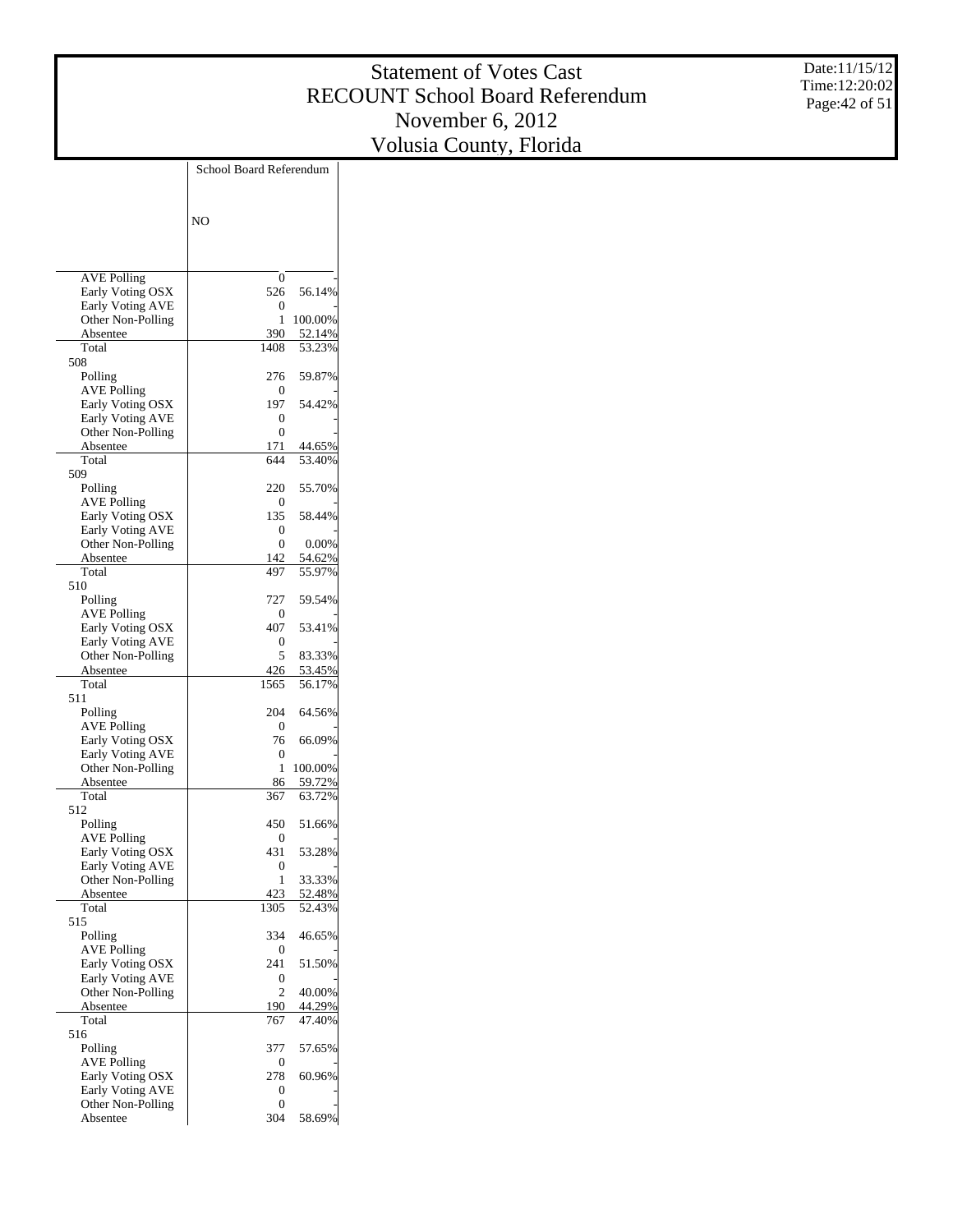Date:11/15/12 Time:12:20:02 Page:43 of 51

|                                              | School Board Referendum |                  |
|----------------------------------------------|-------------------------|------------------|
|                                              |                         |                  |
|                                              |                         |                  |
|                                              | N <sub>O</sub>          |                  |
|                                              |                         |                  |
|                                              |                         |                  |
| Total                                        | 959                     | 58.91%           |
| 517                                          |                         |                  |
| Polling                                      | 245                     | 51.80%           |
| <b>AVE Polling</b>                           | $\mathbf{0}$<br>263     | 57.93%           |
| Early Voting OSX<br><b>Early Voting AVE</b>  | 0                       |                  |
| Other Non-Polling                            | 1                       | 100.00%          |
| Absentee                                     | 207                     | 51.11%           |
| Total                                        | 716                     | 53.71%           |
| 519                                          |                         |                  |
| Polling<br><b>AVE Polling</b>                | 154<br>$\mathbf{0}$     | 50.49%           |
| Early Voting OSX                             | 227                     | 55.37%           |
| <b>Early Voting AVE</b>                      | 0                       |                  |
| Other Non-Polling                            | 0                       | 0.00%            |
| Absentee                                     | 88                      | 44.90%           |
| Total<br>521                                 | 469                     | 51.43%           |
| Polling                                      | 510                     | 53.97%           |
| <b>AVE Polling</b>                           | $\mathbf{0}$            |                  |
| Early Voting OSX                             | 433                     | 55.73%           |
| <b>Early Voting AVE</b>                      | 0                       |                  |
| Other Non-Polling                            | 1                       | 50.00%           |
| Absentee<br>Total                            | 459<br>1403             | 46.79%<br>51.87% |
| 522                                          |                         |                  |
| Polling                                      | 418                     | 48.44%           |
| <b>AVE Polling</b>                           | $\theta$                |                  |
| Early Voting OSX                             | 258                     | 53.09%           |
| <b>Early Voting AVE</b><br>Other Non-Polling | 0<br>0                  |                  |
| Absentee                                     | 234                     | 50.76%           |
| Total                                        | 910                     | 50.28%           |
| 523                                          |                         |                  |
| Polling                                      | 421                     | 52.17%           |
| <b>AVE Polling</b>                           | $\Omega$                |                  |
| Early Voting OSX<br><b>Early Voting AVE</b>  | 185<br>0                | 49.60%           |
| Other Non-Polling                            | 2                       | 40.00%           |
| Absentee                                     | 145                     | 40.28%           |
| Total                                        | 753                     | 48.74%           |
| 526                                          |                         |                  |
| Polling<br><b>AVE Polling</b>                | 318<br>0                | 51.37%           |
| Early Voting OSX                             | 98                      | 43.75%           |
| Early Voting AVE                             | 0                       |                  |
| Other Non-Polling                            | 0                       |                  |
| Absentee                                     | 85                      | 44.50%           |
| Total<br>527                                 | 501                     | 48.45%           |
| Polling                                      | 247                     | 58.25%           |
| <b>AVE Polling</b>                           | 0                       |                  |
| Early Voting OSX                             | 107                     | 51.94%           |
| Early Voting AVE                             | 0                       |                  |
| Other Non-Polling                            | 1                       | 33.33%           |
| Absentee<br>Total                            | 148<br>503              | 43.53%           |
| 528                                          |                         | 51.70%           |
| Polling                                      | 254                     | 46.86%           |
| <b>AVE Polling</b>                           | 0                       |                  |
| Early Voting OSX                             | 112                     | 45.34%           |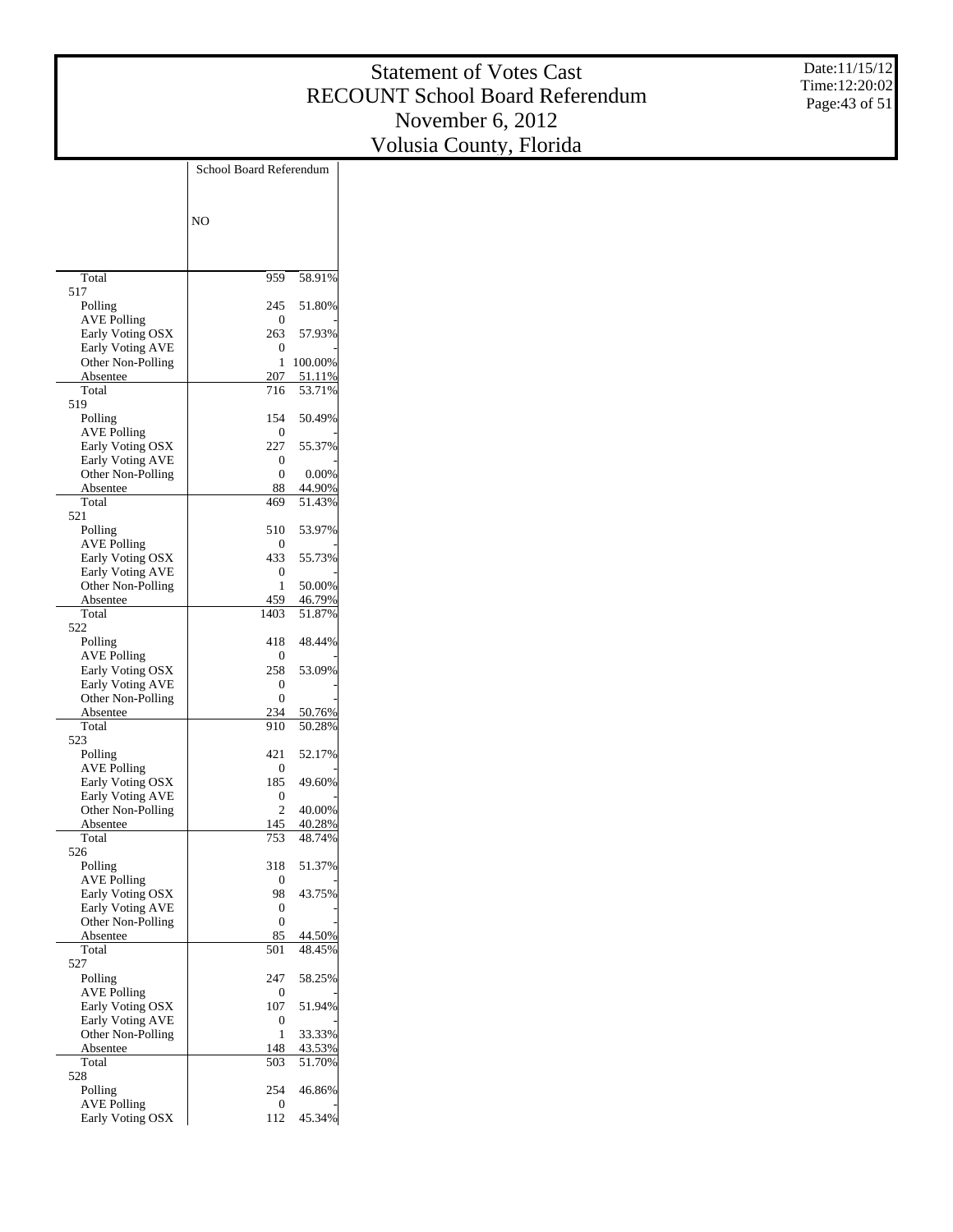Date:11/15/12 Time:12:20:02 Page:44 of 51

|                                             | School Board Referendum |                  |
|---------------------------------------------|-------------------------|------------------|
|                                             |                         |                  |
|                                             |                         |                  |
|                                             | N <sub>O</sub>          |                  |
|                                             |                         |                  |
|                                             |                         |                  |
| <b>Early Voting AVE</b>                     | 0                       |                  |
| Other Non-Polling                           | 0                       | 0.00%            |
| Absentee                                    | 81                      | 40.50%           |
| Total<br>529                                | 447                     | 45.02%           |
| Polling                                     | 225                     | 49.45%           |
| <b>AVE Polling</b>                          | $\mathbf{0}$            |                  |
| Early Voting OSX                            | 74                      | 49.01%           |
| <b>Early Voting AVE</b>                     | 0                       |                  |
| Other Non-Polling                           | 2                       | 33.33%           |
| Absentee<br>Total                           | 96<br>397               | 48.98%<br>49.13% |
| 530                                         |                         |                  |
| Polling                                     | 373                     | 47.64%           |
| <b>AVE Polling</b>                          | 0                       |                  |
| Early Voting OSX                            | 99                      | 45.41%           |
| <b>Early Voting AVE</b>                     | 0<br>$\overline{c}$     | 50.00%           |
| Other Non-Polling<br>Absentee               | 112                     | 46.86%           |
| Total                                       | 586                     | 47.11%           |
| 532                                         |                         |                  |
| Polling                                     | 442                     | 66.07%           |
| <b>AVE Polling</b>                          | 0                       |                  |
| Early Voting OSX<br><b>Early Voting AVE</b> | 371<br>0                | 69.48%           |
| Other Non-Polling                           | 9                       | 90.00%           |
| Absentee                                    | 371                     | 65.20%           |
| Total                                       | 1193                    | 66.95%           |
| 602                                         |                         |                  |
| Polling                                     | 535                     | 53.50%           |
| AVE Polling<br>Early Voting OSX             | 0<br>328                | 50.54%           |
| <b>Early Voting AVE</b>                     | 0                       |                  |
| Other Non-Polling                           | $\overline{c}$          | 50.00%           |
| Absentee                                    | 339                     | 49.49%           |
| Total                                       | 1204                    | 51.50%           |
| 603                                         |                         |                  |
| Polling<br><b>AVE Polling</b>               | 293<br>0                | 38.15%           |
| Early Voting OSX                            | 262                     | 34.56%           |
| Early Voting AVE                            | 0                       |                  |
| Other Non-Polling                           | $\overline{c}$          | 50.00%           |
| <u>Absentee</u>                             | 141                     | <u>37.50%</u>    |
| Total<br>607                                | 698                     | 36.62%           |
| Polling                                     | 620                     | 54.58%           |
| <b>AVE Polling</b>                          | 0                       |                  |
| Early Voting OSX                            | 339                     | 56.13%           |
| Early Voting AVE                            | 0                       |                  |
| Other Non-Polling                           | 3                       | 75.00%           |
| Absentee<br>Total                           | 338<br>1300             | 50.00%<br>53.72% |
| 614                                         |                         |                  |
| Polling                                     | 335                     | 36.93%           |
| <b>AVE Polling</b>                          | 0                       |                  |
| Early Voting OSX                            | 261                     | 34.07%           |
| Early Voting AVE                            | 0                       |                  |
| Other Non-Polling<br>Absentee               | 1<br>155                | 33.33%<br>32.49% |
| Total                                       | 752                     | 34.93%           |
| 619                                         |                         |                  |
|                                             |                         |                  |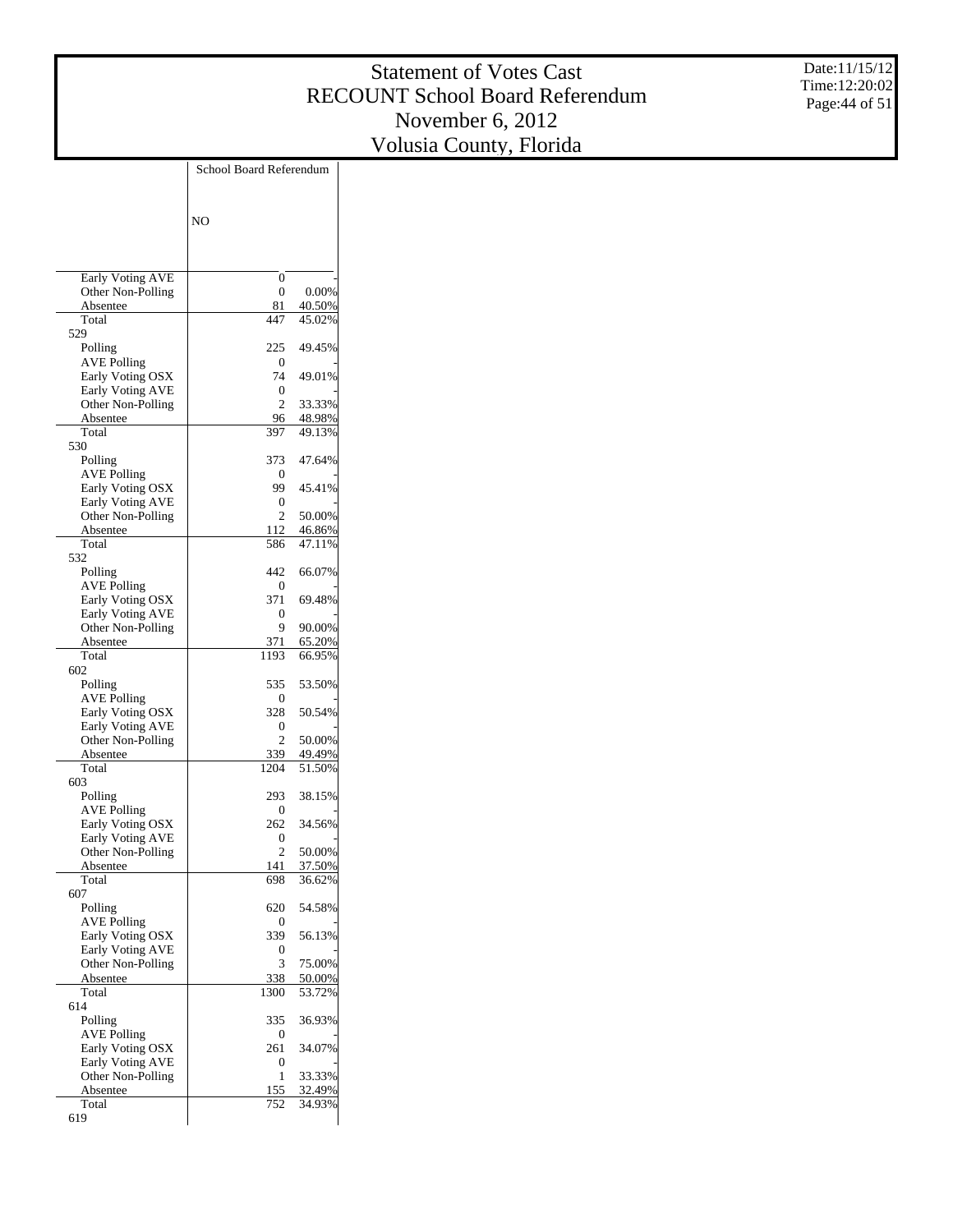Date:11/15/12 Time:12:20:02 Page:45 of 51

|                                              | School Board Referendum |                  |
|----------------------------------------------|-------------------------|------------------|
|                                              | N <sub>O</sub>          |                  |
|                                              |                         |                  |
| Polling                                      | 205                     | 37.14%           |
| <b>AVE Polling</b>                           | 0                       |                  |
| Early Voting OSX                             | 151                     | 33.71%           |
| <b>Early Voting AVE</b><br>Other Non-Polling | 0<br>6                  | 60.00%           |
| Absentee                                     | 83                      | 34.73%           |
| Total                                        | 445                     | 35.63%           |
| 620                                          |                         |                  |
| Polling<br>AVE Polling                       | 105<br>0                | 29.41%           |
| Early Voting OSX                             | 211                     | 29.76%           |
| <b>Early Voting AVE</b>                      | 0                       |                  |
| Other Non-Polling                            | 1                       | 16.67%           |
| Absentee                                     | 14                      | 22.95%           |
| Total<br>621                                 | 331                     | 29.21%           |
| Polling                                      | 169                     | 34.92%           |
| AVE Polling                                  | 0                       |                  |
| Early Voting OSX                             | 207                     | 37.43%           |
| <b>Early Voting AVE</b>                      | 0                       |                  |
| Other Non-Polling<br>Absentee                | 3<br>101                | 33.33%<br>40.40% |
| Total                                        | 480                     | 37.04%           |
| 622                                          |                         |                  |
| Polling                                      | 54                      | 44.26%           |
| AVE Polling                                  | 0<br>47                 | 43.93%           |
| Early Voting OSX<br><b>Early Voting AVE</b>  | 0                       |                  |
| Other Non-Polling                            | 1                       | 33.33%           |
| Absentee                                     | 37                      | 39.78%           |
| Total<br>623                                 | 139                     | 42.77%           |
| Polling                                      | 289                     | 50.35%           |
| AVE Polling                                  | 0                       |                  |
| Early Voting OSX                             | 194                     | 52.15%           |
| <b>Early Voting AVE</b>                      | 0                       |                  |
| Other Non-Polling<br>Absentee                | 4                       | 80.00%<br>45.51% |
| Total                                        | 137<br>624              | 49.84%           |
| 625                                          |                         |                  |
| Polling                                      | 196                     | 57.48%           |
| AVE Polling                                  | 0                       |                  |
| Early Voting OSX<br>Early Voting AVE         | 237<br>0                | 56.43%           |
| Other Non-Polling                            | $\mathfrak{2}$          | 40.00%           |
| Absentee                                     | 171                     | 57.00%           |
| Total                                        | 606                     | 56.85%           |
| 626<br>Polling                               | 175                     | 45.34%           |
| <b>AVE Polling</b>                           | 0                       |                  |
| Early Voting OSX                             | 98                      | 40.50%           |
| Early Voting AVE                             | 0                       |                  |
| Other Non-Polling                            | 0                       | 0.00%            |
| Absentee<br>Total                            | 76<br>349               | 37.81%<br>42.00% |
| 628                                          |                         |                  |
| Polling                                      | 426                     | 42.30%           |
| <b>AVE Polling</b>                           | 0                       |                  |
| Early Voting OSX                             | 260                     | 38.24%           |
| <b>Early Voting AVE</b><br>Other Non-Polling | 0<br>2                  | 40.00%           |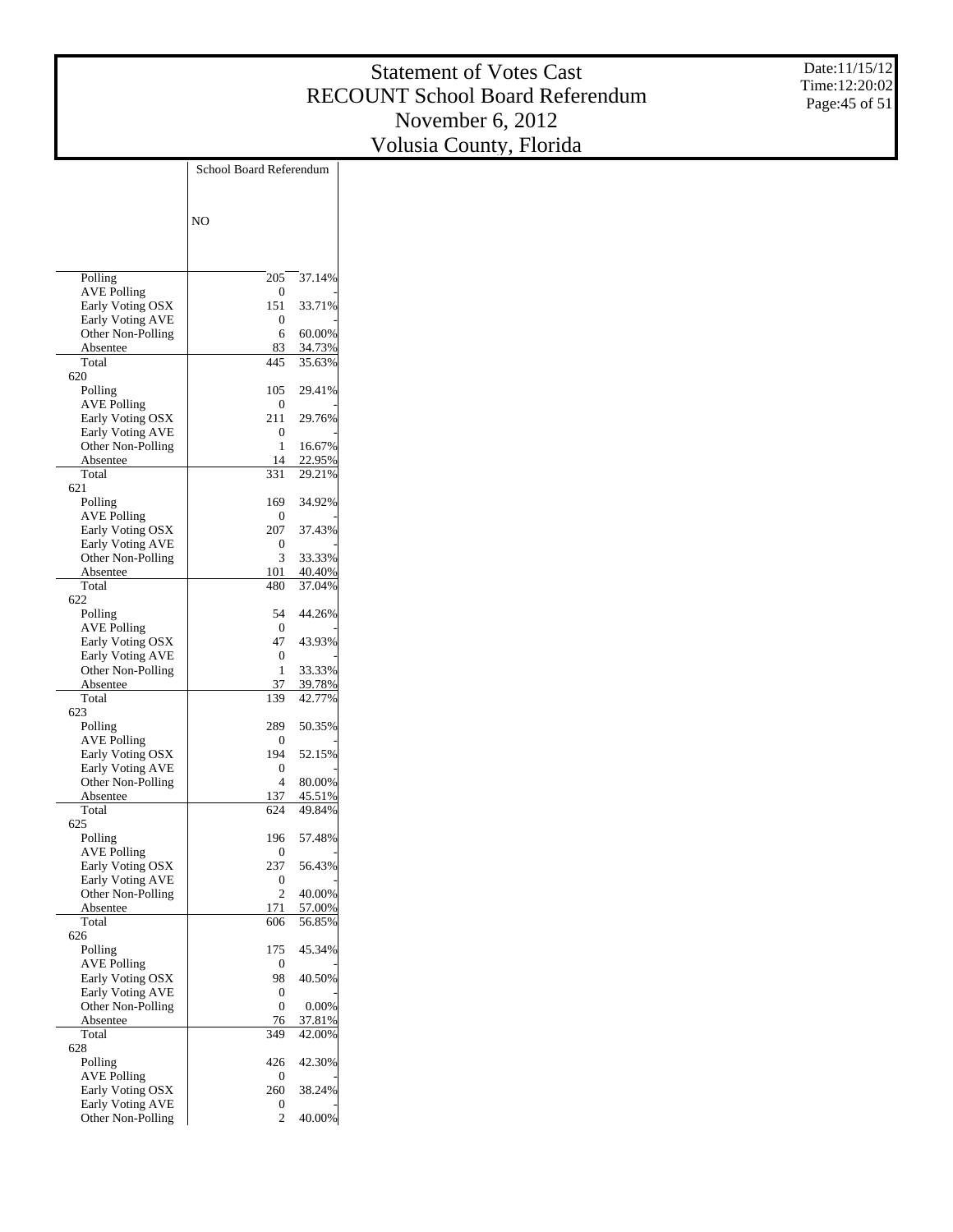Date:11/15/12 Time:12:20:02 Page:46 of 51

|                                             | School Board Referendum |         |
|---------------------------------------------|-------------------------|---------|
|                                             |                         |         |
|                                             |                         |         |
|                                             | N <sub>O</sub>          |         |
|                                             |                         |         |
|                                             |                         |         |
| Absentee                                    | 161                     | 33.97%  |
| Total                                       | 849                     | 39.20%  |
| 633                                         |                         |         |
| Polling                                     | 473                     | 44.04%  |
| <b>AVE Polling</b>                          | 0                       |         |
| Early Voting OSX                            | 251                     | 37.74%  |
| Early Voting AVE<br>Other Non-Polling       | 0<br>$\overline{c}$     | 14.29%  |
| Absentee                                    | 182                     | 41.08%  |
| Total                                       | 908                     | 41.35%  |
| 638                                         |                         |         |
| Polling                                     | 379                     | 57.51%  |
| <b>AVE Polling</b>                          | 0                       |         |
| Early Voting OSX<br><b>Early Voting AVE</b> | 97<br>0                 | 45.97%  |
| Other Non-Polling                           | 1                       | 100.00% |
| Absentee                                    | 184                     | 46.46%  |
| Total                                       | 661                     | 52.17%  |
| 641                                         |                         |         |
| Polling                                     | 653                     | 53.66%  |
| <b>AVE Polling</b>                          | 0                       |         |
| Early Voting OSX<br><b>Early Voting AVE</b> | 379<br>0                | 47.73%  |
| Other Non-Polling                           | 1                       | 25.00%  |
| Absentee                                    | 453                     | 51.36%  |
| Total                                       | 1486                    | 51.29%  |
| 701                                         |                         |         |
| Polling                                     | 802                     | 53.04%  |
| AVE Polling                                 | 0                       | 49.79%  |
| Early Voting OSX<br><b>Early Voting AVE</b> | 362<br>0                |         |
| Other Non-Polling                           | 10                      | 76.92%  |
| Absentee                                    | 409                     | 43.98%  |
| Total                                       | 1583                    | 49.75%  |
| 703                                         |                         |         |
| Polling                                     | 338                     | 44.07%  |
| AVE Polling<br>Early Voting OSX             | 0<br>149                | 51.20%  |
| <b>Early Voting AVE</b>                     | 0                       |         |
| Other Non-Polling                           | 1                       | 33.33%  |
| Absentee                                    | 226                     | 49.67%  |
| Total                                       | 714                     | 47.10%  |
| 705                                         |                         |         |
| Polling<br><b>AVE Polling</b>               | 338<br>0                | 63.06%  |
| Early Voting OSX                            | 70                      | 50.72%  |
| <b>Early Voting AVE</b>                     | 0                       |         |
| Other Non-Polling                           | 0                       |         |
| Absentee                                    | 140                     | 58.82%  |
| Total                                       | 548                     | 60.09%  |
| 706                                         |                         |         |
| Polling<br><b>AVE Polling</b>               | 675<br>0                | 66.37%  |
| Early Voting OSX                            | 342                     | 67.46%  |
| <b>Early Voting AVE</b>                     | 0                       |         |
| Other Non-Polling                           | 1                       | 33.33%  |
| Absentee                                    | 555                     | 60.33%  |
| Total                                       | 1573                    | 64.28%  |
| 709                                         |                         |         |
| Polling<br><b>AVE Polling</b>               | 602<br>0                | 52.81%  |
|                                             |                         |         |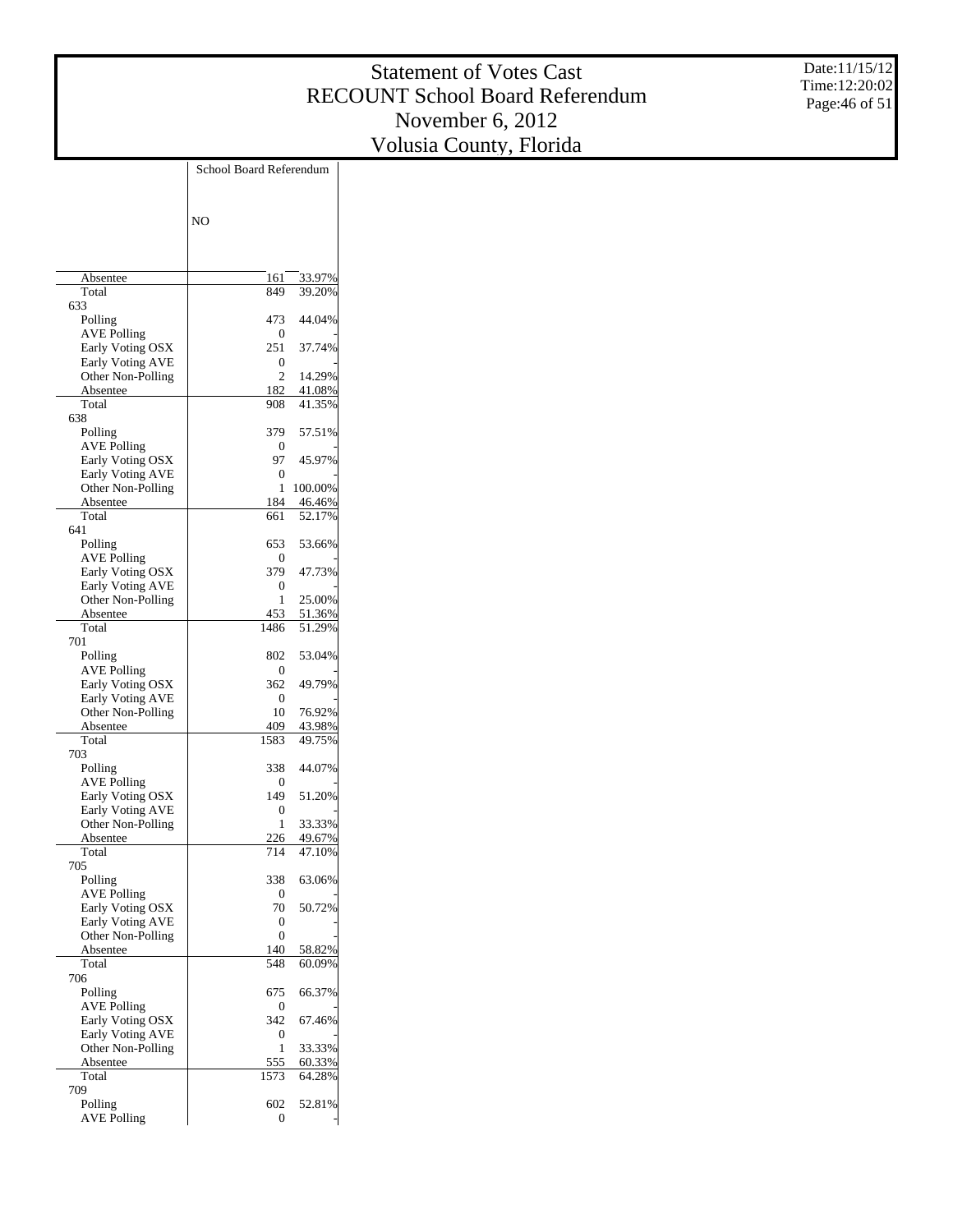Date:11/15/12 Time:12:20:02 Page:47 of 51

|                                        | School Board Referendum |                  |
|----------------------------------------|-------------------------|------------------|
|                                        |                         |                  |
|                                        |                         |                  |
|                                        | NO                      |                  |
|                                        |                         |                  |
|                                        |                         |                  |
| Early Voting OSX                       | 121                     | 43.21%           |
| Early Voting AVE                       | 0<br>$\theta$           | 0.00%            |
| Other Non-Polling<br>Absentee          | 209                     | 44.00%           |
| Total                                  | 932                     | 49.16%           |
| 711                                    |                         |                  |
| Polling<br><b>AVE Polling</b>          | 632<br>0                | 48.32%           |
| Early Voting OSX                       | 206                     | 46.71%           |
| Early Voting AVE                       | 0                       |                  |
| Other Non-Polling                      | $\overline{c}$          | 66.67%           |
| Absentee<br>Total                      | 287<br>1127             | 43.55%<br>46.74% |
| 712                                    |                         |                  |
| Polling                                | 316                     | 47.52%           |
| <b>AVE Polling</b>                     | 0                       |                  |
| Early Voting OSX<br>Early Voting AVE   | 101                     | 48.56%           |
| Other Non-Polling                      | 0<br>$\theta$           |                  |
| Absentee                               | 139                     | 44.27%           |
| Total                                  | 556                     | 46.84%           |
| 714                                    |                         |                  |
| Polling<br><b>AVE Polling</b>          | 550<br>0                | 51.94%           |
| Early Voting OSX                       | 213                     | 45.03%           |
| Early Voting AVE                       | 0                       |                  |
| Other Non-Polling                      | $\overline{c}$          | 50.00%           |
| Absentee<br>Total                      | 287<br>1052             | 48.64%<br>49.48% |
| 716                                    |                         |                  |
| Polling                                | 622                     | 69.89%           |
| <b>AVE Polling</b>                     | 0                       |                  |
| Early Voting OSX<br>Early Voting AVE   | 330<br>0                | 75.17%           |
| Other Non-Polling                      | 1                       | 100.00%          |
| Absentee                               | 452                     | 66.67%           |
| Total                                  | 1405                    | 69.97%           |
| 717<br>Polling                         | 309                     | 48.36%           |
| <b>AVE Polling</b>                     | 0                       |                  |
| Early Voting OSX                       | 68                      | 41.46%           |
| Early Voting AVE                       | 0                       |                  |
| Other Non-Polling<br>Absentee          | $\boldsymbol{0}$<br>105 | 47.30%           |
| Total                                  | 482                     | 47.02%           |
| 718                                    |                         |                  |
| Polling                                | 608                     | 51.74%           |
| <b>AVE Polling</b><br>Early Voting OSX | 0<br>198                | 48.53%           |
| Early Voting AVE                       | 0                       |                  |
| Other Non-Polling                      | $\overline{c}$          | 50.00%           |
| Absentee                               | 351                     | 50.00%           |
| Total<br>719                           | 1159                    | 50.63%           |
| Polling                                | 313                     | 49.60%           |
| <b>AVE Polling</b>                     | 0                       |                  |
| Early Voting OSX                       | 110                     | 51.64%           |
| Early Voting AVE<br>Other Non-Polling  | 0<br>0                  | 0.00%            |
| Absentee                               | 165                     | 44.59%           |
| Total                                  | 588                     | 48.40%           |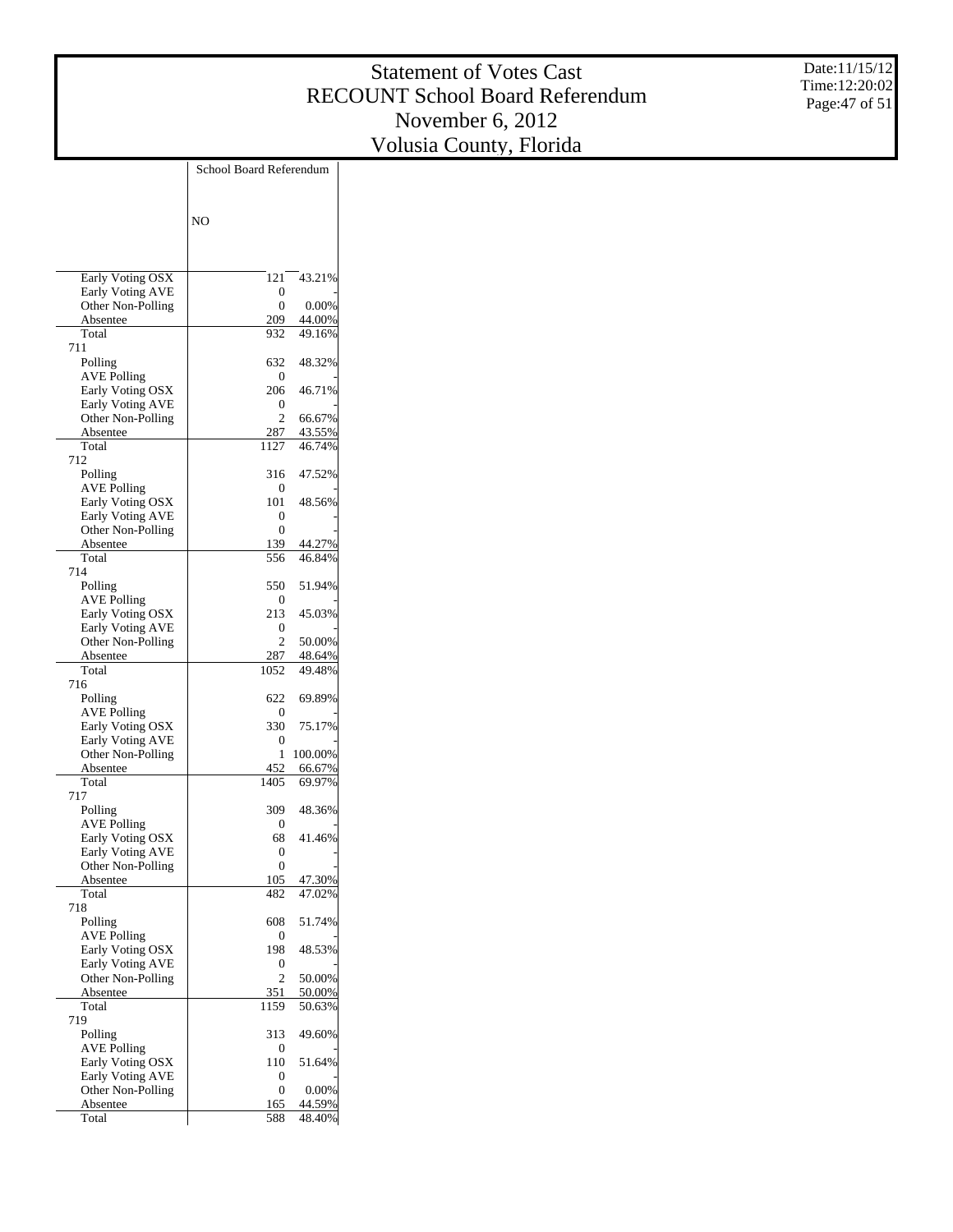Date:11/15/12 Time:12:20:02 Page:48 of 51

|                                             | School Board Referendum |                  |
|---------------------------------------------|-------------------------|------------------|
|                                             | N <sub>O</sub>          |                  |
|                                             |                         |                  |
| 720                                         |                         |                  |
| Polling                                     | 157                     | 50.97%           |
| <b>AVE Polling</b><br>Early Voting OSX      | 0<br>47                 | 43.12%           |
| Early Voting AVE                            | 0                       |                  |
| Other Non-Polling                           | 1                       | 50.00%           |
| Absentee                                    | 76                      | 50.00%           |
| Total<br>722                                | 281                     | 49.21%           |
| Polling                                     | 372                     | 44.66%           |
| <b>AVE Polling</b>                          | 0                       |                  |
| Early Voting OSX                            | 118                     | 48.76%           |
| Early Voting AVE<br>Other Non-Polling       | 0<br>$\Omega$           | 0.00%            |
| Absentee                                    | 172                     | 49.00%           |
| Total                                       | 662                     | 46.39%           |
| 725                                         |                         |                  |
| Polling<br><b>AVE Polling</b>               | 449<br>0                | 59.00%           |
| Early Voting OSX                            | 146                     | 55.09%           |
| Early Voting AVE                            | 0                       |                  |
| Other Non-Polling                           | 1                       | 100.00%          |
| Absentee<br>Total                           | 242                     | 48.69%           |
| 726                                         | 838                     | 54.99%           |
| Polling                                     | 735                     | 62.87%           |
| <b>AVE Polling</b>                          | 0                       |                  |
| Early Voting OSX                            | 187                     | 66.31%           |
| Early Voting AVE<br>Other Non-Polling       | 0<br>$\Omega$           | 0.00%            |
| Absentee                                    | 369                     | 57.48%           |
| Total                                       | 1291                    | 61.65%           |
| 728                                         |                         |                  |
| Polling<br>AVE Polling                      | 796<br>0                | 51.39%           |
| Early Voting OSX                            | 216                     | 47.58%           |
| <b>Early Voting AVE</b>                     | 0                       |                  |
| Other Non-Polling                           | 2                       | 66.67%           |
| Absentee<br>Total                           | 339<br>1353             | 49.13%<br>50.19% |
| 729                                         |                         |                  |
| Polling                                     | 868                     | 56.40%           |
| AVE Polling                                 | 0                       |                  |
| Early Voting OSX                            | 305                     | 54.66%           |
| Early Voting AVE<br>Other Non-Polling       | 0<br>2                  | 100.00%          |
| Absentee                                    | 344                     | 53.67%           |
| Total                                       | 1519                    | 55.44%           |
| 732                                         |                         |                  |
| Polling<br><b>AVE Polling</b>               | 837<br>0                | 59.70%           |
| Early Voting OSX                            | 194                     | 50.00%           |
| <b>Early Voting AVE</b>                     | 0                       |                  |
| Other Non-Polling                           | 0                       |                  |
| Absentee<br>Total                           | 302<br>1333             | 49.43%<br>55.52% |
| 733                                         |                         |                  |
| Polling                                     | 519                     | 54.80%           |
| <b>AVE Polling</b>                          | 0                       |                  |
| Early Voting OSX<br><b>Early Voting AVE</b> | 132<br>0                | 51.36%           |
|                                             |                         |                  |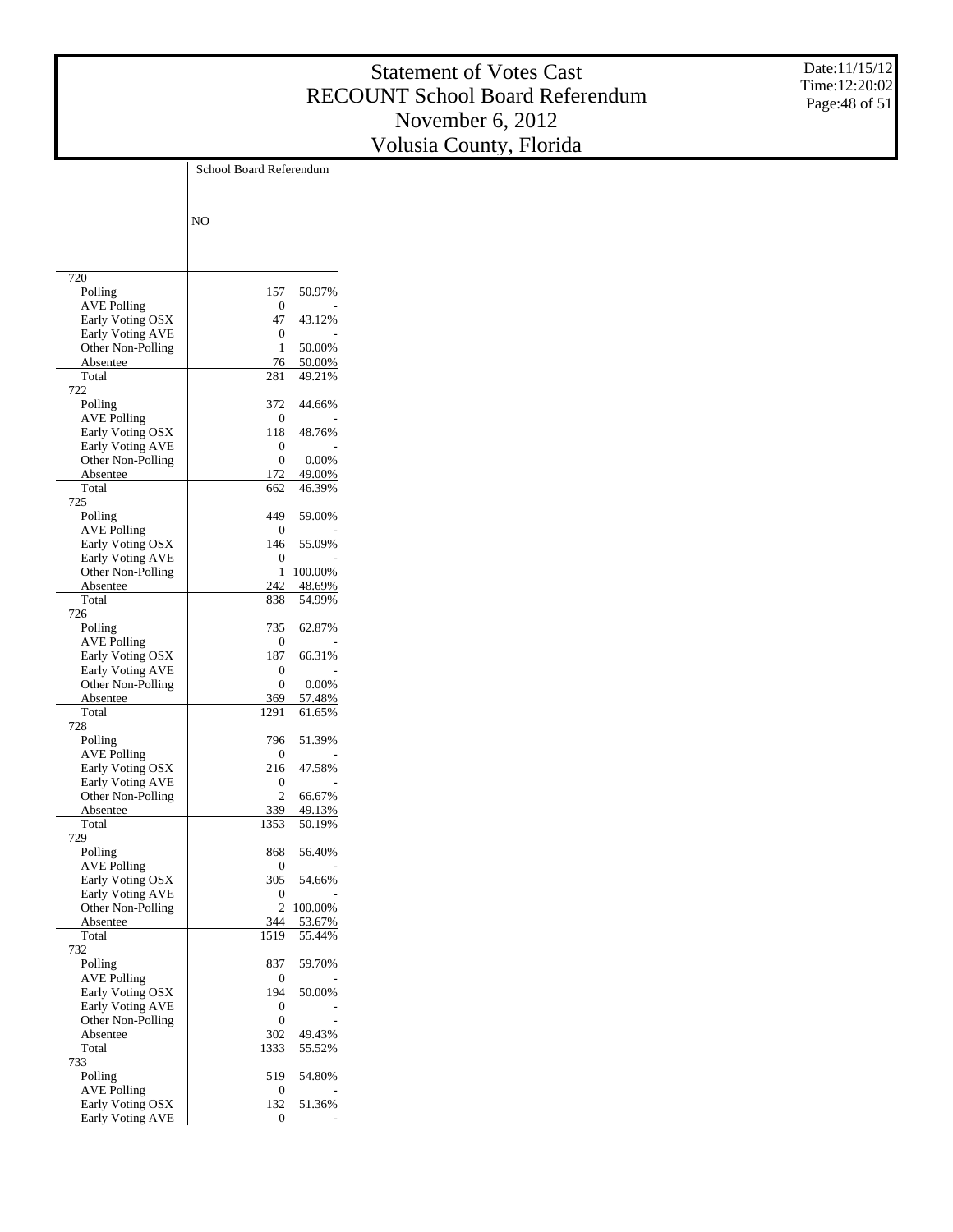Date:11/15/12 Time:12:20:02 Page:49 of 51

|                               | School Board Referendum |                  |
|-------------------------------|-------------------------|------------------|
|                               |                         |                  |
|                               |                         |                  |
|                               | N <sub>O</sub>          |                  |
|                               |                         |                  |
|                               |                         |                  |
| Other Non-Polling             | 0                       | 0.00%            |
| Absentee                      | 286                     | 58.13%           |
| Total                         | 937                     | 55.22%           |
| 803                           |                         |                  |
| Polling                       | 275                     | 57.05%           |
| AVE Polling                   | 0                       |                  |
| Early Voting OSX              | 181                     | 62.20%           |
| Early Voting AVE              | 0                       |                  |
| Other Non-Polling             | 1                       | 100.00%          |
| Absentee                      | 106                     | 45.69%           |
| Total                         | 563                     | 55.96%           |
| 804<br>Polling                | 499                     | 53.31%           |
| AVE Polling                   | 0                       |                  |
| Early Voting OSX              | 422                     | 55.45%           |
| <b>Early Voting AVE</b>       | 0                       |                  |
| Other Non-Polling             | 5                       | 83.33%           |
| Absentee                      | 243                     | 50.63%           |
| Total                         | 1169                    | 53.55%           |
| 805                           |                         |                  |
| Polling                       | 574                     | 57.29%           |
| AVE Polling                   | 0                       |                  |
| Early Voting OSX              | 632                     | 58.52%           |
| <b>Early Voting AVE</b>       | 0                       |                  |
| Other Non-Polling             | 3                       | 50.00%           |
| Absentee<br>Total             | 409<br>1618             | 54.32%<br>56.95% |
| 807                           |                         |                  |
| Polling                       | 261                     | 47.45%           |
| AVE Polling                   | 0                       |                  |
| Early Voting OSX              | 234                     | 56.25%           |
| <b>Early Voting AVE</b>       | 0                       |                  |
| Other Non-Polling             | 0                       | 0.00%            |
| Absentee                      | 187                     | 51.09%           |
| Total                         | 682                     | 51.12%           |
| 808                           |                         |                  |
| Polling<br><b>AVE Polling</b> | 392<br>0                | 47.23%           |
| Early Voting OSX              | 608                     | 51.35%           |
| Early Voting AVE              | 0                       |                  |
| Other Non-Polling             | 3                       | 50.00%           |
| Absentee                      | 317                     | 47.96%           |
| Total                         | 1320                    | 49.24%           |
| 809                           |                         |                  |
| Polling                       | 102                     | 56.67%           |
| <b>AVE Polling</b>            | 0                       |                  |
| Early Voting OSX              | 102                     | 52.58%           |
| Early Voting AVE              | 0                       |                  |
| Other Non-Polling             | 1                       | 25.00%           |
| Absentee                      | 60                      | 56.07%           |
| Total<br>810                  | 265                     | 54.64%           |
| Polling                       | 161                     | 43.51%           |
| <b>AVE Polling</b>            | 0                       |                  |
| Early Voting OSX              | 193                     | 48.98%           |
| Early Voting AVE              | 0                       |                  |
| Other Non-Polling             | 3                       | 75.00%           |
| Absentee                      | 107                     | 45.53%           |
| Total                         | 464                     | 46.26%           |
| 812                           |                         |                  |
| Polling                       | 365                     | 50.07%           |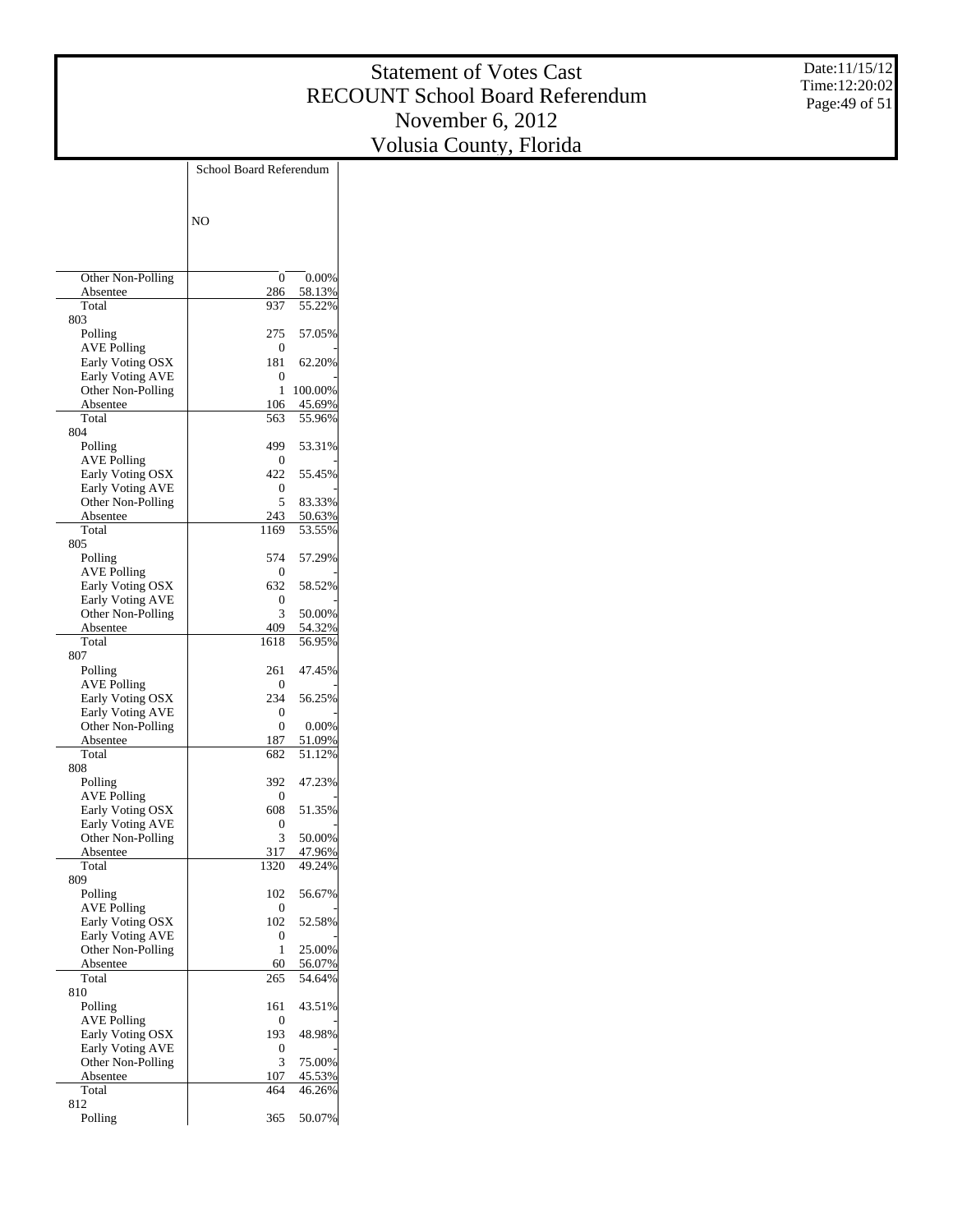Date:11/15/12 Time:12:20:02 Page:50 of 51

|                                             | School Board Referendum |                  |
|---------------------------------------------|-------------------------|------------------|
|                                             |                         |                  |
|                                             | N <sub>O</sub>          |                  |
|                                             |                         |                  |
|                                             |                         |                  |
| <b>AVE Polling</b>                          | 0                       |                  |
| Early Voting OSX                            | 336                     | 61.54%           |
| <b>Early Voting AVE</b>                     | 0                       |                  |
| Other Non-Polling<br>Absentee               | 1<br>231                | 16.67%<br>48.84% |
| Total                                       | 933                     | 53.19%           |
| 813                                         |                         |                  |
| Polling                                     | 297                     | 56.36%           |
| <b>AVE Polling</b><br>Early Voting OSX      | 0<br>246                | 68.33%           |
| <b>Early Voting AVE</b>                     | 0                       |                  |
| Other Non-Polling                           | 1                       | 100.00%          |
| Absentee                                    | 198                     | 52.11%           |
| Total<br>814                                | 742                     | 58.52%           |
| Polling                                     | 386                     | 50.86%           |
| <b>AVE Polling</b>                          | 0                       |                  |
| Early Voting OSX                            | 299                     | 54.86%           |
| <b>Early Voting AVE</b>                     | 0                       |                  |
| Other Non-Polling<br>Absentee               | 1<br>207                | 50.00%<br>48.59% |
| Total                                       | 893                     | 51.56%           |
| 816                                         |                         |                  |
| Polling                                     | 425                     | 64.30%           |
| <b>AVE Polling</b>                          | 0                       |                  |
| Early Voting OSX<br><b>Early Voting AVE</b> | 109<br>0                | 57.07%           |
| Other Non-Polling                           | 0                       |                  |
| Absentee                                    | 177                     | 61.03%           |
| Total                                       | 711                     | 62.26%           |
| 901<br>Polling                              | 259                     | 47.35%           |
| <b>AVE Polling</b>                          | 0                       |                  |
| Early Voting OSX                            | 214                     | 49.42%           |
| <b>Early Voting AVE</b>                     | 0                       |                  |
| Other Non-Polling<br>Absentee               | 1<br>168                | 33.33%<br>51.53% |
| Total                                       | 642                     | 49.05%           |
| 902                                         |                         |                  |
| Polling                                     | 490                     | 48.13%           |
| <b>AVE Polling</b>                          | 0<br>365                | 52.07%           |
| Early Voting OSX<br>Early Voting AVE        | 0                       |                  |
| Other Non-Polling                           | 2                       | 100.00%          |
| Absentee                                    | 259                     | 49.15%           |
| Total                                       | 1116                    | 49.64%           |
| 903<br>Polling                              | 541                     | 52.22%           |
| <b>AVE Polling</b>                          | 0                       |                  |
| Early Voting OSX                            | 380                     | 55.15%           |
| <b>Early Voting AVE</b>                     | 0                       |                  |
| Other Non-Polling<br>Absentee               | 0<br>212                | 0.00%<br>51.21%  |
| Total                                       | 1133                    | 52.92%           |
| 904                                         |                         |                  |
| Polling                                     | 611                     | 53.60%           |
| <b>AVE Polling</b>                          | 0<br>321                |                  |
| Early Voting OSX<br><b>Early Voting AVE</b> | 0                       | 53.15%           |
| Other Non-Polling                           | 1                       | 50.00%           |
| Absentee                                    | 237                     | 50.32%           |